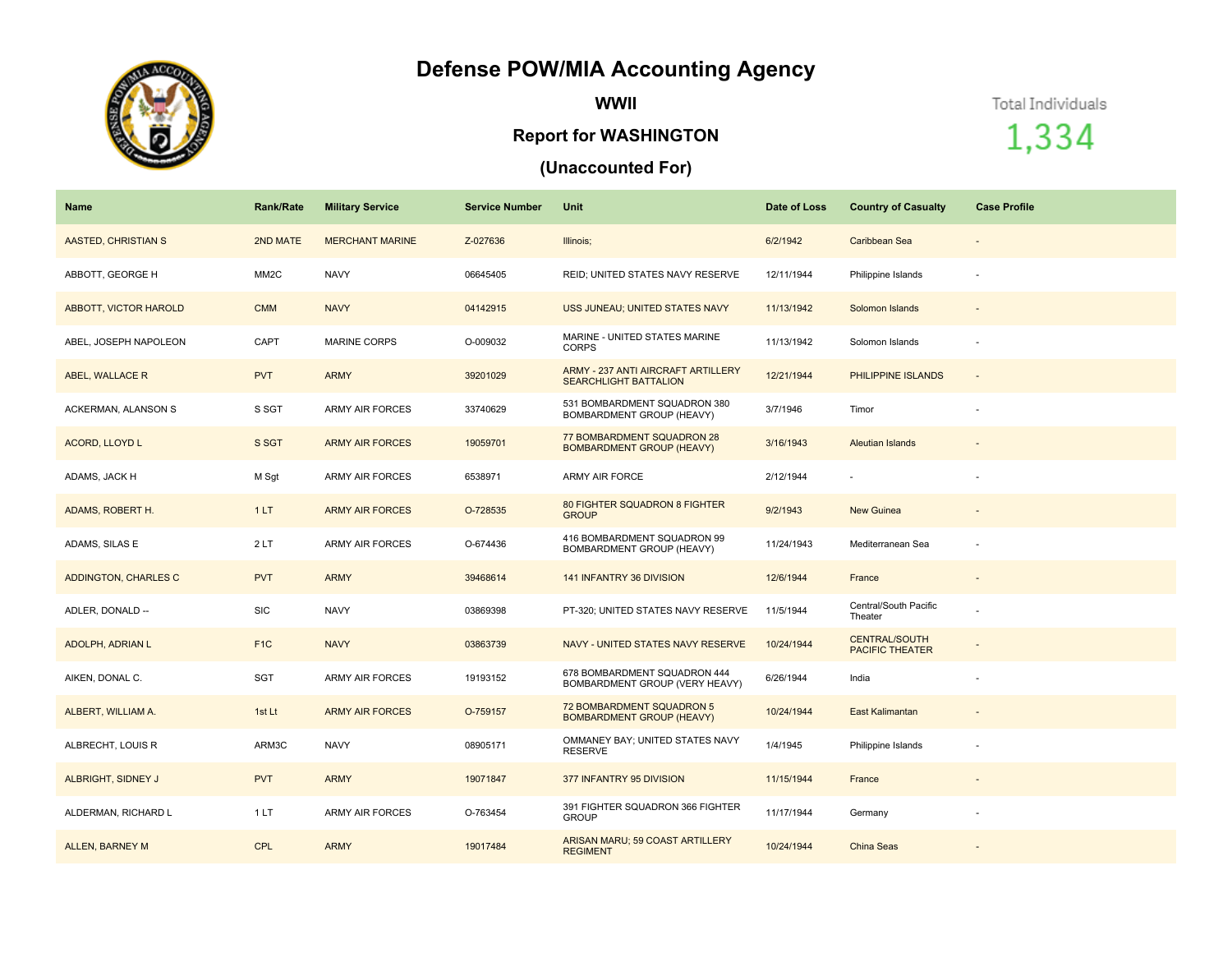| <b>Name</b>                 | <b>Rank/Rate</b>  | <b>Military Service</b> | <b>Service Number</b> | Unit                                                                    | Date of Loss | <b>Country of Casualty</b> | <b>Case Profile</b>                                                 |
|-----------------------------|-------------------|-------------------------|-----------------------|-------------------------------------------------------------------------|--------------|----------------------------|---------------------------------------------------------------------|
| ALMON, PAUL E.              | <b>PFC</b>        | ARMY                    | 39197973              | 574 SIGNAL AIR WARNING BATTALION                                        | 10/1/1944    | New Guinea                 |                                                                     |
| AMENDE, JACK RALPH          | Maj               | <b>MARINE CORPS</b>     | 06909                 | MARINE - UNITED STATES MARINE<br><b>CORPS</b>                           | 2/16/1945    |                            |                                                                     |
| AMUNDSON, LYNN H            | <b>PVT</b>        | <b>ARMY</b>             | 39205596              | H-9; 35 TROOP CARRIER SERVICES<br><b>GROUP</b>                          | 6/27/1946    | Philippine Islands         |                                                                     |
| ANDERSON, ALVIN A           | TEC <sub>4</sub>  | <b>ARMY</b>             | 06558161              | <b>ARMY - HEADQUARTERS SQUADRON 24</b><br><b>PURSUIT GROUP</b>          | 7/8/1942     | PHILIPPINE ISLANDS         | https://dpaa.secure.force.com/dpaaProfile?id=<br>a0Jt0000000XfDkEAK |
| ANDERSON, CARL V            | S <sub>1</sub> C  | <b>NAVY</b>             | 06656668              | NAVY - UNITED STATES NAVY RESERVE                                       | 10/25/1944   | PHILIPPINE SEA             |                                                                     |
| <b>ANDERSON, CLARENCE I</b> | <b>PVT</b>        | <b>ARMY AIR FORCES</b>  | 19059691              | INDIA CHINA WING ARMY TRANSPORT<br><b>COMMAND</b>                       | 5/15/1944    | <b>Burma</b>               |                                                                     |
| ANDERSON, ERNEST H          | CAPT              | <b>ARMY AIR FORCES</b>  | O-725397              | 772 BOMBARDMENT SQUADRON 463<br>BOMBARDMENT GROUP (HEAVY)               | 3/19/1944    | Adriatic Sea               |                                                                     |
| <b>ANDERSON, GUYNN L</b>    | COX               | <b>NAVY</b>             | 06653934              | NAVY - UNITED STATES NAVY RESERVE                                       | 3/19/1945    | <b>JAPAN</b>               |                                                                     |
| ANDERSON, HARRY M           | 1LT               | <b>ARMY AIR FORCES</b>  | O-756434              | 55 FIGHTER SQUADRON 20 FIGHTER<br><b>GROUP</b>                          | 8/27/1944    | Denmark                    |                                                                     |
| ANDERSON, ORTON K           | RM3C              | <b>NAVY</b>             | 03866253              | NAVY - UNITED STATES NAVY RESERVE                                       | 5/4/1945     | <b>RYUKYUS ISLANDS</b>     |                                                                     |
| ANDERSON, RICHARD H         | SGT               | <b>ARMY AIR FORCES</b>  | 06581638              | SHINYO MARU; 30 BOMBARDMENT<br>SQUADRON 19 BOMBARDMENT GROUP<br>(HEAVY) | 9/7/1944     | Philippine Islands         |                                                                     |
| ANDERSON, RICHARD L         | F <sub>2C</sub>   | <b>NAVY</b>             | 03871739              | Indianapolis; UNITED STATES NAVY<br><b>RESERVE</b>                      | 7/30/1945    | <b>Philippine Sea</b>      | https://dpaa.secure.force.com/dpaaProfile?id=<br>a0Jt00000004nMDEAY |
| ANDERSON, THOMAS G          | <b>PVT</b>        | <b>ARMY</b>             | 39589090              | <b>ARMY - INFANTRY</b>                                                  | 2/11/1945    | PHILIPPINE ISLANDS         |                                                                     |
| ANDREWS, RODGER D           | <b>PVT</b>        | <b>ARMY</b>             | 39206290              | <b>37 ENGINEERS COMBAT BATTALION</b>                                    | 6/6/1944     | France                     | https://dpaa.secure.force.com/dpaaProfile?id=<br>a0Jt0000000Xew6EAC |
| APPLEGARTH, FRED O          | PVT               | <b>ARMY</b>             | 39376974              | SHINYO MARU; 2 QUARTERMASTER<br>COMPANY (AVIATION)                      | 9/7/1944     | Philippine Islands         |                                                                     |
| <b>APPLETON, THOMAS H</b>   | GM3C              | <b>NAVY</b>             | 03861584              | <b>NAVY - UNITED STATES NAVY</b>                                        | 8/30/1944    | <b>ATLANTIC OCEAN</b>      |                                                                     |
| ARCHER, PERRY O             | <b>PVT</b>        | <b>ARMY</b>             | 39385085              | HMT Rohna; 31 SIGNAL CONSTRUCTION<br><b>BATTALION</b>                   | 11/26/1943   | Mediterranean Sea          | https://dpaa.secure.force.com/dpaaProfile?id=<br>a0Jt0000000XmXfEAK |
| <b>ARNOLD, ALTUS L</b>      | TEC <sub>4</sub>  | <b>ARMY</b>             | 39079424              | SHINYO MARU; 440 ORDNANCE<br><b>COMPANY (AVIATION)</b>                  | 9/7/1944     | Philippine Islands         |                                                                     |
| ARWOOD, CHARLES E           | 2LT               | <b>ARMY AIR FORCES</b>  | O-433776              | 73 FIGHTER SQUADRON 18 FIGHTER<br><b>GROUP</b>                          | 7/23/1942    | Pacific Ocean              |                                                                     |
| <b>ASHBAUGH, CLYDE E</b>    | F <sub>3</sub> C  | <b>NAVY</b>             | 03859575              | NAVY - UNITED STATES NAVY                                               | 1/29/1942    | PACIFIC OCEAN              |                                                                     |
| ASHENFELDER, HAROLD H       | S <sub>2</sub> C  | <b>NAVY</b>             | 06030486              | NAVY - UNITED STATES NAVY RESERVE                                       | 6/8/1942     | NEWFOUNDLAND               |                                                                     |
| <b>AUBURN, WILLIAM H</b>    | AOM <sub>2C</sub> | <b>NAVY</b>             | 03865968              | <b>UNITED STATES NAVY</b>                                               | 12/6/1944    | <b>Philippine Islands</b>  |                                                                     |
| AUTIO, LAUREN E             | SEA2c             | <b>NAVY</b>             | 03858602              | USS HOUSTON (CA-30); UNITED STATES<br><b>NAVY</b>                       | 3/1/1942     | Sunda Strait               |                                                                     |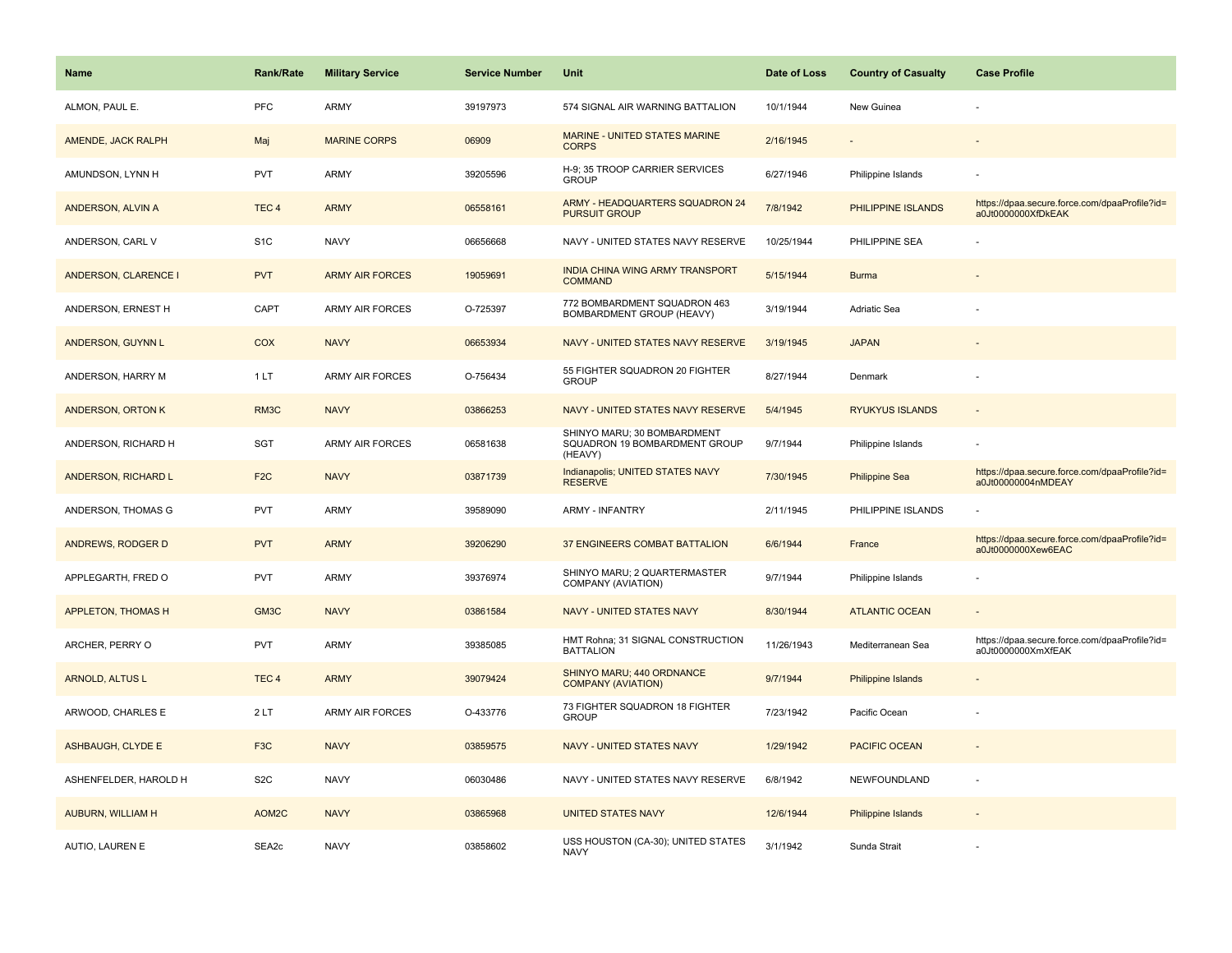| Name                            | <b>Rank/Rate</b> | <b>Military Service</b> | <b>Service Number</b> | Unit                                                      | Date of Loss | <b>Country of Casualty</b>                   | <b>Case Profile</b>                                                 |
|---------------------------------|------------------|-------------------------|-----------------------|-----------------------------------------------------------|--------------|----------------------------------------------|---------------------------------------------------------------------|
| <b>BACCHUS, THOMAS AGUSTUS</b>  | LT.              | <b>NAVY</b>             | 112305                | YORKTOWN; UNITED STATES NAVY<br><b>RESERVE</b>            | 11/19/1944   | <b>Philippine Islands</b>                    |                                                                     |
| <b>BACKSTROM, BEN L</b>         | S SGT            | <b>ARMY AIR FORCES</b>  | 39191641              | 740 BOMBARDMENT SQUADRON 455<br>BOMBARDMENT GROUP (HEAVY) | 3/19/1944    | Italy                                        |                                                                     |
| <b>BAGLEY, CHARLES A.</b>       | AOM3C            | <b>NAVY</b>             | 08904050              | <b>UNITED STATES NAVY</b>                                 | 4/11/1945    | Formosa                                      |                                                                     |
| BAILEY, CARL E                  | 2LT              | <b>ARMY AIR FORCES</b>  | O-691860              | 785 BOMBARDMENT SQUADRON 466<br>BOMBARDMENT GROUP (HEAVY) | 5/11/1944    | France                                       |                                                                     |
| <b>BAIR, ARTHUR I</b>           | TM3C             | <b>NAVY</b>             | 06642418              | <b>WAHOO; UNITED STATES NAVY</b><br><b>RESERVE</b>        | 11/1/1943    | Sea of Japan                                 |                                                                     |
| <b>BAIR, FREDERICK FRANKLIN</b> | PHM3             | <b>NAVY</b>             | 3859398               | UNITED STATES NAVY                                        | 5/6/1942     | Philippine Islands                           |                                                                     |
| BAK, JOE --                     | COX              | <b>NAVY</b>             | 03858430              | Neches; UNITED STATES NAVY                                | 1/23/1942    | Hawaiian Islands                             | $\sim$                                                              |
| BAKER, BRADFORD W               | <b>ENS</b>       | <b>NAVY</b>             | O-157787              | NAVY - UNITED STATES NAVY RESERVE                         | 11/17/1943   | SOLOMON ISLANDS                              | $\sim$                                                              |
| <b>BAKER, CHARLES H</b>         | <b>CMOMM</b>     | <b>NAVY</b>             | 04142062              | SUBMARINE Argonaut; UNITED STATES<br><b>NAVY</b>          | 1/10/1943    | New Britain Island                           |                                                                     |
| BAKER, GLENN H                  | S <sub>1</sub> C | <b>NAVY</b>             | 03934925              | UNITED STATES NAVY                                        | 9/22/1942    | Atlantic Ocean                               |                                                                     |
| <b>BAKER, WESLEY M</b>          | F <sub>1C</sub>  | <b>NAVY</b>             | 08922884              | USS SCURRY; UNITED STATES NAVY<br><b>RESERVE</b>          | 5/14/1945    | <b>Philippine Sea</b>                        |                                                                     |
| <b>BALCOM, FERNIS R</b>         | SGT              | <b>ARMY</b>             | 06558868              | SHINYO MARU; HEADQUARTERS<br>SQUADRON 5 AIR BASE GROUP    | 9/7/1944     | Philippine Islands                           |                                                                     |
| <b>BALDWIN, ALLAN F</b>         | 2NDLT            | <b>ARMY</b>             | O-1330251             | ARMY - 128 INFANTRY 32 DIVISION                           | 5/11/1945    | PHILIPPINE ISLANDS                           |                                                                     |
| BALDWIN, ROBERT G               | <b>PFC</b>       | <b>ARMY</b>             | 20916389              | ARMY - QUARTERMASTER CORPS                                | 8/19/1942    | PHILIPPINE ISLANDS                           | https://dpaa.secure.force.com/dpaaProfile?id=<br>a0Jt0000000XfF5EAK |
| <b>BARBER, JAMES A</b>          | MOMM3C           | <b>NAVY</b>             | 03865155              | UNITED STATES NAVY RESERVE                                | 1/12/1945    | Pacific Ocean                                |                                                                     |
| BARCLAY, NED D                  | S <sub>2</sub> C | <b>NAVY</b>             | 08925692              | USS Henrico; UNITED STATES NAVY<br><b>RESERVE</b>         | 4/2/1945     | Central/South Pacific<br>Theater             |                                                                     |
| <b>BARNES, DONALD LEROY</b>     | EM <sub>2C</sub> | <b>NAVY</b>             | 03421780              | USS LAFFEY; UNITED STATES NAVY                            | 11/13/1942   | Solomon Islands                              |                                                                     |
| <b>BARNES, PHILLIP K</b>        | S <sub>2</sub> C | <b>NAVY</b>             | 03860877              | USS BARTON; UNITED STATES NAVY                            | 11/13/1942   | Solomon Islands                              |                                                                     |
| <b>BARNHART, OTHAR C</b>        | COX              | <b>NAVY</b>             | 03931038              | <b>UNITED STATES NAVY</b>                                 | 2/15/1945    | Java                                         |                                                                     |
| BARRETT, RALEIGH --             | SEA1c            | <b>NAVY</b>             | 03858603              | USS Houston; UNITED STATES NAVY                           | 3/1/1942     | Sunda Strait                                 |                                                                     |
| <b>BARRETT, ROBERT ELSOM</b>    | <b>PFC</b>       | <b>MARINE CORPS</b>     | 338280                | MARINE - UNITED STATES MARINE<br><b>CORPS</b>             | 2/3/1943     | Solomon Islands                              |                                                                     |
| BARRY, EDWARD MERRITT           | F3C              | <b>NAVY</b>             | 03858431              | NAVY - UNITED STATES NAVY                                 | 1/23/1942    | <b>HAWAIIAN ISLANDS</b>                      | $\sim$                                                              |
| <b>BARTHOLOMEW, MILTON J</b>    | RM <sub>1C</sub> | <b>NAVY</b>             | 06647322              | NAVY - UNITED STATES NAVY RESERVE                         | 2/21/1945    | <b>BONIN &amp; VOLCANO</b><br><b>ISLANDS</b> |                                                                     |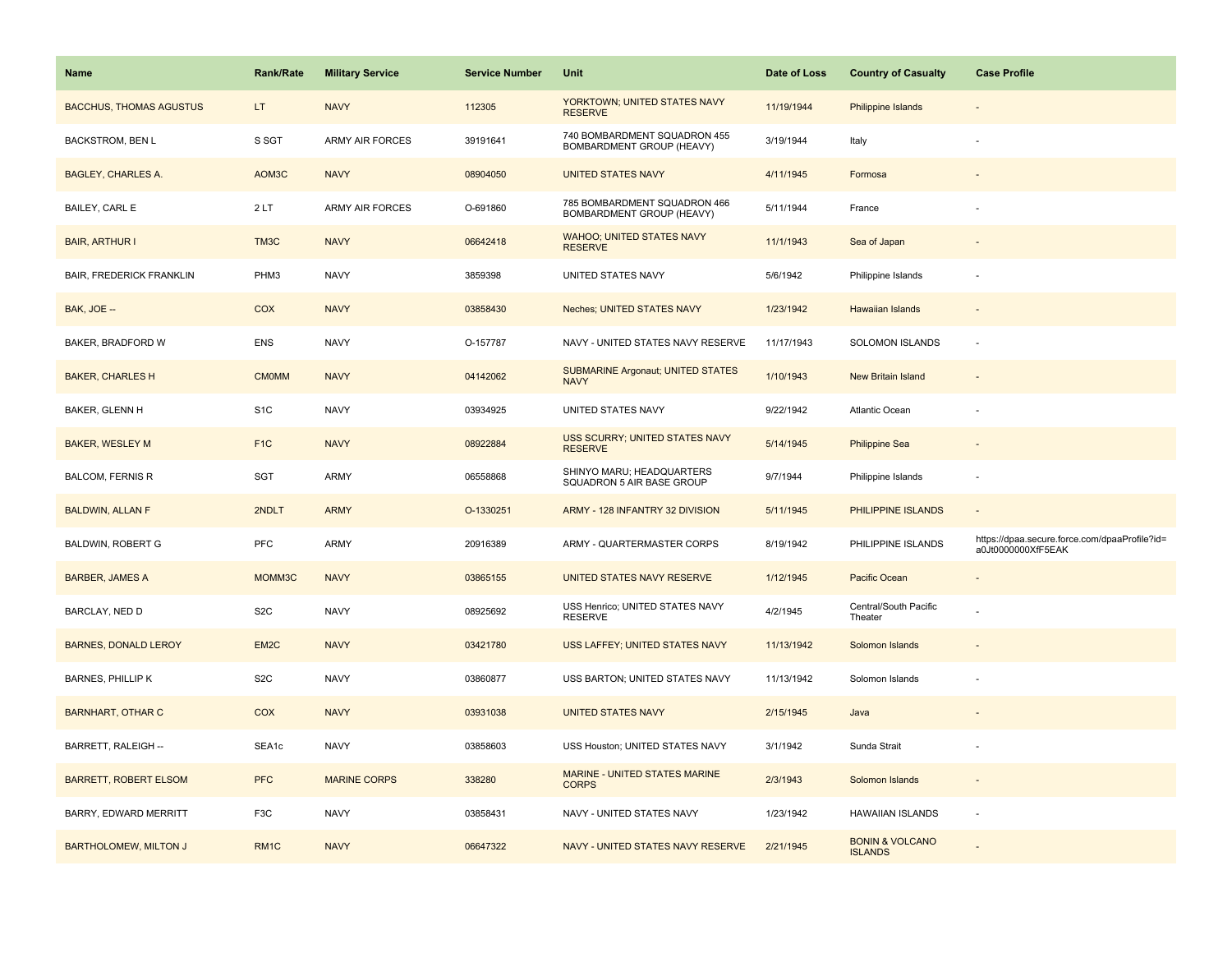| <b>Name</b>                 | Rank/Rate                                    | <b>Military Service</b> | <b>Service Number</b> | Unit                                                                                    | Date of Loss | <b>Country of Casualty</b>     | <b>Case Profile</b>                                                 |
|-----------------------------|----------------------------------------------|-------------------------|-----------------------|-----------------------------------------------------------------------------------------|--------------|--------------------------------|---------------------------------------------------------------------|
| BATCHELDOR, WILLIAM W       | F <sub>1</sub> C                             | <b>NAVY</b>             | 03858574              | USS Pecos; UNITED STATES NAVY                                                           | 3/1/1942     | Java                           |                                                                     |
| BATY, JAMES D.              | S SGT                                        | <b>ARMY AIR FORCES</b>  | 39455953              | <b>868 BOMBARDMENT SQUADRON</b><br>(HEAVY)                                              | 1/24/1946    |                                |                                                                     |
| BAUGH, DAVID J              | <b>PVT</b>                                   | <b>ARMY</b>             | 39376654              | ARISAN MARU; 194 TANK BATTALION                                                         | 10/24/1944   | China Seas                     |                                                                     |
| <b>BAYER, RALPH W</b>       | 1LT                                          | <b>ARMY AIR FORCES</b>  | O-719845              | 351 BOMBARDMENT SQUADRON 100<br><b>BOMBARDMENT GROUP (HEAVY)</b>                        | 1/10/1945    | <b>Belgium</b>                 |                                                                     |
| <b>BEAMISH, NORMAN T</b>    | <b>ELEC</b>                                  | <b>NAVY</b>             | 00129639              | USS QUINCY; UNITED STATES NAVY                                                          | 8/9/1942     | Solomon Islands                |                                                                     |
| <b>BEATON, JOHN WILLIAM</b> | <b>DECK</b><br><b>MAINTENA</b><br><b>NCE</b> | <b>MERCHANT MARINE</b>  | Z-121399              | <b>JOHN BURKE;</b>                                                                      | 12/28/1944   |                                |                                                                     |
| BEATTY, IVAN CLARENCE       | Pvt                                          | MARINE CORPS            | 929879                | MARINE - UNITED STATES MARINE<br><b>CORPS</b>                                           | 9/15/1944    | Caroline Islands               | https://dpaa.secure.force.com/dpaaProfile?id=<br>a0Jt000001nzVrIEAU |
| <b>BECK, WILLIAM J</b>      | S <sub>1C</sub>                              | <b>NAVY</b>             | 03859292              | USS MONSSEN; UNITED STATES NAVY                                                         | 11/13/1942   | Solomon Islands                |                                                                     |
| BECKMAN, RODGER H           | 1LT                                          | <b>ARMY AIR FORCES</b>  | O-755626              | 571 BOMBARDMENT SQUADRON 390<br>BOMBARDMENT GROUP (HEAVY)                               | 6/5/1944     | English Channel                |                                                                     |
| BEERMAN, HENRY CARL         | CM <sub>3</sub> C                            | <b>NAVY</b>             | 03858244              | <b>USS Arizona; UNITED STATES NAVY</b>                                                  | 12/7/1941    | <b>Hawaiian Islands</b>        | https://dpaa.secure.force.com/dpaaProfile?id=<br>a0Jt000000mpqIUEAY |
| BEESON, RAY C               | <b>PVT</b>                                   | <b>ARMY</b>             | 39188322              | ARMY - 722 ENGINEERS DEPOT<br><b>COMPANY</b>                                            | 10/25/1944   | PHILIPPINE ISLANDS             |                                                                     |
| <b>BELL, MORGAN A</b>       | 2LT                                          | <b>ARMY AIR FORCES</b>  | O-759557              | <b>AIR CORPS</b>                                                                        | 6/27/1944    | <b>Brazil</b>                  |                                                                     |
| BELL, THADDEUS R            | LT                                           | <b>NAVY</b>             | O-099714              | UNITED STATES NAVY RESERVE                                                              | 1/27/1944    | New Britain Island             |                                                                     |
| <b>BELLES, KERMIT A</b>     | <b>PVT</b>                                   | <b>ARMY AIR FORCES</b>  | 39208000              | HMT Rohna; 322 FIGHTER CONTROL<br><b>SQUADRON</b>                                       | 11/26/1943   | Mediterranean Sea              | https://dpaa.secure.force.com/dpaaProfile?id=<br>a0Jt0000000Xe6VEAS |
| BELLUS, PAUL L              | SGT                                          | ARMY AIR FORCES         | 06567185              | SHINYO MARU; 28 BOMBARDMENT<br>SQUADRON 19 BOMBARDMENT GROUP<br>(HEAVY)                 | 9/7/1944     | Philippine Islands             |                                                                     |
| <b>BENJAMIN, JAMES J</b>    | 1LT                                          | <b>ARMY AIR FORCES</b>  | O-763911              | 5TH AIR FORCE, 38TH BOMBARDMENT<br>GROUP (MEDIUM), 405TH<br><b>BOMBARDMENT SQUADRON</b> | 1/31/1945    | Formosa                        |                                                                     |
| BENJAMIN, WILLIAM R         | <b>PFC</b>                                   | <b>ARMY AIR FORCES</b>  | 19148659              | SS PAUL HAMILTON; 831<br>BOMBARDMENT SQUADRON 485<br>BOMBARDMENT GROUP (HEAVY)          | 4/20/1944    | Mediterranean Sea              |                                                                     |
| <b>BENNETT, CARL I</b>      | GM <sub>1</sub> C                            | <b>NAVY</b>             | 03857286              | USS Barr; UNITED STATES NAVY                                                            | 5/29/1944    | North Atlantic Ocean           |                                                                     |
| BENNETT, RICHARD C          | 1LT                                          | ARMY AIR FORCES         | O-560623              | 33 BOMBARDMENT SQUADRON 22<br>BOMBARDMENT GROUP (HEAVY)                                 | 9/1/1944     | Philippine Islands             | $\overline{\phantom{a}}$                                            |
| <b>BERG, ALFRED H</b>       | MM <sub>2</sub> C                            | <b>NAVY</b>             | 03858100              | Pillsbury; UNITED STATES NAVY                                                           | 3/1/1942     | <b>Netherlands East Indies</b> | $\blacksquare$                                                      |
| BERG, DAVID DONALD          | ARM3C                                        | <b>NAVY</b>             | 03859432              | USS Enterprise - VB 3; UNITED STATES<br>NAVY                                            | 6/4/1942     | Midway Island                  |                                                                     |
| <b>BERG, ELMER GUSTAF</b>   | Sgt                                          | <b>MARINE CORPS</b>     | 269330                | <b>MARINE - UNITED STATES MARINE</b><br><b>CORPS</b>                                    | 11/11/1942   | Solomon Islands                |                                                                     |
| BERG, JIMMIE C              | MM3C                                         | <b>NAVY</b>             | 03935903              | WAHOO; UNITED STATES NAVY                                                               | 11/1/1943    | Sea of Japan                   |                                                                     |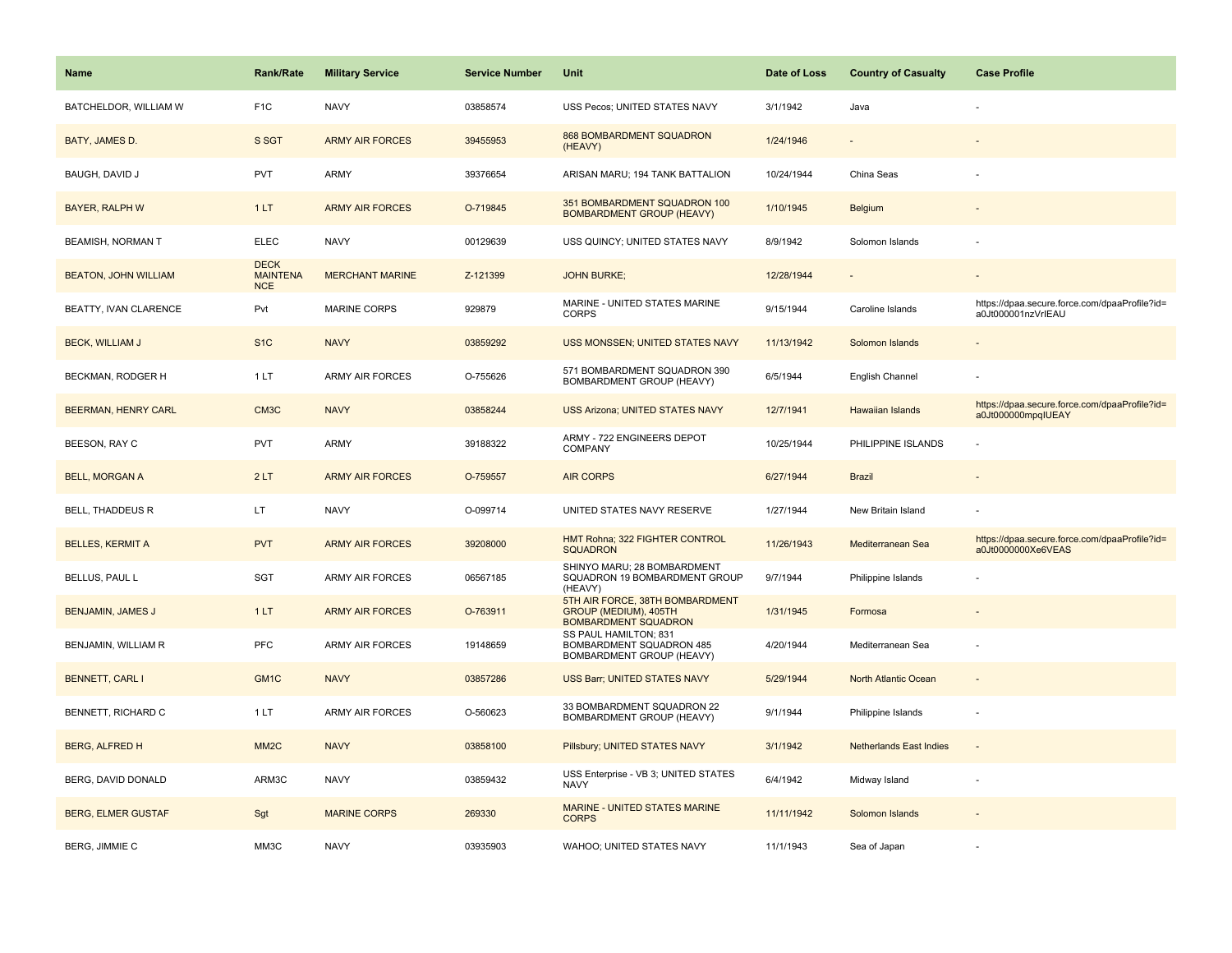| Name                                 | Rank/Rate         | <b>Military Service</b> | <b>Service Number</b> | Unit                                                             | Date of Loss | <b>Country of Casualty</b>     | <b>Case Profile</b>                                                 |
|--------------------------------------|-------------------|-------------------------|-----------------------|------------------------------------------------------------------|--------------|--------------------------------|---------------------------------------------------------------------|
| <b>BERG, M GRIFFITH</b>              | <b>CAPT</b>       | <b>ARMY</b>             | O-021361              | SHINYO MARU; 57 INFANTRY REGIMENT<br>(PHILIPPINE SCOUT)          | 9/7/1944     | Philippine Islands             |                                                                     |
| BERGER, GEORGE W                     | RM <sub>2</sub> C | <b>NAVY</b>             | 03859008              | MONAGHAN; UNITED STATES NAVY                                     | 12/18/1944   | Philippine Islands             | https://dpaa.secure.force.com/dpaaProfile?id=<br>a0Jt0000000Xdg8EAC |
| <b>BERGHOLM, KEITH S</b>             | EM3C              | <b>NAVY</b>             | 06656426              | NAVY - UNITED STATES NAVY RESERVE                                | 9/17/1945    | <b>JAPAN</b>                   |                                                                     |
| BERGSTRESSER, GLENN E                | TEC <sub>4</sub>  | <b>ARMY</b>             | 39385460              | 70 TANK BATTALION                                                | 6/6/1944     | France                         |                                                                     |
| <b>BERRY, HOWARD B</b>               | LT CDR            | <b>NAVY</b>             | O-081104              | <b>CISCO; UNITED STATES NAVY</b>                                 | 9/28/1943    | China Seas                     |                                                                     |
| BEZONA, THOMAS W.                    | <b>PVT</b>        | <b>ARMY AIR FORCES</b>  | 19032288              | 7 MATERIALS SQUADRON 5 AIR BASE<br><b>GROUP</b>                  | 4/8/1942     | Philippine Islands             |                                                                     |
| <b>BICKNELL, DALE DEEN</b>           | S <sub>1C</sub>   | <b>NAVY</b>             | 03858713              | <b>USS Arizona: UNITED STATES NAVY</b>                           | 12/7/1941    | <b>Hawaiian Islands</b>        | https://dpaa.secure.force.com/dpaaProfile?id=<br>a0Jt00000004qRqEAI |
| BIGGS, CLYDE H                       | Y <sub>1</sub> C  | <b>NAVY</b>             | 03282858              | Asheville; UNITED STATES NAVY                                    | 3/3/1942     | Java                           |                                                                     |
| <b>BIGGS, GEORGE E</b>               | ARM3C             | <b>NAVY</b>             | 06640049              | USS Ranger - VS 41; UNITED STATES<br><b>NAVY RESERVE</b>         | 11/8/1942    | <b>French Morocco</b>          |                                                                     |
| BILLINGSLEY, BEN W                   | SGT               | ARMY AIR FORCES         | 19005077              | 324 BOMBARDMENT SQUADRON 91<br>BOMBARDMENT GROUP (HEAVY)         | 3/22/1943    | North Sea or Tyrrhenian<br>Sea |                                                                     |
| <b>BINGAMAN, JAMES K</b>             | 1LT               | <b>ARMY AIR FORCES</b>  | O-735513              | 732 BOMBARDMENT SQUADRON 453<br><b>BOMBARDMENT GROUP (HEAVY)</b> | 4/8/1944     | Germany                        |                                                                     |
| BIRKS, FRANK E.                      | S <sub>1</sub> C  | <b>NAVY</b>             | 03860028              | UNITED STATES NAVY                                               | 6/4/1942     | Alaska                         |                                                                     |
| <b>BISHOP, GEORGE F</b>              | <b>SGT</b>        | <b>ARMY</b>             | 06567320              | ARMY - 59 COAST ARTILLERY<br><b>REGIMENT</b>                     | 7/28/1942    | PHILIPPINE ISLANDS             | https://dpaa.secure.force.com/dpaaProfile?id=<br>a0Jt0000000XfK8EAK |
| BIZUB, PETER J                       | <b>APC</b>        | <b>NAVY</b>             | 00177156              | USS MONSSEN; UNITED STATES NAVY                                  | 11/13/1942   | Solomon Islands                |                                                                     |
| <b>BLACK, CHARLES E.</b>             | 2LT               | <b>ARMY AIR FORCES</b>  | O-746028              | 339 FIGHTER SQUADRON 347 FIGHTER<br><b>GROUP</b>                 | 1/16/1946    | New Britain Island             |                                                                     |
| <b>BLACK, LANSING W</b>              | CBM               | <b>NAVY</b>             | 02383940              | NAVY - UNITED STATES NAVY RESERVE                                | 11/9/1943    | PACIFIC OCEAN                  |                                                                     |
| <b>BLAIR, FREDERICK J C</b>          | <b>ENS</b>        | <b>NAVY</b>             | O-337335              | VF-11/VF-14, USS HORNET; UNITED<br><b>STATES NAVY RESERVE</b>    | 10/14/1944   | Formosa                        |                                                                     |
| <b>BLAKLEY, RICHARD H</b>            | ARM2C             | <b>NAVY</b>             | 06647559              | UNITED STATES NAVY RESERVE                                       | 5/17/1945    | Admiralty Islands              |                                                                     |
| <b>BLIEFFERT, RICHMOND FREDERICK</b> | S <sub>1</sub> C  | <b>NAVY</b>             | 03858631              | <b>USS Arizona; UNITED STATES NAVY</b>                           | 12/7/1941    | <b>Hawaiian Islands</b>        | https://dpaa.secure.force.com/dpaaProfile?id=<br>a0Jt00000004qDKEAY |
| <b>BLIND, FREDERICK W</b>            | <b>PVT</b>        | <b>ARMY</b>             | 39333341              | ARMY - 478 AMPHIBIOUS TRUCK<br>COMPANY                           | 4/28/1944    | <b>ENGLISH CHANNEL</b>         |                                                                     |
| <b>BLOOMGREN, EDWARD R</b>           | M <sub>2</sub> C  | <b>NAVY</b>             | 06648043              | UNITED STATES NAVY RESERVE                                       | 6/20/1944    | Virgin Islands                 |                                                                     |
| BLOOMINGDALE, LESLIE --              | PHM3C             | <b>NAVY</b>             | 03859326              | ARISAN MARU; UNITED STATES NAVY                                  | 10/24/1944   | Philippine Islands             |                                                                     |
| <b>BOCKOVER, HARVEY A</b>            | S <sub>2</sub> C  | <b>NAVY</b>             | 06640887              | <b>USS SAN FRANCISCO; UNITED STATES</b><br><b>NAVY RESERVE</b>   | 11/13/1942   | Solomon Islands                |                                                                     |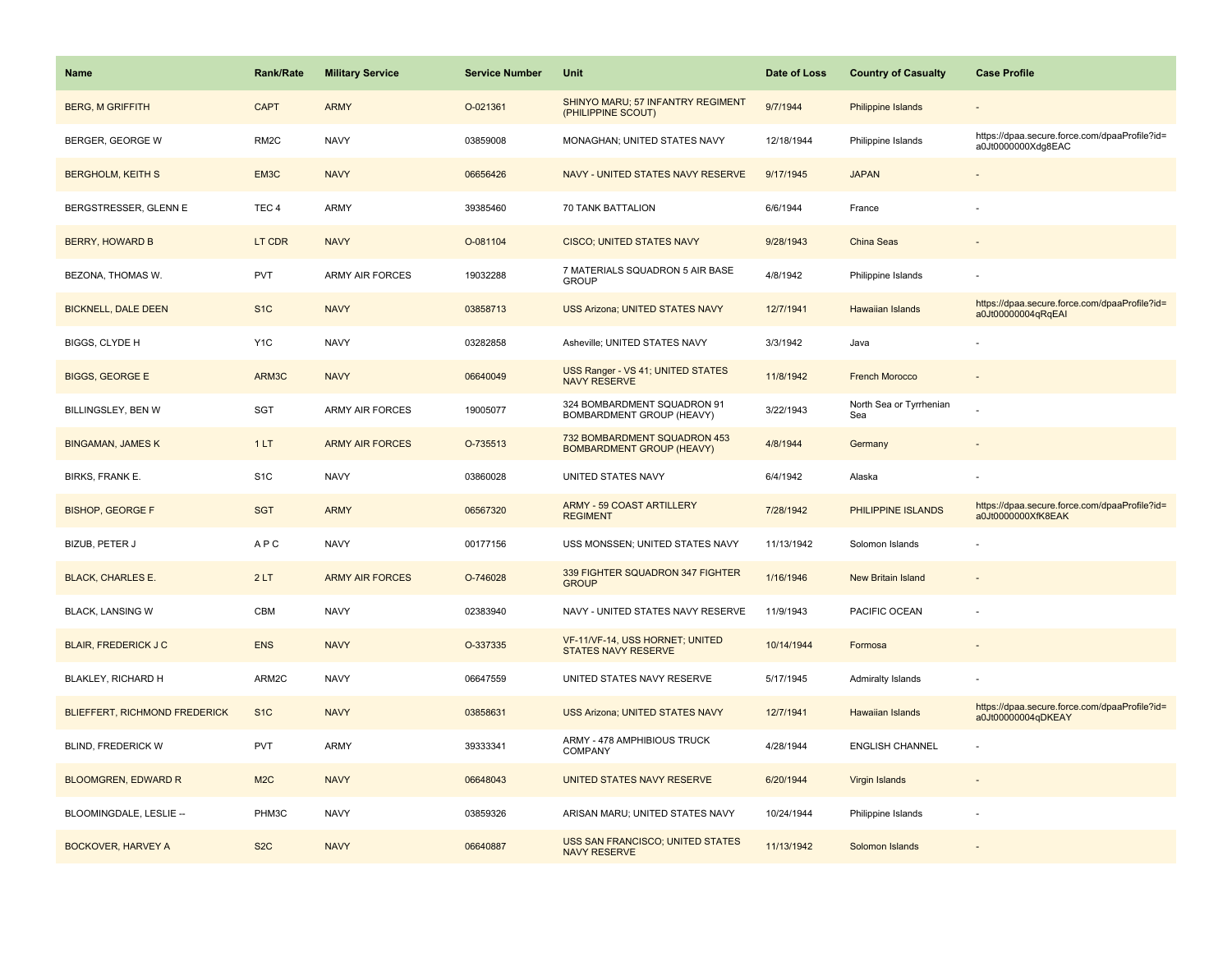| <b>Name</b>                 | <b>Rank/Rate</b>  | <b>Military Service</b> | <b>Service Number</b> | Unit                                                                | Date of Loss | <b>Country of Casualty</b>              | <b>Case Profile</b>                                                 |
|-----------------------------|-------------------|-------------------------|-----------------------|---------------------------------------------------------------------|--------------|-----------------------------------------|---------------------------------------------------------------------|
| BONE, JAY DEE               | S <sub>1</sub> C  | <b>NAVY</b>             | 03115342              | USS QUINCY; UNITED STATES NAVY                                      | 8/9/1942     | Solomon Islands                         |                                                                     |
| <b>BONNE, GERALD D</b>      | <b>SGT</b>        | <b>ARMY AIR FORCES</b>  | 39217965              | 16 BOMBARDMENT SQUADRON 16<br><b>BOMBARDMENT GROUP (VERY HEAVY)</b> | 7/13/1945    | Japan/Okinawa                           |                                                                     |
| BONNER, JACK L.             | 2d Lt             | <b>ARMY AIR FORCES</b>  | O-2071439             | <b>ARMY AIR FORCE</b>                                               | 5/27/1945    | <b>Burma</b>                            |                                                                     |
| <b>BOOTHBY, ROBERT E</b>    | <b>PVT</b>        | <b>ARMY</b>             | 19112866              | SS HENRY R MALLORY; MEDICAL<br><b>DEPARTMENT</b>                    | 2/7/1943     | <b>Atlantic Ocean</b>                   |                                                                     |
| <b>BORDEN, WILLIAM P</b>    | 2LT               | <b>ARMY AIR FORCES</b>  | O-424896              | <b>EDSALL; AIR CORPS</b>                                            | 2/27/1942    | Java                                    |                                                                     |
| <b>BORDERS, HERBERT D</b>   | S SGT             | <b>ARMY AIR FORCES</b>  | 19075432              | 96 BOMBARDMENT SQUADRON 2<br><b>BOMBARDMENT GROUP (HEAVY)</b>       | 8/4/1943     | Italy                                   |                                                                     |
| BORREGO, PETER --           | WT1C              | <b>NAVY</b>             | 03716531              | Edsall; UNITED STATES NAVY                                          | 3/1/1942     | Java                                    |                                                                     |
| <b>BORTNER, ROBERT W</b>    | 2LT               | <b>ARMY AIR FORCES</b>  | O-773546              | 97 FIGHTER SQUADRON 82 FIGHTER<br><b>GROUP</b>                      | 3/13/1945    | Italy                                   |                                                                     |
| BOVEY, CHARLES D            | SGT               | ARMY AIR FORCES         | 06569160              | 303 BOMBARDMENT GROUP (HEAVY),<br>358 BOMBARDMENT SQUADRON          | 3/28/1945    | English Channel                         |                                                                     |
| <b>BOWEN, ALBERT PHILIP</b> | F <sub>1</sub> C  | <b>NAVY</b>             | 03858514              | NAVY - UNITED STATES NAVY                                           | 1/23/1942    | <b>HAWAIIAN ISLANDS</b>                 |                                                                     |
| BOWERS, EUGENE              | <b>ENS</b>        | <b>NAVY</b>             | O-290915              | UNITED STATES NAVY RESERVE                                          | 1/2/1944     | Atlantic Ocean                          |                                                                     |
| <b>BOWERS, REUBEN M</b>     | <b>CPL</b>        | <b>ARMY</b>             | 19059532              | 10 FIELD ARTILLERY BATTALION 3<br><b>DIVISION</b>                   | 1/24/1944    | North Sea or Tyrrhenian<br>Sea          |                                                                     |
| <b>BOWERS, ROBERT K</b>     | <b>ENS</b>        | <b>NAVY</b>             | 84057                 | USS California; UNITED STATES NAVY<br><b>RESERVE</b>                | 12/7/1941    | Hawaiian Islands                        | https://dpaa.secure.force.com/dpaaProfile?id=<br>a0Jt00000004nAgEAI |
| <b>BOWLBY, WILBUR E</b>     | FC <sub>3</sub> c | <b>NAVY</b>             | 03858161              | USS Houston; UNITED STATES NAVY                                     | 3/1/1942     | Sunda Strait                            |                                                                     |
| BOWMAN, JOSEPH M            | PVT               | ARMY                    | 39173749              | 505th Parachute Infantry Regiment, 82d<br>Airborne Division         | 7/11/1943    | Sicily                                  |                                                                     |
| <b>BOYLAN, JOHN ARTHUR</b>  | <b>PVT</b>        | <b>MARINE CORPS</b>     | 00482656              | MARINE - UNITED STATES MARINE<br><b>CORPS</b>                       | 11/21/1943   | <b>Gilbert Islands</b>                  | https://dpaa.secure.force.com/dpaaProfile?id=<br>a0Jt0000000XfTxEAK |
| BRADEN, LEWIS H             | 1LT               | ARMY AIR FORCES         | O-728054              | 441 BOMBARDMENT SQUADRON 320<br>BOMBARDMENT GROUP (MEDIUM)          | 7/17/1943    | Italy                                   |                                                                     |
| <b>BRAKKE, KENNETH GAY</b>  | F <sub>3</sub> C  | <b>NAVY</b>             | 03859239              | <b>USS Arizona; UNITED STATES NAVY</b>                              | 12/7/1941    | Hawaiian Islands                        | https://dpaa.secure.force.com/dpaaProfile?id=<br>a0Jt00000004n56EAA |
| BRANDT, DUANE GIBBONS       | T SGT             | <b>ARMY AIR FORCES</b>  | 39193489              | 612 BOMBARDMENT SQUADRON 401<br>BOMBARDMENT GROUP (HEAVY)           | 4/10/1944    | France                                  |                                                                     |
| <b>BRATCRES, CHARLES R</b>  | <b>ENS</b>        | <b>NAVY</b>             | O-326296              | UNITED STATES NAVY RESERVE                                          | 10/17/1944   | <b>Central/South Pacific</b><br>Theater |                                                                     |
| BRAYFORD, FRED W            | <b>PFC</b>        | <b>ARMY AIR FORCES</b>  | 19030377              | 20 PURSUIT SQUADRON 24 PURSUIT<br><b>GROUP</b>                      | 6/30/1942    | Philippine Islands                      |                                                                     |
| <b>BRAZZELL, JAMES R</b>    | S <sub>1</sub> C  | <b>NAVY</b>             | 06642637              | NAVY - UNITED STATES NAVY RESERVE                                   | 9/6/1944     | <b>CAROLINE ISLANDS</b>                 | $\sim$                                                              |
| BRAZZELL, JAMES W           | <b>CMOMM</b>      | <b>NAVY</b>             | 06645987              | LST-314; UNITED STATES NAVY<br><b>RESERVE</b>                       | 6/9/1944     | English Channel                         |                                                                     |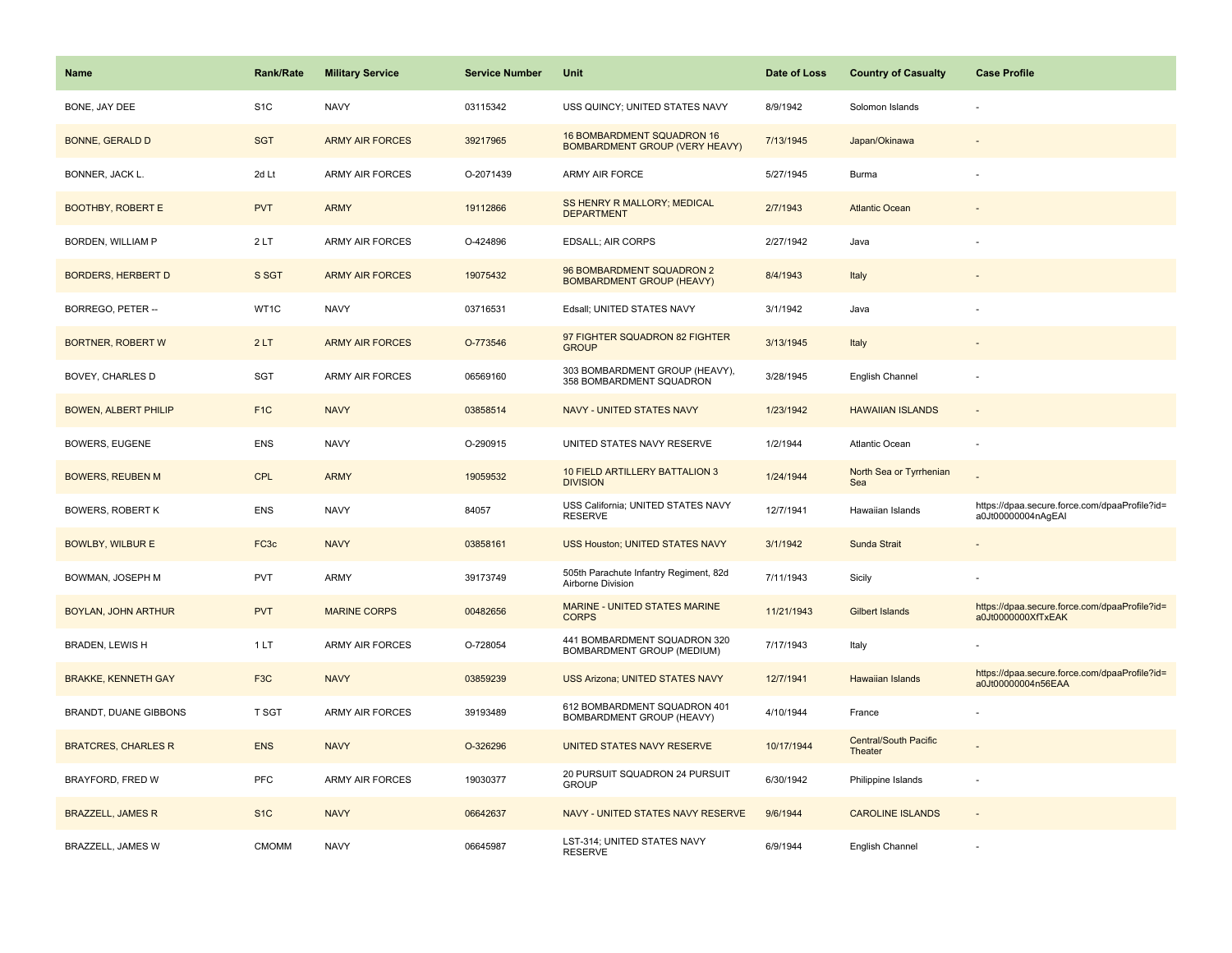| Name                         | <b>Rank/Rate</b>  | <b>Military Service</b> | <b>Service Number</b> | Unit                                                                | Date of Loss | <b>Country of Casualty</b> | <b>Case Profile</b>                                                 |
|------------------------------|-------------------|-------------------------|-----------------------|---------------------------------------------------------------------|--------------|----------------------------|---------------------------------------------------------------------|
| <b>BREASAW, MELVIN F.</b>    | <b>CPL</b>        | <b>ARMY</b>             | 06583860              | 33 QUARTERMASTER TRUCK REGIMENT                                     | 4/12/1942    | Philippine Islands         |                                                                     |
| BREEDLOVE, ROBERT L          | <b>CMM</b>        | <b>COAST GUARD</b>      | 00217793              | COAST GUARD - UNITED STATES<br>COAST GUARD                          | 12/16/1943   | Alaska                     |                                                                     |
| <b>BRENDEN, ERNEST M</b>     | S <sub>1</sub> C  | <b>NAVY</b>             | 06640206              | NAVY - UNITED STATES NAVY RESERVE                                   | 11/30/1942   | <b>SOLOMON ISLANDS</b>     |                                                                     |
| BRENDLE, HAYDEN FRED         | MM <sub>2</sub> C | <b>NAVY</b>             | 03858203              | PILLSBURY; UNITED STATES NAVY                                       | 12/10/1941   | Philippine Islands         |                                                                     |
| <b>BRENNAN, AUGUST M</b>     | S SGT             | <b>ARMY AIR FORCES</b>  | 39205753              | 646 BOMBARDMENT SQUADRON 410<br><b>BOMBARDMENT GROUP (LIGHT)</b>    | 7/5/1944     | <b>English Channel</b>     |                                                                     |
| BRENNAN, JOHN C              | MM <sub>1</sub> C | <b>NAVY</b>             | 03107263              | USS Pillsbury; UNITED STATES NAVY                                   | 3/1/1942     | Netherlands East Indies    |                                                                     |
| <b>BRESSLER, HARTWELL T</b>  | 2LT               | <b>ARMY AIR FORCES</b>  | O-710043              | <b>32 FIGHTER SQUADRON</b>                                          | 2/12/1945    | Panama                     | $\overline{\phantom{a}}$                                            |
| BRETTHAUER, ORVAL B          | PVT               | ARMY                    | 39378717              | 420 COAST ARTILLERY BATTALION                                       | 5/6/1943     | Alaska                     |                                                                     |
| <b>BREWSTER, WILLIAM H</b>   | 1LT               | <b>ARMY AIR FORCES</b>  | O-426551              | ORYOKU MARU; 3 PURSUIT SQUADRON<br><b>24 PURSUIT GROUP</b>          | 12/15/1944   | Philippine Islands         |                                                                     |
| <b>BRIGHT, LOYAL A</b>       | T SGT             | <b>ARMY AIR FORCES</b>  | 39209873              | 339 BOMBARDMENT SQUADRON 96<br>BOMBARDMENT GROUP (HEAVY)            | 3/2/1945     | English Channel            |                                                                     |
| <b>BRINES, EARL EDWARD</b>   | LT /JG/           | <b>NAVY</b>             | O-121005              | NAVY - UNITED STATES NAVY RESERVE                                   | 9/13/1944    | <b>NEW HEBRIDES</b>        |                                                                     |
| BROMLEY, JIMMIE --           | S <sub>1</sub> C  | <b>NAVY</b>             | 03858478              | USS Arizona; UNITED STATES NAVY                                     | 12/7/1941    | Hawaiian Islands           | https://dpaa.secure.force.com/dpaaProfile?id=<br>a0Jt00000004qaOEAQ |
| <b>BRONSON, GREGOR M</b>     | 1LT               | <b>ARMY AIR FORCES</b>  | O-762454              | <b>8 BOMBARDMENT SQUADRON 3</b><br><b>BOMBARDMENT GROUP (LIGHT)</b> | 3/27/1945    | <b>New Guinea</b>          | https://dpaa.secure.force.com/dpaaProfile?id=<br>a0Jt0000000XekQEAS |
| BROOKS, AVOD C               | ENS               | <b>NAVY</b>             | O-079791              | USS QUINCY; UNITED STATES NAVY                                      | 8/9/1942     | Solomon Islands            |                                                                     |
| <b>BROOKS, ROBERT HANNON</b> | S <sub>1C</sub>   | <b>NAVY</b>             | 06640967              | YP-74; UNITED STATES NAVY RESERVE                                   | 9/6/1942     | Alaska                     | $\overline{\phantom{a}}$                                            |
| BROOKS, ROBERT NEAL          | ENS               | <b>NAVY</b>             | 98042                 | USS Arizona; UNITED STATES NAVY<br><b>RESERVE</b>                   | 12/7/1941    | Hawaiian Islands           | https://dpaa.secure.force.com/dpaaProfile?id=<br>a0Jt00000004oIDEAY |
| <b>BROUILLET, VERN CLARE</b> | S <sub>2</sub> C  | <b>NAVY</b>             | 03859952              | <b>USS NEW ORLEANS; UNITED STATES</b><br><b>NAVY</b>                | 11/30/1942   | Solomon Islands            |                                                                     |
| <b>BROWN, BRUCE B</b>        | S SGT             | ARMY AIR FORCES         | 19073948              | 26 BOMBARDMENT SQUADRON 11<br>BOMBARDMENT GROUP (HEAVY)             | 1/29/1944    | Gilbert Islands            |                                                                     |
| <b>BROWN, DAROL C</b>        | S <sub>2</sub> C  | <b>NAVY</b>             | 09616831              | UNITED STATES NAVY RESERVE                                          | 4/12/1945    | Ryukyus Islands            |                                                                     |
| BROWN, DONALD C              | S <sub>2</sub> C  | <b>NAVY</b>             | 03859379              | USS Houston; UNITED STATES NAVY                                     | 3/1/1942     | Java                       |                                                                     |
| <b>BROWN, GIFFORD G.</b>     | 1LT               | <b>ARMY AIR FORCES</b>  | O-740359              | 339 FIGHTER SQUADRON 347 FIGHTER<br><b>GROUP</b>                    | 1/17/1944    | New Britain Island         |                                                                     |
| BROWN, HOMER F               | S <sub>2</sub> C  | <b>NAVY</b>             | 06656304              | USS LISCOME BAY; UNITED STATES<br>NAVY RESERVE                      | 11/24/1943   | Gilbert Islands            |                                                                     |
| <b>BROWN, LON A</b>          | RM <sub>1C</sub>  | <b>NAVY</b>             | 03812267              | <b>UNITED STATES NAVY</b>                                           | 1/16/1942    | Newfoundland               |                                                                     |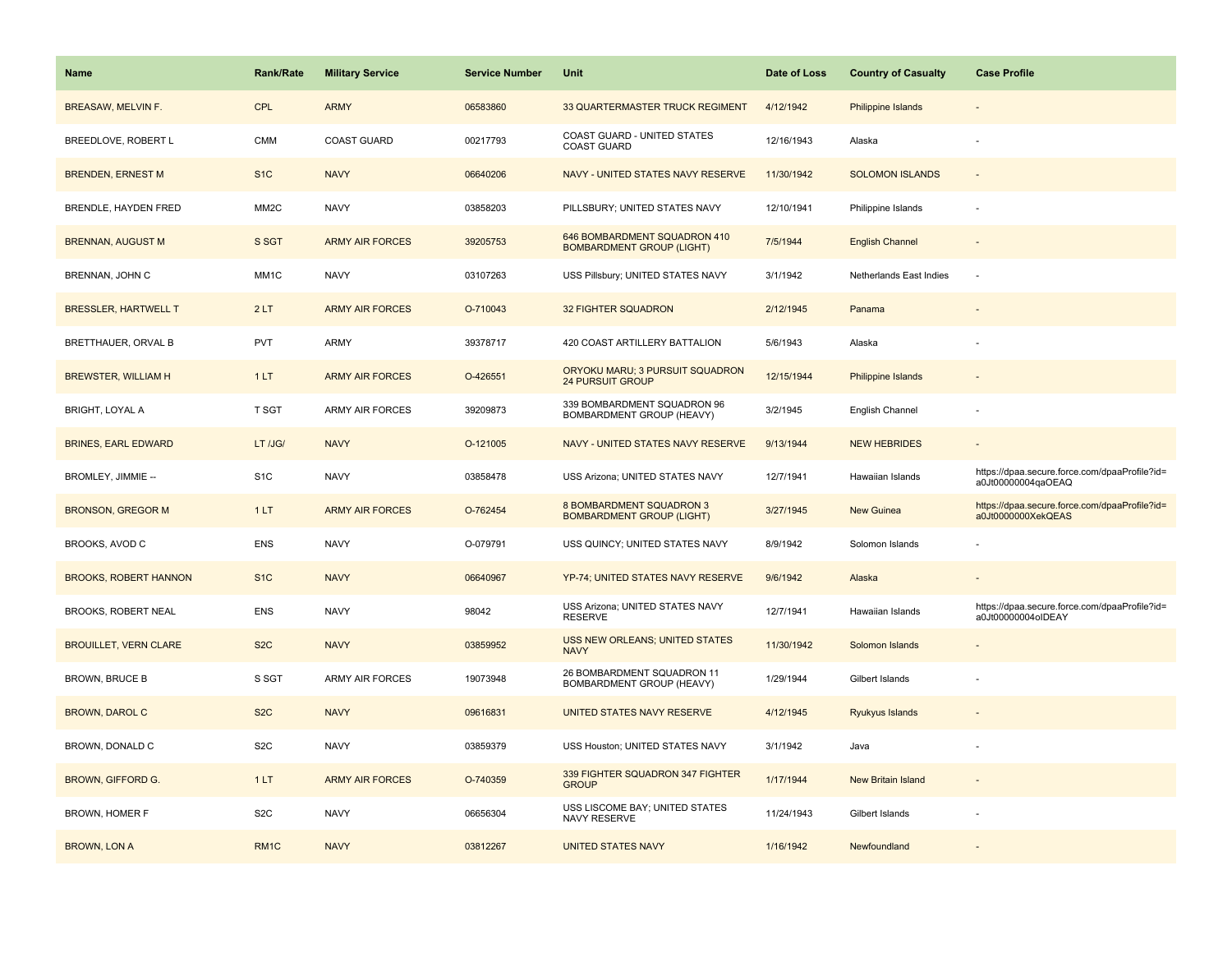| <b>Name</b>                 | <b>Rank/Rate</b>  | <b>Military Service</b> | <b>Service Number</b> | Unit                                                             | Date of Loss | <b>Country of Casualty</b>                   | <b>Case Profile</b>                                                 |
|-----------------------------|-------------------|-------------------------|-----------------------|------------------------------------------------------------------|--------------|----------------------------------------------|---------------------------------------------------------------------|
| BRUMBACK, GERALD O          | PVT               | ARMY                    | 39389507              | 6 INFANTRY 1 ARMORED DIVISION                                    | 11/8/1942    | Algeria                                      |                                                                     |
| <b>BRUMITT, ERNEST L</b>    | <b>PFC</b>        | <b>ARMY</b>             | 19020737              | ARISAN MARU; 59 COAST ARTILLERY<br><b>REGIMENT</b>               | 10/24/1944   | <b>China Seas</b>                            |                                                                     |
| BRUNETTE, CHARLEY W         | S <sub>2</sub> C  | <b>NAVY</b>             | 06655346              | USS LISCOME BAY; UNITED STATES<br><b>NAVY RESERVE</b>            | 11/24/1943   | Gilbert Islands                              |                                                                     |
| <b>BUCHAN, LOUIS S</b>      | 2LT               | <b>ARMY AIR FORCES</b>  | O-755865              | 25 PHOTO SQUADRON 6<br><b>RECONNAISSANCE GROUP</b>               | 9/11/1944    | <b>New Guinea</b>                            | https://dpaa.secure.force.com/dpaaProfile?id=<br>a0Jt000001nzb0IEAQ |
| <b>BUCKLEY, ARCHIE M</b>    | LT                | <b>NAVY</b>             | O-252852              | NAVY - UNITED STATES NAVY RESERVE                                | 2/21/1945    | <b>BONIN &amp; VOLCANO</b><br><b>ISLANDS</b> |                                                                     |
| <b>BUCKLEY, ROBERT K</b>    | <b>SGT</b>        | <b>ARMY AIR FORCES</b>  | 39466622              | 366 BOMBARDMENT SQUADRON 305<br><b>BOMBARDMENT GROUP (HEAVY)</b> | 2/3/1945     | <b>English Channel</b>                       |                                                                     |
| BULLA, JOHN --              | MM1C              | <b>NAVY</b>             | 03367705              | USS Houston; UNITED STATES NAVY                                  | 3/1/1942     | Java                                         |                                                                     |
| <b>BULLOCK, CHARLES R</b>   | <b>CAPT</b>       | <b>ARMY AIR FORCES</b>  | O-419345              | 396 BOMBARDMENT SQUADRON 41<br><b>BOMBARDMENT GROUP (MEDIUM)</b> | 2/10/1944    | <b>Marshall Islands</b>                      |                                                                     |
| BUNCH, WILLIAM H            | S <sub>1</sub> C  | <b>NAVY</b>             | 08909163              | SS John A. Johnson; UNITED STATES<br>NAVY RESERVE                | 10/29/1944   | Bonin & Volcano Islands                      | J.                                                                  |
| <b>BUOY, CHARLES D.</b>     | TEC <sub>5</sub>  | <b>ARMY</b>             | 19052638              | 698 ORDNANCE COMPANY (AVIATION)                                  | 5/5/1942     | <b>Philippine Islands</b>                    |                                                                     |
| <b>BURBANK, FREDERICK C</b> | CAPT              | <b>ARMY AIR FORCES</b>  | O-431115              | 12 FIGHTER SQUADRON                                              | 1/15/1943    |                                              |                                                                     |
| <b>BURDICK, JOHN C</b>      | 2LT               | <b>ARMY AIR FORCES</b>  | O-733601              | 412 BOMBARDMENT SQUADRON 95<br><b>BOMBARDMENT GROUP (HEAVY)</b>  | 10/9/1943    | North Sea or Tyrrhenian<br>Sea               |                                                                     |
| <b>BURGESS, HARLAND F</b>   | LT COL            | <b>ARMY</b>             | O-015062              | ARISAN MARU; INFANTRY                                            | 10/24/1944   | China Seas                                   |                                                                     |
| <b>BURGESS, WALTER K</b>    | <b>COL</b>        | <b>ARMY AIR FORCES</b>  | O-011456              | <b>HEADQUARTERS MILITARY</b><br><b>INTELLIGENCE SERVICE</b>      | 6/5/1941     | Ecuador                                      |                                                                     |
| BURNS, FRANK --             | S <sub>2</sub> C  | <b>NAVY</b>             | 05100525              | UNITED STATES NAVY RESERVE                                       | 10/17/1942   | Hawaiian Islands                             | ÷,                                                                  |
| <b>BURNS, ROBERT B</b>      | ARM3C             | <b>NAVY</b>             | 03867319              | USS LANGLEY; UNITED STATES NAVY<br><b>RESERVE</b>                | 2/23/1945    | <b>Central/South Pacific</b><br>Theater      |                                                                     |
| BURTON, JACK E              | 2LT               | <b>ARMY AIR FORCES</b>  | O-676349              | 513 BOMBARDMENT SQUADRON 376<br>BOMBARDMENT GROUP (HEAVY)        | 10/24/1943   | Sicily                                       |                                                                     |
| <b>BURTON, NORMAN H.</b>    | <b>SGT</b>        | <b>ARMY AIR FORCES</b>  | 19111917              | 728 BOMBARDMENT SQUADRON 452<br><b>BOMBARDMENT GROUP (HEAVY)</b> | 4/9/1944     | <b>Baltic Sea</b>                            |                                                                     |
| <b>BUSCH, MARTIN L</b>      | <b>CWT</b>        | <b>NAVY</b>             | 03857376              | MONAGHAN; UNITED STATES NAVY                                     | 12/18/1944   | Philippine Islands                           | https://dpaa.secure.force.com/dpaaProfile?id=<br>a0Jt0000000XedZEAS |
| <b>BUSKIRK, JAMES E</b>     | PHM <sub>1C</sub> | <b>NAVY</b>             | 03927513              | <b>USS LISCOME BAY; UNITED STATES</b><br><b>NAVY RESERVE</b>     | 11/24/1943   | <b>Gilbert Islands</b>                       |                                                                     |
| BUTTERWORTH, L R            | GM3C              | <b>NAVY</b>             | 06640418              | ST. LOUIS; UNITED STATES NAVY<br><b>RESERVE</b>                  | 11/27/1944   | Central/South Pacific<br>Theater             |                                                                     |
| <b>BYRKETT, CHARLES R</b>   | S <sub>2</sub> C  | <b>NAVY</b>             | 03934801              | USS ASTORIA; UNITED STATES NAVY                                  | 8/9/1942     | Solomon Islands                              |                                                                     |
| CADE, RICHARD ESH           | S <sub>2</sub> C  | <b>NAVY</b>             | 03859981              | USS Arizona; UNITED STATES NAVY                                  | 12/7/1941    | Hawaiian Islands                             | https://dpaa.secure.force.com/dpaaProfile?id=<br>a0Jt00000004rUTEAY |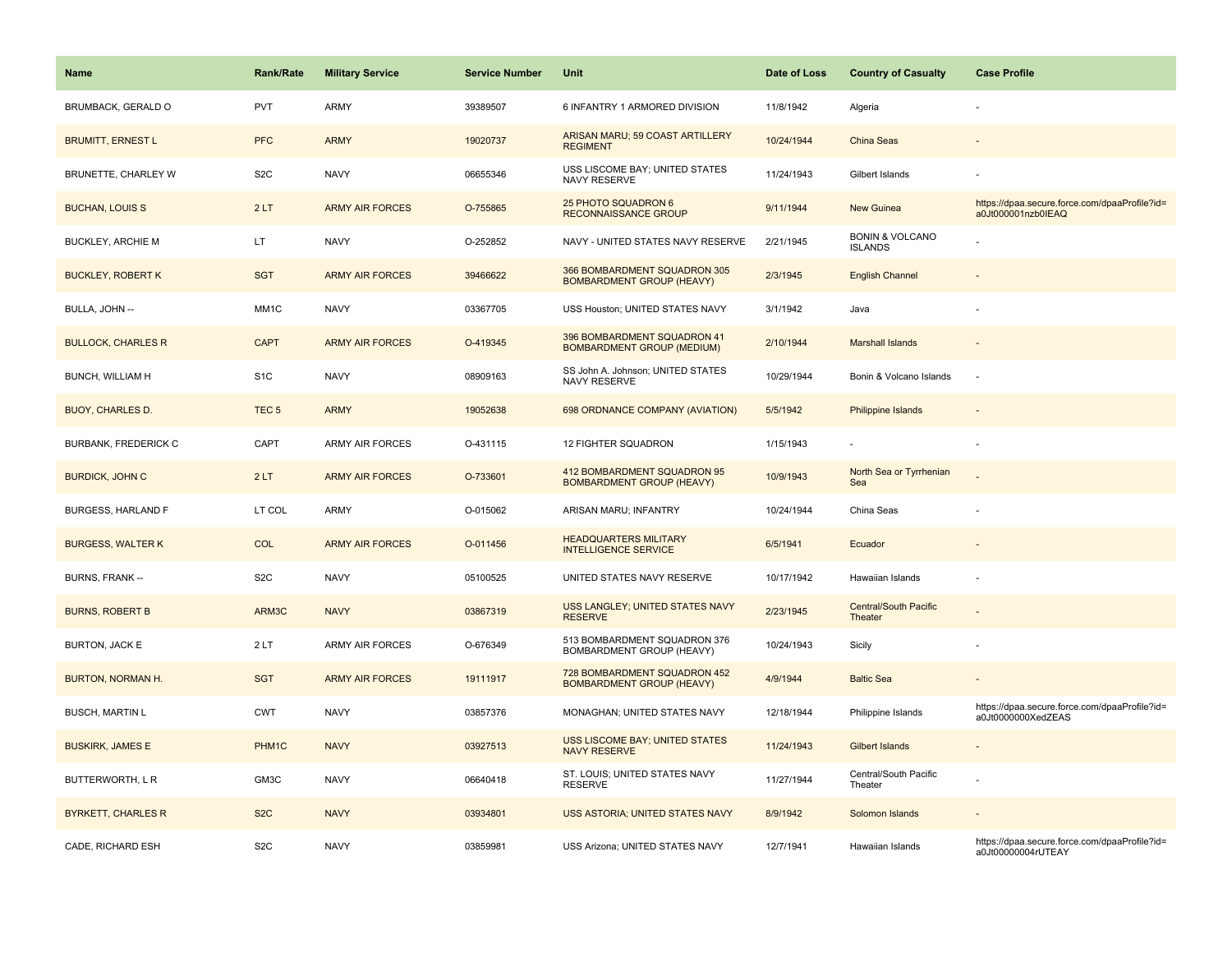| Name                           | <b>Rank/Rate</b>  | <b>Military Service</b> | <b>Service Number</b> | Unit                                                           | Date of Loss | <b>Country of Casualty</b> | <b>Case Profile</b>                                                 |
|--------------------------------|-------------------|-------------------------|-----------------------|----------------------------------------------------------------|--------------|----------------------------|---------------------------------------------------------------------|
| <b>CAGLE, TERRY D</b>          | RDM3C             | <b>NAVY</b>             | 07651193              | JOHNSTON; UNITED STATES NAVY<br><b>RESERVE</b>                 | 10/25/1944   | <b>Philippine Sea</b>      |                                                                     |
| CAIN, NORVELL A                | <b>SSGT</b>       | ARMY AIR FORCES         | 19147805              | 865 BOMBARDMENT SQUADRON 494<br>BOMBARDMENT GROUP (HEAVY)      | 7/17/1945    | China Seas                 |                                                                     |
| CAIN, VERN W                   | F <sub>1C</sub>   | <b>NAVY</b>             | 08901675              | <b>TRIGGER; UNITED STATES NAVY</b>                             | 3/28/1945    | Ryukyus Islands            |                                                                     |
| CALLESEN, FLOYD K              | LT/JG/            | <b>NAVY</b>             | O-089035              | Kalk; UNITED STATES NAVY RESERVE                               | 6/12/1944    | New Guinea                 |                                                                     |
| <b>CAMBRIDGE, DONALD L</b>     | <b>CPL</b>        | <b>ARMY</b>             | 39194428              | <b>HMT Rohna; AIR CORPS</b>                                    | 11/27/1943   | Mediterranean Sea          |                                                                     |
| CAMPBELL, ARTHUR CARL          | S <sub>2</sub> C  | <b>NAVY</b>             | 03861423              | NAVY - UNITED STATES NAVY                                      | 11/13/1942   | <b>SOLOMON ISLANDS</b>     |                                                                     |
| <b>CAMPBELL, CRAIG F</b>       | <b>PVT</b>        | <b>ARMY</b>             | 19006320              | ARMY - 745 ORDNANCE COMPANY<br>(AVIATION)                      | 7/21/1942    | PHILIPPINE ISLANDS         | https://dpaa.secure.force.com/dpaaProfile?id=<br>a0Jt0000000XfqKEAS |
| CAPRON, JOSEPH R               | 2LT               | <b>ARMY AIR FORCES</b>  | O-703696              | 871 BOMBARDMENT SQUADRON 497<br>BOMBARDMENT GROUP (VERY HEAVY) | 1/3/1945     | Japan/Okinawa              |                                                                     |
| <b>CARMICHAEL, EARL W</b>      | <b>PVT</b>        | <b>ARMY</b>             | 19017606              | ARISAN MARU; 59 COAST ARTILLERY<br><b>REGIMENT</b>             | 10/24/1944   | <b>China Seas</b>          |                                                                     |
| CARPENTER, HAROLD L            | PFC               | ARMY                    | 19017738              | SHINYO MARU; 4 CHEMICAL COMPANY<br>(AVIATION)                  | 9/7/1944     | Philippine Islands         |                                                                     |
| <b>CARROLL, CHARLES L</b>      | SC <sub>1</sub> C | <b>NAVY</b>             | 03856222              | <b>USS ASTORIA: UNITED STATES NAVY</b>                         | 8/9/1942     | Solomon Islands            |                                                                     |
| CARTER, CYRUS DAVID            | MM <sub>2</sub> C | <b>NAVY</b>             | 02340948              | USS Peary; UNITED STATES NAVY                                  | 2/19/1942    | Australia                  |                                                                     |
| <b>CARTER, ROBERT EDWARD</b>   | 2dLt              | <b>MARINE CORPS</b>     | O-32400               | ARMY - UNITED STATES MARINE CORPS                              | 7/11/1945    | Philippine Islands         |                                                                     |
| CARTMELL, WALTER A             | <b>CMOMM</b>      | <b>NAVY</b>             | 03855468              | SUBMARINE Argonaut; UNITED STATES<br><b>NAVY</b>               | 1/10/1943    | New Britain Island         |                                                                     |
| <b>CARTON, RICHARD E</b>       | S SGT             | <b>ARMY AIR FORCES</b>  | 39208530              | 26 BOMBARDMENT SQUADRON 11<br><b>BOMBARDMENT GROUP (HEAVY)</b> | 2/8/1945     | Bonin & Volcano Islands    | $\sim$                                                              |
| CARY, CYRUS GEORGE             | LT/JG/            | <b>NAVY</b>             | O-112044              | UNITED STATES NAVY RESERVE                                     | 7/9/1943     | Solomon Islands            |                                                                     |
| CASE, ROBERT F                 | <b>CTM</b>        | <b>NAVY</b>             | 03858676              | POMPANO; UNITED STATES NAVY                                    | 10/15/1943   | Japan                      |                                                                     |
| CASEY, JAMES WARREN            | S <sub>1</sub> C  | <b>NAVY</b>             | 03858619              | USS Arizona; UNITED STATES NAVY                                | 12/7/1941    | Hawaiian Islands           | https://dpaa.secure.force.com/dpaaProfile?id=<br>a0Jt00000004qAaEAI |
| <b>CASKEY, CLARENCE MERTON</b> | S <sub>1</sub> C  | <b>NAVY</b>             | 03858294              | <b>USS Arizona; UNITED STATES NAVY</b>                         | 12/7/1941    | <b>Hawaiian Islands</b>    | https://dpaa.secure.force.com/dpaaProfile?id=<br>a0Jt00000004qvVEAQ |
| CASTLE, VERNON L               | S <sub>1</sub> C  | <b>NAVY</b>             | 03869905              | LUCE; UNITED STATES NAVY                                       | 5/4/1945     | China Seas                 |                                                                     |
| <b>CAVALERO, EMIL A</b>        | RM <sub>3</sub> C | <b>NAVY</b>             | 03858295              | USS JARVIS; UNITED STATES NAVY                                 | 8/9/1942     | Solomon Islands            |                                                                     |
| CAVE, JOHN E                   | F <sub>1</sub> C  | <b>NAVY</b>             | 08903222              | SNOOK; UNITED STATES NAVY<br><b>RESERVE</b>                    | 5/5/1945     | China Seas                 |                                                                     |
| CHAMBERLAIN, ROBERT J          | EM <sub>2</sub> C | <b>NAVY</b>             | 06640889              | SCORPION; UNITED STATES NAVY<br><b>RESERVE</b>                 | 2/22/1944    | China Seas                 |                                                                     |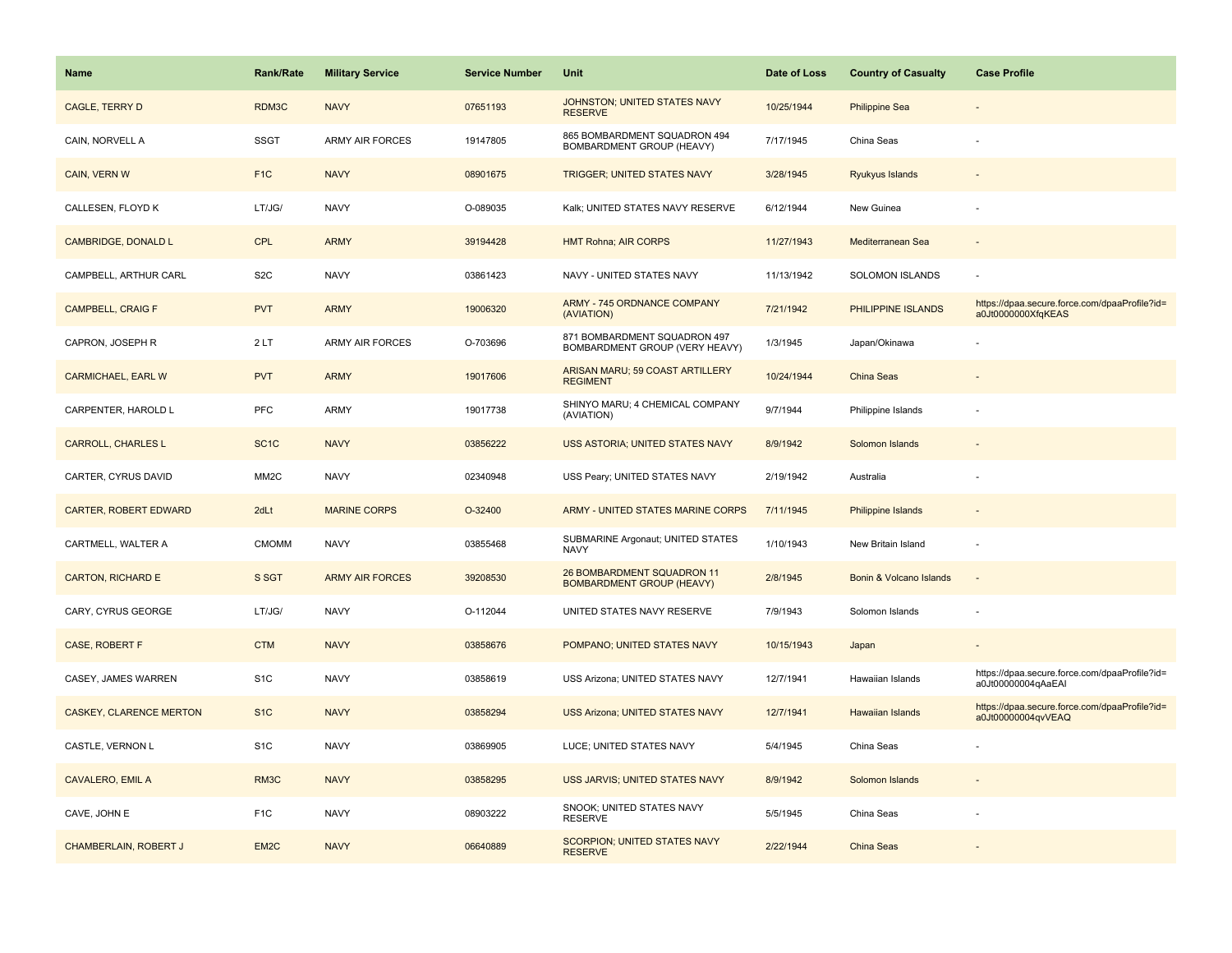| Name                        | <b>Rank/Rate</b>  | <b>Military Service</b> | <b>Service Number</b> | Unit                                                              | Date of Loss | <b>Country of Casualty</b>     | <b>Case Profile</b>                                                 |
|-----------------------------|-------------------|-------------------------|-----------------------|-------------------------------------------------------------------|--------------|--------------------------------|---------------------------------------------------------------------|
| CHAMBERLAIN, W F            | LT /JG/           | <b>NAVY</b>             | O-107079              | UNITED STATES NAVY RESERVE                                        | 6/15/1944    | <b>Atlantic Ocean</b>          |                                                                     |
| <b>CHAMBERS, ROBERT</b>     | <b>MAJ</b>        | <b>MARINE CORPS</b>     | O-005324              | <b>MARINE - UNITED STATES MARINE</b><br><b>CORPS</b>              | 12/31/1944   | Formosa                        | https://dpaa.secure.force.com/dpaaProfile?id=<br>a0Jt000000O6BnMEAV |
| CHAMP, ROBERT E             | 2d Lt             | <b>ARMY AIR FORCES</b>  | O-2068833             | 16 BOMBARDMENT SQUADRON 16<br>BOMBARDMENT GROUP (VERY HEAVY)      | 7/13/1945    | Japan/Okinawa                  |                                                                     |
| CHAMPLIN, JOHN --           | 2LT               | <b>ARMY AIR FORCES</b>  | O-737356              | <b>INDIA CHINA WING ARMY TRANSPORT</b><br><b>COMMAND</b>          | 6/19/1944    | <b>Burma</b>                   |                                                                     |
| CHANCY, YANCY B             | 2LT               | <b>ARMY</b>             | O-890557              | ARMY - 60 COAST ARTILLERY<br><b>REGIMENT</b>                      | 1/28/1945    | PHILIPPINE ISLANDS             | https://dpaa.secure.force.com/dpaaProfile?id=<br>a0Jt000001BWSmhEAH |
| <b>CHANDLER, GEORGE W</b>   | 1LT               | <b>ARMY AIR FORCES</b>  | O-428911              | 26 BOMBARDMENT SQUADRON 11<br><b>BOMBARDMENT GROUP (HEAVY)</b>    | 9/14/1942    | Solomon Islands                |                                                                     |
| CHEADLE, CLARENCE R         | FC3C              | <b>NAVY</b>             | 03858605              | USS HOUSTON (CA-30); UNITED STATES<br><b>NAVY</b>                 | 3/1/1942     | Java                           |                                                                     |
| <b>CHEHOLTS, HARRY J</b>    | <b>PVT</b>        | <b>ARMY</b>             | 19017627              | <b>ARMY AIR FORCES - 3 CHEMICAL</b><br><b>COMPANY (AVIATION)</b>  | 7/6/1942     | PHILIPPINE ISLANDS             | https://dpaa.secure.force.com/dpaaProfile?id=<br>a0Jt0000000Xf7OEAS |
| CHILCOAT, HAROLD R          | <b>PVT</b>        | <b>ARMY</b>             | 19004354              | ARMY - 31 INFANTRY REGIMENT                                       | 7/2/1942     | PHILIPPINE ISLANDS             | https://dpaa.secure.force.com/dpaaProfile?id=<br>a0Jt0000000XfOFEA0 |
| CHRISCO, EVERETT --         | S SGT             | <b>ARMY AIR FORCES</b>  | 19113357              | 454 BOMBARDMENT SQUADRON 323<br><b>BOMBARDMENT GROUP (MEDIUM)</b> | 4/11/1944    | North Sea or Tyrrhenian<br>Sea |                                                                     |
| CHRISTENSEN, ALBERT R       | S SGT             | <b>ARMY AIR FORCES</b>  | 19016494              | 7 MATERIALS SQUADRON 5 AIR BASE<br><b>GROUP</b>                   | 7/4/1942     | Philippine Islands             | https://dpaa.secure.force.com/dpaaProfile?id=<br>a0Jt0000000XfOPEA0 |
| <b>CHRISTENSEN, GENE A</b>  | 2LT               | <b>ARMY AIR FORCES</b>  | O-889626              | <b>ARMY AIR FORCE</b>                                             | 4/10/1945    | <b>Burma</b>                   |                                                                     |
| CHRISTOPHERSON, R W         | TM <sub>1C</sub>  | <b>NAVY</b>             | 03933778              | HERRING; UNITED STATES NAVY                                       | 7/5/1944     | Kurile Islands                 |                                                                     |
| <b>CHURCHILL, WINSTON L</b> | FC <sub>3</sub> C | <b>NAVY</b>             | 03760572              | PRINGLE; UNITED STATES NAVY                                       | 4/16/1945    | China Seas                     |                                                                     |
| <b>CLARK, ARLEIGH B</b>     | WT2C              | <b>NAVY</b>             | 03856782              | USS VINCENNES; UNITED STATES NAVY                                 | 8/9/1942     | Solomon Islands                |                                                                     |
| <b>CLARK, JOHN WOODHULL</b> | <b>MAJ</b>        | <b>MARINE CORPS</b>     | O-004834              | <b>MARINE - UNITED STATES MARINE</b><br><b>CORPS</b>              | 12/31/1944   | <b>Philippine Sea</b>          | https://dpaa.secure.force.com/dpaaProfile?id=<br>a0Jt000001BWSnBEAX |
| CLEMONS, CARL C.            | 2LT               | ARMY AIR FORCES         | O-742137              | 75 BOMBARDMENT SQUADRON 42<br><b>BOMBARDMENT GROUP (MEDIUM)</b>   | 1/22/1944    | New Britain Island             |                                                                     |
| CLIFFORD, WILBERT L.        | <b>SGT</b>        | <b>ARMY AIR FORCES</b>  | 19060150              | 329 BOMBARDMENT SQUADRON 93<br><b>BOMBARDMENT GROUP (HEAVY)</b>   | 8/2/1944     | Libya                          |                                                                     |
| CLOUGH, JACK E              | TM <sub>2</sub> C | <b>NAVY</b>             | 06641370              | SCORPION; UNITED STATES NAVY<br><b>RESERVE</b>                    | 2/22/1944    | China Seas                     |                                                                     |
| <b>COBLE, JERRY W</b>       | <b>PVT</b>        | <b>ARMY AIR FORCES</b>  | 19032165              | 7 MATERIALS SQUADRON 5 AIR BASE<br><b>GROUP</b>                   | 5/31/1942    | Philippine Islands             | https://dpaa.secure.force.com/dpaaProfile?id=<br>a0Jt000001nzTjSEAU |
| COFFIN, ROBERT --           | SF3C              | <b>NAVY</b>             | 03858296              | USS Arizona; UNITED STATES NAVY                                   | 12/7/1941    | Hawaiian Islands               | https://dpaa.secure.force.com/dpaaProfile?id=<br>a0Jt00000004sbDEAQ |
| <b>COHEN, MAURICE H</b>     | 2LT               | <b>ARMY</b>             | O-419351              | <b>ARMY - AIR CORPS</b>                                           | 12/15/1944   | PHILIPPINE ISLANDS             |                                                                     |
| COLE, CHARLES WARREN        | <b>SGT</b>        | <b>MARINE CORPS</b>     | 00269595              | MARINE - UNITED STATES MARINE<br><b>CORPS</b>                     | 12/7/1941    | ** Documentation Errors        | https://dpaa.secure.force.com/dpaaProfile?id=<br>a0Jt00000004sbhEAA |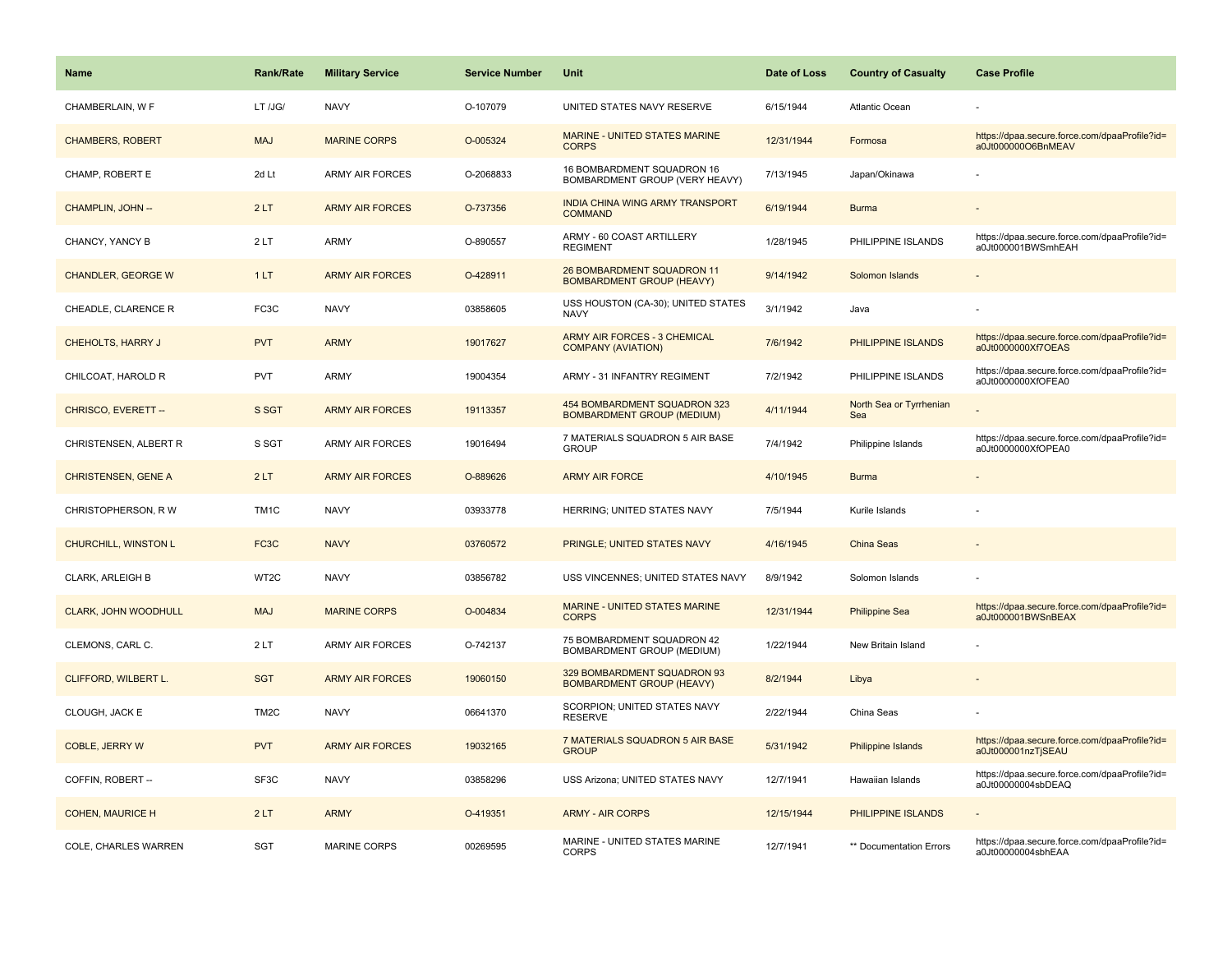| <b>Name</b>                 | <b>Rank/Rate</b>  | <b>Military Service</b> | <b>Service Number</b> | Unit                                                             | Date of Loss | <b>Country of Casualty</b>                   | <b>Case Profile</b>                                                 |
|-----------------------------|-------------------|-------------------------|-----------------------|------------------------------------------------------------------|--------------|----------------------------------------------|---------------------------------------------------------------------|
| COLE, EARL R                | EM3C              | <b>NAVY</b>             | 07337270              | OMMANEY BAY; UNITED STATES NAVY<br><b>RESERVE</b>                | 1/4/1945     | Philippine Islands                           |                                                                     |
| COLE, HARRY L               | LT.               | <b>NAVY</b>             | O-106893              | USS KITKUN BAY (CVE-71); UNITED<br>STATES NAVY RESERVE           | 6/17/1944    | Pacific Ocean                                |                                                                     |
| <b>COLE, ROBERT M</b>       | 1LT               | <b>ARMY AIR FORCES</b>  | O-670837              | 2 AIR TRANSPORT SQUADRON                                         | 12/16/1944   | China                                        |                                                                     |
| COLEGROVE, WILLETT S        | S <sub>2</sub> C  | <b>NAVY</b>             | 03859985              | USS Arizona; UNITED STATES NAVY                                  | 12/7/1941    | Hawaiian Islands                             | https://dpaa.secure.force.com/dpaaProfile?id=<br>a0Jt00000004rlKEAY |
| <b>COLEMAN, SAMUEL E</b>    | LT                | <b>NAVY</b>             | O-084291              | UNITED STATES NAVY RESERVE                                       | 1/13/1944    | Gilbert Islands                              |                                                                     |
| COLLINS, ROBERT R           | GM2C              | <b>NAVY</b>             | 03682112              | USS ASTORIA; UNITED STATES NAVY                                  | 8/9/1942     | Solomon Islands                              |                                                                     |
| COMER, JOSEPH G             | <b>CEM</b>        | <b>NAVY</b>             | 03554171              | USS HOUSTON (CA-30); UNITED STATES<br><b>NAVY</b>                | 3/1/1942     | Java                                         |                                                                     |
| CONKLIN, JOHN R             | S <sub>1</sub> C  | <b>NAVY</b>             | 08907309              | LUCE; UNITED STATES NAVY RESERVE                                 | 5/4/1945     | China Seas                                   |                                                                     |
| <b>CONRADI, GERALD A</b>    | 2LT               | <b>ARMY AIR FORCES</b>  | O-778057              | 9 FIGHTER SQUADRON 49 FIGHTER<br><b>GROUP</b>                    | 7/7/1945     | <b>Philippine Islands</b>                    |                                                                     |
| CONVERSE, ROBERT J          | T SGT             | ARMY AIR FORCES         | 39461929              | 27 BOMBARDMENT SQUADRON 30<br>BOMBARDMENT GROUP (HEAVY)          | 10/1/1944    | Bonin & Volcano Islands                      | $\sim$                                                              |
| CONWAY, LEONARD B.          | 1LT               | <b>ARMY AIR FORCES</b>  | O-731150              | 370 BOMBARDMENT SQUADRON 307<br><b>BOMBARDMENT GROUP (HEAVY)</b> | 7/6/1943     | Solomon Islands                              |                                                                     |
| CORBIN, IVAN B              | RM <sub>1</sub> C | <b>NAVY</b>             | 03858447              | SUBMARINE Argonaut; UNITED STATES<br><b>NAVY</b>                 | 1/10/1943    | New Britain Island                           |                                                                     |
| <b>CORCORAN, JON R</b>      | F <sub>2C</sub>   | <b>NAVY</b>             | 08902903              | Mc Kean; UNITED STATES NAVY<br><b>RESERVE</b>                    | 11/17/1943   | Solomon Islands                              |                                                                     |
| CORCORAN, PATRICK F         | <b>PVT</b>        | <b>ARMY</b>             | 19017391              | ARMY - 31 INFANTRY REGIMENT                                      | 7/23/1942    | PHILIPPINE ISLANDS                           | https://dpaa.secure.force.com/dpaaProfile?id=<br>a0Jt0000000XgZpEAK |
| CORDOVA, JOHN P             | S SGT             | <b>ARMY AIR FORCES</b>  | 06551764              | 5 AIR COMMUNICATIONS SQUADRON                                    | 5/17/1945    | <b>Philippine Islands</b>                    |                                                                     |
| COREY, ERNEST EUGENE        | PHM3C             | <b>NAVY</b>             | 03933092              | USS Arizona ; UNITED STATES NAVY                                 | 12/7/1941    | Hawaiian Islands                             | https://dpaa.secure.force.com/dpaaProfile?id=<br>a0Jt000000mzNBEEA2 |
| <b>CORLEY, HOWARD W</b>     | QM3C              | <b>NAVY</b>             | 03862244              | <b>MONAGHAN; UNITED STATES NAVY</b>                              | 12/18/1944   | <b>Philippine Islands</b>                    | https://dpaa.secure.force.com/dpaaProfile?id=<br>a0Jt0000000XeMFEA0 |
| CORY, RALPH NMI             | 1LT               | <b>MARINE CORPS</b>     | O-010866              | MARINE - UNITED STATES MARINE<br><b>CORPS</b>                    | 8/12/1942    | Solomon Islands                              |                                                                     |
| <b>COSPER, DUANE L</b>      | <b>CAPT</b>       | <b>ARMY</b>             | O-355672              | BRAZIL MARU; VISAYAN-MINDANAO<br><b>FORCE</b>                    | 1/19/1945    | Philippine Islands                           | https://dpaa.secure.force.com/dpaaProfile?id=<br>a0Jt000001Bbs3iEAB |
| COTTERELL, RICHARD D        | RT <sub>1</sub> C | <b>NAVY</b>             | 06555408              | NAVY - UNITED STATES NAVY RESERVE                                | 2/21/1945    | <b>BONIN &amp; VOLCANO</b><br><b>ISLANDS</b> |                                                                     |
| <b>COVINGTON, CLAUDE W</b>  | LT.               | <b>NAVY</b>             | O-167891              | S-28; UNITED STATES NAVY RESERVE                                 | 7/4/1944     | <b>Hawaiian Islands</b>                      |                                                                     |
| COX, ALFRED --              | F <sub>1</sub> C  | <b>NAVY</b>             | 03861292              | SUBMARINE Argonaut; UNITED STATES<br><b>NAVY</b>                 | 1/10/1943    | New Britain Island                           |                                                                     |
| <b>COX, DELBURT FRANCIS</b> | ARM1C             | <b>NAVY</b>             | 03857578              | <b>UNITED STATES NAVY</b>                                        | 8/10/1943    | <b>Aleutian Islands</b>                      |                                                                     |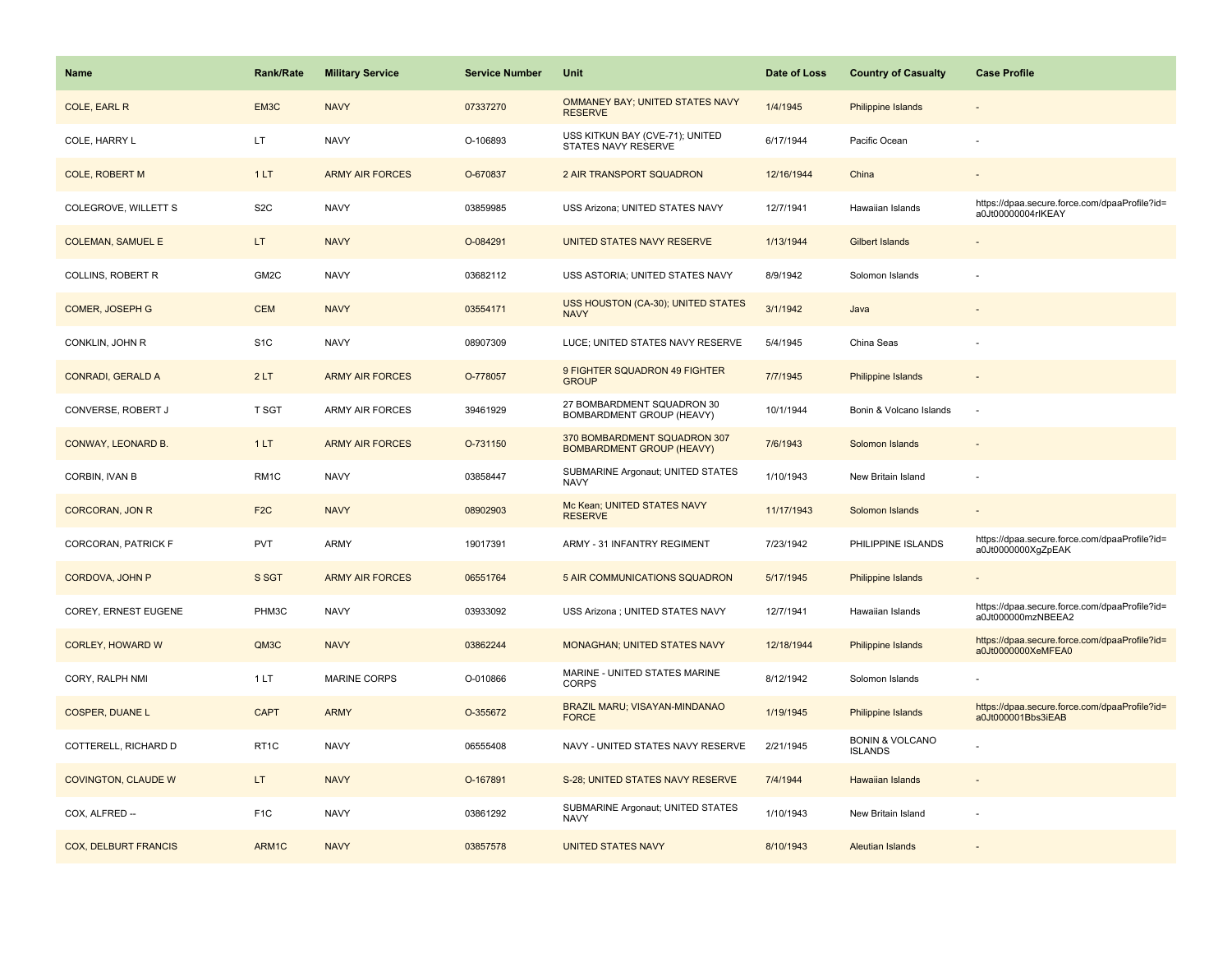| <b>Name</b>                  | Rank/Rate          | <b>Military Service</b> | <b>Service Number</b> | Unit                                                                  | Date of Loss | <b>Country of Casualty</b>     | <b>Case Profile</b> |
|------------------------------|--------------------|-------------------------|-----------------------|-----------------------------------------------------------------------|--------------|--------------------------------|---------------------|
| COX, PEARLIN GRANT           | S <sub>2</sub> C   | <b>NAVY</b>             | 03935512              | Neosho; UNITED STATES NAVY                                            | 5/7/1942     | Coral Sea                      |                     |
| COX, WILLIAM E               | 1LT                | <b>ARMY AIR FORCES</b>  | O-819970              | 857 BOMBARDMENT SQUADRON 492<br><b>BOMBARDMENT GROUP (HEAVY)</b>      | 4/3/1945     | <b>Baltic Sea</b>              |                     |
| COYLE, MATTHEW LEWIS         | S <sub>2</sub> C   | <b>NAVY</b>             | 06648433              | USS NEW ORLEANS; UNITED STATES<br>NAVY RESERVE                        | 11/30/1942   | Solomon Islands                |                     |
| <b>CRAIG, WILLARD H</b>      | BM1C               | <b>NAVY</b>             | 03809265              | ARISAN MARU; UNITED STATES NAVY                                       | 10/24/1944   | China Seas                     |                     |
| <b>CRAIN, CLINTON EUGENE</b> | S SGT              | <b>MARINE CORPS</b>     | 00819398              | MARINE - UNITED STATES MARINE<br><b>CORPS</b>                         | 4/16/1945    | China Seas                     |                     |
| <b>CRAWFORD, ROBERT S</b>    | MOMM3C             | <b>NAVY</b>             | 08902984              | <b>SCAMP; UNITED STATES NAVY</b>                                      | 12/5/1944    | Bonin & Volcano Islands        | $\sim$              |
| CROSBY, JAMES R              | LT.                | <b>NAVY</b>             | O-098049              | UNITED STATES NAVY RESERVE                                            | 4/24/1945    | North Atlantic Ocean           | ÷,                  |
| <b>CROSETTI, DAVID L</b>     | <b>COX</b>         | <b>NAVY</b>             | 03856660              | SS RICHARD BLAND; UNITED STATES<br><b>NAVY RESERVE</b>                | 3/10/1943    | Iceland                        |                     |
| CROSS, HERBERT A             | WT2C               | <b>NAVY</b>             | 03856783              | USS JARVIS; UNITED STATES NAVY                                        | 8/9/1942     | Solomon Islands                |                     |
| <b>CULP, DONALD A</b>        | SC <sub>1</sub> C  | <b>NAVY</b>             | 03935621              | <b>MONAGHAN; UNITED STATES NAVY</b>                                   | 12/18/1944   | <b>Philippine Sea</b>          |                     |
| CUMMINGS, LLOYD F            | CMOMM              | <b>NAVY</b>             | 06641271              | YMS-409; UNITED STATES NAVY<br><b>RESERVE</b>                         | 9/13/1944    | Virgin Islands                 |                     |
| <b>CUNNINGHAM, JAMES W</b>   | <b>MAJ</b>         | <b>MARINE CORPS</b>     | O-011053              | <b>MARINE - UNITED STATES MARINE</b><br><b>CORPS</b>                  | 2/27/1945    | <b>ADMIRALTY ISLANDS</b>       | $\blacksquare$      |
| CURTIS, GERALD W             | SGT                | ARMY AIR FORCES         | 19096836              | 858 BOMBARDMENT SQUADRON 492<br>BOMBARDMENT GROUP (HEAVY)             | 4/19/1945    | North Sea or Tyrrhenian<br>Sea |                     |
| <b>CURTISS, VANCE T</b>      | 2LT                | <b>ARMY AIR FORCES</b>  | O-698872              | <b>AIR CORPS</b>                                                      | 4/16/1944    | Trinidad                       |                     |
| DAGGY, WAITE H               | MOMM3C             | <b>NAVY</b>             | 03862489              | FLIER; UNITED STATES NAVY RESERVE                                     | 8/13/1944    | Philippine Islands             |                     |
| DAIN, MURL J                 | AOM <sub>1</sub> C | <b>NAVY</b>             | 03860878              | <b>UNITED STATES NAVY</b>                                             | 1/9/1945     | Formosa                        |                     |
| DAMAN, FRANK --              | RM3C               | <b>NAVY</b>             | 06645318              | PC-558; UNITED STATES NAVY<br><b>RESERVE</b>                          | 5/9/1944     | ** Documentation Errors        | ÷,                  |
| DANIELS, FLETCHER H          | <b>T SGT</b>       | <b>ARMY</b>             | 39200364              | HMT Rohna; HEADQUARTERS COMPANY<br>853 ENGINEERS BATTALION (AVIATION) | 11/27/1943   | Mediterranean Sea              |                     |
| DANIELSON, OTIS C            | SC <sub>2</sub> C  | <b>NAVY</b>             | 06655866              | BONEFISH; UNITED STATES NAVY<br><b>RESERVE</b>                        | 7/14/1945    | Sea of Japan                   |                     |
| DAUNCEY, FRANCIS R           | TM3C               | <b>NAVY</b>             | 08923420              | Drexler; UNITED STATES NAVY RESERVE                                   | 5/28/1945    | Japan                          |                     |
| DAVIE, JOHN W                | COX                | <b>NAVY</b>             | 06649011              | USS BELLEAU WOOD; UNITED STATES<br>NAVY RESERVE                       | 10/30/1944   | Philippine Sea                 |                     |
| DAVIS, JOHN A.               | 1LT                | <b>ARMY AIR FORCES</b>  | O-739379              | 1 ARCTIC RESCUE SQUADRON                                              | 11/28/1943   | Greenland                      |                     |
| DAVIS, ROBERT R              | PFC                | <b>ARMY</b>             | 06569665              | ARISAN MARU; 21 SQUADRON 24<br>PURSUIT GROUP                          | 10/24/1944   | China Seas                     |                     |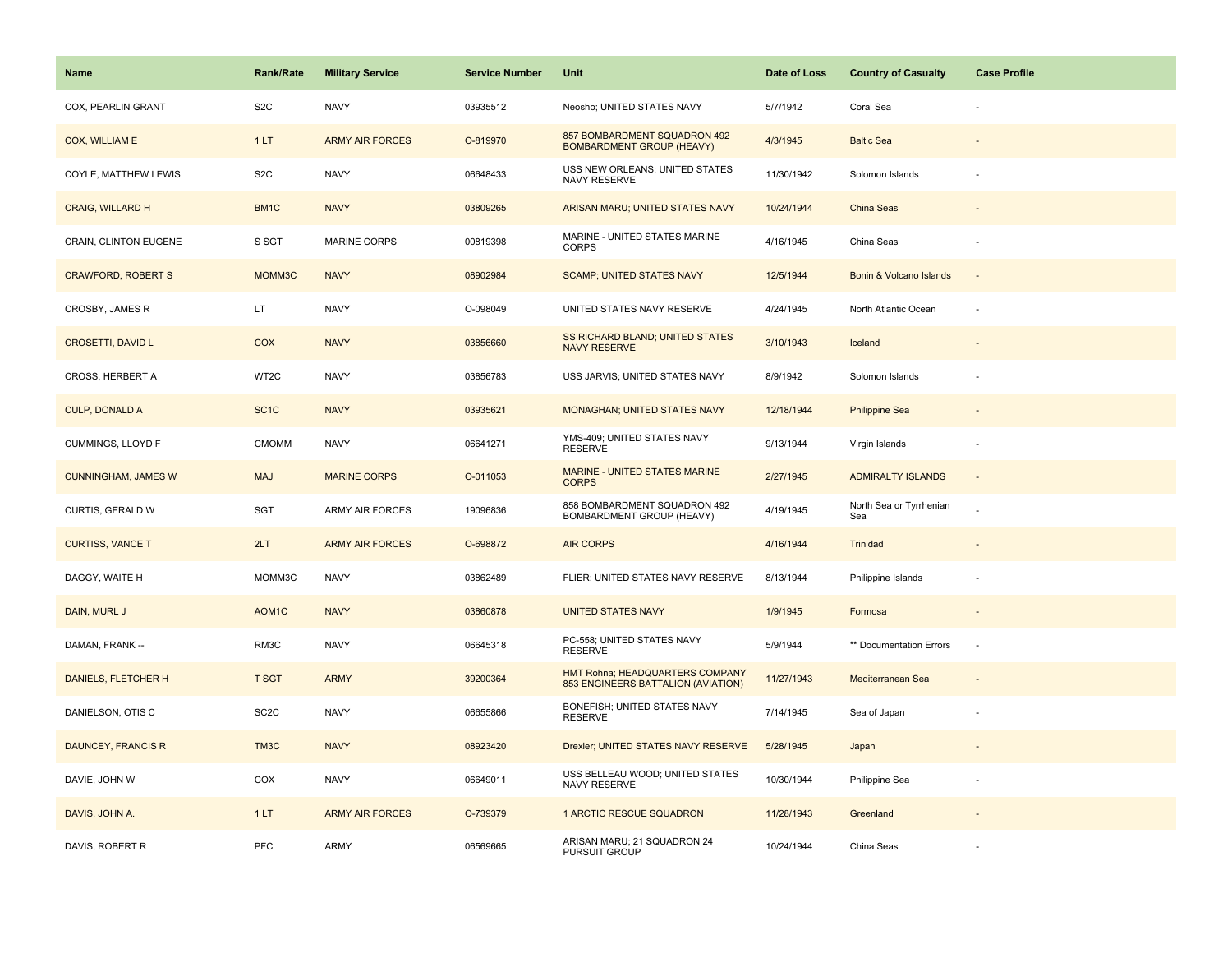| <b>Name</b>                   | <b>Rank/Rate</b>  | <b>Military Service</b> | <b>Service Number</b> | Unit                                                                     | Date of Loss | <b>Country of Casualty</b>     | <b>Case Profile</b>                                                 |
|-------------------------------|-------------------|-------------------------|-----------------------|--------------------------------------------------------------------------|--------------|--------------------------------|---------------------------------------------------------------------|
| DAVIS, WILLIAM HOLMES         | <b>PFC</b>        | <b>MARINE CORPS</b>     | 00930130              | <b>MARINE - UNITED STATES MARINE</b><br><b>CORPS</b>                     | 7/30/1945    | <b>PHILIPPINE SEA</b>          | https://dpaa.secure.force.com/dpaaProfile?id=<br>a0Jt0000000XmJEEA0 |
| DAY, CYRIL AVERY              | AMM1C             | <b>NAVY</b>             | 03754173              | UNITED STATES NAVY                                                       | 6/4/1942     | Alaska                         |                                                                     |
| DAY, JOSEPH E                 | <b>CTM</b>        | <b>NAVY</b>             | 03931676              | <b>GRAYLING; UNITED STATES NAVY</b>                                      | 9/24/1943    | <b>Philippine Islands</b>      |                                                                     |
| DEAN, MAURICE F               | SC <sub>3</sub> C | <b>NAVY</b>             | 03858592              | Asheville; UNITED STATES NAVY                                            | 3/3/1942     | Indian Ocean                   |                                                                     |
| DEBORD, JOHN G                | TM <sub>3</sub>   | <b>NAVY</b>             | 06642590              | <b>MONAGHAN; UNITED STATES NAVY</b><br><b>RESERVE</b>                    | 12/18/1944   | <b>Philippine Sea</b>          | https://dpaa.secure.force.com/dpaaProfile?id=<br>a0Jt0000000Xef7EAC |
| DEDMORE, GALE A               | S <sub>2</sub> C  | <b>NAVY</b>             | 08836569              | MONAGHAN; UNITED STATES NAVY<br><b>RESERVE</b>                           | 12/18/1944   | Philippine Sea                 | https://dpaa.secure.force.com/dpaaProfile?id=<br>a0Jt0000000XefKEAS |
| DEGROAT, JAMES C              | <b>T SGT</b>      | <b>ARMY AIR FORCES</b>  | 39453114              | 531 BOMBARDMENT SQUADRON 380<br><b>BOMBARDMENT GROUP (HEAVY)</b>         | 10/26/1943   | Celebes                        |                                                                     |
| DEHAAN, HARRY R               | Pvt               | <b>ARMY</b>             | 39218447              | 318 INFANTRY 80 DIVISION                                                 | 11/10/1945   | France                         |                                                                     |
| DELANO, OSBER --              | BM <sub>1</sub> C | <b>NAVY</b>             | 03856173              | <b>USS QUINCY; UNITED STATES NAVY</b>                                    | 8/9/1942     | Solomon Islands                |                                                                     |
| DELBRIDGE, CHESTER A          | MOMM2C            | <b>NAVY</b>             | 06644627              | POMPANO; UNITED STATES NAVY<br><b>RESERVE</b>                            | 10/15/1943   | Japan                          |                                                                     |
| <b>DELO, GORDON KENNETH</b>   | <b>CMM</b>        | <b>NAVY</b>             | 02340803              | USS MONSSEN; UNITED STATES NAVY                                          | 11/13/1942   | Solomon Islands                |                                                                     |
| DEMOREST, KENNETH E           | S <sub>1</sub> C  | <b>NAVY</b>             | 03859192              | USS PRESTON; UNITED STATES NAVY                                          | 11/15/1942   | Solomon Islands                |                                                                     |
| <b>DERITIS, RUSSELL EDWIN</b> | S <sub>1</sub> C  | <b>NAVY</b>             | 03858662              | <b>USS Arizona; UNITED STATES NAVY</b>                                   | 12/7/1941    | <b>Hawaiian Islands</b>        | https://dpaa.secure.force.com/dpaaProfile?id=<br>a0Jt00000004ga4EAA |
| DESART, BOYD I                | MM3C              | <b>NAVY</b>             | 03859112              | Asheville; UNITED STATES NAVY                                            | 3/3/1942     | Java                           |                                                                     |
| <b>DESINGER, WILLIAM D</b>    | AS                | <b>NAVY</b>             | 06648501              | USS NEW ORLEANS; UNITED STATES<br><b>NAVY RESERVE</b>                    | 11/30/1942   | Solomon Islands                |                                                                     |
| DEVOE, LEWIS E                | S Sgt             | ARMY AIR FORCES         | 39185117              | 338 BOMBARDMENT SQUADRON 96<br>BOMBARDMENT GROUP (HEAVY)                 | 11/29/1943   | North Sea or Tyrrhenian<br>Sea |                                                                     |
| DEWALD, ALVIN FRANCIS         | Pvt               | <b>ARMY</b>             | 39207513              | <b>447 ANTI AIRCRAFT ARTILLERY</b><br><b>AUTOMATIC WEAPONS BATTALION</b> | 2/19/1945    | Germany                        |                                                                     |
| DEWALD, WILLIAM C             | AMM1C             | <b>NAVY</b>             | 03856930              | USS HOUSTON (CA-30); UNITED STATES<br><b>NAVY</b>                        | 3/1/1942     | Java                           |                                                                     |
| DEXTER, JAMES C               | <b>ENS</b>        | <b>NAVY</b>             | O-104066              | UNITED STATES NAVY RESERVE                                               | 7/19/1942    | <b>Phoenix Islands</b>         |                                                                     |
| DICKER, NORMAN I              | 2LT               | <b>ARMY AIR FORCES</b>  | O-691245              | 319 BOMBARDMENT SQUADRON 90<br>BOMBARDMENT GROUP (HEAVY)                 | 9/19/1944    | New Guinea                     |                                                                     |
| <b>DICKEY, NORRIS D</b>       | S SGT             | <b>ARMY AIR FORCES</b>  | 19059657              | 428 BOMBARDMENT SQUADRON 310<br><b>BOMBARDMENT GROUP (MEDIUM)</b>        | 4/5/1944     | Mediterranean Sea              |                                                                     |
| DILLENBURG, JACK --           | AS                | <b>NAVY</b>             | 06642786              | USS MEREDITH; UNITED STATES NAVY<br><b>RESERVE</b>                       | 10/16/1942   | Solomon Islands                |                                                                     |
| DINGLE, GEORGE R              | <b>CWT</b>        | <b>NAVY</b>             | 03753795              | USS MONSSEN; UNITED STATES NAVY                                          | 11/13/1942   | Solomon Islands                |                                                                     |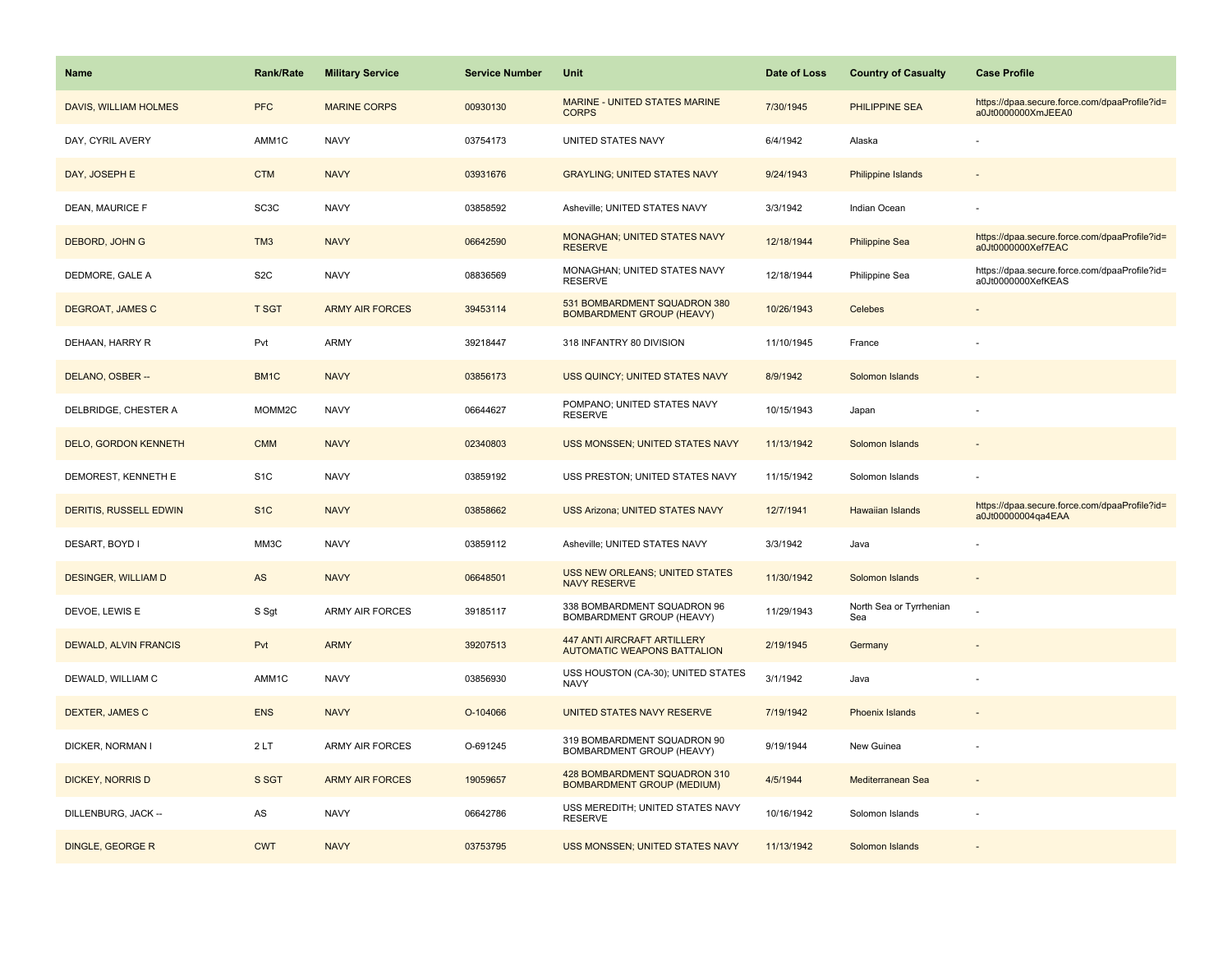| <b>Name</b>                  | <b>Rank/Rate</b>  | <b>Military Service</b> | <b>Service Number</b> | Unit                                                            | Date of Loss | <b>Country of Casualty</b> | <b>Case Profile</b>                                                 |
|------------------------------|-------------------|-------------------------|-----------------------|-----------------------------------------------------------------|--------------|----------------------------|---------------------------------------------------------------------|
| DIRKES, KENNETH C            | 2LT               | <b>ARMY AIR FORCES</b>  | O-698271              | 873 BOMBARDMENT SQUADRON 498<br>BOMBARDMENT GROUP (VERY HEAVY)  | 12/3/1944    | Japan/Okinawa              |                                                                     |
| DOHRN, DORRANCE P            | <b>PFC</b>        | <b>ARMY</b>             | 19030003              | <b>ARMY - I PHILIPPINES CORPS</b>                               | 11/11/1942   | PHILIPPINE ISLANDS         | https://dpaa.secure.force.com/dpaaProfile?id=<br>a0Jt0000000Xh7mEAC |
| DOMIN, STANLEY A             | <b>SGT</b>        | <b>ARMY AIR FORCES</b>  | 06915684              | 30 BOMBARDMENT SQUADRON 19<br>BOMBARDMENT GROUP (HEAVY)         | 12/8/1941    | Philippine Islands         | https://dpaa.secure.force.com/dpaaProfile?id=<br>a0Jt000001nzV99EAE |
| DONALDSON, HOWARD B          | 2LT               | <b>ARMY AIR FORCES</b>  | O-746061              | 80 FIGHTER SQUADRON 8 FIGHTER<br><b>GROUP</b>                   | 12/22/1943   | New Guinea                 |                                                                     |
| DOOLEY, MARTIN J             | CM <sub>2</sub> C | <b>NAVY</b>             | 06640337              | UNITED STATES NAVY RESERVE                                      | 12/13/1941   | Alaska                     |                                                                     |
| DOOLIN, ALBERT ELDON         | AS                | <b>NAVY</b>             | 06642638              | USS MEREDITH; UNITED STATES NAVY<br><b>RESERVE</b>              | 10/15/1942   | Solomon Islands            |                                                                     |
| DORTCH, WILLIAM H            | S <sub>2</sub> C  | <b>NAVY</b>             | 08903816              | TROUT; UNITED STATES NAVY<br><b>RESERVE</b>                     | 2/29/1944    | Philippine Sea             |                                                                     |
| <b>DOWNIE, CLAYTON E</b>     | <b>CGM</b>        | <b>NAVY</b>             | 03926592              | USS JARVIS; UNITED STATES NAVY                                  | 8/9/1942     | Solomon Islands            |                                                                     |
| DRAKE, DONALD L              | LT                | <b>NAVY</b>             | O-108548              | UNITED STATES NAVY RESERVE                                      | 3/31/1945    | Ryukyus Islands            |                                                                     |
| DRAKE, LEE ALLEN             | <b>CBM</b>        | <b>COAST GUARD</b>      | 00585130              | <b>COAST GUARD - UNITED STATES</b><br><b>COAST GUARD</b>        | 2/9/1945     | Alaska                     |                                                                     |
| DROLES, JAMES G              | CAP               | <b>NAVY</b>             | 03859027              | UNITED STATES NAVY                                              | 4/26/1944    | Hawaiian Islands           |                                                                     |
| DROTTER, FRANCIS C           | S SGT             | <b>ARMY AIR FORCES</b>  | 19096901              | 17 SQUADRON 71 RECONNAISSANCE<br><b>GROUP</b>                   | 8/31/1945    | Ryukyus Islands            |                                                                     |
| DRUMHILLER, ROBERT H         | S SGT             | ARMY AIR FORCES         | 39189531              | 339 BOMBARDMENT SQUADRON 96<br>BOMBARDMENT GROUP (HEAVY)        | 1/5/1944     | France                     |                                                                     |
| DRUMMOND, DARRELL M          | QM3C              | <b>NAVY</b>             | 03858264              | <b>USS ASTORIA; UNITED STATES NAVY</b>                          | 8/9/1942     | Solomon Islands            |                                                                     |
| DUFF, ELMORE E               | COX               | <b>NAVY</b>             | 03930978              | Edsall; UNITED STATES NAVY                                      | 3/1/1942     | North or Tyrrhenian Seas   | $\overline{\phantom{a}}$                                            |
| <b>DUFFY, WARREN FRANCIS</b> | WT <sub>2</sub> C | <b>NAVY</b>             | 03210301              | USS ASTORIA; UNITED STATES NAVY                                 | 8/9/1942     | Solomon Islands            |                                                                     |
| DUNCAN, ROBERT A             | S <sub>2</sub> C  | <b>NAVY</b>             | 03864122              | Warrington; UNITED STATES NAVY                                  | 9/13/1944    | Atlantic Ocean             |                                                                     |
| DUNDIN, JACK E               | AOM2C             | <b>NAVY</b>             | 08900743              | OMMANEY BAY; UNITED STATES NAVY<br><b>RESERVE</b>               | 1/4/1945     | Philippine Islands         |                                                                     |
| DURGIN, CASPER M             | 2LT               | <b>ARMY AIR FORCES</b>  | O-685561              | 1 COMBAT CREW REPLACEMENT<br><b>CENTER GROUP</b>                | 2/2/1944     | Atlantic Ocean             |                                                                     |
| DWELLEY, WILLIAM J           | <b>T SGT</b>      | <b>ARMY AIR FORCES</b>  | 39192685              | 413 BOMBARDMENT SQUADRON 96<br><b>BOMBARDMENT GROUP (HEAVY)</b> | 12/16/1943   | Holland                    |                                                                     |
| DYE, HOWARD B                | EM1C              | <b>NAVY</b>             | 02657629              | USS DEIMOS; UNITED STATES NAVY<br><b>RESERVE</b>                | 6/23/1943    | Solomon Islands            |                                                                     |
| DYE, KENNETH EUGENE          | <b>ENS</b>        | <b>NAVY</b>             | O-305945              | <b>USS COWPENS; UNITED STATES NAVY</b><br><b>RESERVE</b>        | 3/29/1944    | Caroline Islands           |                                                                     |
| DYER, CLINTON E              | TEC <sub>5</sub>  | ARMY                    | 19148267              | 774 TANK BATTALION                                              | 3/13/1945    | Germany                    |                                                                     |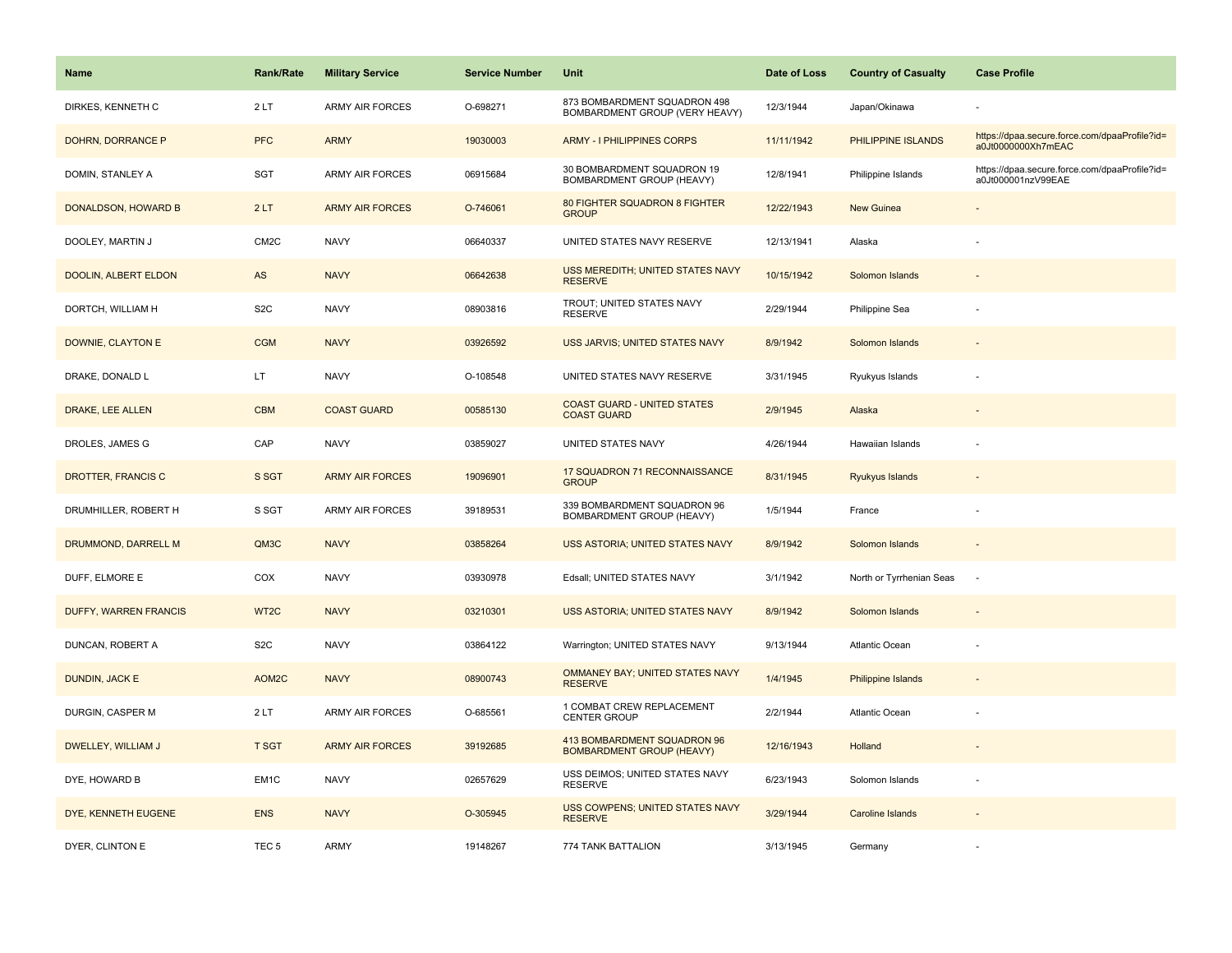| <b>Name</b>                 | <b>Rank/Rate</b> | <b>Military Service</b> | <b>Service Number</b> | Unit                                                                                          | Date of Loss | <b>Country of Casualty</b>     | <b>Case Profile</b>                                                 |
|-----------------------------|------------------|-------------------------|-----------------------|-----------------------------------------------------------------------------------------------|--------------|--------------------------------|---------------------------------------------------------------------|
| <b>EARLING, EARLE G</b>     | S <sub>1</sub> C | <b>NAVY</b>             | 04144867              | UNITED STATES NAVY RESERVE                                                                    | 7/14/1942    | Alaska                         |                                                                     |
| EASTMAN, ARTHUR D           | 1LT              | <b>ARMY AIR FORCES</b>  | O-677457              | 342 FIGHTER SQUADRON 348 FIGHTER<br><b>GROUP</b>                                              | 10/14/1945   | Ryukyus Islands                |                                                                     |
| <b>EATON, JACK W</b>        | S SGT            | <b>ARMY AIR FORCES</b>  | 39454651              | 321 BOMBARDMENT SQUADRON 90<br><b>BOMBARDMENT GROUP (HEAVY)</b>                               | 8/17/1943    | New Guinea                     |                                                                     |
| <b>EATON, MERLE S</b>       | 2LT              | <b>ARMY AIR FORCES</b>  | O-760605              | 882 BOMBARDMENT SQUADRON 500<br>BOMBARDMENT GROUP (VERY HEAVY)                                | 4/4/1945     | Marianas Islands               |                                                                     |
| <b>EDMONDSON, JOSEPH C</b>  | LT/JG/           | <b>NAVY</b>             | O-145274              | <b>GAMBIER BAY; UNITED STATES NAVY</b><br><b>RESERVE</b>                                      | 10/25/1944   | <b>Philippine Sea</b>          |                                                                     |
| EDWARDS, JOSEPH R           | 1LT              | <b>ARMY AIR FORCES</b>  | O-748605              | 382 FIGHTER SQUADRON 363 FIGHTER<br><b>GROUP</b>                                              | 3/4/1944     | North Sea or Tyrrhenian<br>Sea | https://dpaa.secure.force.com/dpaaProfile?id=<br>a0Jt000001mHiKYEA0 |
| EDWARDS, RAYMOND J          | 2LT              | <b>ARMY AIR FORCES</b>  | O-2065972             | 757 BOMBARDMENT SQUADRON 459<br><b>BOMBARDMENT GROUP (HEAVY)</b>                              | 12/20/1944   | Italy                          |                                                                     |
| EHRLER, ROY W               | <b>PFC</b>       | ARMY                    | 39476109              | 141 INFANTRY REGIMENT 36 INFANTRY<br><b>DIVISION</b>                                          | 3/21/1946    | France                         |                                                                     |
| EILMANN, FREDERICK W        | S SGT            | <b>ARMY AIR FORCES</b>  | 19147200              | SS THOMAS NELSON; 499<br><b>BOMBARDMENT SQUADRON 345</b><br><b>BOMBARDMENT GROUP (MEDIUM)</b> | 11/12/1944   | <b>Philippine Islands</b>      |                                                                     |
| EINAR, ROBERT K             | <b>ENS</b>       | <b>NAVY</b>             | O-419248              | NAVY - UNITED STATES NAVY RESERVE                                                             | 6/21/1945    | PACIFIC OCEAN                  |                                                                     |
| <b>EK, BRUCE HENRY</b>      | 2LT              | <b>MARINE CORPS</b>     | O-007534              | UNITED STATES MARINE CORP                                                                     | 6/4/1942     | Midway Island                  |                                                                     |
| ELDRIDGE, MORRIS L          | 2LT              | <b>ARMY AIR FORCES</b>  | O-744263              | 491 BOMBARDMENT SQUADRON 341<br>BOMBARDMENT GROUP (MEDIUM)                                    | 5/13/1944    | China                          |                                                                     |
| ELLIOTT, RUSSELL J          | 1LT              | <b>ARMY</b>             | O-890374              | ARMY - 121 INFANTRY REGIMENT<br>(FILIPINO ARMY)                                               | 12/15/1944   | PHILIPPINE ISLANDS             | https://dpaa.secure.force.com/dpaaProfile?id=<br>a0Jt000001Fd5QMEAZ |
| ELLIS, HOWARD L             | CPL              | <b>ARMY AIR FORCES</b>  | 06581672              | HEADQUARTERS SQUADRON 7<br>BOMBARDMENT GROUP (HEAVY)                                          | 2/8/1942     |                                |                                                                     |
| ELLIS, HOWARD L             | Pfc              | <b>ARMY AIR FORCES</b>  | 06581672              | $\blacksquare$                                                                                | 2/8/1942     | Java                           |                                                                     |
| ELMORE, CARROL E            | CPL              | <b>ARMY AIR FORCES</b>  | 39472383              | 781 BOMBARDMENT SQUADRON 465<br>BOMBARDMENT GROUP (HEAVY)                                     | 2/5/1945     | Adriatic Sea                   |                                                                     |
| ELY, ROBERT CHARLES         | S <sub>1</sub> C | <b>NAVY</b>             | 03858333              | Lexington; UNITED STATES NAVY                                                                 | 5/8/1942     | <b>Coral Sea</b>               |                                                                     |
| EMCH, DONALD L              | S <sub>1</sub> C | <b>NAVY</b>             | 06650978              | YO-159; UNITED STATES NAVY<br><b>RESERVE</b>                                                  | 1/14/1944    | New Hebrides                   |                                                                     |
| <b>ENDERSON, DALE M</b>     | S SGT            | <b>ARMY AIR FORCES</b>  | 39214165              | 370 BOMBARDMENT SQUADRON 307<br><b>BOMBARDMENT GROUP (HEAVY)</b>                              | 3/15/1946    | <b>Borneo</b>                  | https://dpaa.secure.force.com/dpaaProfile?id=<br>a0Jt000001nzRHEEA2 |
| <b>ENGSTROM, SVEN A</b>     | S <sub>1</sub> C | <b>NAVY</b>             | 03876538              | UNITED STATES NAVY                                                                            | 11/9/1946    | Hawaiian Islands               |                                                                     |
| <b>ERICKSON, CARL J</b>     | FLT O            | <b>ARMY AIR FORCES</b>  | T-120645              | 29 SQUADRON 313 TROOP CARRIER<br><b>GROUP</b>                                                 | 10/12/1943   | Mediterranean Sea              |                                                                     |
| ERICKSON, ROBERT --         | S <sub>1</sub> C | <b>NAVY</b>             | 03859180              | USS Arizona; UNITED STATES NAVY                                                               | 12/7/1941    | Hawaiian Islands               | https://dpaa.secure.force.com/dpaaProfile?id=<br>a0Jt00000004qbbEAA |
| <b>ESLICK, JAMES EDWARD</b> | F <sub>2</sub> C | <b>NAVY</b>             | 07835507              | Morrison; UNITED STATES NAVY<br><b>RESERVE</b>                                                | 5/4/1945     | Japan                          |                                                                     |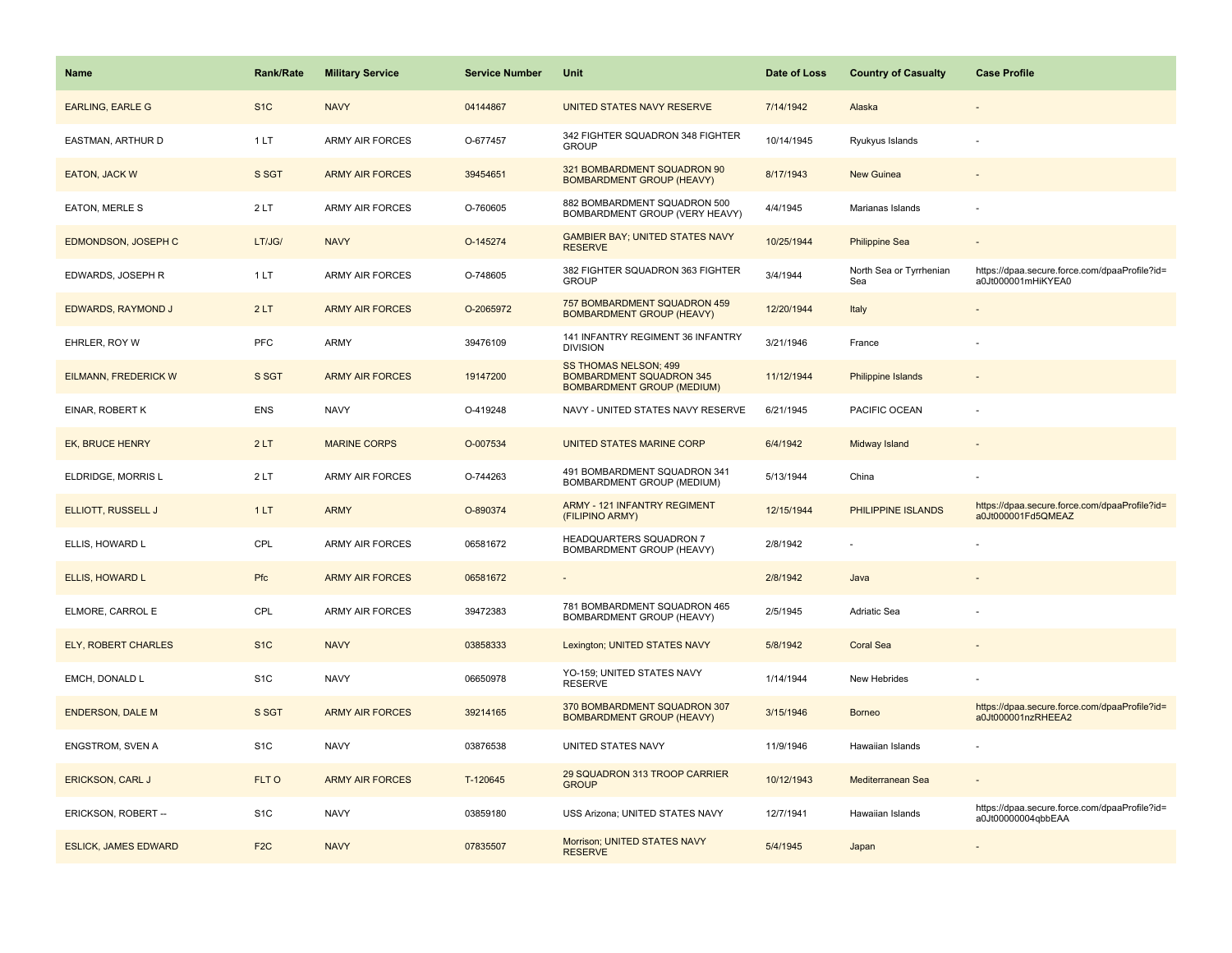| <b>Name</b>                  | <b>Rank/Rate</b>  | <b>Military Service</b> | <b>Service Number</b> | <b>Unit</b>                                                                                  | Date of Loss | <b>Country of Casualty</b>               | <b>Case Profile</b>                                                 |
|------------------------------|-------------------|-------------------------|-----------------------|----------------------------------------------------------------------------------------------|--------------|------------------------------------------|---------------------------------------------------------------------|
| EVANS, JOHN G                | MAJ               | <b>ARMY AIR FORCES</b>  | O-413639              | 94 SQUADRON 439 TROOP CARRIER<br><b>GROUP</b>                                                | 2/21/1944    | Atlantic Ocean                           |                                                                     |
| <b>EVERTS, MARVIN N</b>      | <b>PVT</b>        | <b>ARMY</b>             | 20943827              | <b>194 TANK BATTALION</b>                                                                    | 7/16/1942    | <b>Philippine Islands</b>                | https://dpaa.secure.force.com/dpaaProfile?id=<br>a0Jt0000000Xj7ZEAS |
| EWELL, ALFRED ADAM           | WT1C              | <b>NAVY</b>             | 03807242              | USS Arizona; UNITED STATES NAVY                                                              | 12/7/1941    | Hawaiian Islands                         | https://dpaa.secure.force.com/dpaaProfile?id=<br>a0Jt0000000BS2oEAG |
| EYERLY, MARVIN E             | <b>PVT</b>        | <b>ARMY</b>             | 19017936              | <b>31 INFANTRY REGIMENT</b>                                                                  | 6/20/1942    | Philippine Islands                       | https://dpaa.secure.force.com/dpaaProfile?id=<br>a0Jt0000000Xir2EAC |
| FAGG, KENNETH W              | PFC               | <b>MARINE CORPS</b>     | 00819301              | MARINE - UNITED STATES MARINE<br><b>CORPS</b>                                                | 11/26/1944   | Atlantic Ocean: North<br>American Waters |                                                                     |
| FAILER, VERNON --            | RM <sub>2</sub> C | <b>NAVY</b>             | 03364505              | <b>UNITED STATES NAVY</b>                                                                    | 2/24/1942    | Celebes                                  |                                                                     |
| FALK, GOTTFRED N             | CPL               | <b>ARMY AIR FORCES</b>  | 19016462              | ARISAN MARU; 93 BOMBARDMENT<br>SQUADRON 19 BOMBARDMENT GROUP<br>(HEAVY)                      | 10/24/1944   | China Seas                               |                                                                     |
| <b>FALQUIST, ERVEN FRANK</b> | ARM2C             | <b>NAVY</b>             | 04144635              | UNITED STATES NAVY RESERVE                                                                   | 8/10/1943    | <b>Aleutian Islands</b>                  |                                                                     |
| FANDER, PHILIP C             | Y3C               | <b>NAVY</b>             | 06649551              | Kalk; UNITED STATES NAVY RESERVE                                                             | 6/12/1944    | New Guinea                               |                                                                     |
| <b>FARNSWORTH, F M</b>       | AMM3C             | <b>NAVY</b>             | 03933452              | USS HOUSTON (CA-30); UNITED STATES<br><b>NAVY</b>                                            | 3/1/1942     | Java                                     |                                                                     |
| FARNSWORTH, LOUIS N          | MAJ               | <b>ARMY AIR FORCES</b>  | O-448001              | 831 BOMBARDMENT SQUADRON 485<br>BOMBARDMENT GROUP (HEAVY)                                    | 4/20/1944    | Mediterranean Sea                        |                                                                     |
| <b>FARRIS, HAROLD D</b>      | S <sub>1C</sub>   | <b>NAVY</b>             | 03866936              | NAVY - UNITED STATES NAVY                                                                    | 10/25/1944   | PHILIPPINE SEA                           |                                                                     |
| FARROW, JAMES D              | <b>PFC</b>        | <b>ARMY AIR FORCES</b>  | 19033249              | HMT Rohna; AIR CORPS                                                                         | 11/27/1943   | Mediterranean Sea                        |                                                                     |
| <b>FAULKNER, TED S</b>       | COL               | <b>ARMY AIR FORCES</b>  | O-021593              | <b>HEADQUARTERS SQUADRON 468</b><br><b>BOMBARDMENT GROUP (VERY HEAVY)</b>                    | 11/4/1944    | India                                    |                                                                     |
| FAYETTE, LOUIS PAUL          | F <sub>1</sub> C  | <b>NAVY</b>             | 03859359              | USS QUINCY; UNITED STATES NAVY                                                               | 8/9/1942     | Solomon Islands                          |                                                                     |
| <b>FELICE, ANTHONY T</b>     | <b>PVT</b>        | <b>ARMY AIR FORCES</b>  | 39210097              | SS PAUL HAMILTON; 831<br><b>BOMBARDMENT SQUADRON 485</b><br><b>BOMBARDMENT GROUP (HEAVY)</b> | 4/20/1944    | Mediterranean Sea                        |                                                                     |
| FEUERSTEIN, ROBERT CLIFFORD  | 1 LT              | ARMY AIR FORCES         | O-738545              | 500 BOMBARDMENT SQUADRON 345<br>BOMBARDMENT GROUP (MEDIUM)                                   | 9/2/1944     | Celebes                                  |                                                                     |
| FIDELE, WENDELL H            | WT3C              | <b>NAVY</b>             | 06650460              | PRINGLE; UNITED STATES NAVY<br><b>RESERVE</b>                                                | 4/16/1945    | <b>Philippine Sea</b>                    |                                                                     |
| FIEVEZ, GEORGE               | PFC               | ARMY                    | 39383028              | 126 INFANTRY 32 DIVISION                                                                     | 12/2/1942    | New Guinea                               |                                                                     |
| <b>FINLEY, LESLIE H</b>      | <b>CPL</b>        | <b>ARMY</b>             | 19056399              | <b>31 INFANTRY REGIMENT</b>                                                                  | 7/26/1942    | Philippine Islands                       | https://dpaa.secure.force.com/dpaaProfile?id=<br>a0Jt0000000XhJTEA0 |
| FINROW, JOHN H               | LT.               | <b>NAVY</b>             | O-112310              | FRANKLIN; UNITED STATES NAVY<br><b>RESERVE</b>                                               | 10/25/1944   | Philippine Islands                       |                                                                     |
| <b>FISHER, WILLARD C</b>     | <b>SGT</b>        | <b>ARMY</b>             | 39339014              | 359 INFANTRY 90 DIVISION                                                                     | 9/16/1944    | France                                   |                                                                     |
| FISKE, ROBERT M.             | FLT O             | <b>ARMY AIR FORCES</b>  | T-223677              | 2 TRANSPORT SQUADRON 20<br>BOMBARDMENT COMMAND                                               | 4/7/1945     | China                                    |                                                                     |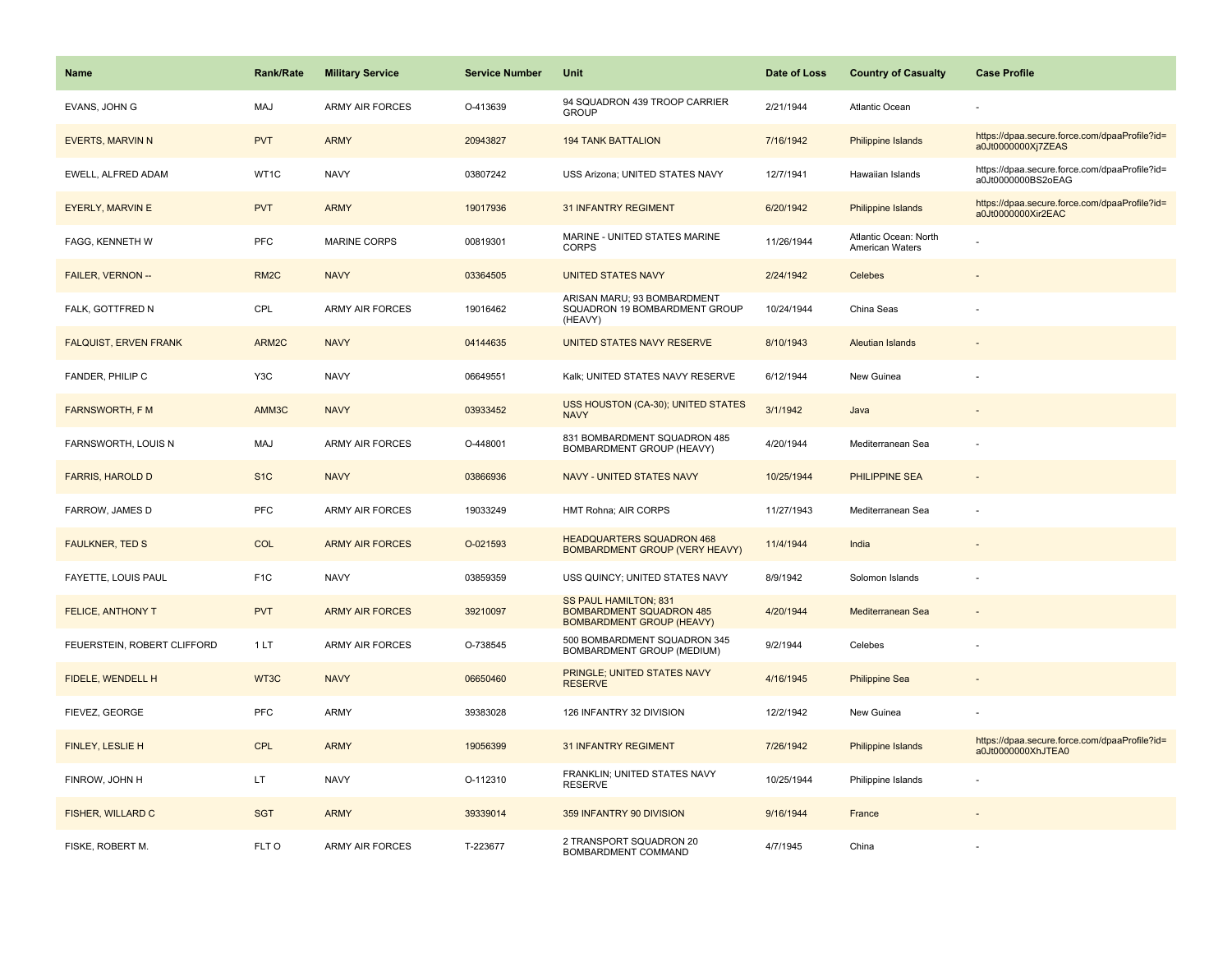| <b>Name</b>                 | <b>Rank/Rate</b>                             | <b>Military Service</b> | <b>Service Number</b> | <b>Unit</b>                                                      | Date of Loss | <b>Country of Casualty</b>       | <b>Case Profile</b>                                                 |
|-----------------------------|----------------------------------------------|-------------------------|-----------------------|------------------------------------------------------------------|--------------|----------------------------------|---------------------------------------------------------------------|
| FITCH, JOHN H               | <b>ACRM</b>                                  | <b>NAVY</b>             | 03855792              | <b>UNITED STATES NAVY</b>                                        | 10/14/1942   | Pacific Ocean                    |                                                                     |
| FLEMING, CLYDE H            | SC <sub>2</sub> C                            | <b>NAVY</b>             | 03857479              | USS JARVIS; UNITED STATES NAVY                                   | 8/9/1942     | Solomon Islands                  |                                                                     |
| <b>FLEMING, EUGENE B</b>    | S SGT                                        | <b>ARMY AIR FORCES</b>  | 19016775              | 301 BOMBARDMENT GROUP (HEAVY),<br>353 BOMBARDMENT SQUADRON       | 7/27/1943    | North Sea or Tyrrhenian<br>Sea   |                                                                     |
| FLINN, THOMAS F             | <b>PVT</b>                                   | ARMY                    | 39480614              | 307 INFANTRY 77 DIVISION                                         | 5/16/1945    | Japan/Okinawa                    |                                                                     |
| FLOWER, LELAND J            | 2LT                                          | <b>ARMY AIR FORCES</b>  | O-419390              | 423 BOMBARDMENT SQUADRON 306<br><b>BOMBARDMENT GROUP (HEAVY)</b> | 5/1/1943     | France                           |                                                                     |
| FLOYD, WALTER M             | BM2C                                         | COAST GUARD             | 00217836              | COAST GUARD - UNITED STATES<br><b>COAST GUARD</b>                | 9/9/1942     | Atlantic Ocean                   |                                                                     |
| FOLEY, JOHN --              | $\sim$                                       | <b>MERCHANT MARINE</b>  | Z-24811               | $\overline{\phantom{a}}$                                         | 11/4/1942    | $\sim$                           | $\sim$                                                              |
| FORD, FRANCIS M             | ARM2C                                        | <b>NAVY</b>             | 05540640              | UNITED STATES NAVY RESERVE                                       | 10/20/1944   | Central/South Pacific<br>Theater | https://dpaa.secure.force.com/dpaaProfile?id=<br>a0Jt000000L1bTaEAJ |
| FORD, WILLIAM R             | 2d Lt                                        | <b>ARMY AIR FORCES</b>  | O-2101271             | 3 PHOTO SQUADRON 311<br><b>RECONNAISSANCE WING</b>               | 6/10/1946    | Marianas Islands                 |                                                                     |
| FORDYCE, THOMAS A           | ARM2C                                        | <b>NAVY</b>             | 04133712              | UNITED STATES NAVY                                               | 8/9/1942     | Pacific Ocean                    |                                                                     |
| <b>FOSS, BENNIE A</b>       | F <sub>2</sub> C                             | <b>NAVY</b>             | 03866492              | <b>Brownson; UNITED STATES NAVY</b><br><b>RESERVE</b>            | 12/26/1943   | <b>New Britain Island</b>        |                                                                     |
| FOSS, LOUIS E               | TM3C                                         | <b>NAVY</b>             | 03859745              | RUNNER; UNITED STATES NAVY                                       | 7/11/1943    | Japan                            |                                                                     |
| <b>FOSTER, EUGENE LLOYD</b> | S <sub>2</sub> C                             | <b>NAVY</b>             | 03935673              | USS COLHOUN; UNITED STATES NAVY                                  | 8/30/1942    | Solomon Islands                  |                                                                     |
| FOSTER, HOWARD JAMES        | F <sub>2</sub> C                             | <b>NAVY</b>             | 03860064              | Neosho; UNITED STATES NAVY                                       | 5/7/1942     | Coral Sea                        |                                                                     |
| <b>FOURNIER, JACK A</b>     | S SGT                                        | <b>ARMY AIR FORCES</b>  | 19095372              | 424 BOMBARDMENT SQUADRON 307<br><b>BOMBARDMENT GROUP (HEAVY)</b> | 7/6/1943     | Solomon Islands                  |                                                                     |
| FOX, GORDON W               | <b>ENS</b>                                   | <b>NAVY</b>             | O-338217              | NAVY - UNITED STATES NAVY RESERVE                                | 10/25/1944   | PHILIPPINE SEA                   |                                                                     |
| <b>FRANCIS, ROBERT F</b>    | 1LT                                          | <b>ARMY AIR FORCES</b>  | O-731048              | 336 BOMBARDMENT SQUADRON 95<br><b>BOMBARDMENT GROUP (HEAVY)</b>  | 6/13/1943    | <b>Baltic Sea</b>                |                                                                     |
| FREDERICK, CECIL E          | CPL                                          | ARMY AIR FORCES         | 19195160              | 870 BOMBARDMENT SQUADRON 497<br>BOMBARDMENT GROUP (VERY HEAVY)   | 11/24/1944   | Japan/Okinawa                    |                                                                     |
| FREEMAN, DELBERT V          | AOM2C                                        | <b>NAVY</b>             | 06652784              | UNITED STATES NAVY RESERVE                                       | 2/14/1944    | Pacific Ocean                    |                                                                     |
| FREEMAN, WILLIAM A          | S <sub>2</sub> C                             | <b>NAVY</b>             | 08908219              | Bismarck Sea; UNITED STATES NAVY<br><b>RESERVE</b>               | 2/21/1945    | Bonin & Volcano Islands          |                                                                     |
| FREUND, ROBERT W            | <b>PFC</b>                                   | <b>ARMY</b>             | 20946342              | <b>MEDICAL DEPARTMENT</b>                                        | 10/24/1944   | <b>Borneo</b>                    |                                                                     |
| FRIEDRICH, JOHN HENRY       | <b>DECK</b><br><b>MAINTENA</b><br><b>NCE</b> | <b>MERCHANT MARINE</b>  | Z-230181              | <b>JOHN BURKE</b>                                                | 12/28/1944   |                                  |                                                                     |
| <b>FRIES, FRANCIS J</b>     | AMM3C                                        | <b>NAVY</b>             | 07651155              | UNITED STATES NAVY RESERVE                                       | 11/30/1945   | Alaska                           |                                                                     |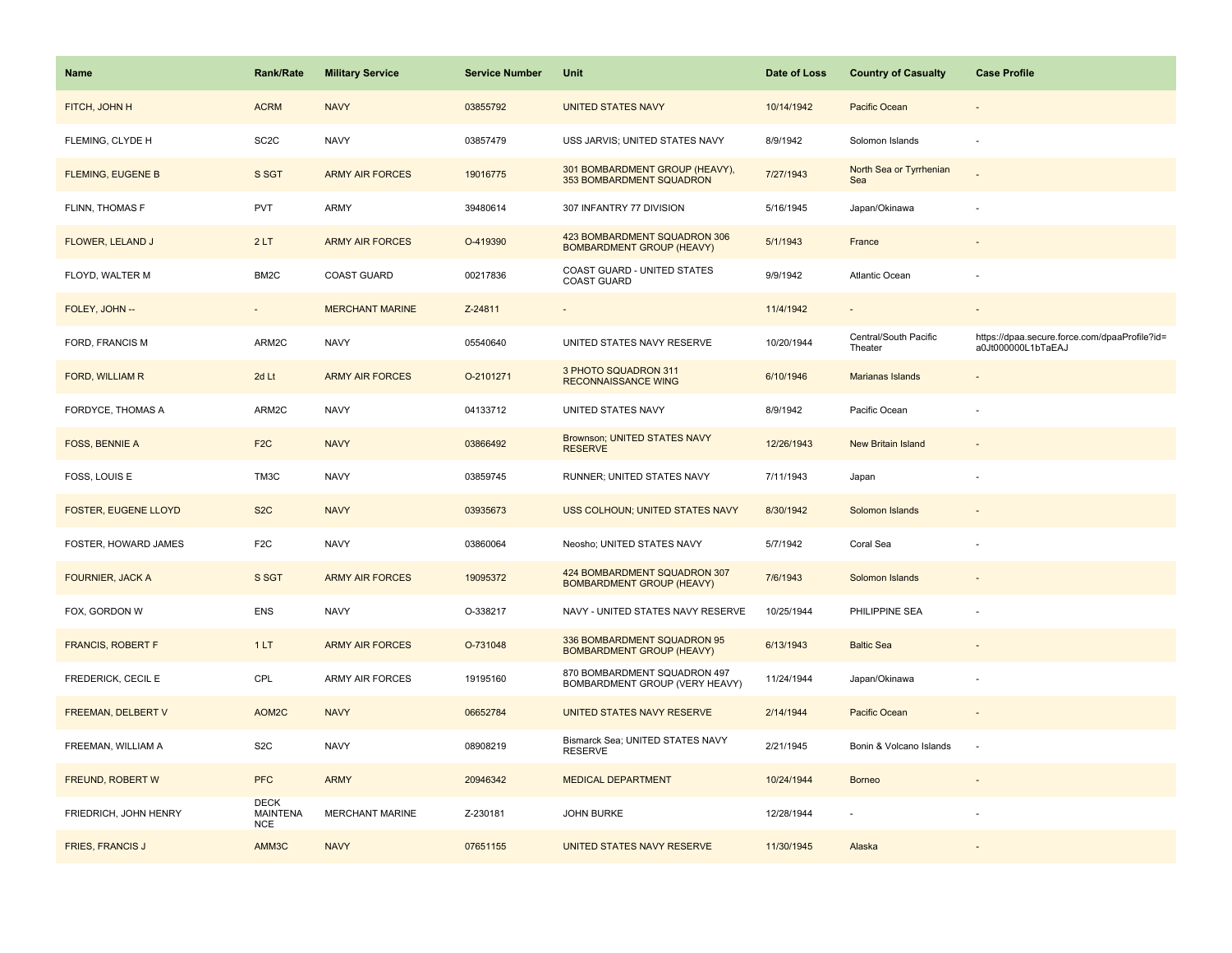| <b>Name</b>                 | <b>Rank/Rate</b>                       | <b>Military Service</b> | <b>Service Number</b> | Unit                                                            | Date of Loss | <b>Country of Casualty</b>               | <b>Case Profile</b>                                                 |
|-----------------------------|----------------------------------------|-------------------------|-----------------------|-----------------------------------------------------------------|--------------|------------------------------------------|---------------------------------------------------------------------|
| FRIESEN, BEN --             | <b>CMOMM</b>                           | <b>NAVY</b>             | 03931534              | KETE; UNITED STATES NAVY                                        | 3/31/1945    | Ryukyus Islands                          |                                                                     |
| FRINK, LESLIE VICTOR        | <b>PVT</b>                             | <b>MARINE CORPS</b>     | 00338291              | MARINE - UNITED STATES MARINE<br><b>CORPS</b>                   | 9/14/1942    | <b>SOLOMON ISLANDS</b>                   |                                                                     |
| FROHNHAFER, HERMAN A        | S <sub>2</sub> C                       | <b>NAVY</b>             | 03860680              | UNITED STATES NAVY                                              | 5/7/1942     | Coral Sea                                |                                                                     |
| FRY, IRVIN FRANCIS          | S <sub>1</sub> C                       | <b>NAVY</b>             | 03859368              | <b>UNITED STATES NAVY</b>                                       | 1/23/1942    | Hawaiian Islands                         |                                                                     |
| FRY, JOHN W                 | F <sub>1</sub> C                       | <b>NAVY</b>             | 03860727              | DORADO; UNITED STATES NAVY                                      | 10/13/1943   | Atlantic Ocean: North<br>American Waters |                                                                     |
| <b>FULTON, ERNEST S</b>     | <b>PFC</b>                             | <b>ARMY</b>             | 39195497              | ARMY - 1268 ENGINEERS COMBAT<br><b>BATTALION</b>                | 9/29/1945    | PHILIPPINE ISLANDS                       | $\sim$                                                              |
| GABRIELSON, DUANE I         | ARM1C                                  | <b>NAVY</b>             | 06644154              | OMMANEY BAY; UNITED STATES NAVY<br><b>RESERVE</b>               | 1/4/1945     | Philippine Islands                       |                                                                     |
| <b>GADSBY, JOHN CAMERON</b> | ABLE<br><b>BODIED</b><br><b>SEAMAN</b> | <b>MERCHANT MARINE</b>  | Z-35219               | <b>JOHN BURKE</b>                                               | 12/28/1944   |                                          |                                                                     |
| GALE, JAMES MARION          | AMM3c                                  | <b>NAVY</b>             | 3933071               | UNITED STATES NAVY                                              | 5/6/1942     | Philippine Islands                       |                                                                     |
| GALLAGHER, EDWARD W.        | <b>T SGT</b>                           | <b>ARMY AIR FORCES</b>  | 39199870              | 412 BOMBARDMENT SQUADRON 95<br><b>BOMBARDMENT GROUP (HEAVY)</b> | 12/16/1944   | North Sea or Tyrrhenian<br>Sea           |                                                                     |
| GALLAHER, BOYD H            | CAPT                                   | <b>ARMY AIR FORCES</b>  | O-734225              | 1347 ARMY AIR FORCE BASE UNIT                                   | 8/1/1946     | China                                    |                                                                     |
| <b>GALLAND, VICTOR M</b>    | <b>PFC</b>                             | <b>ARMY</b>             | 39460305              | 3422 ORDNANCE AUTO MAINTENANCE<br><b>COMPANY</b>                | 6/9/1944     | <b>English Channel</b>                   |                                                                     |
| <b>GARDNER, ROGER L</b>     | <b>CMOMM</b>                           | <b>NAVY</b>             | 02655379              | RUNNER; UNITED STATES NAVY                                      | 7/11/1943    | Japan                                    |                                                                     |
| <b>GARRISON, DONALD H.</b>  | 2LT                                    | <b>ARMY AIR FORCES</b>  | O-746083              | 432 FIGHTER SQUADRON 475 FIGHTER<br><b>GROUP</b>                | 9/22/1943    | <b>New Guinea</b>                        | https://dpaa.secure.force.com/dpaaProfile?id=<br>a0Jt000001nzXVaEAM |
| GARRISON, ROY H.            | S SGT                                  | ARMY AIR FORCES         | 39455350              | 85 AIRDROME SQUADRON                                            | 12/23/1944   | New Guinea                               |                                                                     |
| <b>GARY, MARVIN L</b>       | AMM3C                                  | <b>NAVY</b>             | 08830270              | UNITED STATES NAVY RESERVE                                      | 5/16/1945    | Pacific Ocean                            |                                                                     |
| GASTON, ORVILLE ELDON       | GM3C                                   | <b>NAVY</b>             | 03934558              | USS PRESTON; UNITED STATES NAVY                                 | 11/15/1942   | Solomon Islands                          |                                                                     |
| <b>GAUDETTE, WILLIAM F</b>  | S <sub>1C</sub>                        | <b>NAVY</b>             | 03934301              | <b>USS Arizona; UNITED STATES NAVY</b>                          | 12/7/1941    | <b>Hawaiian Islands</b>                  | https://dpaa.secure.force.com/dpaaProfile?id=<br>a0Jt00000004muTEAQ |
| GEIER, DONALD C             | WT3C                                   | <b>NAVY</b>             | 06652923              | MONAGHAN; UNITED STATES NAVY<br><b>RESERVE</b>                  | 12/18/1944   | Philippine Sea                           |                                                                     |
| <b>GEIGER, FRANK D</b>      | AP <sub>1</sub> C                      | <b>NAVY</b>             | 02340936              | <b>UNITED STATES NAVY</b>                                       | 6/28/1942    | Aleutian Islands                         | $\sim$                                                              |
| <b>GENTRY, WILLIAM H</b>    | <b>T SGT</b>                           | <b>ARMY AIR FORCES</b>  | 39389081              | 67 BOMBARDMENT SQUADRON 44<br>BOMBARDMENT GROUP (HEAVY)         | 11/18/1943   | North Sea or Tyrrhenian<br>Sea           |                                                                     |
| <b>GENZALE, HENRY P</b>     | AM3C                                   | <b>NAVY</b>             | 08908172              | Bismarck Sea; UNITED STATES NAVY                                | 2/21/1945    | Bonin & Volcano Islands                  |                                                                     |
| <b>GEORGE, DONALD R</b>     | TM3C                                   | <b>NAVY</b>             | 03859685              | TRITON; UNITED STATES NAVY                                      | 3/15/1943    | <b>Admiralty Islands</b>                 |                                                                     |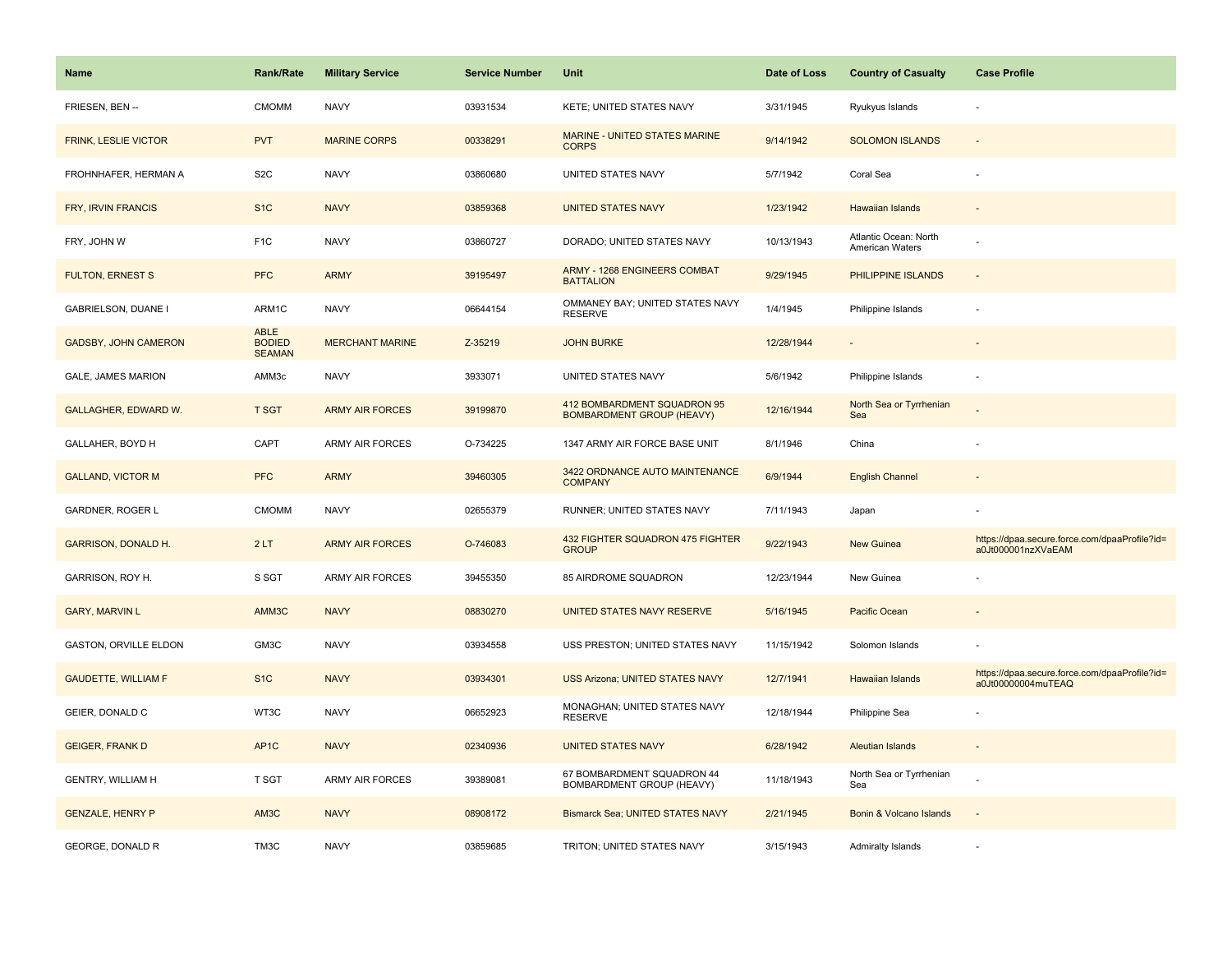| Name                         | <b>Rank/Rate</b>  | <b>Military Service</b> | <b>Service Number</b> | Unit                                                             | Date of Loss | <b>Country of Casualty</b>                             | <b>Case Profile</b>                                                 |
|------------------------------|-------------------|-------------------------|-----------------------|------------------------------------------------------------------|--------------|--------------------------------------------------------|---------------------------------------------------------------------|
| <b>GEORGE, ROY PATRICK</b>   | S <sub>1</sub> C  | <b>NAVY</b>             | 03858543              | <b>USS PEARY; UNITED STATES NAVY</b>                             | 12/10/1941   | Philippine Islands                                     |                                                                     |
| GIBSON, WILLIAM H            | SC <sub>1</sub> C | <b>NAVY</b>             | 06642188              | SUBMARINE Albacore; UNITED STATES<br>NAVY RESERVE                | 11/7/1944    | Japan                                                  |                                                                     |
| <b>GIESE, ARTHUR J</b>       | <b>CY</b>         | <b>NAVY</b>             | 03051482              | Edsall; UNITED STATES NAVY                                       | 3/1/1942     | <b>Indian Ocean</b>                                    |                                                                     |
| GILES, WILLIAM R             | <b>PVT</b>        | ARMY                    | 19187529              | 109 INFANTRY 28 DIVISION                                         | 11/4/1944    | Germany                                                | https://dpaa.secure.force.com/dpaaProfile?id=<br>a0Jt0000000Xe21EAC |
| <b>GILLES, JOHN L</b>        | S <sub>1</sub> C  | <b>NAVY</b>             | 03865688              | NAVY - UNITED STATES NAVY RESERVE                                | 10/28/1944   | <b>PHILIPPINE SEA</b>                                  |                                                                     |
| <b>GILLETTE, HUGH R</b>      | 2LT               | <b>ARMY AIR FORCES</b>  | O-740169              | 38 FIGHTER SQUADRON 55 FIGHTER<br><b>GROUP</b>                   | 10/18/1943   | North Sea or Tyrrhenian<br>Sea                         |                                                                     |
| <b>GILLIS, ARTHUR THOMAS</b> | AMM1C             | <b>NAVY</b>             | 03930441              | <b>UNITED STATES NAVY</b>                                        | 12/10/1941   | Philippine Islands                                     |                                                                     |
| GILMORE, RUSSELL M           | EM3C              | <b>NAVY</b>             | 06648680              | NAVY - UNITED STATES NAVY RESERVE                                | 7/10/1943    | MEDITERRANEAN SEA                                      | $\sim$                                                              |
| <b>GLASS, WILLIAM H</b>      | <b>MACH</b>       | <b>NAVY</b>             | 00086388              | ARISAN MARU; UNITED STATES NAVY                                  | 10/24/1944   | Philippine Islands                                     |                                                                     |
| <b>GLAZE, MORRIS C</b>       | CPL               | <b>ARMY AIR FORCES</b>  | 19146146              | 1337 ARMY AIR FORCE BASE UNIT                                    | 10/20/1944   | Burma                                                  |                                                                     |
| <b>GLEESON, MILTON F</b>     | AMM3C             | <b>NAVY</b>             | 03858577              | Langley; UNITED STATES NAVY                                      | 3/1/1942     | <b>Indian Ocean</b>                                    |                                                                     |
| GLIDE, HARRY --              | <b>PFC</b>        | ARMY AIR FORCES         | 39179869              | 375 BOMBARDMENT SQUADRON 308<br>BOMBARDMENT GROUP (HEAVY)        | 7/17/1943    | India                                                  |                                                                     |
| <b>GOE, WALTER W</b>         | MM <sub>2</sub> C | <b>NAVY</b>             | 06645581              | UNITED STATES NAVY RESERVE                                       | 4/23/1945    | <b>Atlantic Ocean: North</b><br><b>American Waters</b> |                                                                     |
| GOEHRI, HOMER ROY            | <b>PFC</b>        | <b>MARINE CORPS</b>     | 00423307              | MARINE - UNITED STATES MARINE<br><b>CORPS</b>                    | 11/9/1943    | SOLOMON ISLANDS                                        |                                                                     |
| <b>GOFF, HARVEY L</b>        | <b>CPL</b>        | <b>ARMY</b>             | 19016290              | 228 SIGNAL OPERATIONS COMPANY                                    | 6/11/1942    | Philippine Islands                                     | https://dpaa.secure.force.com/dpaaProfile?id=<br>a0Jt0000000LkoaEAC |
| GOODLOE, RAYMOND S           | MM1C              | <b>NAVY</b>             | 03719850              | USS MONSSEN; UNITED STATES NAVY                                  | 11/13/1942   | Solomon Islands                                        |                                                                     |
| GOODMAN, JOSEPH M            | <b>SGT</b>        | <b>ARMY AIR FORCES</b>  | 19143708              | 757 BOMBARDMENT SQUADRON 459<br><b>BOMBARDMENT GROUP (HEAVY)</b> | 8/2/1945     | Austria                                                |                                                                     |
| GOULD, JACK P.               | <b>PVT</b>        | ARMY AIR FORCES         | 19050401              | HEADQUARTERS SQUADRON 19<br>BOMBARDMENT GROUP (HEAVY)            | 5/5/1942     | Philippine Islands                                     |                                                                     |
| <b>GRANT, WILFRED --</b>     | S <sub>2</sub> C  | <b>NAVY</b>             | 06640833              | USS JARVIS; UNITED STATES NAVY<br><b>RESERVE</b>                 | 8/9/1942     | Solomon Islands                                        |                                                                     |
| <b>GRAVES, JACK HERMAN</b>   | CPL               | <b>MARINE CORPS</b>     | 00270547              | MARINE - UNITED STATES MARINE<br><b>CORPS</b>                    | 5/6/1942     | PHILIPPINE ISLANDS                                     |                                                                     |
| <b>GRAY, ALBERT JAMES</b>    | S <sub>1C</sub>   | <b>NAVY</b>             | 04144638              | <b>USS Arizona; UNITED STATES NAVY</b><br><b>RESERVE</b>         | 12/7/1941    | Hawaiian Islands                                       | https://dpaa.secure.force.com/dpaaProfile?id=<br>a0Jt00000004n5aEAA |
| GRAY, EARL CLAUDE            | AMM1c             | <b>NAVY</b>             | 6640314               | UNITED STATES NAVY RESERVE                                       | 7/24/1944    | Morotai, Ceram, Amboina                                |                                                                     |
| <b>GRAY, FRANK W</b>         | S <sub>1C</sub>   | <b>NAVY</b>             | 03868525              | <b>GAMBIER BAY; UNITED STATES NAVY</b>                           | 10/25/1944   | <b>Philippine Sea</b>                                  |                                                                     |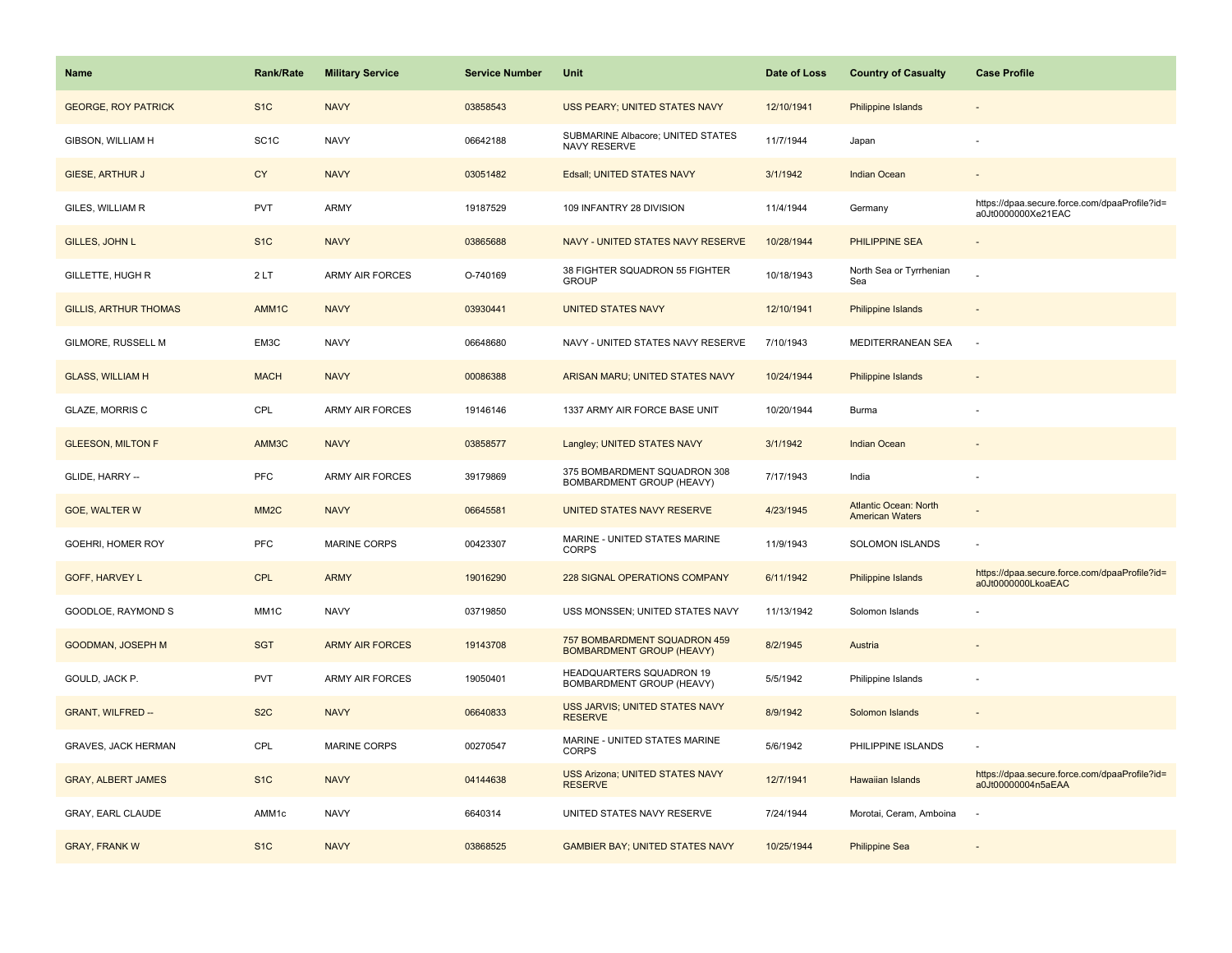| <b>Name</b>                 | <b>Rank/Rate</b>  | <b>Military Service</b> | <b>Service Number</b> | Unit                                                               | Date of Loss | <b>Country of Casualty</b>     | <b>Case Profile</b>                                                 |
|-----------------------------|-------------------|-------------------------|-----------------------|--------------------------------------------------------------------|--------------|--------------------------------|---------------------------------------------------------------------|
| GRAY, JOHN M                | CRT               | <b>NAVY</b>             | 06643346              | SPENCE; UNITED STATES NAVY<br><b>RESERVE</b>                       | 12/18/1944   | Philippine Islands             |                                                                     |
| <b>GREEN, EARL K</b>        | S SGT             | <b>ARMY</b>             | 19145599              | 276 INFANTRY 70 DIVISION                                           | 1/10/1946    | France                         |                                                                     |
| <b>GREENE, EVERETT A</b>    | Y3C               | <b>NAVY</b>             | 06641017              | USS DEHAVEN; UNITED STATES NAVY<br><b>RESERVE</b>                  | 2/1/1943     | Solomon Islands                |                                                                     |
| <b>GREENE, GEORGE R</b>     | <b>MAJ</b>        | <b>ARMY AIR FORCES</b>  | O-732540              | <b>HEADQUARTERS SQUADRON 3</b><br><b>BOMBARDMENT GROUP (LIGHT)</b> | 2/17/1945    | <b>Philippine Islands</b>      | https://dpaa.secure.force.com/dpaaProfile?id=<br>a0Jt000001nzQ1REAU |
| <b>GREENSHIELD, CW</b>      | S <sub>2</sub> C  | <b>NAVY</b>             | 03866511              | USS LISCOME BAY; UNITED STATES<br><b>NAVY</b>                      | 11/24/1943   | Gilbert Islands                |                                                                     |
| <b>GREGORICH, MATHEW J</b>  | <b>PFC</b>        | <b>ARMY</b>             | 19016633              | <b>ARMY - 31 INFANTRY REGIMENT</b>                                 | 1/9/1945     | <b>FORMOSA</b>                 | https://dpaa.secure.force.com/dpaaProfile?id=<br>a0Jt000000PpM4NEAV |
| GREGORY, CHARLES R.         | S SGT             | <b>ARMY AIR FORCES</b>  | 19032202              | Hokusen Maru; 20 PURSUIT SQUADRON<br>24 PURSUIT GROUP              | 10/12/1944   | China Seas                     |                                                                     |
| <b>GRIFFIN, EVERETTE P</b>  | <b>CPHM</b>       | <b>NAVY</b>             | 03555457              | USS HOUSTON (CA-30); UNITED STATES<br><b>NAVY</b>                  | 12/15/1945   | Java                           |                                                                     |
| GRIGGS, SETH E              | CPL               | ARMY AIR FORCES         | 39196941              | 32 PHOTO RECONNAISSANCE<br>SQUADRON                                | 4/20/1944    | Mediterranean Sea              |                                                                     |
| <b>GROSS, STANLEY R.</b>    | 1st Lt            | <b>ARMY AIR FORCES</b>  | O-1553829             | <b>ARMY AIR FORCE</b>                                              | 8/18/1944    | <b>New Guinea</b>              |                                                                     |
| <b>GSTALDER, HAROLD E.</b>  | <b>SGT</b>        | <b>ARMY AIR FORCES</b>  | 39197840              | <b>15 WEATHER SQUADRON</b>                                         | 7/25/1945    | Morotai, Ceram, Amboina        |                                                                     |
| <b>GUDJOHNSEN, WALTER O</b> | <b>ENS</b>        | <b>NAVY</b>             | O-414259              | UNITED STATES NAVY RESERVE                                         | 7/11/1945    | <b>Hawaiian Islands</b>        | https://dpaa.secure.force.com/dpaaProfile?id=<br>a0Jt000001nzSjiEAE |
| GUDYKA, PETER --            | 1LT               | <b>ARMY AIR FORCES</b>  | O-669278              | 546 BOMBARDMENT SQUADRON 384<br>BOMBARDMENT GROUP (HEAVY)          | 3/9/1944     | Germany                        |                                                                     |
| <b>GUENTHER, WARREN W</b>   | 2LT               | <b>ARMY AIR FORCES</b>  | O-734674              | 336 BOMBARDMENT SQUADRON 95<br><b>BOMBARDMENT GROUP (HEAVY)</b>    | 7/28/1943    | North Sea or Tyrrhenian<br>Sea |                                                                     |
| <b>GULLIFORD, WILLIAM E</b> | TEC <sub>5</sub>  | <b>ARMY</b>             | 20942484              | 19 INFANTRY 24 DIVISION                                            | 8/12/1943    | Pacific Ocean                  |                                                                     |
| <b>GUNDERSON, ROBERT K</b>  | <b>ENS</b>        | <b>NAVY</b>             | O-364073              | UNITED STATES NAVY RESERVE                                         | 7/30/1945    | French Indochina               |                                                                     |
| <b>GUSTAFSON, BURTON A</b>  | MM <sub>2</sub> C | <b>NAVY</b>             | 04143074              | UNITED STATES NAVY RESERVE                                         | 5/30/1943    | Alaska                         |                                                                     |
| <b>GUTHRIE, RALPH A</b>     | ARM3C             | <b>NAVY</b>             | 06640415              | UNITED STATES NAVY RESERVE                                         | 8/3/1943     | Trinidad                       |                                                                     |
| HABENICHT, HAL D            | ENS               | <b>NAVY</b>             | O-390969              | UNITED STATES NAVY RESERVE                                         | 2/10/1945    | Pacific Ocean                  |                                                                     |
| HAGEL, ALFRED L             | <b>CMM</b>        | <b>NAVY</b>             | 03751523              | <b>UNITED STATES NAVY</b>                                          | 3/1/1942     | Indian Ocean                   |                                                                     |
| HAGEMAN, EARL L.            | 1LT               | <b>ARMY AIR FORCES</b>  | O-417618              | 30 BOMBARDMENT SQUADRON 19<br>BOMBARDMENT GROUP (HEAVY)            | 10/5/1942    | New Britain Island             |                                                                     |
| <b>HAGEN, EDWARD C</b>      | RM3C              | <b>COAST GUARD</b>      | 00584147              | <b>COAST GUARD - UNITED STATES</b><br><b>COAST GUARD</b>           | 9/21/1943    | Alaska                         |                                                                     |
| <b>HAIGHT, BRUCE S</b>      | ARM1C             | <b>NAVY</b>             | 04144173              | UNITED STATES NAVY RESERVE                                         | 6/15/1944    | Aleutian Islands               |                                                                     |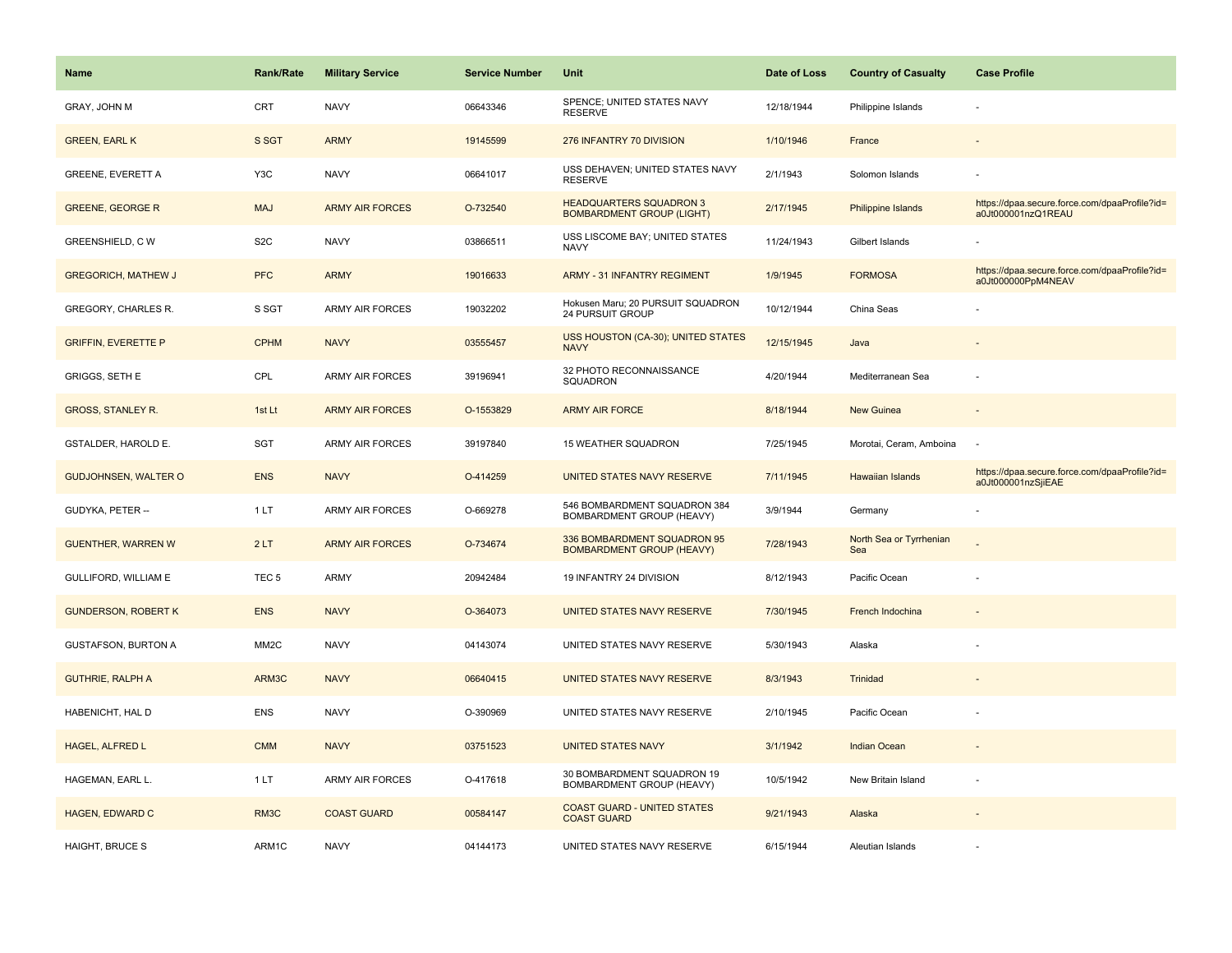| <b>Name</b>                 | <b>Rank/Rate</b>  | <b>Military Service</b> | <b>Service Number</b> | Unit                                                             | Date of Loss | <b>Country of Casualty</b>                   | <b>Case Profile</b>                                                 |
|-----------------------------|-------------------|-------------------------|-----------------------|------------------------------------------------------------------|--------------|----------------------------------------------|---------------------------------------------------------------------|
| <b>HAKENSON, ROBERT C</b>   | ARM2C             | <b>NAVY</b>             | 06082193              | UNITED STATES NAVY RESERVE                                       | 12/7/1943    | <b>Indian Ocean</b>                          |                                                                     |
| HALL, BRIDGEMAN GEORGE      | RM <sub>2</sub>   | <b>NAVY</b>             | 3856294               | UNITED STATES NAVY                                               | 5/6/1942     | Philippine Islands                           |                                                                     |
| <b>HALL, DONOVAN G</b>      | <b>CMM</b>        | <b>NAVY</b>             | 03282090              | <b>TRITON; UNITED STATES NAVY</b>                                | 3/15/1943    | <b>Admiralty Islands</b>                     |                                                                     |
| HALL, JACK QUENTIN          | S SGT             | <b>MARINE CORPS</b>     | 00256398              | MARINE - UNITED STATES MARINE<br><b>CORPS</b>                    | 10/24/1944   | Pacific Ocean                                |                                                                     |
| <b>HALL, ROBERT VERNON</b>  | SEA1              | <b>NAVY</b>             | 3858877               | BITTERN; UNITED STATES NAVY                                      | 12/10/1941   | Philippine Islands                           |                                                                     |
| HAMILTON, CLARENCE JAMES    | MM1C              | <b>NAVY</b>             | 03857188              | USS Arizona; UNITED STATES NAVY                                  | 12/7/1941    | Hawaiian Islands                             |                                                                     |
| <b>HAMM, GROVER S</b>       | <b>CWT</b>        | <b>NAVY</b>             | 02654560              | USS HELENA; UNITED STATES NAVY                                   | 7/6/1943     | Solomon Islands                              | $\overline{\phantom{a}}$                                            |
| HAMMOND, WILLIAM R          | 2LT               | <b>ARMY</b>             | O-1056733             | 378 INFANTRY 95 DIVISION                                         | 12/13/1945   | Germany                                      | ÷.                                                                  |
| HANDLEY, RAYMOND E          | EM <sub>2</sub> C | <b>NAVY</b>             | 06642762              | NAVY - UNITED STATES NAVY RESERVE                                | 2/21/1945    | <b>BONIN &amp; VOLCANO</b><br><b>ISLANDS</b> |                                                                     |
| HANSEN, ARNOLD A            | S <sub>1</sub> C  | <b>NAVY</b>             | 08921799              | SS JOHN STRAUB; UNITED STATES<br>NAVY RESERVE                    | 4/19/1944    | Aleutian Islands                             |                                                                     |
| <b>HANSEN, HENRY G</b>      | <b>PFC</b>        | <b>MARINE CORPS</b>     | 00266633              | MARINE - UNITED STATES MARINE<br><b>CORPS</b>                    | 5/6/1942     | Philippine Islands                           |                                                                     |
| HANSEN, KERMIT R            | S <sub>2</sub> C  | <b>NAVY</b>             | 03859153              | USS JARVIS; UNITED STATES NAVY                                   | 8/9/1942     | Solomon Islands                              |                                                                     |
| HANSON, ALVIN C.            | S SGT             | <b>ARMY AIR FORCES</b>  | 19017894              | <b>ARMY AIR FORCE</b>                                            | 6/5/1944     | Solomon Islands                              |                                                                     |
| HARBERT, WILLIAM E          | 1LT               | ARMY AIR FORCES         | O-743332              | 338 FIGHTER SQUADRON 55 FIGHTER<br><b>GROUP</b>                  | 9/16/1945    | Holland                                      | ÷,                                                                  |
| HARDEMAN, GLEN O            | <b>T SGT</b>      | <b>ARMY AIR FORCES</b>  | 39197606              | 755 BOMBARDMENT SQUADRON 458<br><b>BOMBARDMENT GROUP (HEAVY)</b> | 7/11/1944    | North Sea or Tyrrhenian<br>Sea               |                                                                     |
| HARDER, FRANK A             | 1LT               | ARMY AIR FORCES         | O-728075              | 428 BOMBARDMENT SQUADRON 310<br>BOMBARDMENT GROUP (MEDIUM)       | 9/7/1943     | North Sea or Tyrrhenian<br>Sea               | https://dpaa.secure.force.com/dpaaProfile?id=<br>a0Jt000001nzTiNEAU |
| HARDMAN, ARNOLD R           | LT/JG/            | <b>NAVY</b>             | O-305828              | UNITED STATES NAVY RESERVE                                       | 6/27/1945    | <b>China Seas</b>                            |                                                                     |
| HARGRAVES, KENNETH WILLIAM  | S <sub>2</sub> C  | <b>NAVY</b>             | 03860153              | USS Arizona; UNITED STATES NAVY                                  | 12/7/1941    | Hawaiian Islands                             | https://dpaa.secure.force.com/dpaaProfile?id=<br>a0Jt00000004rGnEAI |
| HARRELSON, H F              | S <sub>1C</sub>   | <b>NAVY</b>             | 06640199              | UNITED STATES NAVY RESERVE                                       | 1/13/1943    | Pacific Ocean: North<br>American Area        |                                                                     |
| HARRIS, FRANKLIN R          | QM1C              | <b>NAVY</b>             | 02829205              | USS Peary; UNITED STATES NAVY                                    | 2/19/1942    | Australia                                    |                                                                     |
| HARRIS, JAMES A             | CB                | <b>NAVY</b>             | 03557830              | <b>USS LISCOME BAY; UNITED STATES</b><br><b>NAVY</b>             | 11/24/1943   | <b>Gilbert Islands</b>                       |                                                                     |
| HARRIS, ROBERT CLAUDE       | MM1C              | <b>NAVY</b>             | 03858118              | USS JUNEAU; UNITED STATES NAVY                                   | 11/13/1942   | Solomon Islands                              |                                                                     |
| <b>HARRISON, LAWRENCE K</b> | S <sub>1C</sub>   | <b>NAVY</b>             | 03860857              | USS HELENA; UNITED STATES NAVY                                   | 7/6/1943     | Solomon Islands                              |                                                                     |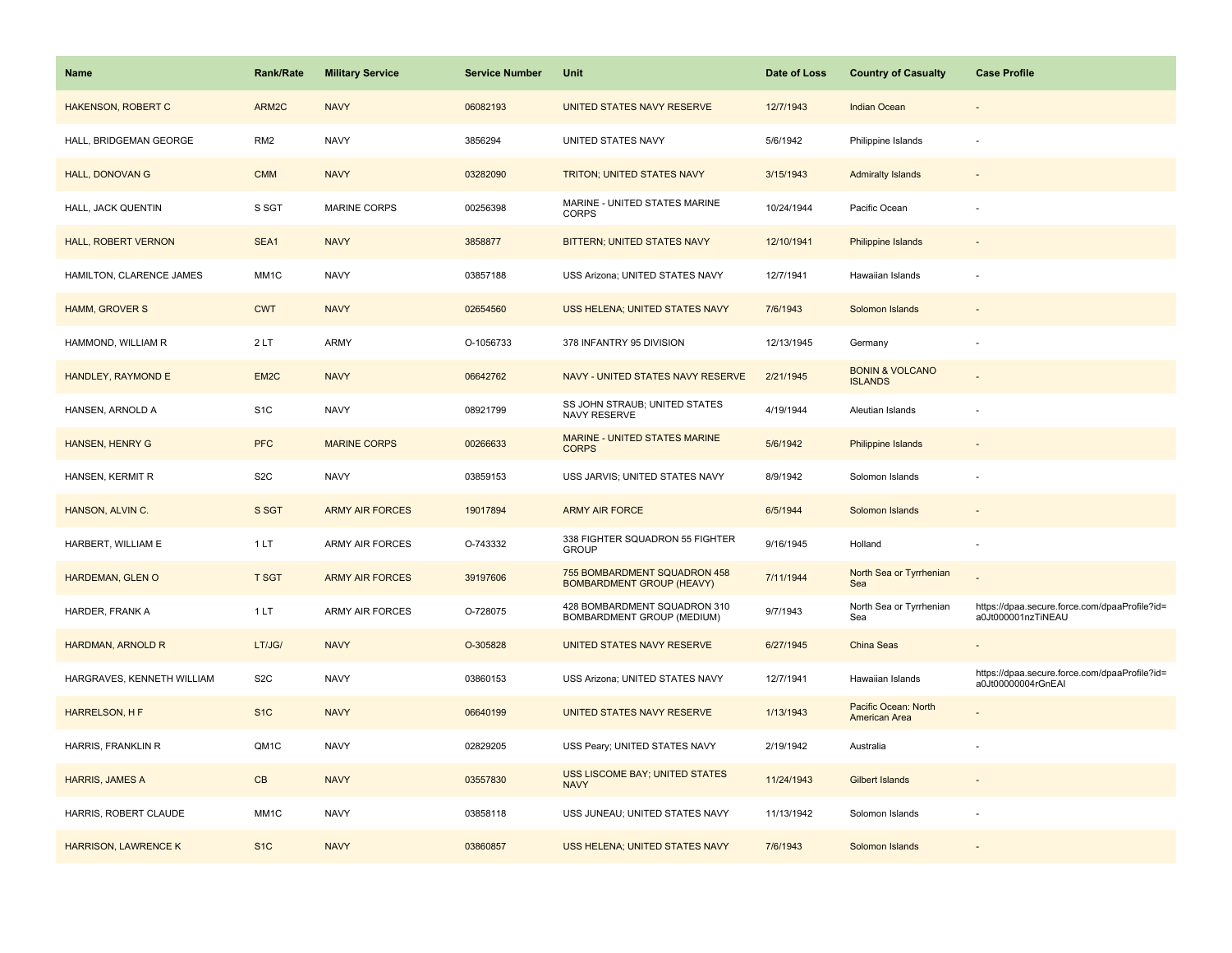| <b>Name</b>                 | <b>Rank/Rate</b>   | <b>Military Service</b> | <b>Service Number</b> | Unit                                                           | Date of Loss | <b>Country of Casualty</b>                   | <b>Case Profile</b>                                                 |
|-----------------------------|--------------------|-------------------------|-----------------------|----------------------------------------------------------------|--------------|----------------------------------------------|---------------------------------------------------------------------|
| <b>HARRISON, ROBERT F</b>   | WT2C               | <b>NAVY</b>             | 06647301              | REID; UNITED STATES NAVY RESERVE                               | 12/11/1944   | Philippine Islands                           |                                                                     |
| HARROLD, ROBERT E           | LT /JG/            | <b>NAVY</b>             | O-083404              | UNITED STATES NAVY RESERVE                                     | 1/10/1945    | Pacific Ocean                                |                                                                     |
| HARTSOC, JAMES L            | MM3C               | <b>NAVY</b>             | 08904761              | GAMBIER BAY; UNITED STATES NAVY<br><b>RESERVE</b>              | 10/25/1944   | Philippine Sea                               |                                                                     |
| HARVEY, JOHN CLARENCE       | F <sub>3</sub> C   | <b>NAVY</b>             | 03861659              | USS PRESTON; UNITED STATES NAVY                                | 11/15/1943   | Solomon Islands                              |                                                                     |
| HASBROOK, HOWARD S          | AOM1C              | <b>NAVY</b>             | 03861505              | NAVY - UNITED STATES NAVY                                      | 5/20/1944    | PACIFIC OCEAN                                |                                                                     |
| HASSON, OSCAR A             | S <sub>2</sub> C   | <b>NAVY</b>             | 03860928              | USS JARVIS; UNITED STATES NAVY                                 | 8/9/1942     | Solomon Islands                              |                                                                     |
| HATTON, ALVIN R             | <b>PFC</b>         | ARMY                    | 19014650              | ARMY - 59 COAST ARTILLERY<br><b>REGIMENT</b>                   | 12/15/1944   | PHILIPPINE ISLANDS                           | ÷.                                                                  |
| HAVERFIELD, RAY A           | S <sub>2</sub> C   | <b>NAVY</b>             | 08901638              | USS LISCOME BAY; UNITED STATES<br><b>NAVY RESERVE</b>          | 11/24/1943   | <b>Gilbert Islands</b>                       |                                                                     |
| HAWKS, EUGENE E             | <b>SGT</b>         | ARMY AIR FORCES         | 19148766              | 794 BOMBARDMENT SQUADRON 468<br>BOMBARDMENT GROUP (VERY HEAVY) | 6/1/1945     | Japan/Okinawa                                |                                                                     |
| HAYES, JOHN C               | 1LT                | <b>ARMY</b>             | O-374853              | <b>QUARTERMASTER CORPS</b>                                     | 4/15/1942    | Philippine Islands                           | https://dpaa.secure.force.com/dpaaProfile?id=<br>a0Jt000001n5j1DEAQ |
| HAYNES, EDWARD G            | S SGT              | <b>ARMY AIR FORCES</b>  | 19032200              | HEADQUARTERS SQUADRON FAR EAST<br>AIR SERVICES COMMAND         | 5/7/1942     | Philippine Islands                           |                                                                     |
| <b>HEATER, JAMES P</b>      | S <sub>1C</sub>    | <b>NAVY</b>             | 08902973              | <b>SPENCE: UNITED STATES NAVY</b><br><b>RESERVE</b>            | 12/18/1944   | <b>Philippine Sea</b>                        |                                                                     |
| HEATON, ERNEST D.           | <b>PFC</b>         | <b>ARMY</b>             | 19017371              | 31 INFANTRY REGIMENT                                           | 4/7/1942     | Philippine Islands                           |                                                                     |
| <b>HEDINGTON, FORREST D</b> | TEC <sub>5</sub>   | <b>ARMY</b>             | 39383888              | 6 INFANTRY 1 ARMORED DIVISION                                  | 11/8/1942    | Mediterranean Sea                            |                                                                     |
| HENDERSON, ROSS N           | S <sub>1</sub> C   | <b>NAVY</b>             | 08908178              | NAVY - UNITED STATES NAVY RESERVE                              | 2/21/1945    | <b>BONIN &amp; VOLCANO</b><br><b>ISLANDS</b> |                                                                     |
| <b>HENDON, THEODORE W</b>   | <b>PVT</b>         | <b>ARMY</b>             | 20956906              | <b>194 TANK BATTALION</b>                                      | 7/21/1942    | Philippine Islands                           | https://dpaa.secure.force.com/dpaaProfile?id=<br>a0Jt0000000ccKHEAY |
| HENKLE, LAWRENCE H          | F <sub>1</sub> C   | <b>NAVY</b>             | 06641606              | MANNERT L. ABELE; UNITED STATES<br>NAVY RESERVE                | 4/12/1945    | Ryukyus Islands                              |                                                                     |
| HERMAN, JOHN --             | TEC <sub>4</sub>   | <b>ARMY</b>             | 39383388              | MARCUS DALY; 149 INFANTRY 38<br><b>DIVISION</b>                | 12/5/1944    | Philippine Islands                           |                                                                     |
| HERNDON, DORMAN H           | CAPT               | <b>MARINE CORPS</b>     | O-020301              | 57 INFANTRY REGIMENT (PHILIPPINE<br>SCOUT)                     | 3/25/1944    | New Britain Island                           |                                                                     |
| <b>HERNDON, WILLIAM T</b>   | SC <sub>3</sub> C  | <b>NAVY</b>             | 03858535              | <b>UNITED STATES NAVY</b>                                      | 3/1/1942     | <b>Indian Ocean</b>                          |                                                                     |
| HESSDORFER, ANTHONY JOSEPH  | MM <sub>2</sub> C  | <b>NAVY</b>             | 03857533              | USS Arizona; UNITED STATES NAVY                                | 12/7/1941    | Hawaiian Islands                             | https://dpaa.secure.force.com/dpaaProfile?id=<br>a0Jt000000mpxKgEAI |
| HETZLER, MARVIN L           | PHM <sub>2</sub> C | <b>NAVY</b>             | 03858194              | ARISAN MARU; UNITED STATES NAVY                                | 10/24/1944   | <b>Central/South Pacific</b><br>Theater      |                                                                     |
| HEYER, WALTER C             | CPL                | <b>ARMY AIR FORCES</b>  | 39211210              | 719 BOMBARDMENT SQUADRON 449<br>BOMBARDMENT GROUP (HEAVY)      | 12/29/1944   | Adriatic Sea                                 |                                                                     |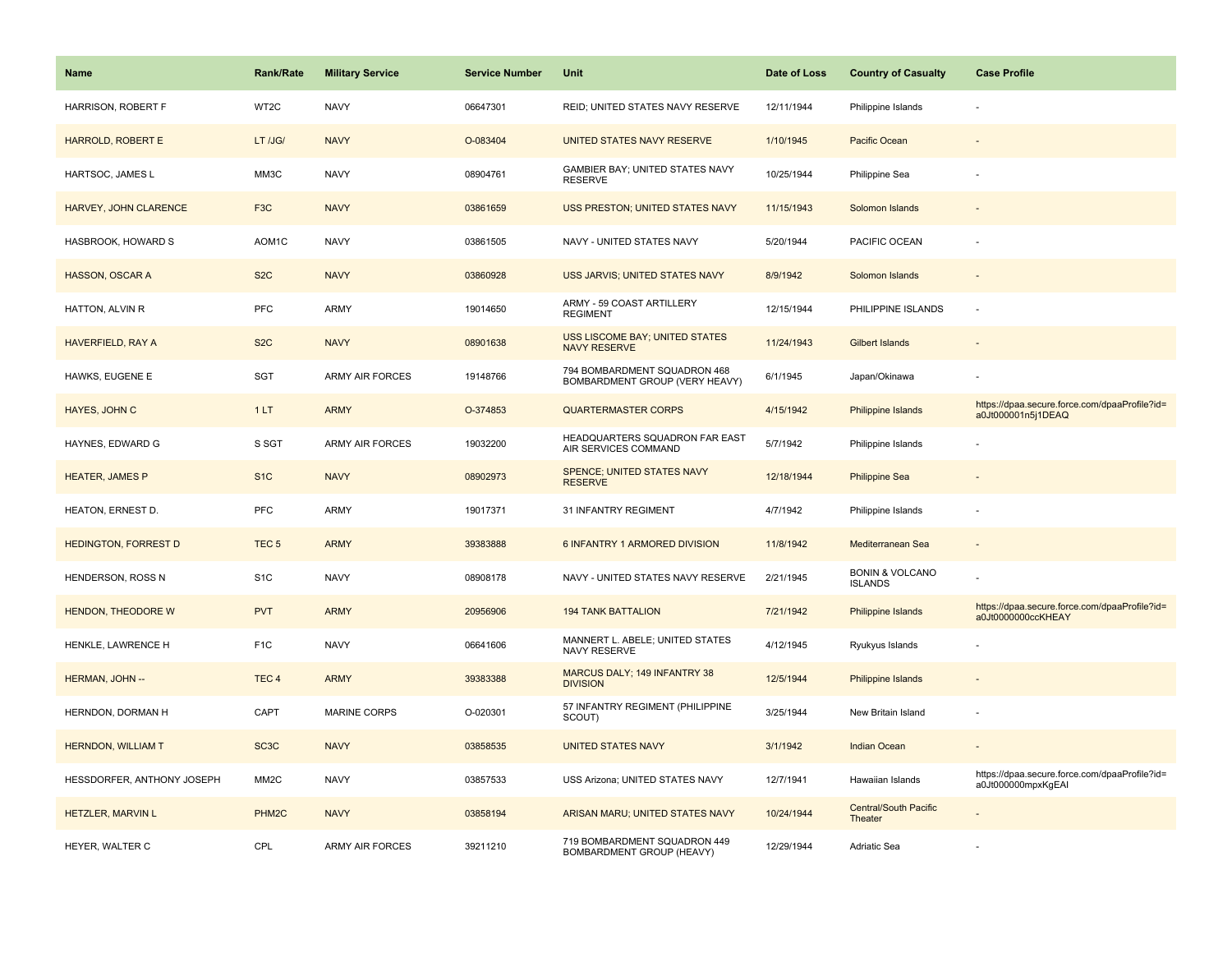| <b>Name</b>               | <b>Rank/Rate</b>  | <b>Military Service</b> | <b>Service Number</b> | Unit                                                                                                   | Date of Loss | <b>Country of Casualty</b> | <b>Case Profile</b>                                                 |
|---------------------------|-------------------|-------------------------|-----------------------|--------------------------------------------------------------------------------------------------------|--------------|----------------------------|---------------------------------------------------------------------|
| <b>HEYES, WILLIAM E</b>   | S <sub>1</sub> C  | <b>NAVY</b>             | 03861507              | <b>UNITED STATES NAVY</b>                                                                              | 4/16/1945    | Ryukyus Island             |                                                                     |
| HICKMAN, HARRY S          | CAPT              | <b>ARMY</b>             | O-381634              | ARISAN MARU; 194 TANK BATTALION                                                                        | 10/24/1944   | China Seas                 | $\sim$                                                              |
| HICKOX, ROY E             | GM3C              | <b>NAVY</b>             | 03864829              | Rich; UNITED STATES NAVY RESERVE                                                                       | 6/8/1944     | <b>English Channel</b>     |                                                                     |
| HICKS, ELMER ORVILLE      | GM3C              | <b>NAVY</b>             | 03933019              | USS Arizona; UNITED STATES NAVY                                                                        | 12/7/1941    | Hawaiian Islands           | https://dpaa.secure.force.com/dpaaProfile?id=<br>a0Jt0000000BSw0EAG |
| <b>HIGGINS, LOUIS W</b>   | <b>COX</b>        | <b>NAVY</b>             | 03856734              | Asheville; UNITED STATES NAVY                                                                          | 3/3/1942     | <b>Indian Ocean</b>        |                                                                     |
| HIGH, HOWARD A            | SGT               | <b>ARMY AIR FORCES</b>  | 39180233              | 303 BOMBARDMENT GROUP (HEAVY),<br>359 BOMBARDMENT SQUADRON                                             | 1/3/1943     | France                     |                                                                     |
| HILL, CHARLES R           | <b>PVT</b>        | <b>ARMY AIR FORCES</b>  | 19050427              | ARISAN MARU; MEDICAL DETACHMENT<br><b>HEADQUARTERS SQUADRON 19</b><br><b>BOMBARDMENT GROUP (HEAVY)</b> | 10/24/1944   | China Seas                 |                                                                     |
| HILL, FRANCIS J           | 2LT               | <b>ARMY AIR FORCES</b>  | O-763191              | 8 FIGHTER SQUADRON 49 FIGHTER<br><b>GROUP</b>                                                          | 1/31/1945    | Philippine Islands         |                                                                     |
| <b>HILL, MORSE GLENN</b>  | Pvt               | <b>MARINE CORPS</b>     | 886996                | MARINE - UNITED STATES MARINE<br><b>CORPS</b>                                                          | 9/15/1944    | <b>Caroline Islands</b>    |                                                                     |
| HILL, ROGER MARVIN        | MM <sub>2</sub> C | <b>NAVY</b>             | 05100740              | UNITED STATES NAVY RESERVE                                                                             | 12/13/1941   | Alaska                     |                                                                     |
| HINRICHS, HARVEY D        | S SGT             | <b>ARMY AIR FORCES</b>  | 39379212              | 831 BOMBARDMENT SQUADRON 485<br><b>BOMBARDMENT GROUP (HEAVY)</b>                                       | 4/20/1944    | Mediterranean Sea          |                                                                     |
| HIRST, ROBERT W           | TEC <sub>5</sub>  | <b>ARMY</b>             | 06569362              | ARMY - 194 TANK BATTALION                                                                              | 7/5/1942     | PHILIPPINE ISLANDS         | https://dpaa.secure.force.com/dpaaProfile?id=<br>a0Jt0000000cd10EAA |
|                           |                   |                         |                       |                                                                                                        |              |                            |                                                                     |
| <b>HOBBS, MELVIN D</b>    | S <sub>1C</sub>   | <b>NAVY</b>             | 06648400              | NAVY - UNITED STATES NAVY RESERVE                                                                      | 7/30/1945    | <b>PHILIPPINE SEA</b>      |                                                                     |
| HOEY, ALLEN N             | S <sub>1</sub> C  | <b>NAVY</b>             | 03857750              | Langley; UNITED STATES NAVY                                                                            | 3/1/1942     | Indian Ocean               |                                                                     |
| <b>HOFF, JACK DOUGLAS</b> | <b>ABS</b>        | <b>MERCHANT MARINE</b>  | Z-325608              | <b>JOHN BURKE:</b>                                                                                     | 12/28/1944   | $\sim$                     |                                                                     |
| HOFFMAN, WILLIAM F        | Cpl               | <b>ARMY</b>             | 39450269              | 5307 COMPOSITE UNIT                                                                                    | 3/6/1944     | Burma                      |                                                                     |
| HOGANSON, CHESTER W       | <b>PVT</b>        | <b>ARMY</b>             | 39209968              | MATHEW P DEADY; 796 ENGINEERS<br><b>FORESTRY BATTALION</b>                                             | 11/3/1944    | <b>Philippine Islands</b>  |                                                                     |
| HOKENSTAD, THEODORE R.    | 1LT               | <b>ARMY AIR FORCES</b>  | O-659014              | 414 BOMBARDMENT SQUADRON 97<br>BOMBARDMENT GROUP (HEAVY)                                               | 12/26/1942   | Tunisia                    |                                                                     |
| HOLCOMB, ALLEN DALE       | S <sub>2</sub> C  | <b>NAVY</b>             | 03860375              | <b>NAVY - UNITED STATES NAVY</b>                                                                       | 5/8/1942     | <b>CORAL SEA</b>           |                                                                     |
| HOLDEN, RALPH J           | <b>PVT</b>        | <b>ARMY</b>             | 39208123              | ARMY - 409 MEDICAL COLLECTION<br><b>COMPANY</b>                                                        | 2/11/1945    | PHILIPPINE SEA             |                                                                     |
| <b>HOLLISTER, ORIS R</b>  | ARM2C             | <b>NAVY</b>             | 03858987              | <b>UNITED STATES NAVY</b>                                                                              | 12/3/1942    | <b>Pacific Ocean</b>       | $\sim$                                                              |
| HOLM, HERBERT C           | MM3C              | <b>NAVY</b>             | 03760004              | USS HOUSTON (CA-30); UNITED STATES<br><b>NAVY</b>                                                      | 3/1/1942     | Java                       |                                                                     |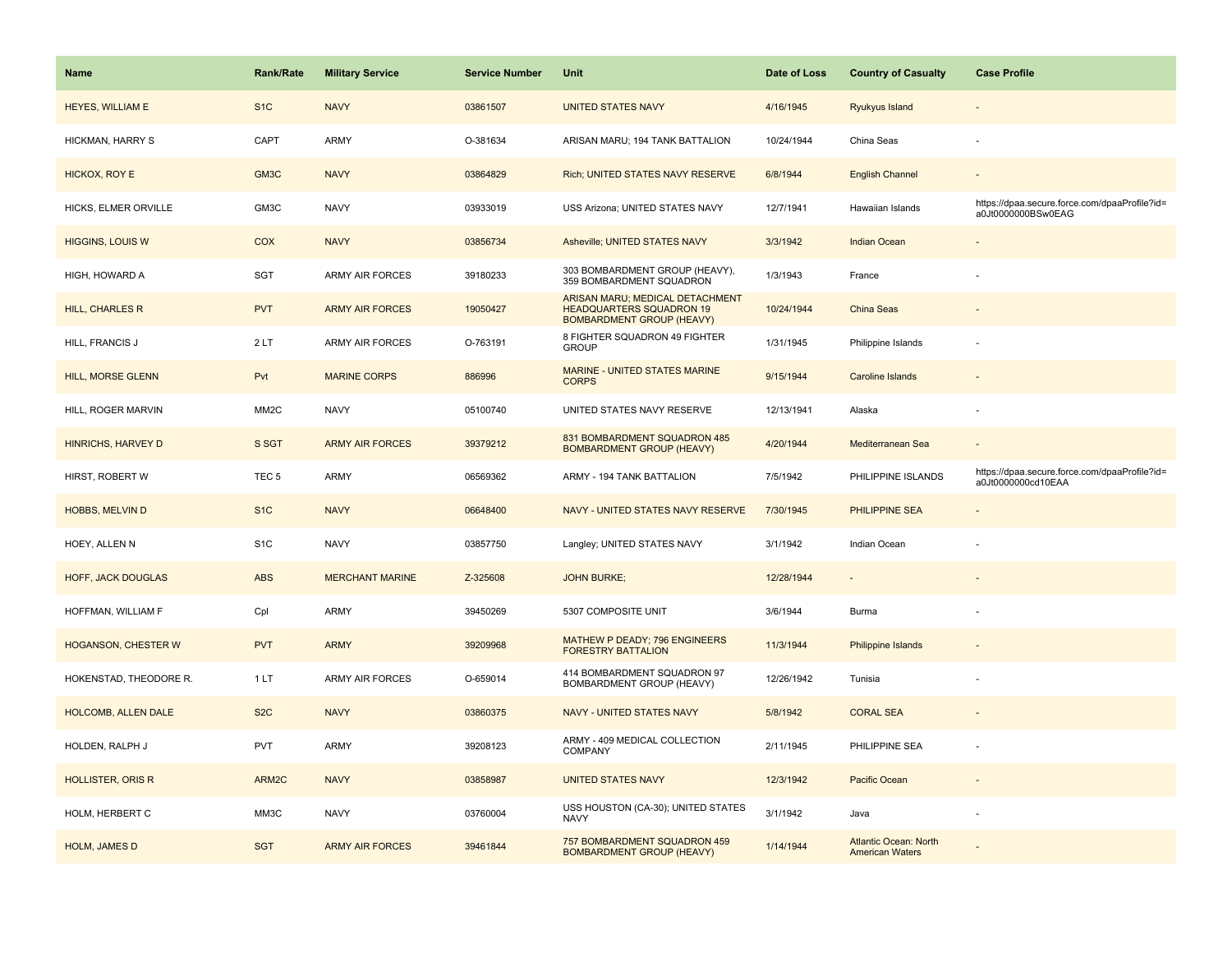| <b>Name</b>                | Rank/Rate         | <b>Military Service</b> | <b>Service Number</b> | Unit                                                             | Date of Loss | <b>Country of Casualty</b> | <b>Case Profile</b>                                                 |
|----------------------------|-------------------|-------------------------|-----------------------|------------------------------------------------------------------|--------------|----------------------------|---------------------------------------------------------------------|
| HOLM, JOHN WILLIAM         | <b>PFC</b>        | <b>MARINE CORPS</b>     | 00506443              | MARINE - UNITED STATES MARINE<br><b>CORPS</b>                    | 11/21/1943   | Gilbert Islands            | https://dpaa.secure.force.com/dpaaProfile?id=<br>a0Jt0000000Xl8yEAC |
| HOLMES, WILLIAM A          | MM <sub>1</sub> C | <b>NAVY</b>             | 06548418              | NAVY - UNITED STATES NAVY RESERVE                                | 10/25/1944   | PHILIPPINE SEA             |                                                                     |
| HOLMSTROM, CARL B A        | LT CDR            | <b>NAVY</b>             | O-081095              | FRANKLIN; UNITED STATES NAVY                                     | 8/5/1944     | Bonin & Volcano Islands    | ÷,                                                                  |
| <b>HOLSHOUSER, JAMES R</b> | <b>CTM</b>        | <b>NAVY</b>             | 03931550              | <b>KETE; UNITED STATES NAVY</b>                                  | 3/31/1945    | Ryukyus Islands            |                                                                     |
| HOLSTEN, CLAUD C           | LT.               | <b>NAVY</b>             | O-211770              | UNITED STATES NAVY RESERVE                                       | 9/11/1945    | Philippine Islands         | ÷,                                                                  |
| HOLT, JACK D.              | <b>T SGT</b>      | <b>ARMY AIR FORCES</b>  | 39209660              | 512 BOMBARDMENT SQUADRON 376<br><b>BOMBARDMENT GROUP (HEAVY)</b> | 1/8/1945     | <b>Adriatic Sea</b>        | $\sim$                                                              |
| HOOK, ALBERT H             | 2LT               | <b>ARMY</b>             | O-423104              | Brazil Maru; 194 TANK BATTALION                                  | 1/25/1945    | China Seas                 | https://dpaa.secure.force.com/dpaaProfile?id=<br>a0Jt000001BhHWjEAN |
| HOPE, RAYMOND --           | <b>SIC</b>        | <b>NAVY</b>             | 03868201              | <b>UNITED STATES NAVY</b>                                        | 11/25/1944   | <b>Philippine Sea</b>      |                                                                     |
| HORMAN, JOHN W             | <b>T SGT</b>      | ARMY AIR FORCES         | 39178564              | 98 BOMBARDMENT SQUADRON 11<br>BOMBARDMENT GROUP (HEAVY)          | 1/3/1944     | Marshall Islands           |                                                                     |
| HORN, ROBERT A             | S SGT             | <b>ARMY AIR FORCES</b>  | 06581967              | 27 MATERIALS SQUADRON 20 AIR BASE<br><b>GROUP</b>                | 6/24/1942    | <b>Philippine Islands</b>  | https://dpaa.secure.force.com/dpaaProfile?id=<br>a0Jt00000004qkEEAQ |
| HORR, WESLEY A             | F <sub>2</sub> C  | <b>NAVY</b>             | 07845861              | NAVY - UNITED STATES NAVY RESERVE                                | 7/30/1945    | PHILIPPINE SEA             |                                                                     |
| <b>HOUSER, ROBERT</b>      | MOMM1C            | <b>NAVY</b>             | 03811880              | <b>NAVY - UNITED STATES NAVY</b>                                 | 12/3/1944    | PHILIPPINE ISLANDS         | $\blacksquare$                                                      |
| HOWARD, CURTIS W           | LT /JG/           | <b>NAVY</b>             | O-081335              | UNITED STATES NAVY                                               | 6/4/1942     | Midway Island              |                                                                     |
| HOWARD, IVAN E             | AOM3C             | <b>NAVY</b>             | 06648335              | USS LISCOME BAY; UNITED STATES<br><b>NAVY RESERVE</b>            | 11/24/1943   | <b>Gilbert Islands</b>     |                                                                     |
| HOWARD, JOHN DAVID         | <b>PFC</b>        | <b>MARINE CORPS</b>     | 00819454              | MARINE - UNITED STATES MARINE<br><b>CORPS</b>                    | 7/7/1944     | SAIPAN                     |                                                                     |
| <b>HOWARD, LLOYD M</b>     | AMM3C             | <b>NAVY</b>             | 06656859              | UNITED STATES NAVY RESERVE                                       | 2/18/1945    | <b>China Seas</b>          |                                                                     |
| HOWE, ROBERT LANGSTON      | S <sub>2</sub> C  | <b>NAVY</b>             | 03861422              | USS WASP; UNITED STATES NAVY                                     | 9/15/1942    | Solomon Islands            |                                                                     |
| HOWELL, WALTER T           | QM <sub>1</sub> C | <b>NAVY</b>             | 03258409              | <b>UNITED STATES NAVY</b>                                        | 3/1/1942     | <b>Indian Ocean</b>        |                                                                     |
| HOWLAND, GEORGE A          | <b>FIC</b>        | <b>NAVY</b>             | 06643544              | Brownson; UNITED STATES NAVY<br><b>RESERVE</b>                   | 12/26/1943   | New Britain Island         | ÷,                                                                  |
| HOYER, GLENN A             | <b>ENS</b>        | <b>NAVY</b>             | O-112314              | UNITED STATES NAVY RESERVE                                       | 4/8/1942     | Pacific Ocean              |                                                                     |
| HUBBS, FRANK LEE           | 2LT               | <b>ARMY AIR FORCES</b>  | O-685620              | 332 BOMBARDMENT SQUADRON 94<br>BOMBARDMENT GROUP (HEAVY)         | 12/5/1943    | English Channel            |                                                                     |
| HUDSON, ALBERT L           | <b>CMOMM</b>      | <b>NAVY</b>             | 02658016              | TANG; UNITED STATES NAVY                                         | 10/25/1944   | Formosa                    |                                                                     |
| HUGHES, BILL D.            | 2LT               | <b>ARMY AIR FORCES</b>  | O-663268              | 424 BOMBARDMENT SQUADRON 307<br>BOMBARDMENT GROUP (HEAVY)        | 4/29/1943    | Solomon Islands            |                                                                     |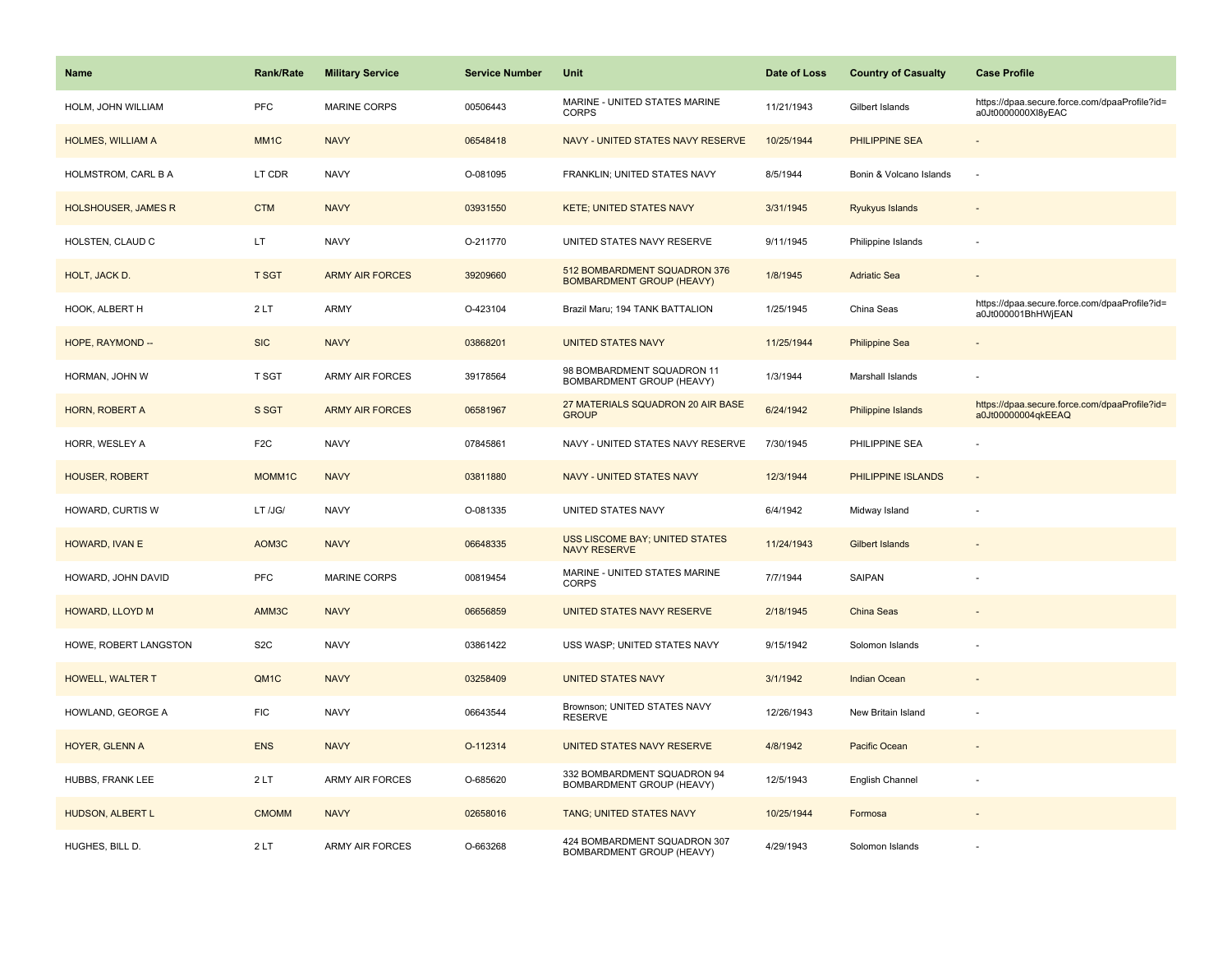| <b>Name</b>                  | <b>Rank/Rate</b>  | <b>Military Service</b> | <b>Service Number</b> | Unit                                                        | Date of Loss | <b>Country of Casualty</b>                   | <b>Case Profile</b>                                                 |
|------------------------------|-------------------|-------------------------|-----------------------|-------------------------------------------------------------|--------------|----------------------------------------------|---------------------------------------------------------------------|
| <b>HUGHES, HARRISON S</b>    | 2LT               | <b>ARMY AIR FORCES</b>  | O-407057              | ARISAN MARU; 20 PURSUIT SQUADRON<br><b>24 PURSUIT GROUP</b> | 10/24/1944   | China Seas                                   |                                                                     |
| HULETT, WESLEY J             | 1 LT              | <b>ARMY AIR FORCES</b>  | O-763205              | 433 FIGHTER SQUADRON 475 FIGHTER<br><b>GROUP</b>            | 3/28/1945    | French Indochina                             |                                                                     |
| HULL, MELVIN O               | <b>PVT</b>        | <b>ARMY</b>             | 06567614              | SHINYO MARU; HEADQUARTERS<br>SQUADRON 5 AIR BASE GROUP      | 9/7/1944     | <b>Philippine Islands</b>                    |                                                                     |
| HUME, LLOYD E                | AMM3C             | <b>NAVY</b>             | 03861822              | UNITED STATES NAVY                                          | 10/18/1943   | Pacific Ocean                                |                                                                     |
| HUNTER, BILLY G              | ARM3C             | <b>NAVY</b>             | 06645394              | USS INTREPID (CV-11); UNITED STATES<br><b>NAVY RESERVE</b>  | 10/21/1944   | <b>Central/South Pacific</b><br>Theater      |                                                                     |
| HUNTER, CHARLES W            | COX               | <b>NAVY</b>             | 03858579              | USS JARVIS; UNITED STATES NAVY                              | 8/9/1942     | Solomon Islands                              |                                                                     |
| HUSE, JOHN W                 | S <sub>2</sub> C  | <b>NAVY</b>             | 08908215              | NAVY - UNITED STATES NAVY RESERVE                           | 2/21/1945    | <b>BONIN &amp; VOLCANO</b><br><b>ISLANDS</b> |                                                                     |
| HUTCHINS, RUSSELL R          | S SGT             | <b>ARMY AIR FORCES</b>  | 19074693              | 410 BOMBARDMENT SQUADRON 94<br>BOMBARDMENT GROUP (HEAVY)    | 5/21/1943    | North Sea or Tyrrhenian<br>Sea               |                                                                     |
| HUTCHISON, WILLIAM A         | <b>MACH</b>       | <b>NAVY</b>             | 00080494              | ARISAN MARU; UNITED STATES NAVY                             | 10/24/1944   | <b>China Seas</b>                            |                                                                     |
| HUTTEBALL, BILLY B           | F <sub>1</sub> C  | <b>NAVY</b>             | 06656893              | RENO; UNITED STATES NAVY RESERVE                            | 11/3/1944    | Philippine Sea                               |                                                                     |
| <b>HYDE, DON ELLSWORTH</b>   | S <sub>2</sub> C  | <b>NAVY</b>             | 06640366              | Neosho; UNITED STATES NAVY<br><b>RESERVE</b>                | 5/7/1942     | <b>Coral Sea</b>                             |                                                                     |
| <b>IDDINS, HAROLD K</b>      | Y <sub>2</sub>    | <b>NAVY</b>             | 6655036               | Glennon; UNITED STATES NAVY<br><b>RESERVE</b>               | 6/8/1944     | France                                       |                                                                     |
| <b>IKEBE, EDWARD --</b>      | <b>PVT</b>        | <b>ARMY</b>             | 39479928              | 376 INFANTRY 94 DIVISION                                    | 2/10/1945    | Germany                                      | https://dpaa.secure.force.com/dpaaProfile?id=<br>a0Jt000001iCvIBEAS |
| IMBERG, RALPH R              | 1LT               | ARMY AIR FORCES         | O-727471              | 44 FIGHTER SQUADRON 18 FIGHTER<br><b>GROUP</b>              | 8/1/1943     | Solomon Islands                              |                                                                     |
| <b>INGRAHAM, GENE A</b>      | <b>PFC</b>        | <b>ARMY</b>             | 39616705              | 175 INFANTRY 29 DIVISION                                    | 6/19/1945    | France                                       |                                                                     |
| INGSTAD, ROBERT H            | 1LT               | ARMY AIR FORCES         | O-805627              | 67 FIGHTER SQUADRON 347 FIGHTER<br><b>GROUP</b>             | 1/9/1945     | Netherlands East Indies                      | ÷.                                                                  |
| <b>IRONS, HENRY AUGUSTUS</b> | F <sub>2C</sub>   | <b>NAVY</b>             | 06600022              | Neosho; UNITED STATES NAVY<br><b>RESERVE</b>                | 5/8/1942     | <b>Coral Sea</b>                             |                                                                     |
| JACKMAN, WILLIAM R           | RT <sub>2</sub> C | <b>NAVY</b>             | 03865684              | NAVY - UNITED STATES NAVY RESERVE                           | 2/21/1945    | <b>BONIN &amp; VOLCANO</b><br><b>ISLANDS</b> |                                                                     |
| <b>JACKSON, ROBERT A</b>     | MM3C              | <b>NAVY</b>             | 03932662              | Langley; UNITED STATES NAVY                                 | 3/1/1942     | <b>Indian Ocean</b>                          |                                                                     |
| JACOBSON, CARMAN J           | ENS               | <b>NAVY</b>             | O-351215              | UNITED STATES NAVY RESERVE                                  | 12/16/1944   | Pacific Ocean                                |                                                                     |
| <b>JAYCOX, HOWARD K</b>      | <b>SGT</b>        | <b>ARMY AIR FORCES</b>  | 06547583              | <b>ARMY AIR FORC</b>                                        | 6/4/1942     | Alaska                                       |                                                                     |
| JENKINS, ALVIN --            | R E               | <b>NAVY</b>             | 00083802              | ARISAN MARU; UNITED STATES NAVY                             | 10/24/1944   | Philippine Islands                           |                                                                     |
| <b>JENKINS, DONALD M</b>     | Y <sub>3</sub> C  | <b>NAVY</b>             | 03867827              | TANG; UNITED STATES NAVY                                    | 10/25/1944   | Formosa                                      |                                                                     |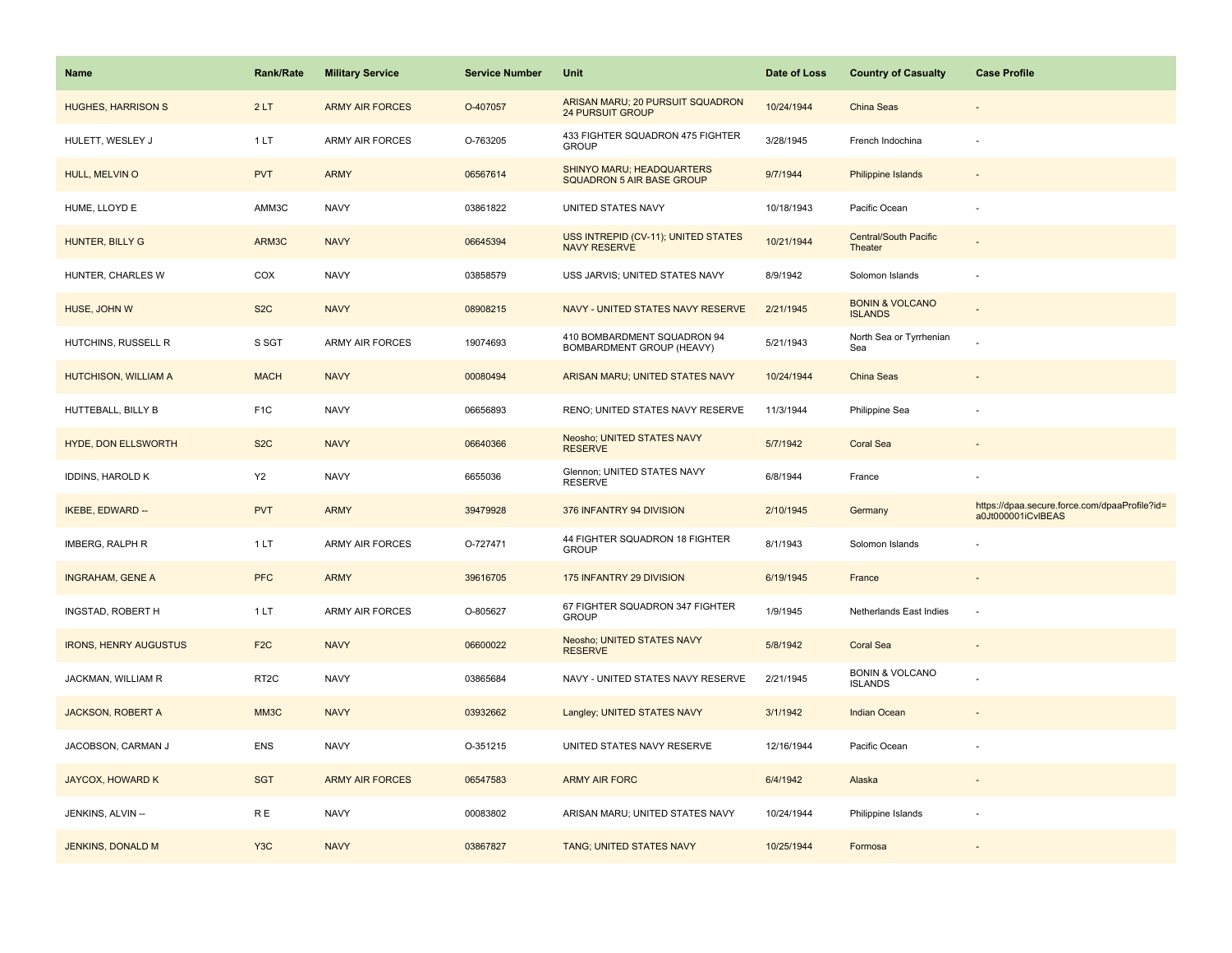| <b>Name</b>               | <b>Rank/Rate</b>  | <b>Military Service</b> | <b>Service Number</b> | Unit                                                             | Date of Loss | <b>Country of Casualty</b>     | <b>Case Profile</b>                                                 |
|---------------------------|-------------------|-------------------------|-----------------------|------------------------------------------------------------------|--------------|--------------------------------|---------------------------------------------------------------------|
| JENNA, JOHN A             | T SGT             | <b>ARMY AIR FORCES</b>  | 19017267              | 405 BOMBARDMENT SQUADRON 38<br>BOMBARDMENT GROUP (MEDIUM)        | 12/21/1943   | New Guinea                     |                                                                     |
| JENNINGS, LYNN L          | S <sub>1</sub> C  | <b>NAVY</b>             | 03858555              | Edsall; UNITED STATES NAVY                                       | 3/1/1942     | <b>Indian Ocean</b>            |                                                                     |
| JENSEN, ALFRED S.         | S SGT             | <b>ARMY AIR FORCES</b>  | 19059782              | 380 BOMBARDMENT SQUADRON 310<br>BOMBARDMENT GROUP (MEDIUM)       | 7/25/1943    | Tunisia                        | ÷,                                                                  |
| <b>JENSEN, JACK P</b>     | 2LT               | <b>ARMY AIR FORCES</b>  | O-741910              | 418 BOMBARDMENT SQUADRON 100<br><b>BOMBARDMENT GROUP (HEAVY)</b> | 2/4/1944     | North Sea or Tyrrhenian<br>Sea |                                                                     |
| JEVNING, HAROLD N         | SM3C              | <b>NAVY</b>             | 06643396              | UNITED STATES NAVY RESERVE                                       | 1/27/1944    | North Atlantic Ocean           |                                                                     |
| <b>JEWELL, THOMAS E</b>   | <b>CSM</b>        | <b>NAVY</b>             | 03928412              | <b>SUBMARINE Amberjack; UNITED STATES</b><br><b>NAVY</b>         | 3/22/1943    | New Britain Island             | ÷                                                                   |
| JEWETT, LORNE W           | F <sub>2</sub> C  | <b>NAVY</b>             | 03866374              | USS LISCOME BAY; UNITED STATES<br>NAVY RESERVE                   | 11/24/1943   | Gilbert Islands                |                                                                     |
| JOHNK, MERLE W            | AMM3C             | <b>NAVY</b>             | 04143437              | USS HOUSTON (CA-30); UNITED STATES<br><b>NAVY</b>                | 3/1/1942     | Java                           |                                                                     |
| JOHNS, PAUL H             | <b>ENS</b>        | <b>NAVY</b>             | O-103386              | NAVY - UNITED STATES NAVY RESERVE                                | 5/8/1942     | <b>CORAL SEA</b>               |                                                                     |
| <b>JOHNSON, DAN E</b>     | S <sub>2</sub> C  | <b>NAVY</b>             | 06656001              | USS LISCOME BAY; UNITED STATES<br><b>NAVY RESERVE</b>            | 11/24/1943   | <b>Gilbert Islands</b>         |                                                                     |
| JOHNSON, FRANK --         | Y3C               | <b>NAVY</b>             | 06644666              | USS GWIN; UNITED STATES NAVY<br><b>RESERVE</b>                   | 7/13/1943    | Solomon Islands                |                                                                     |
| JOHNSON, IRVIN JOSEPH     | <b>ABS</b>        | <b>MERCHANT MARINE</b>  | Z-12593               | <b>JOHN BURKE;</b>                                               | 12/28/1944   |                                | $\sim$                                                              |
| JOHNSON, JOHN C           | <b>PFC</b>        | <b>ARMY AIR FORCES</b>  | 39195422              | HMT Rohna; AIR CORPS                                             | 11/26/1943   | Mediterranean Sea              |                                                                     |
| JOHNSON, KENDRIC L        | S SGT             | <b>ARMY AIR FORCES</b>  | 19060288              | 63 BOMBARDMENT SQUADRON 43<br><b>BOMBARDMENT GROUP (HEAVY)</b>   | 2/23/1945    | <b>Netherlands East Indies</b> | $\sim$                                                              |
| JOHNSON, LLOYD G.         | 2LT               | <b>ARMY AIR FORCES</b>  | O-758180              | 80 FIGHTER SQUADRON 8 FIGHTER<br><b>GROUP</b>                    | 12/29/1944   | Philippine Islands             | ÷,                                                                  |
| <b>JOHNSON, RICHARD H</b> | S SGT             | <b>ARMY AIR FORCES</b>  | 37309779              | 332 BOMBARDMENT SQUADRON 94<br><b>BOMBARDMENT GROUP (HEAVY)</b>  | 1/11/1944    | Germany                        |                                                                     |
| JOHNSON, ROBERT --        | S <sub>2</sub> C  | <b>NAVY</b>             | 03860677              | UNITED STATES NAVY                                               | 5/7/1942     | Pacific Ocean                  |                                                                     |
| JOHNSON, ROLLAND C        | BM <sub>2</sub> C | <b>COAST GUARD</b>      | 00217991              | <b>COAST GUARD - UNITED STATES</b><br><b>COAST GUARD</b>         | 9/9/1942     | <b>Atlantic Ocean</b>          |                                                                     |
| JOHNSON, STANLEY L        | <b>PVT</b>        | <b>ARMY</b>             | 19032388              | SHINYO MARU; MEDICAL DEPARTMENT                                  | 9/7/1944     | Philippine Islands             | ÷,                                                                  |
| JOHNSON, STEPHEN J        | PHOM3C            | <b>NAVY</b>             | 08904522              | SWORDFISH; UNITED STATES NAVY<br><b>RESERVE</b>                  | 1/29/1945    | Ryukyus Islands                | $\sim$                                                              |
| JOHNSON, STERLING CONRAD  | COX               | <b>NAVY</b>             | 03858665              | USS Arizona; UNITED STATES NAVY                                  | 12/7/1941    | Hawaiian Islands               | https://dpaa.secure.force.com/dpaaProfile?id=<br>a0Jt0000000BSSDEA4 |
| JOHNSON, VERNON G         | S <sub>2</sub> C  | <b>NAVY</b>             | 08901414              | USS LISCOME BAY CVE 56; UNITED<br><b>STATES NAVY RESERVE</b>     | 11/24/1943   | <b>Gilbert Islands</b>         |                                                                     |
| JOHNSTON, GERALD R        | AMM2C             | <b>NAVY</b>             | 06643431              | UNITED STATES NAVY RESERVE                                       | 11/8/1943    | <b>Atlantic Ocean</b>          |                                                                     |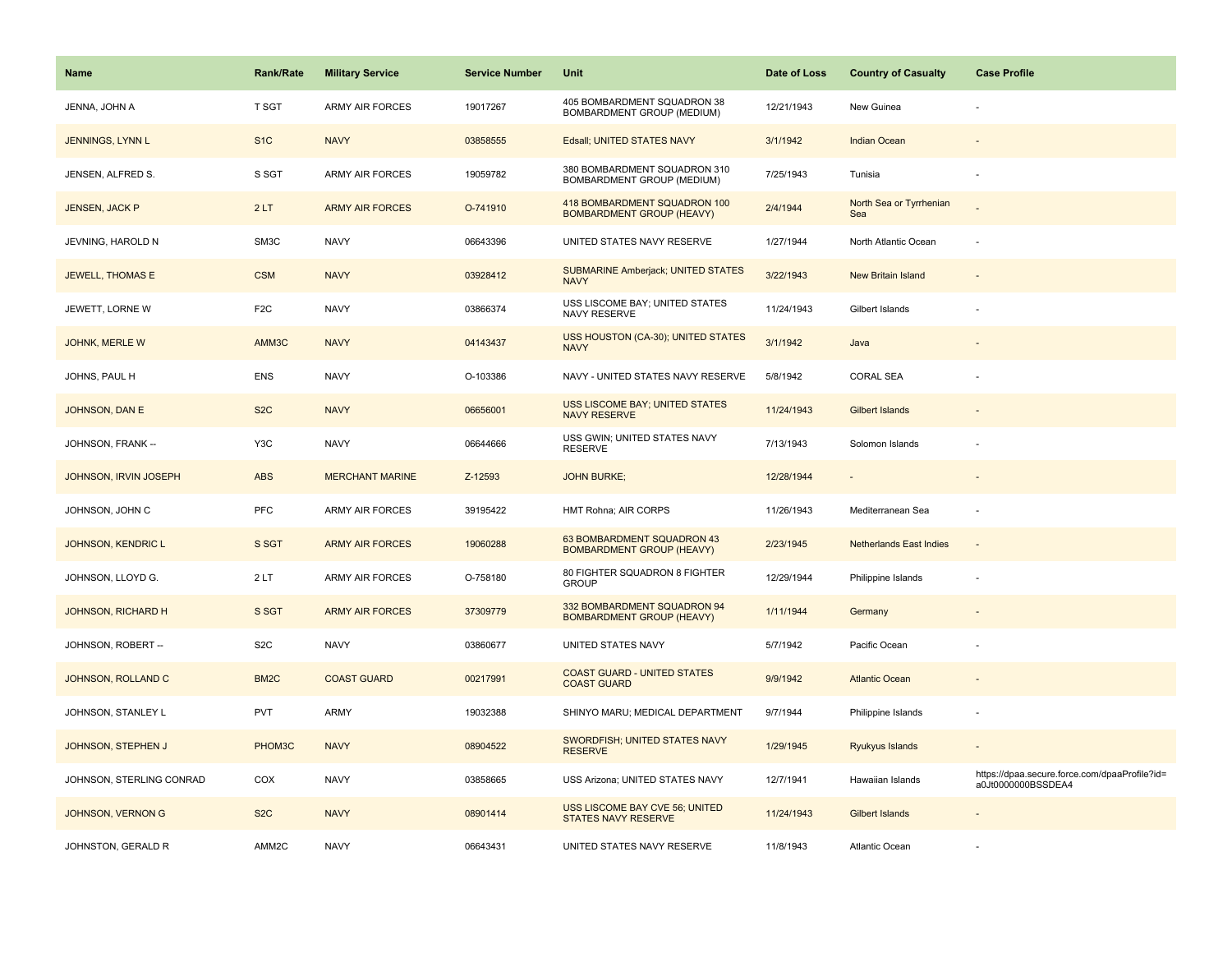| <b>Name</b>               | Rank/Rate         | <b>Military Service</b> | <b>Service Number</b> | Unit                                                             | Date of Loss | <b>Country of Casualty</b>     | <b>Case Profile</b>      |
|---------------------------|-------------------|-------------------------|-----------------------|------------------------------------------------------------------|--------------|--------------------------------|--------------------------|
| JOHNSTON, ROBERT D        | TEC <sub>4</sub>  | <b>ARMY</b>             | 39451236              | 3 REGIMENT 1 SPECIAL SERVICES<br><b>FORCE</b>                    | 3/28/1945    | Italy                          |                          |
| JOLLY, WILBUR F           | AMM3C             | <b>NAVY</b>             | 06652429              | UNITED STATES NAVY RESERVE                                       | 12/28/1943   | Marshall Islands               |                          |
| JONES, BENNIE F           | <b>ACRM</b>       | <b>NAVY</b>             | 03560113              | <b>UNITED STATES NAVY</b>                                        | 5/17/1943    | <b>Atlantic Ocean</b>          |                          |
| JONES, HAROLD E           | BKR3C             | <b>NAVY</b>             | 03856000              | Asheville; UNITED STATES NAVY                                    | 3/3/1942     | Indian Ocean                   |                          |
| <b>JONES, KENNETH A</b>   | RM <sub>2</sub> C | <b>NAVY</b>             | 03930883              | Edsall; UNITED STATES NAVY                                       | 3/1/1942     | <b>Indian Ocean</b>            |                          |
| JONES, LYLE S             | SGT               | <b>ARMY AIR FORCES</b>  | 06567230              | 351 BOMBARDMENT SQUADRON 100<br>BOMBARDMENT GROUP (HEAVY)        | 12/11/1943   | North Sea or Tyrrhenian<br>Sea |                          |
| JONES, ROBERT J           | 2LT               | <b>ARMY AIR FORCES</b>  | O-779882              | 729 BOMBARDMENT SQUADRON 452<br><b>BOMBARDMENT GROUP (HEAVY)</b> | 1/10/1945    | North Sea or Tyrrhenian<br>Sea |                          |
| JONES, ROY E              | <b>ENS</b>        | <b>NAVY</b>             | O-395853              | USS ADMIRALTY ISLANDS (CVE-99);<br>UNITED STATES NAVY RESERVE    | 4/18/1945    | Pacific Ocean                  |                          |
| JONES, SIDNEY W           | <b>CQM</b>        | <b>NAVY</b>             | 02044500              | TANG; UNITED STATES NAVY                                         | 10/25/1944   | Formosa                        |                          |
| JOPLIN, FREDERICK H       | S <sub>1</sub> C  | <b>NAVY</b>             | 06641499              | USS HELENA; UNITED STATES NAVY<br><b>RESERVE</b>                 | 7/6/1943     | Solomon Islands                |                          |
| <b>JORDAN, PETER F</b>    | S <sub>2</sub> C  | <b>NAVY</b>             | 06644179              | USS BOISE; UNITED STATES NAVY<br><b>RESERVE</b>                  | 10/12/1942   | Solomon Islands                |                          |
| JOSELYN, WALTER M         | 2LT               | <b>ARMY AIR FORCES</b>  | O-753003              | 410 BOMBARDMENT SQUADRON 94<br>BOMBARDMENT GROUP (HEAVY)         | 3/23/1944    | English Channel                |                          |
| JOYCE, ROBERT E.          | <b>SGT</b>        | <b>ARMY AIR FORCES</b>  | 19060432              | 366 BOMBARDMENT SQUADRON 305<br><b>BOMBARDMENT GROUP (HEAVY)</b> | 12/30/1942   | France                         |                          |
| JUANICK, JOSEPH J         | S <sub>1</sub> C  | <b>NAVY</b>             | 03860101              | USS HELENA; UNITED STATES NAVY                                   | 7/6/1943     | Solomon Islands                | $\overline{\phantom{a}}$ |
| <b>JURASIN, PHILLIP T</b> | <b>PVT</b>        | <b>ARMY</b>             | 39179973              | <b>488 PORT BATTALION</b>                                        | 2/15/1944    | North Sea or Tyrrhenian<br>Sea |                          |
| KAISER, LAURENCE H        | S <sub>2</sub> C  | <b>NAVY</b>             | 03935798              | SS CRANFORD; UNITED STATES NAVY                                  | 7/30/1942    | Trinidad                       |                          |
| KANE, WALTER M            | LT CDR            | <b>NAVY</b>             | O-82942               | USS GOLET; UNITED STATES NAVY<br><b>RESERVE</b>                  | 7/12/1944    | Japan                          |                          |
| KANE, WILLIAM E           | S <sub>1</sub> C  | <b>NAVY</b>             | 06643198              | USS HELENA; UNITED STATES NAVY<br><b>RESERVE</b>                 | 7/6/1943     | Solomon Islands                |                          |
| <b>KAPEL, ALBERT G</b>    | SM3C              | <b>NAVY</b>             | 06643457              | UNITED STATES NAVY RESERVE                                       | 3/17/1943    | <b>Atlantic Ocean</b>          |                          |
| KARNATH, LYLE G           | 1LT               | <b>ARMY AIR FORCES</b>  | O-726909              | 323 BOMBARDMENT SQUADRON 91<br>BOMBARDMENT GROUP (HEAVY)         | 1/3/1943     | France                         |                          |
| <b>KASCH, CLARENCE C</b>  | Y <sub>1</sub> C  | <b>NAVY</b>             | 06642562              | NAVY - UNITED STATES NAVY RESERVE                                | 3/19/1945    | <b>JAPAN</b>                   |                          |
| KAUFMAN, HAROLD D         | S <sub>2</sub> C  | <b>NAVY</b>             | 03869573              | SPENCE; UNITED STATES NAVY<br><b>RESERVE</b>                     | 12/18/1944   | Philippine Sea                 |                          |
| <b>KAY, LAWRENCE L</b>    | 2LT               | <b>ARMY AIR FORCES</b>  | O-650536              | <b>HMT Rohna; AIR CORPS</b>                                      | 11/26/1943   | Mediterranean Sea              |                          |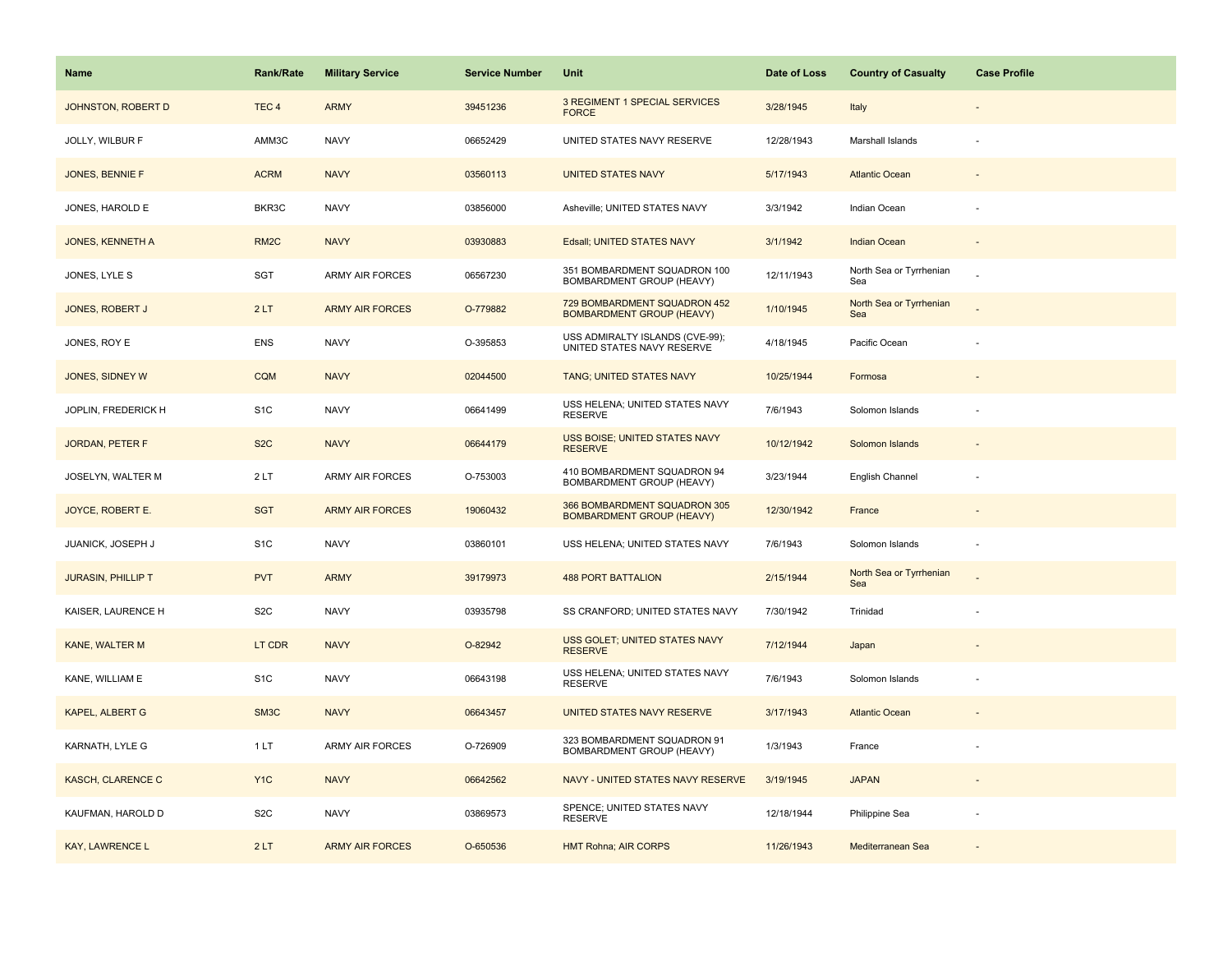| Name                         | <b>Rank/Rate</b>  | <b>Military Service</b> | <b>Service Number</b> | Unit                                                             | Date of Loss | <b>Country of Casualty</b> | <b>Case Profile</b>                                                 |
|------------------------------|-------------------|-------------------------|-----------------------|------------------------------------------------------------------|--------------|----------------------------|---------------------------------------------------------------------|
| <b>KEELER, RALPH</b>         | CAPT              | <b>ARMY</b>             | O-285975              | ARMY - HEADQUARTERS PHILIPPINES<br>DEPARTMENT                    | 1/28/1945    | CHINA SEAS                 | https://dpaa.secure.force.com/dpaaProfile?id=<br>a0Jt000001BWSpvEAH |
| <b>KEENER, RUSSELL ELDON</b> | CM <sub>1C</sub>  | <b>NAVY</b>             | 03931307              | <b>NAVY - UNITED STATES NAVY</b>                                 | 2/19/1942    | <b>AUSTRALIA</b>           |                                                                     |
| KELLEY, JOHN F               | EM <sub>1</sub> C | <b>NAVY</b>             | 03859762              | <b>BARBEL; UNITED STATES NAVY</b>                                | 2/18/1945    | China Seas                 |                                                                     |
| <b>KELLEY, RONALD L</b>      | SK3C              | <b>NAVY</b>             | 04144792              | NAVY - UNITED STATES NAVY RESERVE                                | 1/23/1942    | <b>HAWAIIAN ISLANDS</b>    |                                                                     |
| KELLEY, TALBOT D             | 2LT               | ARMY AIR FORCES         | O-885492              | 419 NIGHT FIGHTER SQUADRON                                       | 1/18/1944    | New Britain Island         |                                                                     |
| <b>KELLOGG, GEORGE S</b>     | <b>PVT</b>        | <b>ARMY</b>             | 06581746              | <b>2 GENERAL HOSPITAL</b>                                        | 12/18/1944   | <b>China Seas</b>          | $\sim$                                                              |
| KELLY, BERNARD T             | 2LT               | <b>ARMY AIR FORCES</b>  | O-751346              | 868 BOMBARDMENT SQUADRON<br>(HEAVY)                              | 6/10/1944    | <b>Admiralty Islands</b>   |                                                                     |
| KELLY, JOHN J                | MM3C              | <b>NAVY</b>             | 03866055              | SPENCE; UNITED STATES NAVY<br><b>RESERVE</b>                     | 12/18/1944   | <b>Philippine Sea</b>      |                                                                     |
| <b>KENNEDY, THOMAS M</b>     | S <sub>2</sub> C  | <b>NAVY</b>             | 03860496              | HOEL; UNITED STATES NAVY                                         | 10/25/1944   | Philippine Sea             |                                                                     |
| <b>KENNEY, DON WILBUR</b>    | S SGT             | <b>MARINE CORPS</b>     | 00258488              | <b>MARINE - UNITED STATES MARINE</b><br><b>CORPS</b>             | 10/24/1944   | Pacific Ocean              |                                                                     |
| KENT, NOEL E                 | F <sub>1c</sub>   | <b>NAVY</b>             | 3867762               | PC-1128                                                          | 10/9/1945    | Japan                      |                                                                     |
| <b>KENT, ROBERT K</b>        | <b>PVT</b>        | <b>ARMY</b>             | 19032821              | ARISAN MARU; 60 COAST ARTILLERY<br><b>REGIMENT</b>               | 10/24/1944   | China Seas                 |                                                                     |
| <b>KENT, TEXAS THOMAS</b>    | S <sub>2</sub> C  | <b>NAVY</b>             | 03860177              | USS Arizona; UNITED STATES NAVY                                  | 12/7/1941    | Hawaiian Islands           | https://dpaa.secure.force.com/dpaaProfile?id=<br>a0Jt00000004rl5EAA |
| <b>KEOGH, WILLIAM J</b>      | ARM1C             | <b>NAVY</b>             | 05100502              | UNITED STATES NAVY RESERVE                                       | 7/30/1945    | French Indochina           |                                                                     |
| KEOUGH, ROBERT L             | AMM2C             | <b>NAVY</b>             | 07335144              | USS FANSHAW BAY; UNITED STATES<br>NAVY RESERVE                   | 9/20/1944    | Pacific Ocean              | https://dpaa.secure.force.com/dpaaProfile?id=<br>a0Jt0000000XkVwEAK |
| <b>KERMEL, PAUL LEONARD</b>  | EM <sub>1C</sub>  | <b>NAVY</b>             | 03856957              | Edward Rutledge ; UNITED STATES NAVY                             | 11/12/1942   | <b>French Morocco</b>      |                                                                     |
| KERNDL, ERWIN A              | <b>CMM</b>        | <b>NAVY</b>             | 01023303              | USS JARVIS; UNITED STATES NAVY                                   | 8/9/1942     | Solomon Islands            | $\overline{\phantom{a}}$                                            |
| <b>KERR, JAMES HOWARD</b>    | QM1               | <b>NAVY</b>             | 03856627              | <b>NAVY - UNITED STATES NAVY</b>                                 | 12/10/1941   | PHILIPPINE ISLANDS         |                                                                     |
| <b>KESTLE, JAMES R</b>       | MOMM3C            | <b>NAVY</b>             | 03865408              | SPENCE; UNITED STATES NAVY<br><b>RESERVE</b>                     | 12/18/1944   | Philippine Sea             |                                                                     |
| KIEFERT, FRED --             | AOM3C             | <b>NAVY</b>             | 06648165              | <b>USS LISCOME BAY; UNITED STATES</b><br><b>NAVY RESERVE</b>     | 11/24/1943   | <b>Gilbert Islands</b>     |                                                                     |
| KIGHT, RAYMOND C             | MOMM1C            | <b>NAVY</b>             | 06443458              | LCT(5)-242; UNITED STATES NAVY<br><b>RESERVE</b>                 | 12/2/1943    | Italy                      |                                                                     |
| KILDUFF, EARL C              | Pvt               | <b>ARMY AIR FORCES</b>  | 6564078               | 531 BOMBARDMENT SQUADRON 380<br><b>BOMBARDMENT GROUP (HEAVY)</b> | 6/11/1943    | New Guinea                 |                                                                     |
| KIMBLE, ROY E                | S SGT             | <b>ARMY AIR FORCES</b>  | 06587294              | 21 PURSUIT SQUADRON 24 PURSUIT<br><b>GROUP</b>                   | 7/19/1942    | Philippine Islands         | https://dpaa.secure.force.com/dpaaProfile?id=<br>a0Jt0000000XIFfEAK |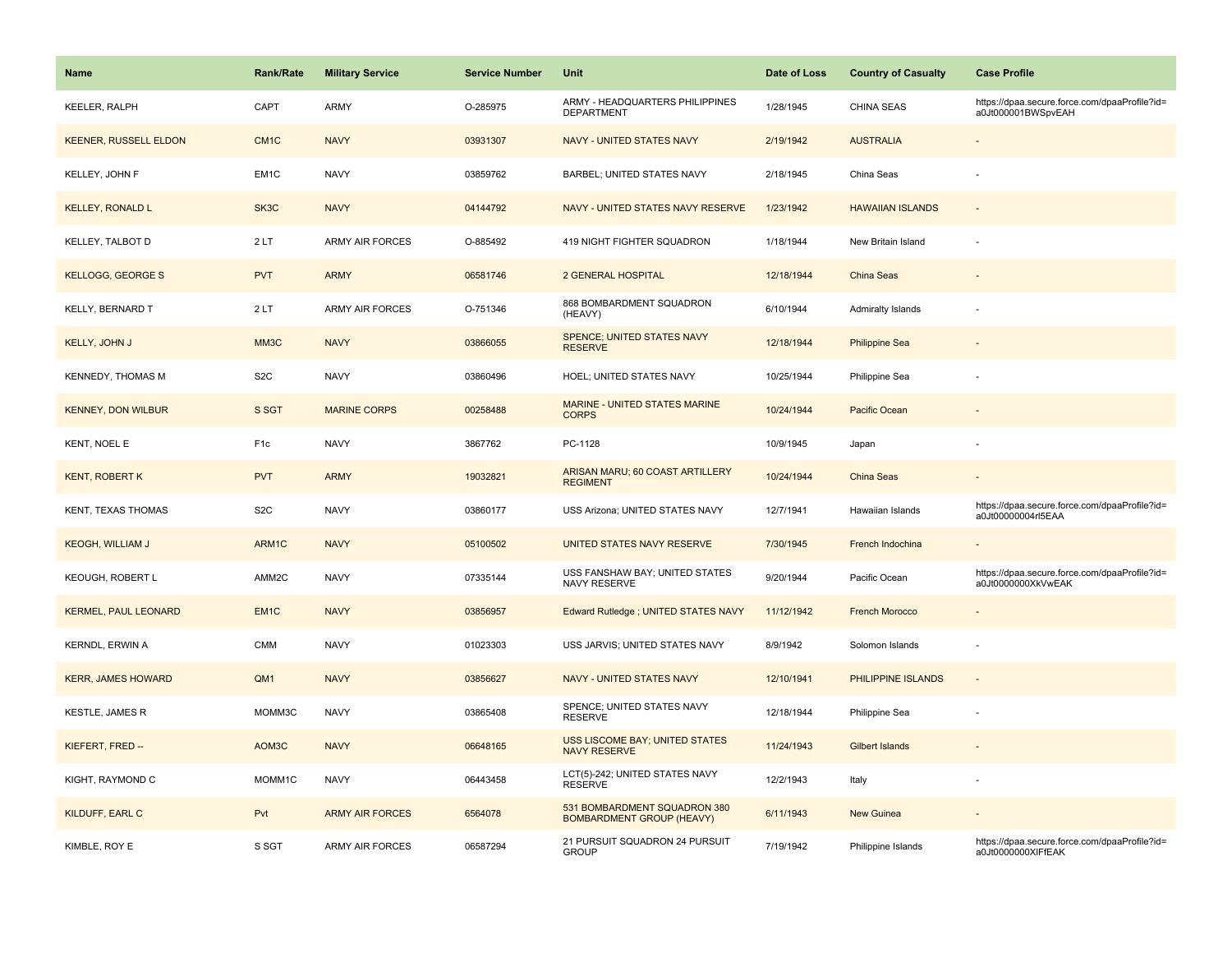| <b>Name</b>               | Rank/Rate                       | <b>Military Service</b> | <b>Service Number</b> | Unit                                                             | Date of Loss | <b>Country of Casualty</b>     | <b>Case Profile</b>                                                 |
|---------------------------|---------------------------------|-------------------------|-----------------------|------------------------------------------------------------------|--------------|--------------------------------|---------------------------------------------------------------------|
| <b>KIMMEL, ROY HANSON</b> | <b>CHIEF</b><br><b>ENGINEER</b> | <b>MERCHANT MARINE</b>  | 96142                 | <b>JOHN BURKE;</b>                                               | 12/28/1944   |                                |                                                                     |
| KINCAID, ROBERT F         | 1LT                             | <b>ARMY AIR FORCES</b>  | O-754135              | <b>HEADQUARTERS V 2 FIGHTER</b><br>COMMAND                       | 10/16/1945   | Pacific Ocean                  |                                                                     |
| KING, JOSEPH L            | <b>CBM</b>                      | <b>COAST GUARD</b>      | A-227845              | <b>USCGC CLOVER; COAST GUARD -</b><br>UNITED STATES COAST GUARD  | 5/18/1944    | Alaska                         |                                                                     |
| KING, MILTON E            | SM <sub>1C</sub>                | <b>NAVY</b>             | 04144362              | RENO; UNITED STATES NAVY RESERVE                                 | 11/3/1944    | ** Documentation Errors        |                                                                     |
| <b>KING, WARREN L</b>     | 2d Lt                           | <b>ARMY AIR FORCES</b>  | O-2068683             | 603 BOMBARDMENT SQUADRON 398<br><b>BOMBARDMENT GROUP (HEAVY)</b> | 1/1/1945     | North Sea or Tyrrhenian<br>Sea |                                                                     |
| KINGMAN, DALE NEWTON      | <b>ENS</b>                      | <b>NAVY</b>             | O-158218              | UNITED STATES NAVY RESERVE                                       | 11/17/1943   | Pacific Ocean                  |                                                                     |
| KINGSLEY, HENRY A         | LT /JG/                         | <b>NAVY</b>             | O-242434              | UNITED STATES NAVY RESERVE                                       | 11/24/1943   | Pacific Ocean                  |                                                                     |
| KINNEY, FREDERICK WILLIAM | MUS1C                           | <b>NAVY</b>             | 02792526              | USS Arizona; UNITED STATES NAVY                                  | 12/7/1941    | Hawaiian Islands               | https://dpaa.secure.force.com/dpaaProfile?id=<br>a0Jt000000mzJyEEAU |
| <b>KINYON, JAMES B</b>    | <b>PFC</b>                      | <b>ARMY</b>             | 19016632              | <b>31 INFANTRY REGIMENT</b>                                      | 1/22/1942    | Philippine Islands             |                                                                     |
| KIRBY, JOHN T.            | 2LT                             | <b>ARMY AIR FORCES</b>  | O-751556              | <b>AIR CORPS</b>                                                 | 9/18/1944    | Brazil                         |                                                                     |
| <b>KIRKHAM, CHARLES N</b> | LT /JG/                         | <b>NAVY</b>             | O-347317              | <b>USS SHANGRI LA; UNITED STATES</b><br><b>NAVY RESERVE</b>      | 6/2/1945     | Japan                          |                                                                     |
| KIRKLAND, WILLIAM E       | SGT                             | ARMY AIR FORCES         | 39386266              | 745 BOMBARDMENT SQUADRON 456<br>BOMBARDMENT GROUP (HEAVY)        | 11/11/1944   | Adriatic Sea                   |                                                                     |
| <b>KIRSTEIN, ARNOLD H</b> | ARM3C                           | <b>NAVY</b>             | 03866957              | OMMANEY BAY; UNITED STATES NAVY                                  | 1/4/1945     | <b>Philippine Islands</b>      |                                                                     |
| KIRTLAND, ORVILLE A       | 2LT                             | ARMY AIR FORCES         | O-428830              | 40 PURSUIT SQUADRON 35 PURSUIT<br><b>GROUP</b>                   | 7/11/1942    | New Guinea                     |                                                                     |
| <b>KJEMS, HENRY R</b>     | <b>SGT</b>                      | <b>ARMY</b>             | 39175674              | 540 ENGINEERS COMBAT REGIMENT                                    | 11/28/1944   | France                         |                                                                     |
| KLIPPERT, JOHN O          | <b>PFC</b>                      | <b>ARMY</b>             | 39470913              | ARMY - 17 INFANTRY 7 DIVISION                                    | 6/16/1945    | RYUKYUS ISLANDS                |                                                                     |
| KNIGHT, HARRY VERNON      | AOM2C                           | <b>NAVY</b>             | 03858758              | <b>UNITED STATES NAVY</b>                                        | 11/26/1942   | <b>Hawaiian Islands</b>        |                                                                     |
| KNIGHT, ROY A.            | CPL                             | <b>ARMY AIR FORCES</b>  | 06575608              | 98 BOMBARDMENT SQUADRON 11<br>BOMBARDMENT GROUP (HEAVY)          | 8/7/1942     | New Caledonia                  |                                                                     |
| <b>KOEHLER, JACK L</b>    | <b>ENS</b>                      | <b>NAVY</b>             | O-390296              | USS BOUGANVILLE; UNITED STATES<br><b>NAVY RESERVE</b>            | 1/19/1945    | Pacific Ocean                  |                                                                     |
| KOEHLER, MARSHALL I       | Sgt                             | <b>ARMY AIR FORCES</b>  | 6566376               | 346 BOMBARDMENT SQUADRON 99<br>BOMBARDMENT GROUP (HEAVY)         | 4/16/1944    | Yugoslavia                     |                                                                     |
| KOENEKAMP, CLARENCE D     | F <sub>1</sub> C                | <b>NAVY</b>             | 03857973              | <b>USS Arizona; UNITED STATES NAVY</b>                           | 12/7/1941    | <b>Hawaiian Islands</b>        | https://dpaa.secure.force.com/dpaaProfile?id=<br>a0Jt000000mzJwwEAE |
| KOLLER, WALTER A          | MOMM2C                          | <b>NAVY</b>             | 03860493              | <b>GRAYBACK: UNITED STATES NAVY</b>                              | 3/28/1944    | Philippine Sea                 |                                                                     |
| KOONS, JOHN A             | CAP                             | <b>NAVY</b>             | 03718550              | UNITED STATES NAVY RESERVE                                       | 3/5/1943     | Pacific Ocean                  | https://dpaa.secure.force.com/dpaaProfile?id=<br>a0Jt000001nzYvgEAE |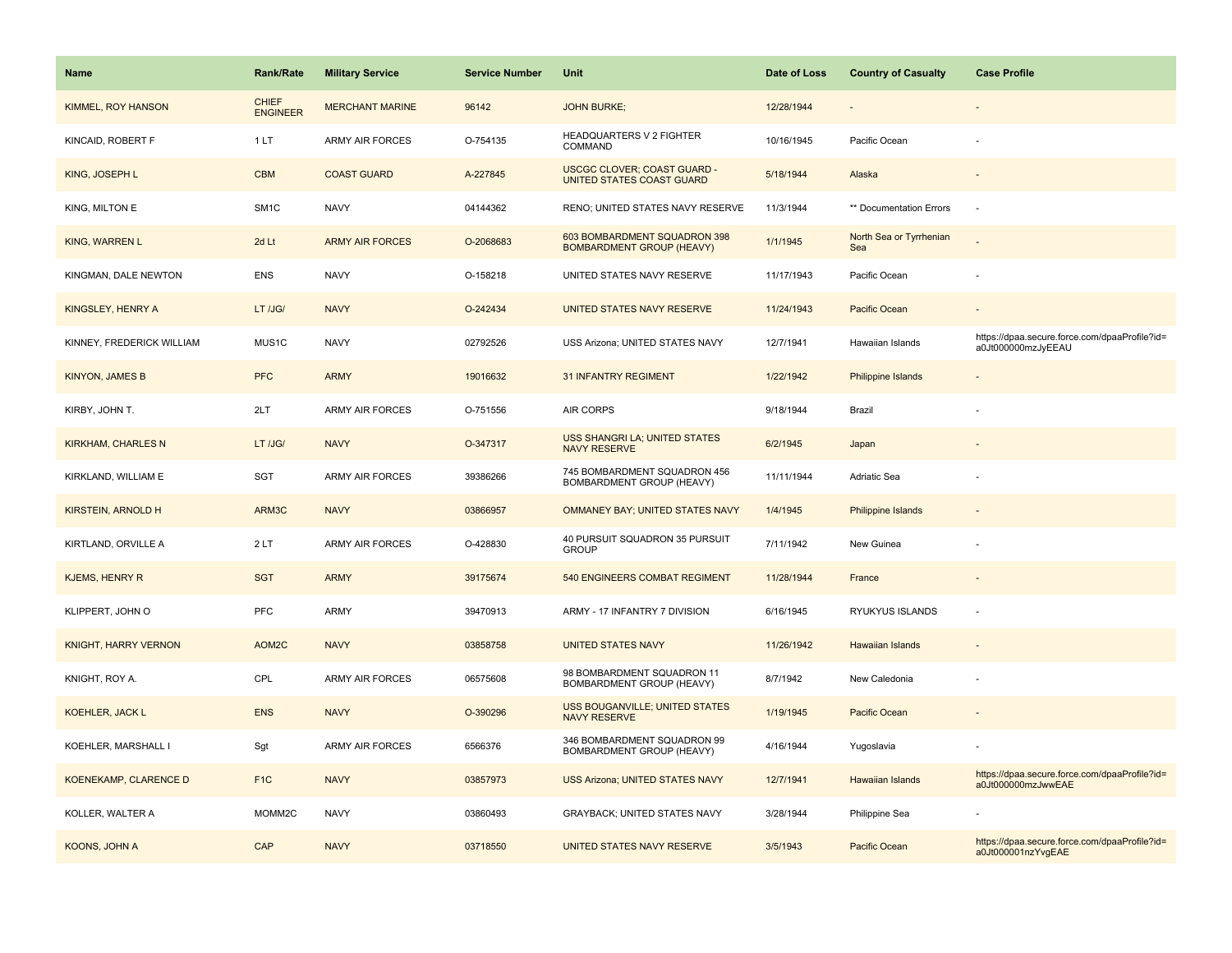| <b>Name</b>                | <b>Rank/Rate</b>  | <b>Military Service</b>     | <b>Service Number</b> | Unit                                                               | Date of Loss | <b>Country of Casualty</b>     | <b>Case Profile</b>                                                 |
|----------------------------|-------------------|-----------------------------|-----------------------|--------------------------------------------------------------------|--------------|--------------------------------|---------------------------------------------------------------------|
| <b>KRAMER, FRANK R</b>     | AOM1C             | <b>NAVY</b>                 | 06649619              | UNITED STATES NAVY RESERVE                                         | 8/5/1945     | China Seas                     |                                                                     |
| <b>KRAMER, JOHN ALBERT</b> | GM3C              | <b>NAVY</b>                 | 03859556              | <b>USS NEW ORLEANS; UNITED STATES</b><br><b>NAVY</b>               | 11/30/1942   | Solomon Islands                |                                                                     |
| KRAMER, KENNETH L          | <b>PVT</b>        | ARMY AIR FORCES             | 19016258              | 19 SQUADRON 20 AIR BASE GROUP                                      | 6/29/1942    | Philippine Islands             | https://dpaa.secure.force.com/dpaaProfile?id=<br>a0Jt0000000XkMGEA0 |
| <b>KREIDLER, JOHN E</b>    | <b>CSOM</b>       | <b>NAVY</b>                 | 06641244              | HULL; UNITED STATES NAVY RESERVE                                   | 12/18/1944   | <b>Philippine Sea</b>          | https://dpaa.secure.force.com/dpaaProfile?id=<br>a0Jt0000000Xf1xEAC |
| <b>KRIEG, STANLEY D</b>    | S <sub>1</sub> C  | <b>NAVY</b>                 | 06542294              | USS HELENA; UNITED STATES NAVY<br><b>RESERVE</b>                   | 7/6/1943     | Solomon Islands                |                                                                     |
| <b>KRIPPNER, HOWARD L</b>  | <b>CAPT</b>       | <b>ARMY AIR FORCES</b>      | O-426568              | <b>ARMY AIR FORCE</b>                                              | 8/27/1943    | China                          |                                                                     |
| KROLL, ROY E               | TM3C              | <b>NAVY</b>                 | 03861520              | SWORDFISH; UNITED STATES NAVY                                      | 1/29/1945    | Ryukyus Islands                |                                                                     |
| <b>KRUPP, JAMES H</b>      | GM3C              | <b>NAVY</b>                 | 03859138              | <b>NAVY - UNITED STATES NAVY</b>                                   | 10/25/1944   | PHILIPPINE SEA                 |                                                                     |
| KUCHENBECKER, EDWARD C     | 2LT               | ARMY AIR FORCES             | O-698443              | 877 BOMBARDMENT SQUADRON 499<br>BOMBARDMENT GROUP (HEAVY)          | 1/9/1945     | Japan/Okinawa                  |                                                                     |
| KUHNAU, LESTER A           | <b>CPL</b>        | <b>ARMY AIR FORCES</b>      | 19067942              | 98 BOMBARDMENT SQUADRON 11<br><b>BOMBARDMENT GROUP (HEAVY)</b>     | 7/31/1945    | China Seas                     |                                                                     |
| KUONEN, ALVIN E            | SC <sub>2</sub> C | <b>NAVY</b>                 | 03933842              | USS JARVIS; UNITED STATES NAVY                                     | 8/9/1942     | Solomon Islands                |                                                                     |
| <b>KYES, JAMES E</b>       | <b>CDR</b>        | <b>NAVY</b>                 | O-063278              | <b>UNITED STATES NAVY</b>                                          | 12/25/1944   | <b>Atlantic Ocean</b>          |                                                                     |
| LABERGE, OLIVER J          | AS                | <b>NAVY</b>                 | 06643537              | USS VINCENNES; UNITED STATES NAVY<br><b>RESERVE</b>                | 8/9/1942     | Solomon Islands                |                                                                     |
| LABOLLE, DONALD C          | MOMM <sub>2</sub> | <b>NAVY</b>                 | 06653020              | UNITED STATES NAVY RESERVE                                         | 7/6/1943     | Solomon Islands                |                                                                     |
| LAFONTAINE, ROBERT E       | AS                | <b>NAVY</b>                 | 06643538              | USS VINCENNES; UNITED STATES NAVY<br><b>RESERVE</b>                | 8/9/1942     | Solomon Islands                |                                                                     |
| <b>LAGROW, MERLE D</b>     | <b>PFC</b>        | <b>MARINE CORPS RESERVE</b> | 536872                | MARINE - UNITED STATES MARINE<br><b>CORPS; 1ST MARINE DIVISION</b> | 5/14/1945    | Japan                          |                                                                     |
| LAMBERT, CARL H            | MM <sub>2</sub> C | <b>NAVY</b>                 | 03855567              | Asheville; UNITED STATES NAVY                                      | 3/3/1942     | Indian Ocean                   |                                                                     |
| <b>LANDRES, LEO A</b>      | <b>CMOMM</b>      | <b>NAVY</b>                 | 03855210              | <b>CAPELIN; UNITED STATES NAVY</b>                                 | 12/15/1943   | Celebes                        |                                                                     |
| LANE, DONALD C             | 2LT               | ARMY                        | O-1317549             | 30 INFANTRY 3 DIVISION                                             |              | Italy                          |                                                                     |
| LANGE, JERE H              | <b>PVT</b>        | <b>ARMY AIR FORCES</b>      | 39331803              | 32 PHOTO SQUADRON 5<br>RECONNAISSANCE GROUP                        | 4/20/1944    | Mediterranean Sea              |                                                                     |
| LANKFORD, RALPH H          | 2LT               | ARMY AIR FORCES             | O-765266              | 23 BOMBARDMENT SQUADRON 5<br>BOMBARDMENT GROUP (HEAVY)             | 11/1/1944    | Philippine Islands             | $\sim$                                                              |
| LAPE, DWANE E.             | 2LT               | <b>ARMY AIR FORCES</b>      | O-764350              | 72 BOMBARDMENT SQUADRON 5<br><b>BOMBARDMENT GROUP (HEAVY)</b>      | 10/24/1944   | <b>Netherlands East Indies</b> | $\sim$                                                              |
| LARAMIE, FRANKLIN A        | 2LT               | ARMY AIR FORCES             | O-694454              | 394 BOMBARDMENT SQUADRON 5<br>BOMBARDMENT GROUP (HEAVY)            | 6/9/1944     | Caroline Islands               |                                                                     |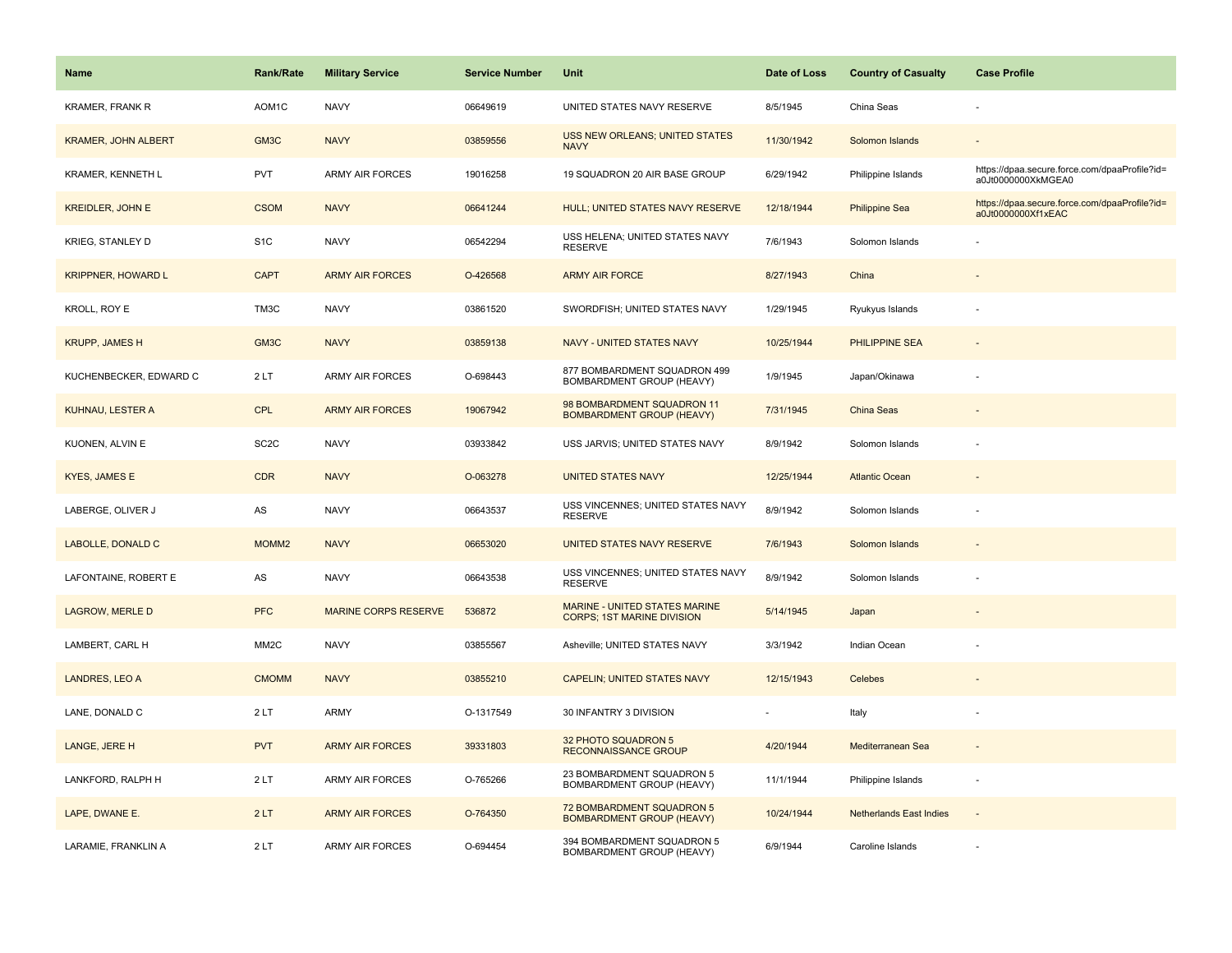| <b>Name</b>              | <b>Rank/Rate</b>  | <b>Military Service</b> | <b>Service Number</b> | Unit                                                             | Date of Loss | <b>Country of Casualty</b>                   | <b>Case Profile</b>                                                 |
|--------------------------|-------------------|-------------------------|-----------------------|------------------------------------------------------------------|--------------|----------------------------------------------|---------------------------------------------------------------------|
| <b>LARSON, GORDON N</b>  | <b>PFC</b>        | <b>ARMY</b>             | 19030403              | ARMY - 59 COAST ARTILLERY<br><b>REGIMENT</b>                     | 11/14/1942   | PHILIPPINE ISLANDS                           | https://dpaa.secure.force.com/dpaaProfile?id=<br>a0Jt0000000LIDBEA0 |
| LARSON, LEONARD CARL     | F <sub>3</sub> C  | <b>NAVY</b>             | 03859267              | USS Arizona; UNITED STATES NAVY                                  | 12/7/1941    | Hawaiian Islands                             | https://dpaa.secure.force.com/dpaaProfile?id=<br>a0Jt00000004otYEAQ |
| LARSON, LLEWELLYN L      | S <sub>1</sub> C  | <b>NAVY</b>             | 03860188              | Neosho; UNITED STATES NAVY                                       | 5/7/1942     | <b>Coral Sea</b>                             |                                                                     |
| LASALLE, WILLARD DALE    | S <sub>1</sub> C  | <b>NAVY</b>             | 03933807              | USS Arizona; UNITED STATES NAVY                                  | 12/7/1941    | Hawaiian Islands                             | https://dpaa.secure.force.com/dpaaProfile?id=<br>a0Jt00000004r0aEAA |
| <b>LAWRENCE, IRVIN H</b> | S SGT             | <b>ARMY AIR FORCES</b>  | 39174725              | 22 BOMBARDMENT SQUADRON 341<br><b>BOMBARDMENT GROUP (MEDIUM)</b> | 3/13/1944    | China Seas                                   |                                                                     |
| LAWRENCE, VERNON L       | S <sub>2</sub> C  | <b>NAVY</b>             | 03870372              | NAVY - UNITED STATES NAVY                                        | 1/9/1945     | PHILIPPINE ISLANDS                           |                                                                     |
| LAWTY, MALCOLM --        | LT /JG/           | <b>NAVY</b>             | O-157251              | USS KITKUN BAY; UNITED STATES NAVY<br><b>RESERVE</b>             | 6/4/1944     | <b>Pacific Ocean</b>                         |                                                                     |
| LEAF, LESLIE H           | MOMM3C            | <b>NAVY</b>             | 03860859              | GRAYBACK; UNITED STATES NAVY                                     | 3/28/1944    | Aleutian Islands                             |                                                                     |
| <b>LEDREW, RALPH W</b>   | Cpl               | <b>ARMY AIR FORCES</b>  | 39206425              | 75 BOMBARDMENT SQUADRON 42<br><b>BOMBARDMENT GROUP (MEDIUM)</b>  | 1/12/1945    | <b>Celebes</b>                               |                                                                     |
| LEE, HARRY S             | S <sub>1</sub> C  | <b>NAVY</b>             | 03869361              | NAVY - UNITED STATES NAVY                                        | 2/21/1945    | <b>BONIN &amp; VOLCANO</b><br><b>ISLANDS</b> |                                                                     |
| LEE, JAMES WILLIAM       | S <sub>1</sub> C  | <b>NAVY</b>             | 03860321              | <b>USS NEW ORLEANS; UNITED STATES</b><br><b>NAVY</b>             | 11/30/1942   | Solomon Islands                              |                                                                     |
| LEISCHNER, GLENN D       | S <sub>2</sub> C  | <b>NAVY</b>             | 08908478              | UNITED STATES NAVY RESERVE                                       | 4/12/1945    | Ryukyus Islands                              |                                                                     |
| LEISHMAN, ROBERT O       | AMM <sub>2C</sub> | <b>NAVY</b>             | 03935743              | <b>UNITED STATES NAVY</b>                                        | 11/15/1943   | Gilbert Islands                              |                                                                     |
| LEMLEY, ERNEST E         | PTR <sub>2C</sub> | <b>NAVY</b>             | 06649624              | USS LISCOME BAY; UNITED STATES<br>NAVY RESERVE                   | 11/24/1943   | Gilbert Islands                              |                                                                     |
| LENHART, LESLIE E        | S <sub>1</sub> C  | <b>NAVY</b>             | 03858943              | USS JARVIS; UNITED STATES NAVY                                   | 8/9/1942     | Solomon Islands                              |                                                                     |
| LEO, NICHOLAS --         | CEM               | <b>NAVY</b>             | 02384110              | USS HOUSTON (CA-30); UNITED STATES<br><b>NAVY</b>                | 3/1/1942     | Java                                         |                                                                     |
| LEONARD, WARREN C.       | <b>PVT</b>        | <b>ARMY</b>             | 19017648              | 724 ORDNANCE COMPANY (AVIATION)                                  | 5/6/1942     | Philippine Islands                           |                                                                     |
| LEONARD, WILLIAM T       | CAPT              | <b>ARMY AIR FORCES</b>  | O-502004              | 1337 ARMY AIR FORCE BASE UNIT                                    | 10/20/1944   | Burma                                        |                                                                     |
| LETOURNEAU, WILFRED A    | F <sub>2</sub> C  | <b>NAVY</b>             | 08902251              | USS BROWNSON (DD-518); UNITED<br><b>STATES NAVY</b>              | 12/26/1943   | New Britain Island                           |                                                                     |
| LETSON, CHARLES F        | LT/JG/            | <b>NAVY</b>             | O-063727              | SHINYO MARU; UNITED STATES NAVY<br><b>RESERVE</b>                | 9/7/1944     | Philippine Islands                           |                                                                     |
| LEVAR, FRANK --          | <b>CWT</b>        | <b>NAVY</b>             | 03049935              | <b>USS Arizona: UNITED STATES NAVY</b><br><b>RESERVE</b>         | 12/7/1941    | <b>Hawaiian Islands</b>                      | https://dpaa.secure.force.com/dpaaProfile?id=<br>a0Jt000000mzPhDEAU |
| LEWIS, FLOYD S           | CAPT              | <b>ARMY AIR FORCES</b>  | O-293917              | 17 AIR BASE SQUADRON 118 SERVICES<br><b>GROUP</b>                | 10/20/1943   | Pacific Ocean                                |                                                                     |
| LEWIS, GEORGE ANDREAS    | <b>ENS</b>        | <b>NAVY</b>             | O-419479              | UNITED STATES NAVY RESERVE                                       | 7/11/1945    | <b>Hawaiian Islands</b>                      |                                                                     |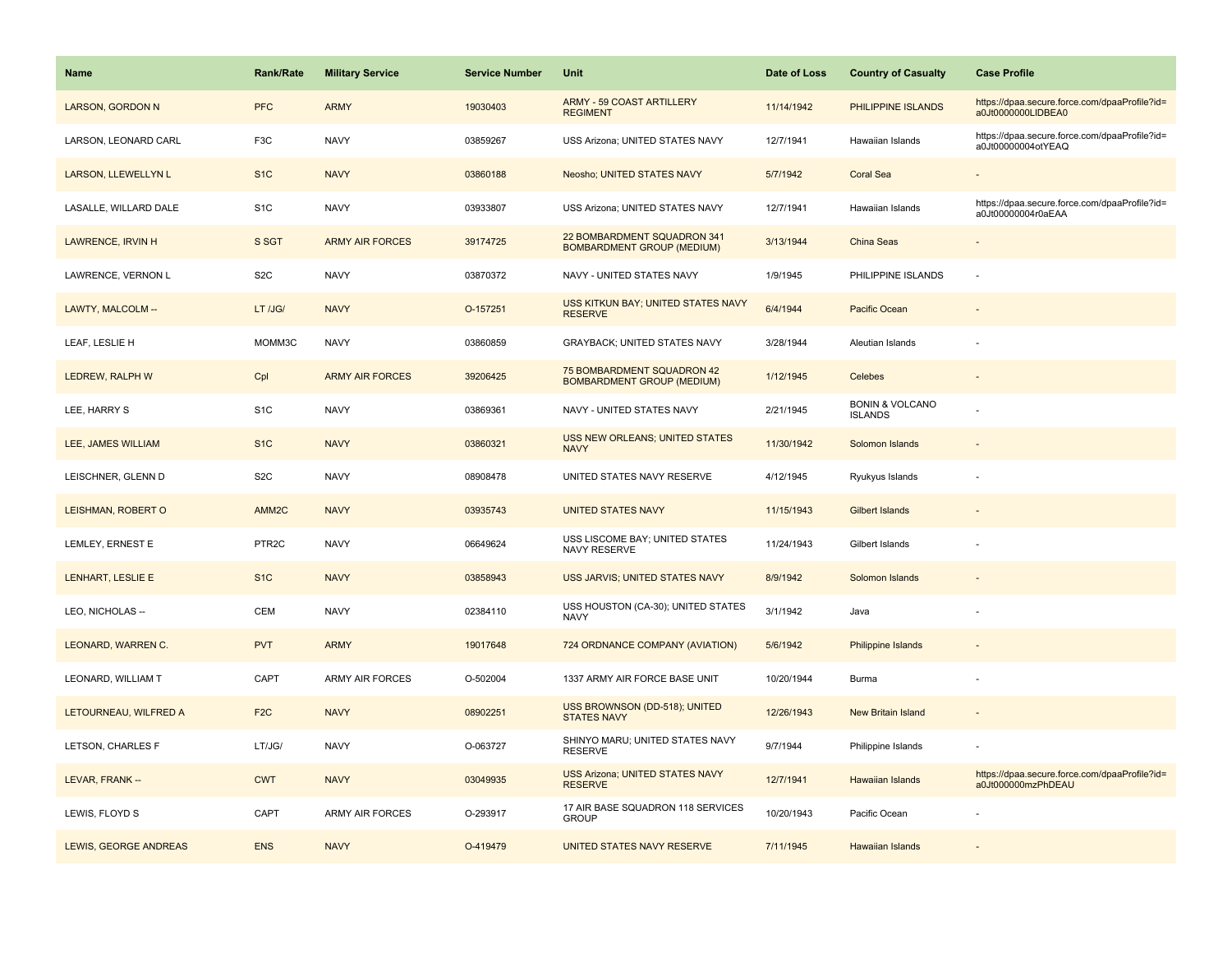| <b>Name</b>                | <b>Rank/Rate</b>  | <b>Military Service</b>     | <b>Service Number</b> | Unit                                                                                                                | Date of Loss | <b>Country of Casualty</b>               | <b>Case Profile</b>                                                 |
|----------------------------|-------------------|-----------------------------|-----------------------|---------------------------------------------------------------------------------------------------------------------|--------------|------------------------------------------|---------------------------------------------------------------------|
| LEWIS, HAROLD H            | LT                | <b>NAVY</b>                 | O-125406              | UNITED STATES NAVY RESERVE                                                                                          | 10/23/1944   | Central/South Pacific<br>Theater         |                                                                     |
| LEWIS, KENNETH C           | S <sub>1C</sub>   | <b>NAVY</b>                 | 03054572              | UNITED STATES NAVY RESERVE                                                                                          | 12/15/1942   | Virgin Islands                           |                                                                     |
| LEWIS, RAYMOND R           | PFC               | <b>ARMY</b>                 | 19112776              | SS Leopoldville; 262 INFANTRY 66<br><b>DIVISION</b>                                                                 | 12/24/1944   | English Channel                          |                                                                     |
| LEWIS, ROBERT BRYAN        | <b>PFC</b>        | <b>MARINE CORPS RESERVE</b> | 00864766              | Radio Gunner, Company C, 2nd Armored<br>Amphibian Battalion, 2nd Maine Division,<br>FMF, UNITED STATES MARINE CORPS | 6/15/1944    | <b>SAIPAN</b>                            |                                                                     |
| LILLEY, WILLIAM J.         | T SGT             | <b>ARMY AIR FORCES</b>      | 19096201              | 31 BOMBARDMENT SQUADRON 5<br>BOMBARDMENT GROUP (HEAVY)                                                              | 12/4/1943    | Solomon Islands                          |                                                                     |
| LINBO, GORDON E            | GM <sub>1C</sub>  | <b>NAVY</b>                 | 03931300              | <b>USS Arizona; UNITED STATES NAVY</b>                                                                              | 12/7/1941    | <b>Hawaiian Islands</b>                  | https://dpaa.secure.force.com/dpaaProfile?id=<br>a0Jt0000000BStkEAG |
| LINDSAY, SHERMAN T         | AMM2C             | <b>NAVY</b>                 | 03861111              | USS LISCOME BAY CVE 56: UNITED<br><b>STATES NAVY</b>                                                                | 11/24/1943   | Gilbert Islands                          |                                                                     |
| LINDSEY, JR                | SC <sub>1</sub> C | <b>NAVY</b>                 | 03560685              | <b>HOEL; UNITED STATES NAVY</b>                                                                                     | 10/25/1944   | <b>Philippine Sea</b>                    |                                                                     |
| LINN, MARCUS C             | 1 LT              | <b>ARMY AIR FORCES</b>      | O-885347              | 385 FIGHTER SQUADRON 364 FIGHTER<br><b>GROUP</b>                                                                    | 5/3/1944     | North Sea or Tyrrhenian<br>Sea           |                                                                     |
| <b>LIPSCY, JAMES W</b>     | <b>PFC</b>        | <b>ARMY</b>                 | 06582124              | ARISAN MARU; MEDICAL DEPARTMENT                                                                                     | 10/24/1944   | China Seas                               |                                                                     |
| LLEWELLYN, LINDLEY H       | RM <sub>2</sub> C | <b>NAVY</b>                 | 03934970              | TANG; UNITED STATES NAVY                                                                                            | 10/25/1944   | Formosa                                  |                                                                     |
| LLOYD, ALBERT L            | LT CDR            | <b>NAVY</b>                 | O-063086              | UNITED STATES NAVY RESERVE                                                                                          | 11/12/1942   | <b>Atlantic Ocean</b>                    |                                                                     |
| LODIK, WILLIAM --          | WT1C              | <b>NAVY</b>                 | 02122004              | Cythera; UNITED STATES NAVY                                                                                         | 5/2/1942     | Atlantic Ocean: North<br>American Waters |                                                                     |
| <b>LOEHRL, FREDERICK A</b> | 2LT               | <b>ARMY AIR FORCES</b>      | O-432079              | 15 BOMBARDMENT SQUADRON (LIGHT)                                                                                     | 7/4/1942     | Holland                                  | $\sim$                                                              |
| LOFTUS, RALPH D            | F <sub>2</sub> C  | <b>NAVY</b>                 | 03871628              | NAVY - UNITED STATES NAVY RESERVE                                                                                   | 7/30/1945    | PHILIPPINE SEA                           | https://dpaa.secure.force.com/dpaaProfile?id=<br>a0Jt0000000LIOnEAK |
| LONDO, JOSEPH L            | F <sub>2C</sub>   | <b>NAVY</b>                 | 03859394              | Langley; UNITED STATES NAVY                                                                                         | 3/1/1942     | <b>Indian Ocean</b>                      |                                                                     |
| LONG, WILLIAM E            | S SGT             | <b>ARMY AIR FORCES</b>      | 39380667              | 514 BOMBARDMENT SQUADRON 376<br>BOMBARDMENT GROUP (HEAVY)                                                           | 2/12/1944    | North Sea or Tyrrhenian<br>Sea           |                                                                     |
| LONG, WINTON J             | <b>PFC</b>        | <b>ARMY AIR FORCES</b>      | 06581682              | 93 BOMBARDMENT SQUADRON 19<br><b>BOMBARDMENT GROUP (HEAVY)</b>                                                      | 12/30/1941   | Philippine Islands                       |                                                                     |
| LONNER, HENRY              | PFC               | <b>ARMY</b>                 | 39479047              | ARMY - 32 INFANTRY 7 DIVISION                                                                                       | 4/25/1945    | JAPAN/OKINAWA                            |                                                                     |
| LOOMER, FOREST C           | S <sub>2</sub> C  | <b>NAVY</b>                 | 03859141              | USS ASTORIA; UNITED STATES NAVY                                                                                     | 8/9/1942     | Solomon Islands                          |                                                                     |
| LORD, TRUMAN R             | 2LT               | ARMY AIR FORCES             | O-768605              | 303 BOMBARDMENT GROUP (HEAVY),<br>358 BOMBARDMENT SQUADRON                                                          | 10/11/1944   | Germany                                  |                                                                     |
| LORTIE, LAURENCE J         | 1LT               | <b>ARMY AIR FORCES</b>      | O-715563              | 45 FIGHTER SQUADRON 15 FIGHTER<br><b>GROUP</b>                                                                      | 6/1/1945     | Japan/Okinawa                            | https://dpaa.secure.force.com/dpaaProfile?id=<br>a0Jt000001nzPL8EAM |
| LOTZ. NORMAN ALAN          | <b>ENS</b>        | <b>NAVY</b>                 | O-337440              | YORKTOWN; UNITED STATES NAVY<br><b>RESERVE</b>                                                                      | 11/19/1944   | Philippine Islands                       |                                                                     |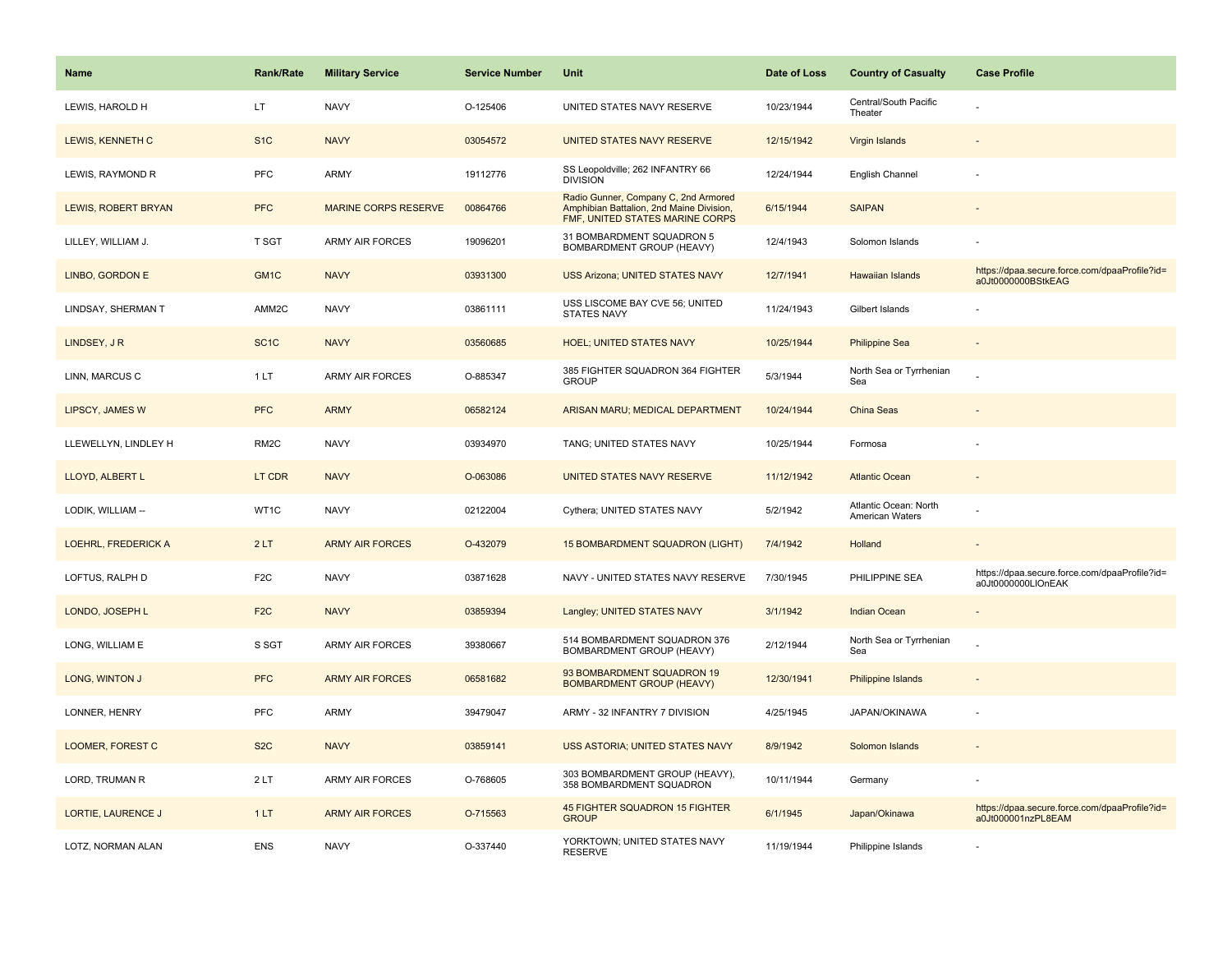| <b>Name</b>              | Rank/Rate         | <b>Military Service</b> | <b>Service Number</b> | Unit                                                                           | Date of Loss | <b>Country of Casualty</b>            | <b>Case Profile</b>                                                 |
|--------------------------|-------------------|-------------------------|-----------------------|--------------------------------------------------------------------------------|--------------|---------------------------------------|---------------------------------------------------------------------|
| LOUNSBURY, RALPH E       | LT CDR            | <b>NAVY</b>             | O-079944              | <b>DICKERSON; UNITED STATES NAVY</b><br><b>RESERVE</b>                         | 4/2/1945     | Japan                                 |                                                                     |
| LOVE, LLOYD G            | PVT               | ARMY                    | 19017911              | 724 ORDNANCE COMPANY (AVIATION)                                                | 5/7/1942     | Philippine Islands                    | ÷,                                                                  |
| LOWE, JOHN KENNETH       | 1LT               | <b>ARMY AIR FORCES</b>  | O-764368              | 98 BOMBARDMENT SQUADRON 11<br><b>BOMBARDMENT GROUP (HEAVY)</b>                 | 5/8/1945     | Marianas Islands                      |                                                                     |
| LOWELL, THEODORE G       | TEC <sub>5</sub>  | ARMY                    | 39176720              | ARMY - 531 ENGINEERS SHORE<br><b>REGIMENT</b>                                  | 4/28/1944    | <b>ENGLISH CHANNEL</b>                |                                                                     |
| LUDWIG, MICHAEL B        | <b>T SGT</b>      | <b>ARMY AIR FORCES</b>  | 39181211              | DAISY MAE; 373 BOMBARDMENT<br>SQUADRON 308 BOMBARDMENT<br><b>GROUP (HEAVY)</b> | 9/15/1943    | French Indochina                      | https://dpaa.secure.force.com/dpaaProfile?id=<br>a0Jt000001nzXfDEAU |
| LUND, EDWIN P            | <b>PFC</b>        | <b>ARMY AIR FORCES</b>  | 39472408              | 458 BOMBARDMENT SQUADRON 330<br>BOMBARDMENT GROUP (VERY HEAVY)                 | 5/26/1945    | Japan/Okinawa                         |                                                                     |
| LUND, ROBERT E           | <b>MAJ</b>        | <b>ARMY</b>             | O-243640              | <b>31 INFANTRY REGIMENT</b>                                                    | 2/1/1946     | Philippine Islands                    |                                                                     |
| LUTHY, DAVID M           | PVT               | <b>ARMY</b>             | 39184805              | USAT DORCHESTER; AIR CORPS                                                     | 2/3/1943     | Greenland                             |                                                                     |
| <b>LUTTON, CHARLES R</b> | S <sub>2</sub> C  | <b>NAVY</b>             | 06622949              | UNITED STATES NAVY RESERVE                                                     | 9/21/1942    | <b>Atlantic Ocean</b>                 |                                                                     |
| LUTZ, HAROLD L           | CPL               | ARMY AIR FORCES         | 39464512              | 32 PHOTO SQUADRON 5<br>RECONNAISSANCE GROUP                                    | 4/20/1944    | Mediterranean Sea                     | ÷,                                                                  |
| LUZZANI, LLOYD A         | <b>CSM</b>        | <b>NAVY</b>             | 03931169              | <b>USS LISCOME BAY; UNITED STATES</b><br><b>NAVY</b>                           | 11/24/1943   | <b>Gilbert Islands</b>                |                                                                     |
| LYNCH, FRANCIS J         | S SGT             | ARMY AIR FORCES         | 19006149              | 36 BOMBARDMENT SQUADRON 801<br>BOMBARDMENT GROUP (HEAVY)                       | 12/22/1944   | Atlantic Ocean                        |                                                                     |
| LYONS, JARLATH JOSEPH    | LT CDR            | <b>NAVY</b>             | O-083406              | <b>UNITED STATES NAVY</b>                                                      | 7/11/1945    | <b>Marshall Islands</b>               |                                                                     |
| MACDONALD, ALLEN M       | Capt              | <b>ARMY AIR FORCES</b>  | O-432001              | 36 FIGHTER SQUADRON 8 FIGHTER<br><b>GROUP</b>                                  | 7/10/1943    |                                       |                                                                     |
| <b>MACKLIN, EDWARD E</b> | F <sub>1</sub> C  | <b>COAST GUARD</b>      | 00665683              | LST-652; COAST GUARD - UNITED<br><b>STATES COAST GUARD</b>                     | 5/12/1945    | <b>Philippine Islands</b>             |                                                                     |
| MACKRO, ARTHUR --        | <b>CWT</b>        | <b>NAVY</b>             | 02381467              | Morrison; UNITED STATES NAVY                                                   | 5/4/1945     | Ryukyus Islands                       | ÷,                                                                  |
| <b>MACPHERSON, DAN H</b> | BM1C              | <b>COAST GUARD</b>      | 00217089              | <b>COAST GUARD - UNITED STATES</b><br><b>COAST GUARD</b>                       | 10/21/1945   | Pacific Ocean: North<br>American Area |                                                                     |
| MADDOX, JOHN W           | TM3C              | <b>NAVY</b>             | 03861889              | CAPELIN; UNITED STATES NAVY                                                    | 12/15/1943   | Celebes                               | ÷,                                                                  |
| MADSEN, JOHN P           | <b>ENS</b>        | <b>NAVY</b>             | O-301116              | UNITED STATES NAVY RESERVE                                                     | 8/23/1944    | Bonin & Volcano Islands               |                                                                     |
| MAGNEY, RAY A            | CPL               | ARMY                    | 19096754              | 501 PARACHUTE INFANTRY REGIMENT                                                | 6/9/1945     | France                                |                                                                     |
| MAHANEY, JAMES F         | BM <sub>1</sub> C | <b>NAVY</b>             | 06541017              | <b>HOEL; UNITED STATES NAVY RESERVE</b>                                        | 10/25/1944   | <b>Philippine Sea</b>                 |                                                                     |
| MAHRT, JOHN R.           | 2d Lt             | <b>ARMY AIR FORCES</b>  | O-2073168             | 400 BOMBARDMENT SQUADRON 90<br>BOMBARDMENT GROUP (HEAVY)                       | 5/27/1945    | Philippine Islands                    |                                                                     |
| MANLEY, JOHN G           | EM3C              | <b>NAVY</b>             | 08901303              | <b>SNOOK; UNITED STATES NAVY</b><br><b>RESERVE</b>                             | 5/5/1945     | <b>China Seas</b>                     |                                                                     |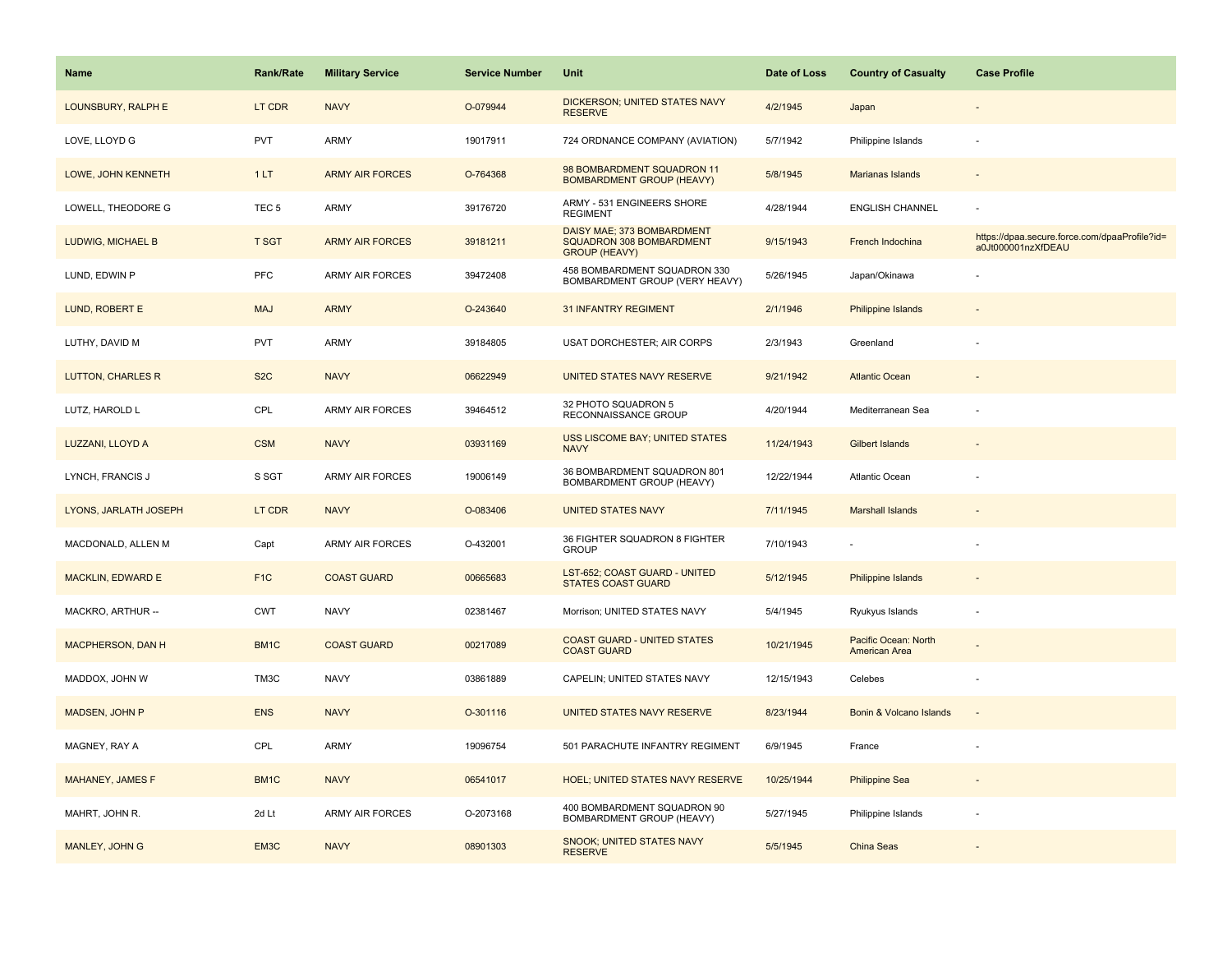| <b>Name</b>              | <b>Rank/Rate</b>   | <b>Military Service</b> | <b>Service Number</b> | Unit                                                              | Date of Loss | <b>Country of Casualty</b>                             | <b>Case Profile</b>                                                 |
|--------------------------|--------------------|-------------------------|-----------------------|-------------------------------------------------------------------|--------------|--------------------------------------------------------|---------------------------------------------------------------------|
| MANN, WILLIAM EDWARD     | GM3C               | <b>NAVY</b>             | 03858007              | USS Arizona; UNITED STATES NAVY                                   | 12/7/1941    | Hawaiian Islands                                       | https://dpaa.secure.force.com/dpaaProfile?id=<br>a0Jt0000000BSv7EAG |
| MANNING, DAVID E         | 2LT                | <b>ARMY AIR FORCES</b>  | O-745722              | 448 BOMBARDMENT GROUP (HEAVY),<br>714 BOMBARDMENT SQUADRON        | 12/22/1943   | North Sea or Tyrrhenian<br>Sea                         |                                                                     |
| MANNING, JAY DARRELL     | AMM3C              | <b>NAVY</b>             | 03858557              | USS HORNET (CV-8); UNITED STATES<br><b>NAVY</b>                   | 6/4/1942     | Midway Island                                          |                                                                     |
| <b>MARCH, HERBERT F</b>  | TEC <sub>4</sub>   | <b>ARMY AIR FORCES</b>  | 06560240              | <b>HEADQUARTERS SQUADRON 24</b><br><b>PURSUIT GROUP</b>           | 7/26/1942    | <b>Philippine Islands</b>                              | https://dpaa.secure.force.com/dpaaProfile?id=<br>a0Jt0000000cc8aEAA |
| MARKEY, HARRY WILSON     | CAPT               | <b>ARMY AIR FORCES</b>  | O-021663              | 11 BOMBARDMENT SQUADRON 7<br><b>BOMBARDMENT GROUP (HEAVY)</b>     | 3/3/1942     | Australia                                              |                                                                     |
| <b>MARKHAM, DONALD F</b> | S SGT              | <b>ARMY AIR FORCES</b>  | 39210244              | 22 BOMBARDMENT SQUADRON 341<br><b>BOMBARDMENT GROUP (MEDIUM)</b>  | 5/29/1945    | French Indochina                                       |                                                                     |
| MARONTATE, WILLIAM PRATT | Capt               | <b>MARINE CORPS</b>     | O-9410                | MARINE - UNITED STATES MARINE<br><b>CORPS</b>                     | 1/15/1943    | Solomon Islands                                        |                                                                     |
| <b>MARR, WILBUR P</b>    | <b>CPL</b>         | <b>ARMY AIR FORCES</b>  | 19147817              | 311 TROOP CARRIER SQUADRON                                        | 10/12/1945   | <b>Philippine Sea</b>                                  |                                                                     |
| MARRIOTT, CLELAND G      | 2LT                | ARMY AIR FORCES         | O-724633              | 328 BOMBARDMENT SQUADRON 93<br>BOMBARDMENT GROUP (HEAVY)          | 9/9/1942     | Atlantic Ocean                                         |                                                                     |
| <b>MARRS, HAROLD M</b>   | ARM2C              | <b>NAVY</b>             | 03860505              | <b>UNITED STATES NAVY</b>                                         | 7/17/1943    | Solomon Islands                                        |                                                                     |
| MARSHALL, DEWITT --      | S <sub>2</sub> C   | <b>NAVY</b>             | 06653105              | USS Abner Read; UNITED STATES NAVY<br><b>RESERVE</b>              | 8/18/1943    | Aleutian Islands                                       |                                                                     |
| MARTENS, BERNARD W       | AOM3C              | <b>NAVY</b>             | 08907836              | UNITED STATES NAVY RESERVE                                        | 3/22/1945    | Pacific Ocean                                          |                                                                     |
| MARTIN, EDWARD --        | S <sub>1</sub> C   | <b>NAVY</b>             | 03858861              | USS DEHAVEN; UNITED STATES NAVY                                   | 2/1/1943     | Solomon Islands                                        |                                                                     |
| <b>MARTIN, GEORGE L</b>  | MM <sub>1C</sub>   | <b>NAVY</b>             | 03857230              | USS MEREDITH; UNITED STATES NAVY                                  | 10/15/1942   | Solomon Islands                                        |                                                                     |
| MARTIN, HOLLIS --        | ARM2C              | <b>NAVY</b>             | 03858569              | USS HORNET (CV-8); UNITED STATES<br><b>NAVY</b>                   | 6/4/1942     | Midway Island                                          |                                                                     |
| <b>MARTIN, ROBERT E</b>  | MOMM3C             | <b>COAST GUARD</b>      | 00516061              | <b>COAST GUARD - UNITED STATES</b><br><b>COAST GUARD</b>          | 7/18/1944    | Alaska                                                 |                                                                     |
| MARTINDALE, FRANK W      | Y <sub>1</sub> C   | <b>COAST GUARD</b>      | 00217870              | COAST GUARD - UNITED STATES<br><b>COAST GUARD</b>                 | 9/9/1942     | Atlantic Ocean                                         |                                                                     |
| MASSEE, EDMON E          | 1LT                | <b>ARMY</b>             | O-890273              | SHINYO MARU; 33 INFANTRY 31<br><b>DIVISION (PHILIPPINE SCOUT)</b> | 9/7/1944     | <b>Philippine Islands</b>                              |                                                                     |
| MASTERMAN, EDWARD W      | S SGT              | <b>ARMY AIR FORCES</b>  | 39196860              | 614 BOMBARDMENT SQUADRON 401<br>BOMBARDMENT GROUP (HEAVY)         | 12/11/1943   | North Sea or Tyrrhenian<br>Sea                         |                                                                     |
| <b>MATELAK, THOMAS C</b> | SOM <sub>3</sub> C | <b>NAVY</b>             | 06645474              | UNITED STATES NAVY RESERVE                                        | 5/3/1944     | North Atlantic Ocean                                   | $\overline{\phantom{a}}$                                            |
| MATHENY, ARTHUR M        | ARM3C              | <b>NAVY</b>             | 08902583              | USS ESSEX; UNITED STATES NAVY<br><b>RESERVE</b>                   | 4/6/1945     | Ryukyus Islands                                        | ÷,                                                                  |
| <b>MATHYS, EDWIN F</b>   | <b>CMM</b>         | <b>NAVY</b>             | 03926847              | <b>UNITED STATES NAVY</b>                                         | 4/23/1945    | <b>Atlantic Ocean: North</b><br><b>American Waters</b> |                                                                     |
| MATTERN, JOHN ARNALD     | PFC                | MARINE CORPS            | 00263926              | MARINE - UNITED STATES MARINE<br><b>CORPS</b>                     | 5/6/1942     | Philippine Islands                                     |                                                                     |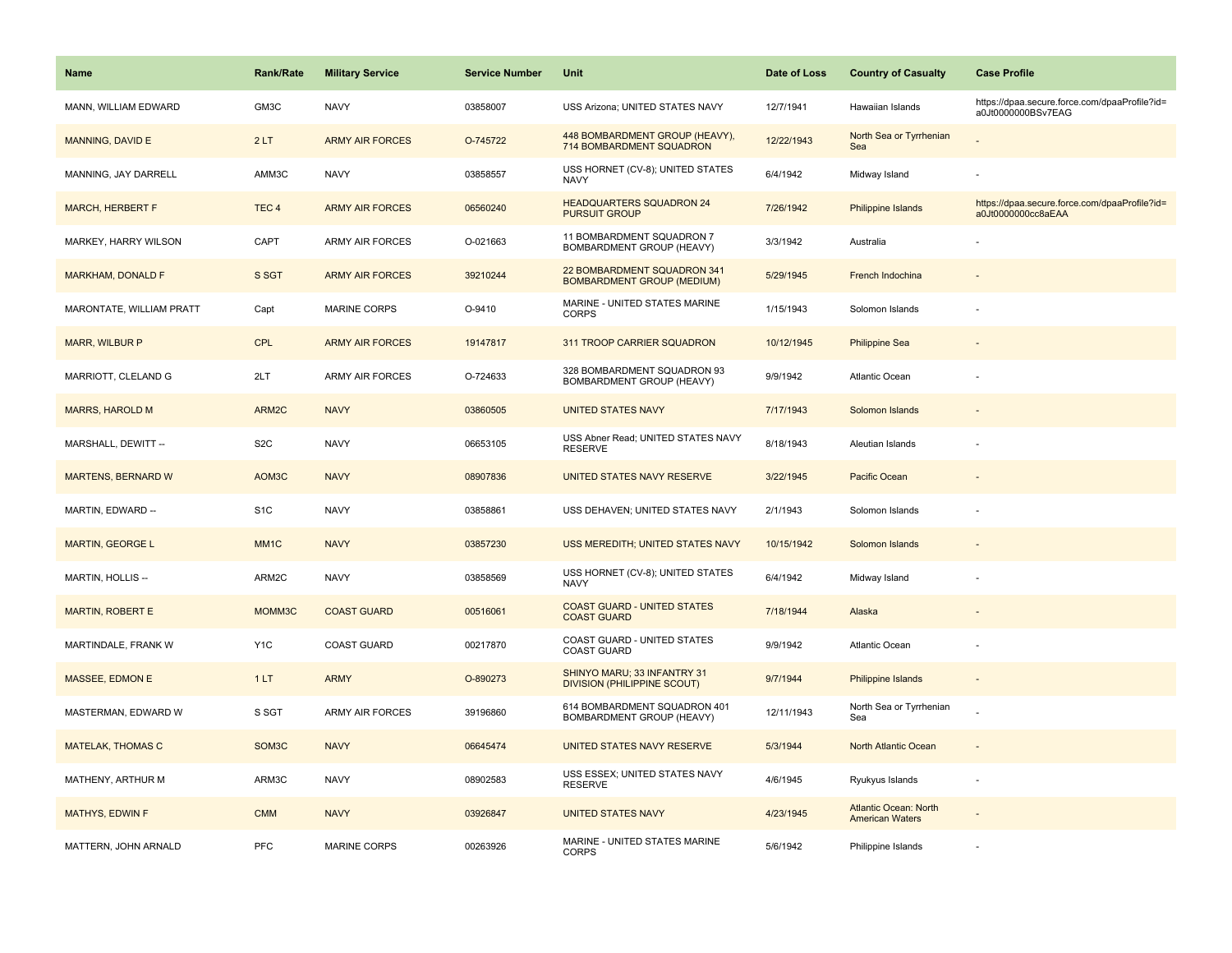| <b>Name</b>                 | Rank/Rate         | <b>Military Service</b> | <b>Service Number</b> | Unit                                                           | Date of Loss | <b>Country of Casualty</b>       | <b>Case Profile</b>                                                 |
|-----------------------------|-------------------|-------------------------|-----------------------|----------------------------------------------------------------|--------------|----------------------------------|---------------------------------------------------------------------|
| MAYER, JAY R                | <b>PFC</b>        | <b>ARMY</b>             | 39460938              | HMT Rohna; 853 ENGINEERS BATTALION<br>(AVIATION)               | 11/26/1943   | Mediterranean Sea                |                                                                     |
| MAYS, GERALD E              | RM <sub>2</sub> C | <b>NAVY</b>             | 03933468              | NAVY - UNITED STATES NAVY                                      | 11/10/1944   | ADMIRALTY ISLANDS                | https://dpaa.secure.force.com/dpaaProfile?id=<br>a0Jt0000000Xg5xEAC |
| <b>MCCARTY, JOHN D</b>      | Pfc               | <b>ARMY AIR FORCES</b>  | 39452062              | 3 SQUADRON 1 TRANSPORT GROUP                                   | 10/27/1943   | <b>Burma</b>                     | https://dpaa.secure.force.com/dpaaProfile?id=<br>a0Jt000001nzbwZEAQ |
| MCCLAIN, WILLIAM E          | Capt              | ARMY                    | O-480526              | 115 STATION HOSPITAL                                           | 6/19/1944    | English Channel                  |                                                                     |
| <b>MCCLUNG, DALE W</b>      | <b>PVT</b>        | <b>ARMY</b>             | 19017273              | <b>ARMY - 31 INFANTRY REGIMENT</b>                             | 12/1/1942    | PHILIPPINE ISLANDS               | https://dpaa.secure.force.com/dpaaProfile?id=<br>a0Jt0000000ccDfEAI |
| MCCLURE, LEE --             | 2d Lt             | <b>ARMY AIR FORCES</b>  | O-761149              | 878 BOMBARDMENT SQUADRON 499<br>GROUP (VERY HEAVY)             | 1/14/1945    | Marianas Islands                 |                                                                     |
| <b>MCCOMBS, JAMES R</b>     | Cpl               | <b>ARMY</b>             | 19017734              | SHINYO MARU; 4 CHEMICAL COMPANY<br>(AVIATION)                  | 9/7/1944     | Philippine Islands               |                                                                     |
| MCCORD, DALE T.             | 2d Lt             | <b>ARMY AIR FORCES</b>  | O-742591              | 514 BOMBARDMENT SQUADRON 376<br>BOMBARDMENT GROUP (HEAVY)      | 12/28/1943   | Adriatic Sea                     |                                                                     |
| MCCULLOCH, ARTHUR W         | <b>LTJG</b>       | <b>NAVY</b>             | O-100271              | USS WASP; UNITED STATES NAVY                                   | 9/15/1942    | Solomon Islands                  |                                                                     |
| MCCUMBER, ARIEL --          | Sgt               | ARMY                    | 39301450              | 753 TANK BATTALION                                             | 12/15/1943   | Italy                            |                                                                     |
| MCDONOUGH, LEO A            | SF <sub>1</sub>   | <b>NAVY</b>             | 03856705              | USS JUNEAU; UNITED STATES NAVY                                 | 11/13/1942   | Solomon Islands                  |                                                                     |
| MCDOUGAL, DAVID             | <b>PVT</b>        | <b>ARMY</b>             | 19006278              | ARMY - 31 INFANTRY REGIMENT                                    | 6/22/1942    | PHILIPPINE ISLANDS               | https://dpaa.secure.force.com/dpaaProfile?id=<br>a0Jt0000000Lm1GEAS |
| MCFARLAND, RICHARD C        | SK <sub>1</sub>   | <b>NAVY</b>             | 06652108              | <b>BUSH; UNITED STATES NAVY RESERVE</b>                        | 4/6/1945     | <b>China Seas</b>                |                                                                     |
| MCFARLANE, C E              | AOM2c             | <b>NAVY</b>             | 06653889              | UNITED STATES NAVY RESERVE                                     | 10/23/1944   | Central/South Pacific<br>Theater |                                                                     |
| MCGAFFEY, GORDON D          | Sgt               | <b>ARMY AIR FORCES</b>  | 06818165              | 26 BOMBARDMENT SQUADRON 11<br><b>BOMBARDMENT GROUP (HEAVY)</b> | 2/3/1944     | <b>Gilbert Islands</b>           |                                                                     |
| MCGAREY, HAROLD E           | T/5               | <b>ARMY</b>             | 39193234              | 209 ENGR BN                                                    | 6/16/1944    | <b>BURMA</b>                     |                                                                     |
| <b>MCGINNIS, ROBERT R</b>   | SC <sub>1</sub>   | <b>NAVY</b>             | 06640598              | UNITED STATES NAVY RESERVE                                     | 1/7/1945     | <b>Philippine Islands</b>        |                                                                     |
| MCHUGHES, JOHN BRECKENRIDGE | <b>CWTA</b>       | <b>NAVY</b>             | 02948351              | USS Arizona; UNITED STATES NAVY                                | 12/7/1941    | Hawaiian Islands                 | https://dpaa.secure.force.com/dpaaProfile?id=<br>a0Jt000000n03cpEAA |
| MCKEEVER, ARCH M            | Lt Col            | <b>ARMY</b>             | O-199234              | ORYOKU MARU; HEADQUARTERS<br><b>VISAYAN-MINDANAO FORCE</b>     | 12/15/1944   | Philippine Islands               |                                                                     |
| <b>MCLAIN, ROBERT M</b>     | <b>CEMA</b>       | <b>NAVY</b>             | 03930538              | UNITED STATES NAVY                                             | 5/8/1942     | Coral Sea                        |                                                                     |
| <b>MCLAREN, WILLIAM M</b>   | SEA1              | <b>NAVY</b>             | 03859142              | USS ASTORIA; UNITED STATES NAVY                                | 8/9/1942     | Solomon Islands                  |                                                                     |
| MCLAUGHLIN, FO              | AMMF1c            | <b>NAVY</b>             | 06651675              | UNITED STATES NAVY RESERVE                                     | 3/9/1945     | Japan                            |                                                                     |
| MCLAUGHLIN, JOHN E          | AOM3c             | <b>NAVY</b>             | 06650540              | UNITED STATES NAVY RESERVE                                     | 2/27/1944    | <b>Atlantic Ocean</b>            |                                                                     |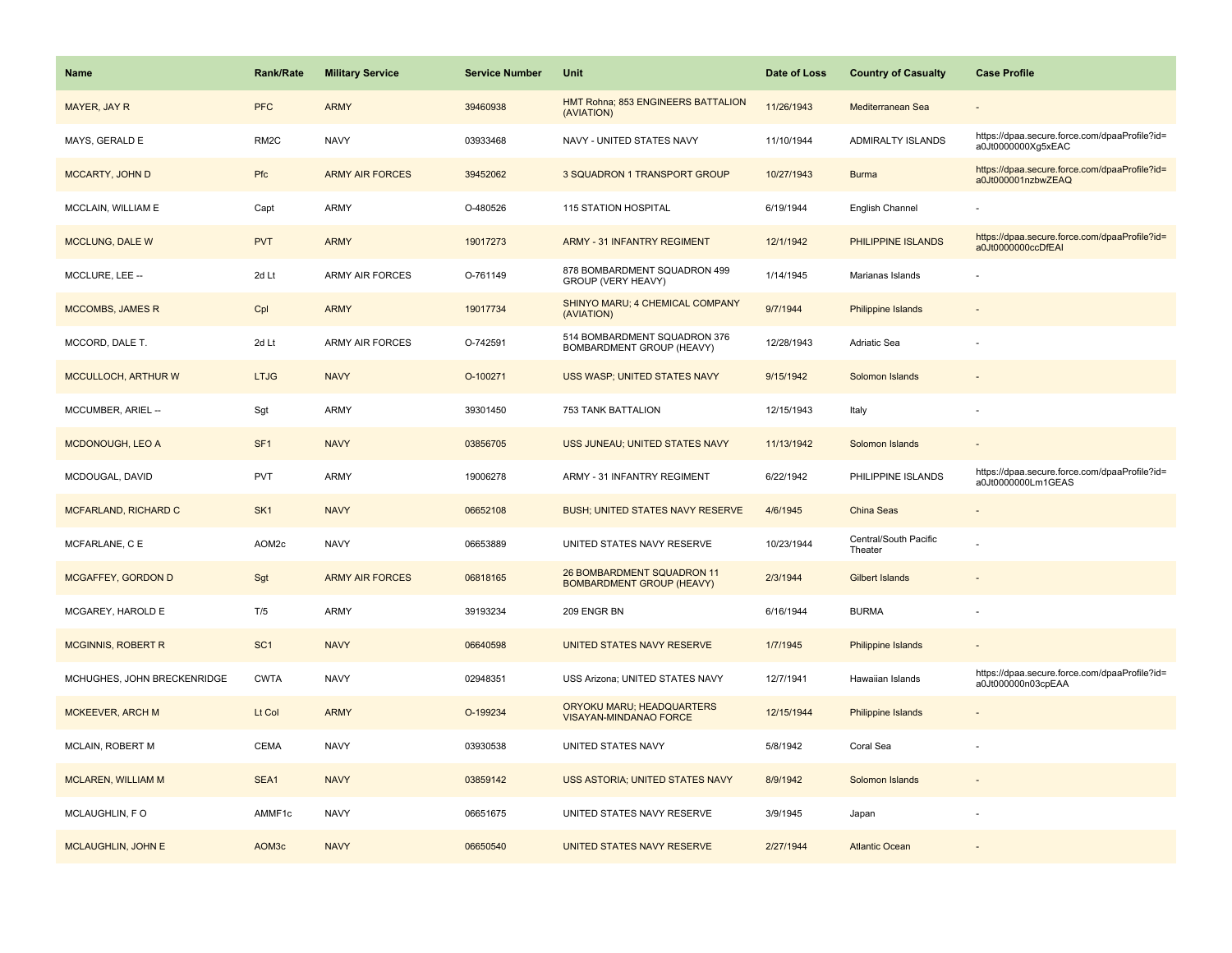| <b>Name</b>                 | <b>Rank/Rate</b>  | <b>Military Service</b> | <b>Service Number</b> | Unit                                                         | Date of Loss | <b>Country of Casualty</b>       | <b>Case Profile</b>                                                 |
|-----------------------------|-------------------|-------------------------|-----------------------|--------------------------------------------------------------|--------------|----------------------------------|---------------------------------------------------------------------|
| MCLAUGHLIN, L E             | SEA2              | <b>NAVY</b>             | 03866749              | RENO; UNITED STATES NAVY RESERVE                             | 11/3/1944    | Philippine Sea                   |                                                                     |
| <b>MCLEAN, DONALD C</b>     | <b>WO</b>         | <b>NAVY</b>             | 00199317              | USS VIREO; UNITED STATES NAVY                                | 10/15/1942   | Solomon Islands                  |                                                                     |
| MCLEAN, JOHN P.             | 1st Lt            | ARMY AIR FORCES         | O-730938              | 500 BOMBARDMENT SQUADRON 345<br>BOMBARDMENT GROUP (MEDIUM)   | 1/25/1944    |                                  |                                                                     |
| <b>MCMANN, MILTON LEWIS</b> | SEA1              | <b>NAVY</b>             | 03860046              | USS PRESTON; UNITED STATES NAVY                              | 11/15/1942   | Solomon Islands                  |                                                                     |
| MCMURRAY, WALTER J          | S Sgt             | ARMY AIR FORCES         | 19074103              | 448 BOMBARDMENT SQUADRON 321<br>BOMBARDMENT GROUP (MEDIUM)   | 3/31/1943    | Mediterranean Sea                |                                                                     |
| MCNAB, ROBERT C             | Ens               | <b>NAVY</b>             | O-085634              | <b>UNITED STATES NAVY</b>                                    | 12/10/1941   | Philippine Islands               | $\sim$                                                              |
| MCNABB, ROBERT E.           | 2d Lt             | <b>ARMY AIR FORCES</b>  | O-737994              | <b>AIR CORPS</b>                                             | 8/5/1943     | North Sea or Tyrrhenian<br>Sea   |                                                                     |
| <b>MCNEILL, DONALD J</b>    | <b>LTJG</b>       | <b>NAVY</b>             | O-268522              | <b>SNOOK; UNITED STATES NAVY</b><br><b>RESERVE</b>           | 5/5/1945     | China Seas                       |                                                                     |
| MCNETT, WARREN L            | LT.               | <b>NAVY</b>             | O-112321              | UNITED STATES NAVY                                           | 4/28/1945    | Central/South Pacific<br>Theater |                                                                     |
| <b>MCREYNOLDS, JAMES F</b>  | SEA1              | <b>NAVY</b>             | 03933921              | <b>UNITED STATES NAVY</b>                                    | 10/6/1943    | Solomon Islands                  |                                                                     |
| MCVEIGH, JOHN J             | Ens               | <b>NAVY</b>             | O-368480              | HORNET; UNITED STATES NAVY<br><b>RESERVE</b>                 | 11/3/1944    | Central/South Pacific<br>Theater |                                                                     |
| <b>MCVICKER, PAUL H</b>     | PHOM3             | <b>NAVY</b>             | 06641722              | USS LISCOME BAY CVE 56; UNITED<br><b>STATES NAVY RESERVE</b> | 11/24/1943   | <b>Gilbert Islands</b>           |                                                                     |
| MEADE, CHRISTOPHER J        | S <sub>1</sub> C  | <b>NAVY</b>             | 08901363              | UNITED STATES NAVY                                           | 1/4/1945     | Central/South Pacific<br>Theater |                                                                     |
| MEEKER, VINCENT D           | <b>PVT</b>        | <b>ARMY</b>             | 19148002              | <b>191 TANK BATTALION</b>                                    | 5/31/1945    | Italy                            |                                                                     |
| MENDENHALL, ROBERT W        | ARM3C             | <b>NAVY</b>             | 08903728              | USS SARATOGA; UNITED STATES NAVY<br><b>RESERVE</b>           | 1/30/1945    | Pacific Ocean                    |                                                                     |
| <b>MERCER, LAWRENCE D</b>   | MOMM2C            | <b>NAVY</b>             | 03930155              | <b>UNITED STATES NAVY</b>                                    | 1/11/1943    | Solomon Islands                  |                                                                     |
| MERZ, DICK W                | 1LT               | ARMY AIR FORCES         | O-755033              | 303 BOMBARDMENT GROUP (HEAVY),<br>360 BOMBARDMENT SQUADRON   | 6/22/1944    | English Channel                  |                                                                     |
| <b>METZGAR, FRANK E</b>     | LT.               | <b>NAVY</b>             | O-144349              | NAVY - UNITED STATES NAVY RESERVE                            | 3/26/1945    | <b>CHINA SEAS</b>                | https://dpaa.secure.force.com/dpaaProfile?id=<br>a0Jt000001nzP3pEAE |
| MEUSCH, ROBERT L            | S <sub>1</sub> C  | <b>NAVY</b>             | 03862001              | USS Abner Read; UNITED STATES NAVY                           | 8/18/1943    | Aleutian Islands                 |                                                                     |
| <b>MEYERS, ERWIN F</b>      | MM <sub>1</sub> C | <b>NAVY</b>             | 03853435              | Atik; UNITED STATES NAVY                                     | 3/27/1942    | <b>Atlantic Ocean</b>            |                                                                     |
| MEYRING, HERBERT A.         | CPL               | ARMY                    | 19120996              | 329 ENGINEERS COMBAT BATTALION<br>104 DIVISION               | 2/23/1945    | Germany                          |                                                                     |
| MILLER, CECIL D             | RM <sub>2</sub> C | <b>COAST GUARD</b>      | 00227628              | <b>COAST GUARD - UNITED STATES</b><br><b>COAST GUARD</b>     | 6/24/1942    | Hawaiian Islands                 |                                                                     |
| MILLER, EUGENE D            | TEC <sub>5</sub>  | <b>ARMY</b>             | 39460971              | HMT Rohna; 853 ENGINEERS BATTALION<br>(AVIATION)             | 11/26/1943   | Mediterranean Sea                |                                                                     |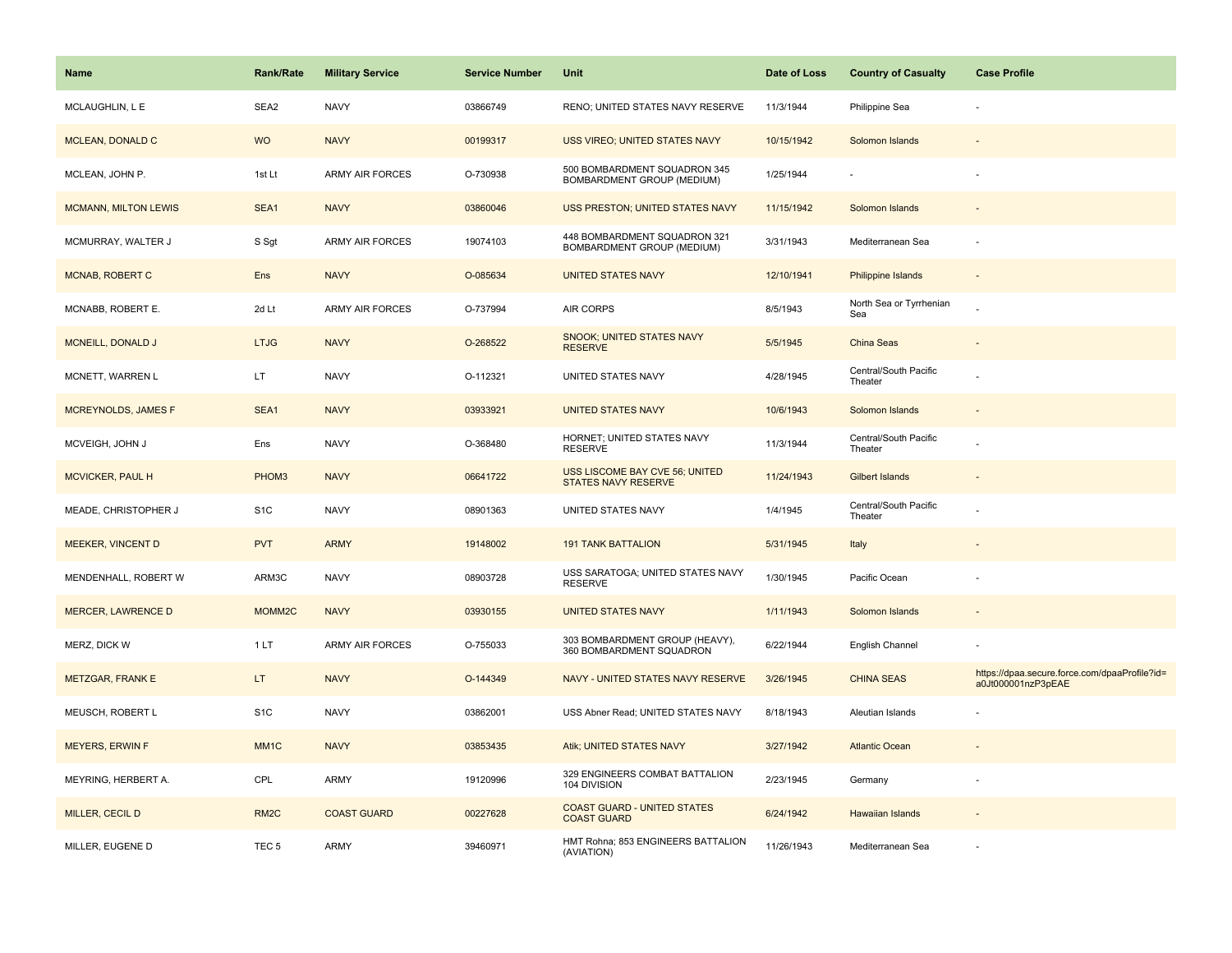| <b>Name</b>             | <b>Rank/Rate</b>  | <b>Military Service</b> | <b>Service Number</b> | <b>Unit</b>                                                    | Date of Loss | <b>Country of Casualty</b>                      | <b>Case Profile</b>                                                 |
|-------------------------|-------------------|-------------------------|-----------------------|----------------------------------------------------------------|--------------|-------------------------------------------------|---------------------------------------------------------------------|
| MILLER, HUBERT W        | WT1C              | <b>NAVY</b>             | 03807280              | USS VINCENNES; UNITED STATES NAVY                              | 8/9/1942     | Solomon Islands                                 |                                                                     |
| MILLER, KEARNEY E       | SF <sub>2</sub> C | <b>NAVY</b>             | 03857766              | NAVY - UNITED STATES NAVY                                      | 3/1/1942     | <b>INDIAN OCEAN</b>                             |                                                                     |
| <b>MILLER, LOUIS I</b>  | 2LT               | <b>ARMY AIR FORCES</b>  | O-661858              | 63 BOMBARDMENT SQUADRON 43<br><b>BOMBARDMENT GROUP (HEAVY)</b> | 3/3/1943     | New Guinea                                      | https://dpaa.secure.force.com/dpaaProfile?id=<br>a0Jt000001nzSLLEA2 |
| MILLER, RALPH EDMOND    | RM <sub>1C</sub>  | <b>NAVY</b>             | 03856287              | USS MONSSEN; UNITED STATES NAVY                                | 11/13/1942   | Solomon Islands                                 |                                                                     |
| MILLER, RALPH V         | LT/JG/            | <b>NAVY</b>             | O-167871              | <b>SEAWOLF; UNITED STATES NAVY</b><br><b>RESERVE</b>           | 10/3/1944    | <b>Netherlands East Indies</b>                  |                                                                     |
| MILLER, WAYNE C         | S SGT             | <b>ARMY AIR FORCES</b>  | 19032736              | 763 BOMBARDMENT SQUADRON 460<br>BOMBARDMENT GROUP (HEAVY)      | 10/20/1944   | Adriatic Sea                                    |                                                                     |
| MITCHELL, ALBERT E      | <b>ENS</b>        | <b>NAVY</b>             | O-104116              | UNITED STATES NAVY RESERVE                                     | 6/4/1942     | Aleutian Islands                                |                                                                     |
| MITCHELL, HENRY M       | AP <sub>1</sub> C | <b>NAVY</b>             | 03368326              | UNITED STATES NAVY                                             | 6/4/1942     | Alaska                                          |                                                                     |
| MITTS, HAROLD E         | 1LT               | <b>ARMY AIR FORCES</b>  | O-421902              | 36 BOMBARDMENT SQUADRON 28<br><b>BOMBARDMENT GROUP (HEAVY)</b> | 7/17/1942    | <b>Aleutian Islands</b>                         |                                                                     |
| MIX, ALVIN M            | <b>PVT</b>        | <b>ARMY</b>             | 19006319              | 701 ORDNANCE COMPANY (AVIATION)                                | 12/18/1941   | Philippine Islands                              |                                                                     |
| <b>MOCK, RICHARD S</b>  | 2LT               | <b>ARMY AIR FORCES</b>  | O-769522              | 74 SQUADRON 3 FERRY GROUP                                      | 8/30/1944    | Atlantic Ocean: North<br><b>American Waters</b> |                                                                     |
| MODESITT, DONALD W      | 1LT               | <b>MARINE CORPS</b>     | O-026667              | MARINE - UNITED STATES MARINE<br><b>CORPS</b>                  | 8/4/1945     | Marshall Islands                                |                                                                     |
| MOHN, JAMES C.          | <b>PFC</b>        | <b>ARMY AIR FORCES</b>  | 39184821              | <b>ARMY AIR FORCE</b>                                          | 5/25/1944    | India                                           |                                                                     |
| MONTGOMERY, ELMER F     | <b>SGT</b>        | <b>MARINE CORPS</b>     | 00482818              | MARINE - UNITED STATES MARINE<br><b>CORPS</b>                  | 3/11/1945    | Bonin & Volcano Islands                         |                                                                     |
| MOON, ROBERT ALFRED     | Sgt               | <b>MARINE CORPS</b>     | 325295                | MARINE - UNITED STATES MARINE<br><b>CORPS</b>                  | 11/20/1943   | <b>Gilbert Islands</b>                          | https://dpaa.secure.force.com/dpaaProfile?id=<br>a0Jt0000000LIXGEA0 |
| MOORE, CLIFFORD CARL    | S <sub>1</sub> C  | <b>NAVY</b>             | 03934431              | USS JUNEAU; UNITED STATES NAVY                                 | 11/13/1942   | Solomon Islands                                 |                                                                     |
| MOORE, JACKSON M        | <b>CPL</b>        | <b>ARMY AIR FORCES</b>  | 06556993              | HEADQUARTERS SQUADRON FAR EAST<br>AIR SERVICES COMMAND         | 2/14/1942    | <b>Philippine Islands</b>                       |                                                                     |
| MOORE, JOSEPH F         | 2LT               | <b>ARMY AIR FORCES</b>  | O-794154              | 415 BOMBARDMENT SQUADRON 98<br>BOMBARDMENT GROUP (HEAVY)       | 8/1/1943     | Mediterranean Sea                               |                                                                     |
| MOORE, ROBERT C         | <b>SSGT</b>       | <b>ARMY AIR FORCES</b>  | 06564319              | <b>AIR CORPS</b>                                               | 2/28/1943    | <b>Puerto Rico</b>                              |                                                                     |
| <b>MORAN, CHARLES R</b> | AOM3C             | <b>NAVY</b>             | 06645265              | UNITED STATES NAVY RESERVE                                     | 12/3/1942    | Pacific Ocean                                   |                                                                     |
| MOREHOUSE, PAUL D       | 1LT               | <b>ARMY</b>             | O-376230              | 59 COAST ARTILLERY REGIMENT                                    | 1/28/1945    | Philippine Islands                              |                                                                     |
| MORGAN, DAVID B         | GM3C              | <b>NAVY</b>             | 03858481              | USS NEW ORLEANS; UNITED STATES<br><b>NAVY</b>                  | 11/30/1942   | Solomon Islands                                 |                                                                     |
| <b>MORGAN, DONALD R</b> | <b>MAJ</b>        | <b>ARMY</b>             | O-277312              | <b>ARMY - 65 QUARTERMASTER TROOP</b><br>(PS)                   | 1/9/1945     | <b>FORMOSA</b>                                  | https://dpaa.secure.force.com/dpaaProfile?id=<br>a0Jt000000PXksmEAD |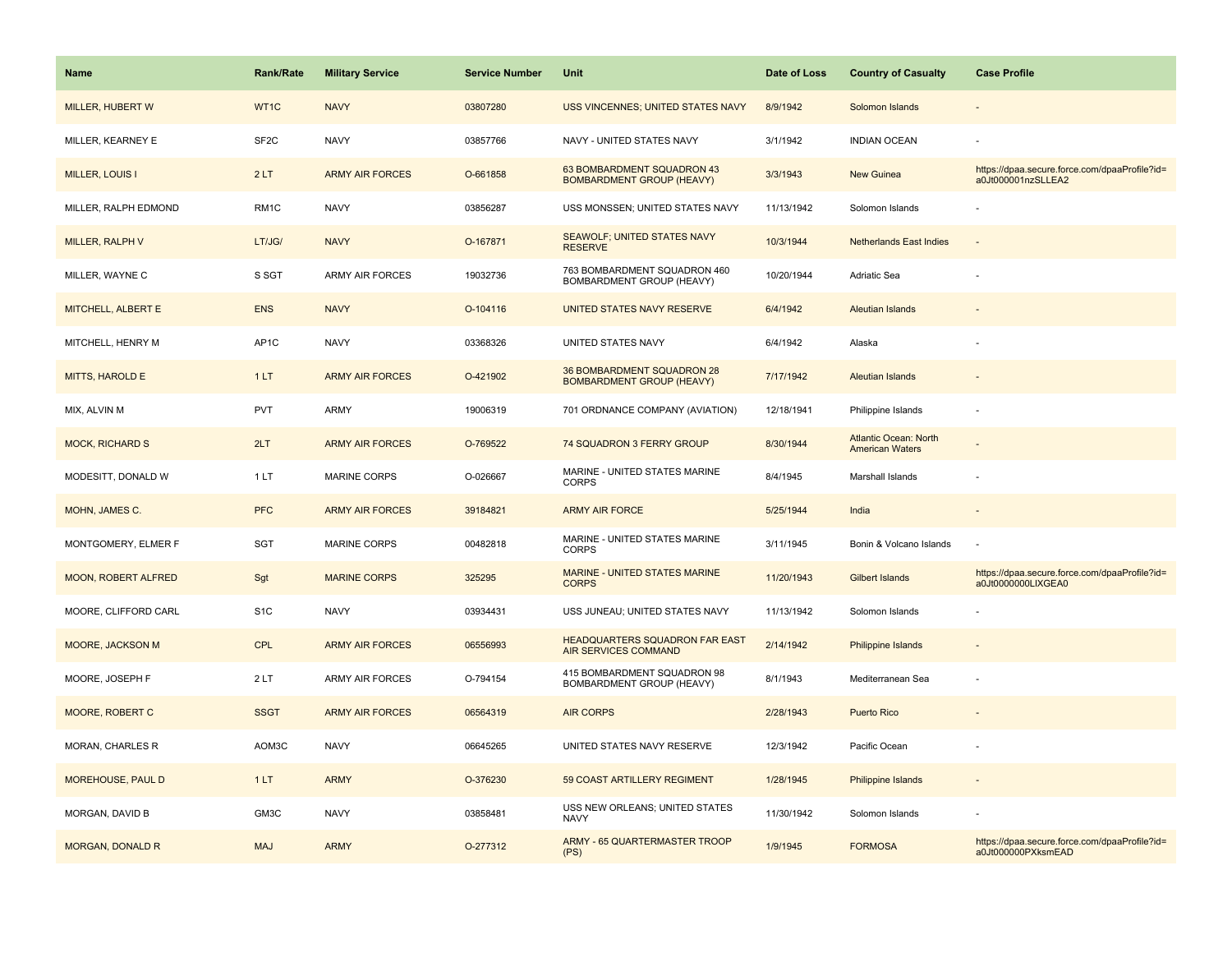| <b>Name</b>                | <b>Rank/Rate</b>  | <b>Military Service</b> | <b>Service Number</b> | Unit                                                                    | Date of Loss | <b>Country of Casualty</b>       | <b>Case Profile</b>                                                 |
|----------------------------|-------------------|-------------------------|-----------------------|-------------------------------------------------------------------------|--------------|----------------------------------|---------------------------------------------------------------------|
| MORGAN, KEITH W            | FLT O             | <b>ARMY AIR FORCES</b>  | T-001587              | 750 BOMBARDMENT SQUADRON 457<br>BOMBARDMENT GROUP (HEAVY)               | 6/14/1944    | English Channel                  |                                                                     |
| <b>MORLEY, CHARLES W</b>   | <b>SGT</b>        | <b>ARMY AIR FORCES</b>  | 19017399              | 436 BOMBARDMENT SQUADRON 7<br><b>BOMBARDMENT GROUP (HEAVY)</b>          | 12/1/1943    | <b>Burma</b>                     |                                                                     |
| MORRIS, JOHN N             | S <sub>2</sub> C  | <b>NAVY</b>             | 03861523              | USS SMITH; UNITED STATES NAVY                                           | 10/26/1942   | New Hebrides                     |                                                                     |
| MORRISON, BERNARD C.       | <b>SGT</b>        | <b>ARMY AIR FORCES</b>  | 39469048              | 860 BOMBARDMENT SQUADRON 493<br><b>BOMBARDMENT GROUP (HEAVY)</b>        | 4/9/1945     | Germany                          |                                                                     |
| MORRISSEY, THOMAS L        | EM2C              | <b>NAVY</b>             | 03858122              | ARISAN MARU; UNITED STATES NAVY                                         | 10/24/1944   | Central/South Pacific<br>Theater |                                                                     |
| MOSER, ERNEST C            | <b>PVT</b>        | <b>ARMY AIR FORCES</b>  | 19050541              | SHINYO MARU; 30 BOMBARDMENT<br>SQUADRON 19 BOMBARDMENT GROUP<br>(HEAVY) | 9/7/1944     | Philippine Islands               | $\overline{\phantom{a}}$                                            |
| MOSTEK, FRANCIS CLAYTON    | PFC               | MARINE CORPS            | 00282730              | MARINE - UNITED STATES MARINE<br><b>CORPS</b>                           | 12/7/1941    | Hawaiian Islands                 | https://dpaa.secure.force.com/dpaaProfile?id=<br>a0Jt00000004pHvEAI |
| MOYNIHAN, MICHAEL H.       | 1stLt             | <b>MARINE CORPS</b>     | O-26751               | MARINE - UNITED STATES MARINE<br><b>CORPS</b>                           | 1/28/1945    | Philippine Islands               |                                                                     |
| MUEHE, WILLIAM V W F       | EM3C              | <b>NAVY</b>             | 08901234              | ST. LO; UNITED STATES NAVY RESERVE                                      | 10/25/1944   | Philippine Sea                   |                                                                     |
| <b>MUELLER, DONALD K</b>   | S SGT             | <b>ARMY AIR FORCES</b>  | 19058913              | 424 BOMBARDMENT SQUADRON 307<br><b>BOMBARDMENT GROUP (HEAVY)</b>        | 7/20/1943    | Caroline Islands                 |                                                                     |
| MURDOCK, DAVIS D           | 2LT               | <b>ARMY AIR FORCES</b>  | O-732756              | 527 BOMBARDMENT SQUADRON 379<br>BOMBARDMENT GROUP (HEAVY)               | 6/11/1943    | North Sea or Tyrrhenian<br>Sea   |                                                                     |
| MURFF, ANDREW R            | WT2C              | <b>NAVY</b>             | 03857174              | <b>USS HOUSTON (CA-30); UNITED STATES</b><br><b>NAVY</b>                | 3/1/1942     | Java                             |                                                                     |
| MURRAY, MYLES H            | TM <sub>2</sub> C | <b>NAVY</b>             | 06646257              | HARDER; UNITED STATES NAVY<br><b>RESERVE</b>                            | 8/24/1944    | Philippine Islands               |                                                                     |
| <b>NEAL, DONALD R</b>      | <b>CPL</b>        | <b>ARMY</b>             | 39385528              | <b>70 TANK BATTALION</b>                                                | 6/6/1944     | France                           |                                                                     |
| NEEDHAM, ROBERT F          | 2LT               | ARMY                    | O-385930              | ARMY - 194 TANK BATTALION                                               | 12/26/1941   | PHILIPPINE ISLANDS               | https://dpaa.secure.force.com/dpaaProfile?id=<br>a0Jt000001nzYS8EAM |
| NEHER, ROBERT JOSEPH       | S <sub>2</sub> C  | <b>NAVY</b>             | 03861234              | USS MONSSEN; UNITED STATES NAVY                                         | 11/13/1942   | Solomon Islands                  |                                                                     |
| NELLOR, ROBERT H           | AOM2C             | <b>NAVY</b>             | 06641085              | USS LISCOME BAY CVE 56; UNITED<br>STATES NAVY RESERVE                   | 11/24/1943   | Gilbert Islands                  |                                                                     |
| <b>NELSON, ALLEN D</b>     | AMM <sub>2C</sub> | <b>NAVY</b>             | 08697884              | UNITED STATES NAVY RESERVE                                              | 7/22/1945    | China                            |                                                                     |
| NELSON, ROBERT K           | <b>ENS</b>        | <b>NAVY</b>             | O-305688              | UNITED STATES NAVY RESERVE                                              | 11/19/1944   | Philippine Islands               | $\sim$                                                              |
| <b>NELSON, RONALD L</b>    | S SGT             | <b>ARMY AIR FORCES</b>  | 12036525              | 409 BOMBARDMENT SQUADRON 93<br><b>BOMBARDMENT GROUP (HEAVY)</b>         | 4/16/1943    | <b>English Channel</b>           |                                                                     |
| <b>NESTOR, FRANCIS E</b>   | CAPT              | <b>ARMY AIR FORCES</b>  | O-412525              | AIR CORPS                                                               | 7/1/1943     | Mediterranean Sea                |                                                                     |
| <b>NEWCOMBE, CHARLES B</b> | ARM1C             | <b>NAVY</b>             | 06641965              | UNITED STATES NAVY RESERVE                                              | 3/20/1944    | <b>Atlantic Ocean</b>            |                                                                     |
| NEWGARD, WARREN J          | S <sub>1</sub> C  | <b>NAVY</b>             | 03858905              | USS JARVIS; UNITED STATES NAVY                                          | 8/9/1942     | Solomon Islands                  |                                                                     |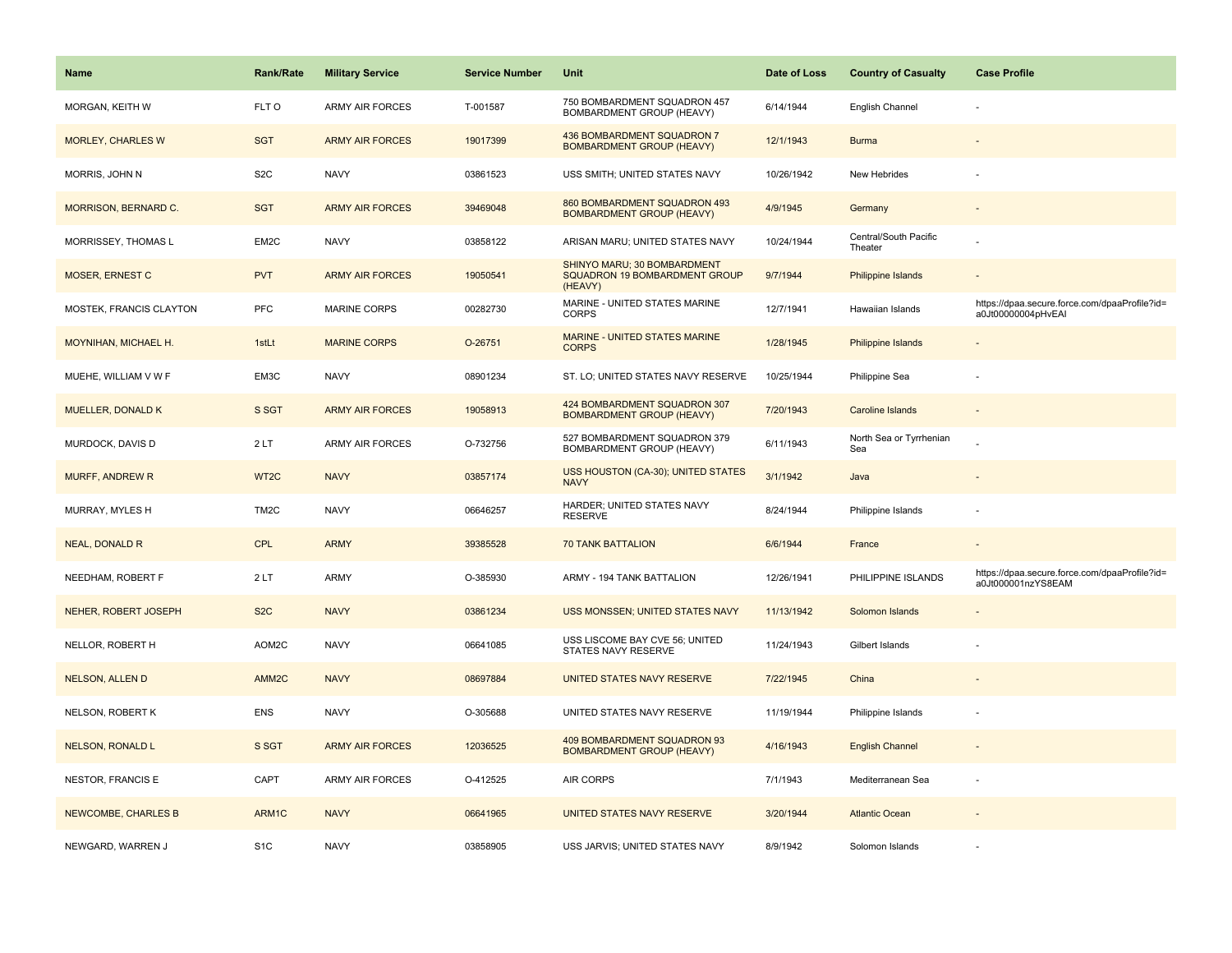| <b>Name</b>               | <b>Rank/Rate</b>  | <b>Military Service</b> | <b>Service Number</b> | Unit                                                                                                     | Date of Loss | <b>Country of Casualty</b>     | <b>Case Profile</b>                                                 |
|---------------------------|-------------------|-------------------------|-----------------------|----------------------------------------------------------------------------------------------------------|--------------|--------------------------------|---------------------------------------------------------------------|
| <b>NEWTON, WILBUR L</b>   | RM <sub>1</sub> C | <b>NAVY</b>             | 03927528              | NAVY - UNITED STATES NAVY RESERVE                                                                        | 2/20/1943    | <b>PACIFIC OCEAN</b>           |                                                                     |
| NICHOLAS, JAMES NMI       | <b>PFC</b>        | ARMY                    | 39386965              | 505 PARACHUTE INFANTRY 82<br>AIRBORNE DIVISION                                                           | 9/20/1944    | Holland                        | https://dpaa.secure.force.com/dpaaProfile?id=<br>a0Jt000001nzVJdEAM |
| NICHOLS, BETHEL ALLAN     | S <sub>1</sub> C  | <b>NAVY</b>             | 03858948              | <b>USS Arizona; UNITED STATES NAVY</b>                                                                   | 12/7/1941    | <b>Hawaiian Islands</b>        | https://dpaa.secure.force.com/dpaaProfile?id=<br>a0Jt00000004r27EAA |
| NICKS, ORVAL R            | <b>PVT</b>        | ARMY                    | 19112957              | HMT Rohna; 853 ENGINEERS BATTALION<br>(AVIATION)                                                         | 11/26/1943   | Mediterranean Sea              |                                                                     |
| NILSON, GEORGE W          | S <sub>1</sub> C  | <b>NAVY</b>             | 04144475              | <b>USS NEW ORLEANS; UNITED STATES</b><br><b>NAVY RESERVE</b>                                             | 11/30/1942   | Solomon Islands                |                                                                     |
| NIX, JOHN DOUGLAS         | CPL               | MARINE CORPS RESERVE    | 00337618              | Company B, 1st Battalion, 6th Marines, 2nd<br>Marine Division, FMF, UNITED STATES<br><b>MARINE CORPS</b> | 6/17/1944    | SAIPAN                         |                                                                     |
| NIXON, GEORGE W           | TEC <sub>4</sub>  | <b>ARMY</b>             | 19017644              | SHINYO MARU; 440 ORDNANCE<br><b>COMPANY (AVIATION)</b>                                                   | 9/7/1944     | Philippine Islands             |                                                                     |
| NOLAND, FRANCIS E         | <b>PFC</b>        | <b>ARMY AIR FORCES</b>  | 06914449              | SHINYO MARU; HEADQUARTERS<br>SQUADRON 19 BOMBARDMENT GROUP<br>(HEAVY)                                    | 9/7/1944     | Philippine Islands             |                                                                     |
| <b>NOONE, MAURICE A</b>   | EM <sub>2</sub> C | <b>NAVY</b>             | 06641618              | OMMANEY BAY; UNITED STATES NAVY<br><b>RESERVE</b>                                                        | 1/4/1945     | Philippine Islands             |                                                                     |
| NORDBY, LINCOLN G         | LT /JG/           | <b>NAVY</b>             | O-085637              | UNITED STATES NAVY RESERVE                                                                               | 12/13/1943   | Atlantic Ocean                 |                                                                     |
| NORMAN, DONALD CHARLES    | SEA <sub>2</sub>  | <b>NAVY</b>             | 3860126               | USS Utah; UNITED STATES NAVY                                                                             | 12/7/1941    | <b>Hawaiian Islands</b>        | https://dpaa.secure.force.com/dpaaProfile?id=<br>a0Jt000000sPM0NEAW |
| NORMAN, LAWRENCE C        | CAPT              | ARMY AIR FORCES         | O-733087              | 328 BOMBARDMENT SQUADRON 93<br>BOMBARDMENT GROUP (HEAVY)                                                 | 12/22/1943   | North Sea or Tyrrhenian<br>Sea |                                                                     |
| <b>NORMAN, ORRIS NATE</b> | F <sub>2c</sub>   | <b>NAVY</b>             | 3856598               | <b>USS Utah: UNITED STATES NAVY</b>                                                                      | 12/7/1941    | <b>Hawaiian Islands</b>        | https://dpaa.secure.force.com/dpaaProfile?id=<br>a0Jt000000sPLuoEAG |
| NORRIS, RAYMOND L         | <b>PFC</b>        | ARMY AIR FORCES         | 19095738              | 404 BOMBARDMENT SQUADRON 28<br>BOMBARDMENT GROUP (HEAVY)                                                 | 4/26/1944    | Aleutian Islands               |                                                                     |
| <b>NUGEN, DONALD R</b>    | TEC <sub>4</sub>  | <b>ARMY</b>             | 06559937              | <b>ARMY - 31 INFANTRY REGIMENT</b>                                                                       | 7/22/1942    | PHILIPPINE ISLANDS             | https://dpaa.secure.force.com/dpaaProfile?id=<br>a0Jt0000000LlmVEAS |
| NUNAN, GEORGE A           | 2LT               | ARMY AIR FORCES         | O-746411              | 571 BOMBARDMENT SQUADRON 390<br>BOMBARDMENT GROUP (HEAVY)                                                | 11/5/1943    | North Sea or Tyrrhenian<br>Sea |                                                                     |
| <b>OBRIEN, FRANK --</b>   | Ens               | <b>NAVY</b>             | O-350969              | USS HORNET; UNITED STATES NAVY<br><b>RESERVE</b>                                                         | 9/24/1944    | Pacific Ocean                  |                                                                     |
| OCHOSKI, HENRY FRANCIS    | GM2C              | <b>NAVY</b>             | 03857932              | USS Arizona; UNITED STATES NAVY                                                                          | 12/7/1941    | Hawaiian Islands               | https://dpaa.secure.force.com/dpaaProfile?id=<br>a0Jt0000000BStuEAG |
| <b>OCONNOR, EDWARD R</b>  | LT.               | <b>NAVY</b>             | O-97830               | <b>USS GRAMPUS; UNITED STATES NAVY</b><br><b>RESERVE</b>                                                 | 3/22/1943    | New Britain Island             |                                                                     |
| OHLER, WILLIAM GEORGE     | CEM               | <b>NAVY</b>             | 03755575              | Lexington; UNITED STATES NAVY                                                                            | 5/8/1942     | Coral Sea                      |                                                                     |
| OHLSSON, STANLEY C        | S SGT             | <b>ARMY AIR FORCES</b>  | 19059397              | 98 BOMBARDMENT SQUADRON 11<br><b>BOMBARDMENT GROUP (HEAVY)</b>                                           | 12/29/1943   | <b>Marshall Islands</b>        |                                                                     |
| OLESEN, CHARLES V         | ARM3C             | <b>NAVY</b>             | 06649582              | UNITED STATES NAVY RESERVE                                                                               | 2/3/1944     | Pacific Ocean                  |                                                                     |
| <b>OLMSTEAD, FRANK H</b>  | 2LT               | <b>MARINE CORPS</b>     | O-020881              | <b>MARINE - UNITED STATES MARINE</b><br><b>CORPS</b>                                                     | 5/31/1944    | <b>New Hebrides</b>            |                                                                     |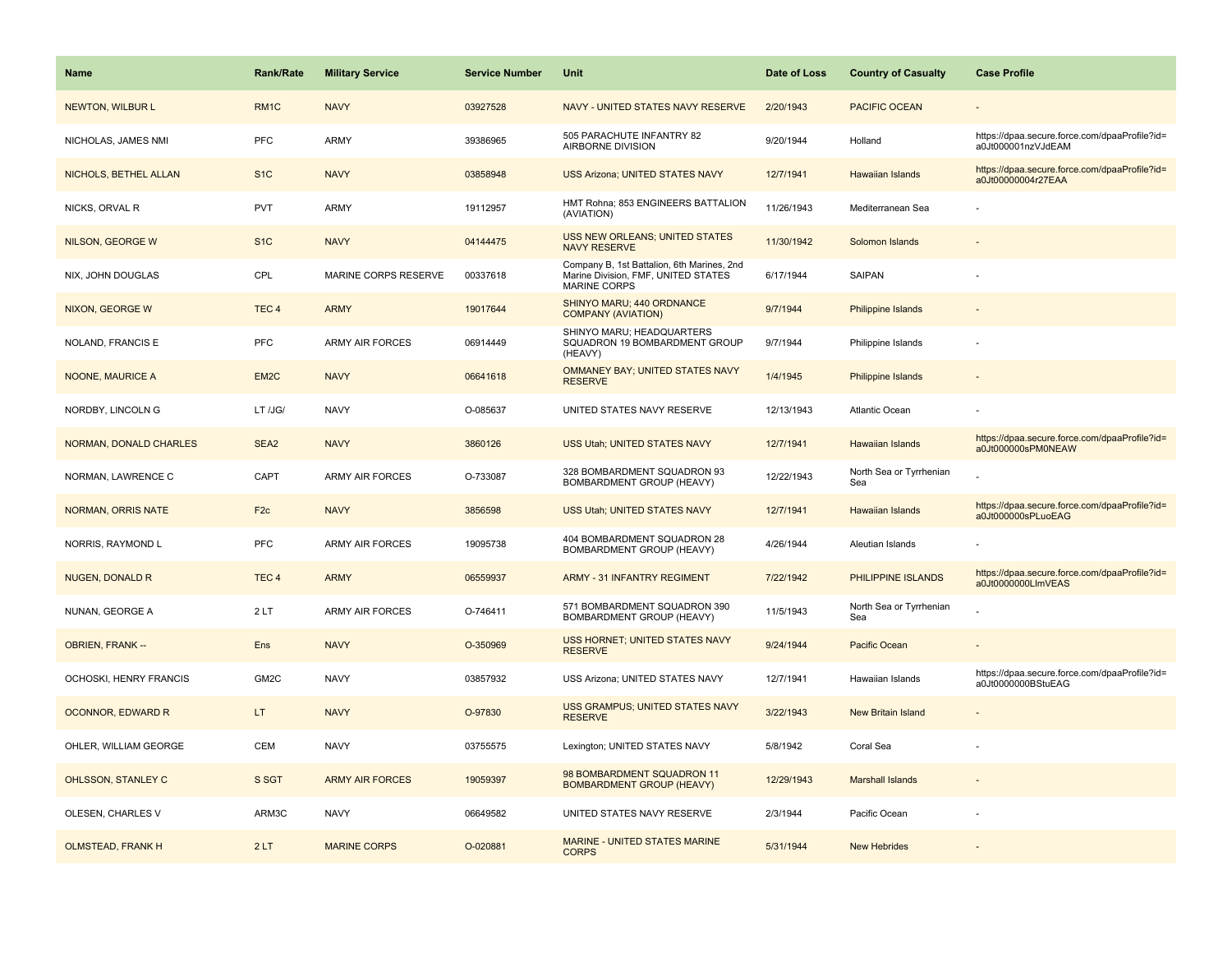| <b>Name</b>                | Rank/Rate         | <b>Military Service</b> | <b>Service Number</b> | Unit                                                             | Date of Loss | <b>Country of Casualty</b>       | <b>Case Profile</b>                                                 |
|----------------------------|-------------------|-------------------------|-----------------------|------------------------------------------------------------------|--------------|----------------------------------|---------------------------------------------------------------------|
| OLSEN, FRED W              | S SGT             | <b>ARMY AIR FORCES</b>  | 39092260              | 96 BOMBARDMENT SQUADRON 2<br>BOMBARDMENT GROUP (HEAVY)           | 3/11/1944    | Adriatic Sea                     |                                                                     |
| <b>OLSON, GLEN MARTIN</b>  | S <sub>2</sub> C  | <b>NAVY</b>             | 03860156              | <b>USS Arizona; UNITED STATES NAVY</b>                           | 12/7/1941    | Hawaiian Islands                 | https://dpaa.secure.force.com/dpaaProfile?id=<br>a0Jt00000004rlPEAQ |
| OLSON, JOHN E              | S <sub>1</sub> C  | <b>NAVY</b>             | 03861349              | NAVY - UNITED STATES NAVY                                        | 12/28/1944   | CENTRAL/SOUTH<br>PACIFIC THEATER |                                                                     |
| <b>OMAN, CHARLES LEE</b>   | F <sub>3</sub> C  | <b>NAVY</b>             | 06542800              | NAVY - UNITED STATES NAVY RESERVE                                | 11/13/1942   | <b>SOLOMON ISLANDS</b>           |                                                                     |
| OMURA, KEN --              | TEC <sub>3</sub>  | ARMY                    | 39381804              | HEADQUARTERS COMPANY UNITED<br>STATES ARMY FORCES FAR EAST       | 3/19/1944    | <b>Admiralty Islands</b>         | ÷,                                                                  |
| <b>ONDRACEK, JACK H</b>    | TM3C              | <b>NAVY</b>             | 08901781              | UNITED STATES NAVY RESERVE                                       | 4/16/1945    | Ryukyus Island                   |                                                                     |
| OSBORNE, OWEN A            | CPL               | <b>ARMY</b>             | 06581997              | ARISAN MARU; 59 COAST ARTILLERY<br><b>REGIMENT</b>               | 10/24/1944   | China Seas                       |                                                                     |
| <b>OSTERGARD, HAROLD E</b> | ARM2C             | <b>NAVY</b>             | 05100185              | UNITED STATES NAVY RESERVE                                       | 3/28/1943    | <b>Hawaiian Islands</b>          |                                                                     |
| OSTRANDER, PAUL S          | 1LT               | ARMY AIR FORCES         | O-774285              | 84 FIGHTER SQUADRON 78 FIGHTER<br><b>GROUP</b>                   | 3/31/1945    | North Sea or Tyrrhenian<br>Sea   |                                                                     |
| OTIS, ESBURN D             | 2LT               | <b>ARMY AIR FORCES</b>  | O-745999              | 79 FIGHTER SQUADRON 20 FIGHTER<br><b>GROUP</b>                   | 1/26/1944    | <b>British Isles</b>             |                                                                     |
| OTIS, HAROLD H             | TEC <sub>5</sub>  | ARMY                    | 39171468              | ARMY - 826 AMPHIBIOUS TRACTOR<br><b>BATTALION</b>                | 11/18/1944   | PHILIPPINE ISLANDS               |                                                                     |
| OTTERSEN, ROY O            | TM <sub>1</sub> C | <b>NAVY</b>             | 03858065              | TRITON; UNITED STATES NAVY                                       | 3/15/1943    | <b>Admiralty Islands</b>         | $\blacksquare$                                                      |
| OTYSON, DONALD C           | F <sub>2c</sub>   | <b>NAVY</b>             | 03858440              | USS Peary; UNITED STATES NAVY                                    | 2/19/1942    | Australia                        | ÷                                                                   |
| <b>OWEN, HARRIS K</b>      | SC <sub>2</sub> C | <b>NAVY</b>             | 03859957              | <b>UNITED STATES NAVY</b>                                        | 8/25/1942    | Alaska                           |                                                                     |
| PACHL, CHARLES H           | MOMM2C            | <b>NAVY</b>             | 03936186              | Beatty; UNITED STATES NAVY                                       | 11/6/1943    | Mediterranean Sea                | ÷,                                                                  |
| PACKER, DEWEY B            | ARM2C             | <b>NAVY</b>             | 06653440              | USS BUNKER HILL (CV-17); UNITED<br><b>STATES NAVY RESERVE</b>    | 3/14/1945    | Japan                            |                                                                     |
| PAGE, GILBERT --           | RDM3C             | <b>NAVY</b>             | 08921620              | JOHNSTON; UNITED STATES NAVY<br><b>RESERVE</b>                   | 10/25/1944   | Philippine Sea                   |                                                                     |
| PAINTER, DONALD E          | 1LT               | <b>ARMY AIR FORCES</b>  | O-687626              | 819 BOMBARDMENT SQUADRON 30<br><b>BOMBARDMENT GROUP (HEAVY)</b>  | 1/17/1945    | <b>Philippine Sea</b>            | $\overline{\phantom{a}}$                                            |
| PALMER, JAMES M            | FLT <sub>0</sub>  | <b>ARMY AIR FORCES</b>  | T-192507              | 419 NIGHT FIGHTER SQUADRON                                       | 1/18/1944    | New Britain Island               | ÷,                                                                  |
| PALMER, JOSEPH RONALD      | SF <sub>3</sub> C | <b>NAVY</b>             | 03858230              | Neosho; UNITED STATES NAVY                                       | 5/7/1942     | <b>Coral Sea</b>                 |                                                                     |
| PALMER, ROBERT G           | S <sub>1</sub> C  | <b>NAVY</b>             | 03866113              | NAVY - UNITED STATES NAVY                                        | 3/19/1945    | <b>JAPAN</b>                     | $\overline{\phantom{a}}$                                            |
| PALMER, ROYAL D            | 2LT               | <b>ARMY AIR FORCES</b>  | O-749305              | 577 BOMBARDMENT SQUADRON 392<br><b>BOMBARDMENT GROUP (HEAVY)</b> | 1/4/1944     | North Sea or Tyrrhenian<br>Sea   |                                                                     |
| PANETTO, FREDERICK S       | LT /JG/           | <b>NAVY</b>             | O-136960              | UNITED STATES NAVY                                               | 5/15/1943    | Pacific Ocean                    |                                                                     |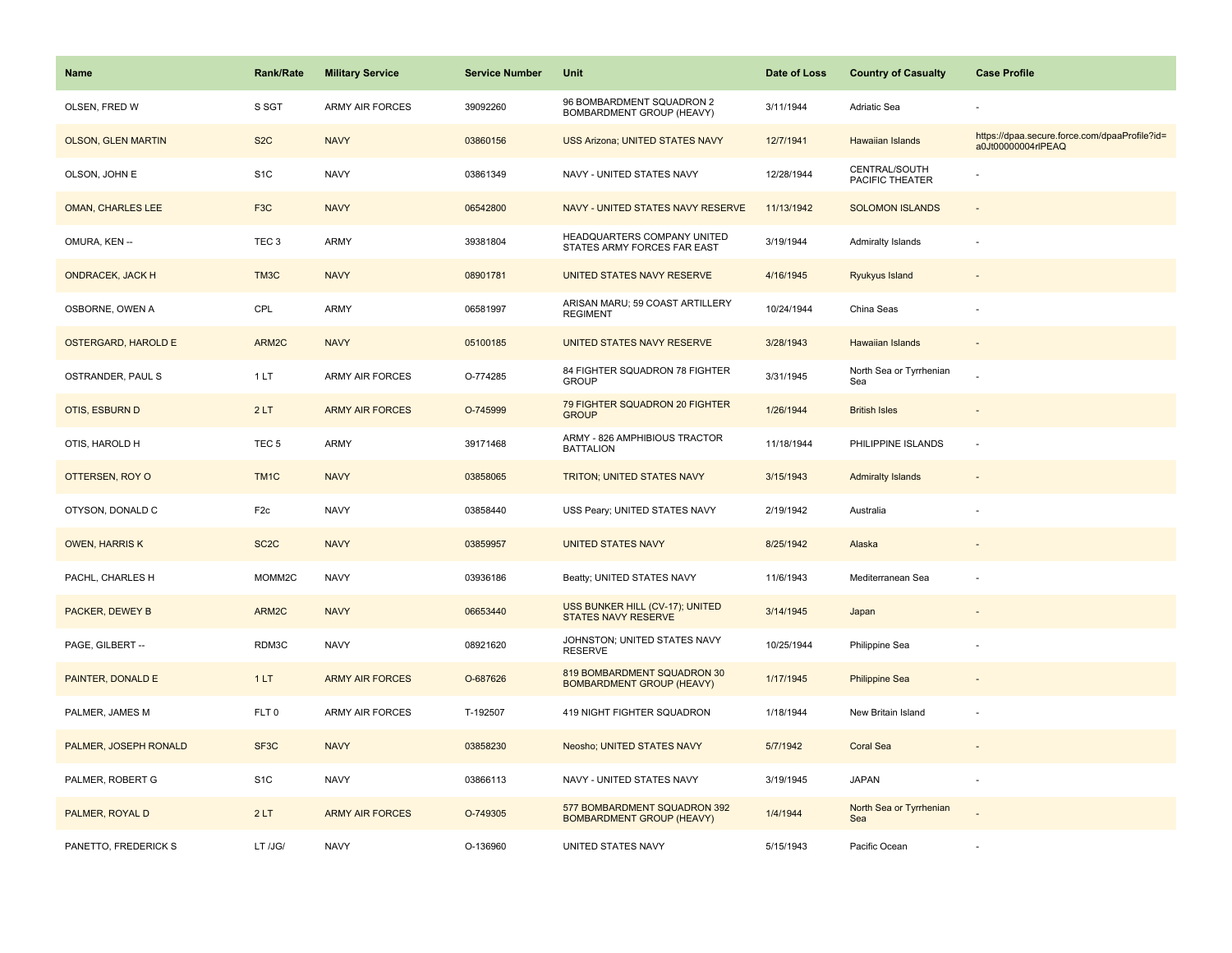| <b>Name</b>             | <b>Rank/Rate</b> | <b>Military Service</b> | <b>Service Number</b> | Unit                                                              | Date of Loss | <b>Country of Casualty</b>     | <b>Case Profile</b>                                                 |
|-------------------------|------------------|-------------------------|-----------------------|-------------------------------------------------------------------|--------------|--------------------------------|---------------------------------------------------------------------|
| <b>PANTAGES, NICK G</b> | 2LT              | <b>ARMY AIR FORCES</b>  | O-738658              | 710 BOMBARDMENT SQUADRON 447<br><b>BOMBARDMENT GROUP (HEAVY)</b>  | 3/11/1944    | North Sea or Tyrrhenian<br>Sea |                                                                     |
| PARADIS, JOSEPH A       | SM <sub>1C</sub> | <b>NAVY</b>             | 03934742              | LIDDLE; UNITED STATES NAVY                                        | 12/7/1944    | Philippine Islands             |                                                                     |
| PARKER, GILBERT N       | 2LT              | <b>ARMY AIR FORCES</b>  | O-738017              | 560 BOMBARDMENT SQUADRON 388<br><b>BOMBARDMENT GROUP (HEAVY)</b>  | 10/9/1943    | <b>Denmark</b>                 |                                                                     |
| PARKER, RAY DANIEL      | PFC              | MARINE CORPS            | 00270084              | MARINE - UNITED STATES MARINE<br><b>CORPS</b>                     | 8/18/1944    | Philippine Islands             |                                                                     |
| PARKER, ROBERT L        | <b>LTJG</b>      | <b>NAVY RESERVE</b>     | 314804                | UNITED STATES NAVY RESERVE                                        | 2/16/1945    | Japan                          |                                                                     |
| PARKER, WILLIAM H       | SGT              | <b>ARMY AIR FORCES</b>  | 06581531              | 28 BOMBARDMENT SQUADRON 19<br>BOMBARDMENT GROUP (HEAVY)           | 8/2/1942     | New Guinea                     |                                                                     |
| PARSONS, THOMAS A       | ARM1C            | <b>NAVY</b>             | 06647456              | UNITED STATES NAVY RESERVE                                        | 6/28/1945    | China                          |                                                                     |
| PARTIN, WILLIAM H       | S <sub>1</sub> C | <b>NAVY</b>             | 06647141              | USS SCULPIN; UNITED STATES NAVY<br><b>RESERVE</b>                 | 11/19/1943   | Gilbert Islands                |                                                                     |
| PARTRIDGE, RAYMOND E    | F <sub>1</sub> C | <b>NAVY</b>             | 06644654              | KIMBERLY; UNITED STATES NAVY<br><b>RESERVE</b>                    | 3/26/1945    | Ryukyus Islands                |                                                                     |
| PASQUAN, JOE            | PFC              | ARMY                    | 39457044              | ARMY - 128 INFANTRY 32 DIVISION                                   | 7/11/1944    | <b>NEW GUINEA</b>              |                                                                     |
| PATE, ATHEL A           | <b>SSGT</b>      | <b>ARMY AIR FORCES</b>  | 39092764              | 487 BOMBARDMENT SQUADRON 340<br><b>BOMBARDMENT GROUP (MEDIUM)</b> | 2/27/1943    | <b>French Guiana</b>           |                                                                     |
| PAULSON, LLOYD W        | FLT O            | ARMY AIR FORCES         | T-000214              | <b>AIR CORPS</b>                                                  | 4/29/1943    | Pacific Ocean                  |                                                                     |
| PAYNE, BUELL F.         | FLT <sub>0</sub> | <b>ARMY AIR FORCES</b>  | T-000984              | 68 FIGHTER SQUADRON 347 FIGHTER<br><b>GROUP</b>                   | 9/6/1943     |                                |                                                                     |
| PEARCE, JOSEPH J        | S <sub>1</sub> C | <b>NAVY</b>             | 08908637              | NAVY - UNITED STATES NAVY RESERVE                                 | 12/3/1944    | PHILIPPINE ISLANDS             |                                                                     |
| PEARCE, REUBEN V        | TEC <sub>5</sub> | <b>ARMY</b>             | 19017444              | <b>31 INFANTRY REGIMENT</b>                                       | 6/8/1942     | PHILIPPINE ISLANDS             | https://dpaa.secure.force.com/dpaaProfile?id=<br>a0Jt0000000LloqEAC |
| PEDEN, NORMAN C         | MM3C             | <b>NAVY</b>             | 08901554              | UNITED STATES NAVY RESERVE                                        | 10/25/1944   | Philippine Sea                 |                                                                     |
| PELLETT, ELMER E        | <b>PVT</b>       | <b>ARMY</b>             | 39339465              | 32 REGIMENT 3 ARMORED DIVISION                                    | 12/23/1945   | <b>Belgium</b>                 |                                                                     |
| PELLINI, ALDO L         | S SGT            | ARMY AIR FORCES         | 39204986              | 846 BOMBARDMENT SQUADRON 489<br>BOMBARDMENT GROUP (HEAVY)         | 5/31/1944    | Germany                        |                                                                     |
| PELTON, CLYDE W         | S <sub>1C</sub>  | <b>NAVY</b>             | 03861871              | <b>UNITED STATES NAVY</b>                                         | 3/16/1943    | North Atlantic Ocean           |                                                                     |
| PENDERGRASS, C S        | AMM2C            | <b>NAVY</b>             | 06641492              | UNITED STATES NAVY RESERVE                                        | 11/24/1943   | Pacific Ocean                  |                                                                     |
| PEOPLES, ROBERT G       | F <sub>1C</sub>  | <b>NAVY</b>             | 08909422              | Frederick C Davis; UNITED STATES NAVY<br><b>RESERVE</b>           | 4/24/1945    | North Atlantic Ocean           |                                                                     |
| PERKINS, GEORGE W       | PHM1C            | <b>NAVY</b>             | 06650151              | OMMANEY BAY; UNITED STATES NAVY<br><b>RESERVE</b>                 | 1/4/1945     | Philippine Islands             |                                                                     |
| PERKINS, ORIE DALTON    | <b>CPHM</b>      | <b>NAVY</b>             | 02869927              | USS MONSSEN; UNITED STATES NAVY                                   | 11/13/1942   | Solomon Islands                |                                                                     |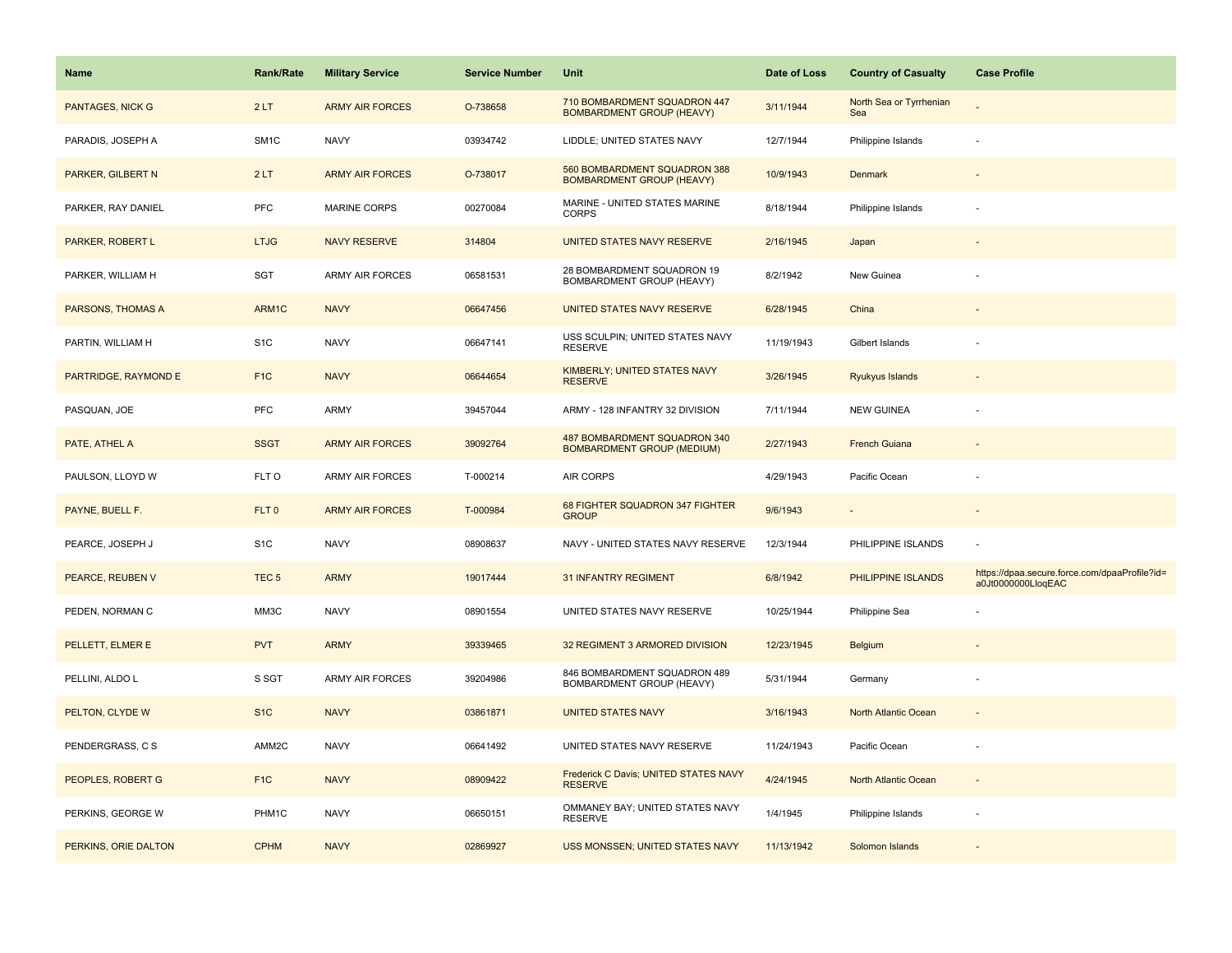| <b>Name</b>            | <b>Rank/Rate</b>  | <b>Military Service</b> | <b>Service Number</b> | Unit                                                              | Date of Loss | <b>Country of Casualty</b>                   | <b>Case Profile</b>                                                 |
|------------------------|-------------------|-------------------------|-----------------------|-------------------------------------------------------------------|--------------|----------------------------------------------|---------------------------------------------------------------------|
| PERKINS, WARREN B      | TEC <sub>5</sub>  | ARMY                    | 39462899              | HMT Rohna; 853 ENGINEERS BATTALION<br>(AVIATION)                  | 11/26/1943   | Mediterranean Sea                            |                                                                     |
| PERMAIN, TED U         | 2LT               | <b>ARMY AIR FORCES</b>  | O-758049              | 40 PHOTO SQUADRON 8<br><b>RECONNAISSANCE GROUP</b>                | 11/27/1944   | <b>Burma</b>                                 |                                                                     |
| PERRY, WILLARD O       | AM2C              | <b>NAVY</b>             | 03857820              | UNITED STATES NAVY                                                | 2/25/1942    | Netherlands East Indies                      |                                                                     |
| PERU, ARCHIE CLIFFORD  | 2LT               | <b>MARINE CORPS</b>     | O-028035              | MARINE - UNITED STATES MARINE<br><b>CORPS</b>                     | 11/12/1944   | New Britain Island                           |                                                                     |
| PETERMAN, CHARLES D    | EM2C              | <b>NAVY</b>             | 03859519              | USS HELENA; UNITED STATES NAVY                                    | 7/6/1943     | Solomon Islands                              |                                                                     |
| PETERSEN, RALPH MERLE  | Pvt               | <b>MARINE CORPS</b>     | 325260                | <b>MARINE - UNITED STATES MARINE</b><br><b>CORPS</b>              | 8/19/1942    | Solomon Islands                              |                                                                     |
| PETERSON, ELMER H      | <b>CTM</b>        | <b>NAVY</b>             | 03856167              | SUBMARINE Albacore; UNITED STATES<br><b>NAVY</b>                  | 11/7/1944    | Japan                                        |                                                                     |
| PETERSON, HARDY WILBUR | FC <sub>3</sub> C | <b>NAVY</b>             | 03857939              | <b>USS Arizona; UNITED STATES NAVY</b>                            | 12/7/1941    | <b>Hawaiian Islands</b>                      | https://dpaa.secure.force.com/dpaaProfile?id=<br>a0Jt000000mpsHPEAY |
| PETERSON, JAMES C      | 2LT               | <b>ARMY AIR FORCES</b>  | O-750449              | HEADQUARTERS V 2 BOMBARDMENT<br>COMMAND                           | 3/15/1944    | Hawaiian Islands                             |                                                                     |
| PETERSON, JOHN M       | S <sub>2</sub> C  | <b>NAVY</b>             | 03869727              | HULL; UNITED STATES NAVY RESERVE                                  | 12/18/1944   | <b>Philippine Sea</b>                        | https://dpaa.secure.force.com/dpaaProfile?id=<br>a0Jt0000000XeV4EAK |
| PHILLIPS, NORMAN --    | S <sub>1</sub> C  | <b>NAVY</b>             | 06656060              | SNOOK; UNITED STATES NAVY<br><b>RESERVE</b>                       | 5/5/1945     | China Seas                                   |                                                                     |
| PHILLIPS, WA           | ARM3C             | <b>NAVY</b>             | 06640113              | UNITED STATES NAVY RESERVE                                        | 6/4/1942     |                                              |                                                                     |
| PICCIN, ERNEST R       | F <sub>2</sub> C  | <b>NAVY</b>             | 03870542              | HULL; UNITED STATES NAVY RESERVE                                  | 12/18/1944   | Philippine Sea                               | https://dpaa.secure.force.com/dpaaProfile?id=<br>a0Jt0000000XeTsEAK |
| PICKEL, CLAIRE A       | <b>PVT</b>        | <b>ARMY</b>             | 20943024              | <b>ARMY - 194 TANK BATTALION</b>                                  | 8/8/1942     | PHILIPPINE ISLANDS                           | https://dpaa.secure.force.com/dpaaProfile?id=<br>a0Jt0000000LIndEAC |
| PICOU, ASWELL L        | S <sub>2</sub> C  | <b>NAVY</b>             | 06640161              | USS HORNET (CV-8); UNITED STATES<br>NAVY RESERVE                  | 6/4/1942     | Midway Island                                |                                                                     |
| PIERCE, WILLIAM M      | SC <sub>1</sub> C | <b>NAVY</b>             | 03929607              | USS JARVIS; UNITED STATES NAVY                                    | 8/9/1942     | Solomon Islands                              |                                                                     |
| PIERSON, RICHARD L     | S <sub>1</sub> C  | <b>NAVY</b>             | 06644314              | Mc Kean; UNITED STATES NAVY<br><b>RESERVE</b>                     | 11/17/1943   | Solomon Islands                              |                                                                     |
| PIKE, MILTON L         | 2LT               | <b>ARMY AIR FORCES</b>  | O-744086              | 323 BOMBARDMENT SQUADRON 91<br><b>BOMBARDMENT GROUP (HEAVY)</b>   | 3/3/1944     | North Sea or Tyrrhenian<br>Sea               |                                                                     |
| PINNEO, RAYMOND J      | S <sub>2</sub> C  | <b>NAVY</b>             | 03869355              | NAVY - UNITED STATES NAVY                                         | 2/21/1945    | <b>BONIN &amp; VOLCANO</b><br><b>ISLANDS</b> |                                                                     |
| PITSER, CHARLES E      | TM <sub>2</sub> C | <b>NAVY</b>             | 03859401              | USS SCULPIN; UNITED STATES NAVY                                   | 11/19/1943   | <b>Gilbert Islands</b>                       |                                                                     |
| POE, CLINTON L         | S <sub>1C</sub>   | <b>NAVY</b>             | 03869892              | HULL; UNITED STATES NAVY RESERVE                                  | 12/18/1944   | Philippine Sea                               | https://dpaa.secure.force.com/dpaaProfile?id=<br>a0Jt0000000XeUiEAK |
| POLER, MARTIN L        | S SGT             | <b>ARMY AIR FORCES</b>  | 19032352              | 301 BOMBARDMENT GROUP (HEAVY),<br><b>419 BOMBARDMENT SQUADRON</b> | 8/11/1943    | North Sea or Tyrrhenian<br>Sea               |                                                                     |
| PORTER, GRENVILLE N    | 1LT               | <b>ARMY</b>             | O-423848              | SHINYO MARU; INFANTRY                                             | 9/7/1944     | Philippine Islands                           |                                                                     |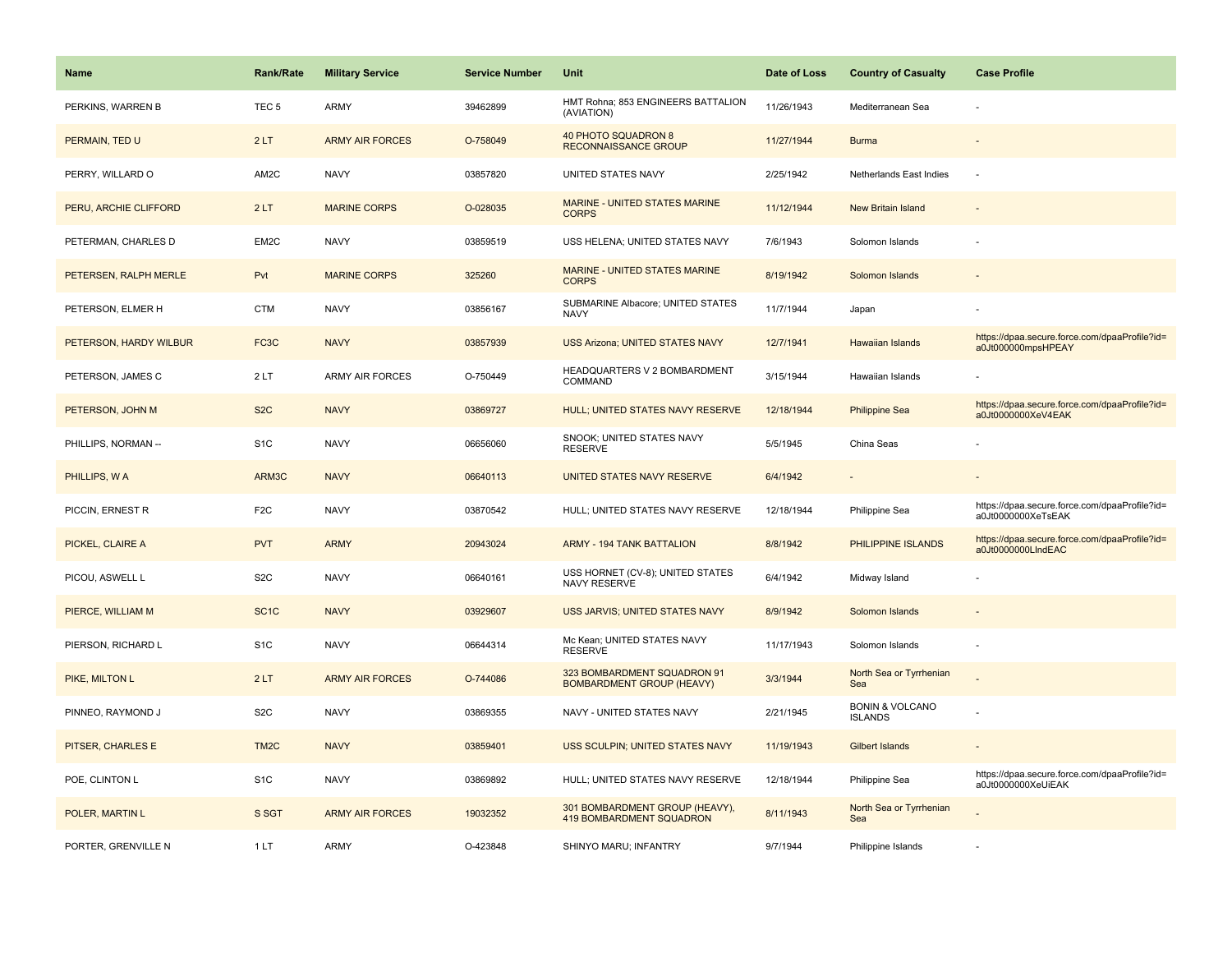| Name                      | <b>Rank/Rate</b>  | <b>Military Service</b> | <b>Service Number</b> | Unit                                                              | Date of Loss | <b>Country of Casualty</b>     | <b>Case Profile</b>                                                 |
|---------------------------|-------------------|-------------------------|-----------------------|-------------------------------------------------------------------|--------------|--------------------------------|---------------------------------------------------------------------|
| POYNER, THOMAS E          | F <sub>1</sub> C  | <b>NAVY</b>             | 06647960              | <b>GRAMPUS; UNITED STATES NAVY</b><br><b>RESERVE</b>              | 3/22/1943    | <b>New Britain Island</b>      |                                                                     |
| PRATICO, LOUIS --         | EM3C              | <b>NAVY</b>             | 03858717              | USS HOUSTON (CA-30); UNITED STATES<br><b>NAVY</b>                 | 3/1/1942     | Java                           |                                                                     |
| PRICE, SONE H             | EM2C              | <b>NAVY</b>             | 06654505              | HERRING; UNITED STATES NAVY<br><b>RESERVE</b>                     | 7/5/1944     | Kurile Islands                 |                                                                     |
| PRIESTLEY, WILLIAM J      | MAJ               | ARMY                    | O-020301              | ARMY - 57 INFANTRY REGIMENT (PS)                                  | 12/15/1944   | PHILIPPINE ISLANDS             | $\sim$                                                              |
| PRINGLE, ORVILLE V        | RM3C              | <b>NAVY</b>             | 06645142              | Maddox; UNITED STATES NAVY<br><b>RESERVE</b>                      | 7/10/1943    | Mediterranean Sea              |                                                                     |
| RACH, WILLIAM A           | LT.               | <b>NAVY</b>             | O-102127              | USS ESSEX; UNITED STATES NAVY<br><b>RESERVE</b>                   | 4/18/1945    | Philippine Sea                 |                                                                     |
| RALL, JAMES --            | <b>SGT</b>        | <b>MARINE CORPS</b>     | 00264810              | MARINE - UNITED STATES MARINE<br><b>CORPS</b>                     | 8/30/1942    | ** Documentation Errors        | $\sim$                                                              |
| RALSTON, DON E            | 1LT               | ARMY AIR FORCES         | O-740915              | 710 BOMBARDMENT SQUADRON 447<br>BOMBARDMENT GROUP (HEAVY)         | 3/3/1944     | North Sea or Tyrrhenian<br>Sea |                                                                     |
| <b>RAMSDELL, ARTHUR C</b> | TM3C              | <b>NAVY</b>             | 06650486              | PT-251; UNITED STATES NAVY RESERVE                                | 2/26/1944    | Solomon Islands                |                                                                     |
| RAMSEY, KENNETH H         | ARM3C             | <b>NAVY</b>             | 08758634              | UNITED STATES NAVY RESERVE                                        | 10/18/1944   | Pacific Ocean                  |                                                                     |
| <b>RANDALL, LEWIS D</b>   | MM3C              | <b>NAVY</b>             | 03857978              | USS DEHAVEN; UNITED STATES NAVY                                   | 2/1/1943     | Solomon Islands                |                                                                     |
| RAUHAUSER, GLENN M        | Cpl               | ARMY                    | 19016228              | ARISAN MARU; 60 COAST ARTILLERY<br><b>REGIMENT</b>                | 10/24/1944   | China Seas                     |                                                                     |
| RAY, GLEN E.              | ARM3C             | <b>NAVY</b>             | 03934351              | UNITED STATES NAVY                                                | 6/4/1942     | Pacific Ocean                  |                                                                     |
| READ, HERMAN R            | S <sub>1</sub> C  | <b>NAVY</b>             | 03857551              | USS HOUSTON (CA-30); UNITED STATES<br><b>NAVY</b>                 | 3/1/1942     | Java                           |                                                                     |
| <b>REDISKE, MANLEY A</b>  | FC <sub>2</sub> C | <b>NAVY</b>             | 03858907              | USS DEHAVEN; UNITED STATES NAVY                                   | 2/1/1943     | Solomon Islands                |                                                                     |
| REDMON, JACK K            | T SGT             | ARMY AIR FORCES         | 19074486              | 492 BOMBARDMENT SQUADRON 7<br>BOMBARDMENT GROUP (HEAVY)           | 5/1/1943     | Burma                          |                                                                     |
| <b>REED, GARLAND J</b>    | S SGT             | <b>ARMY AIR FORCES</b>  | 39190874              | 373 BOMBARDMENT SQUADRON 308<br><b>BOMBARDMENT GROUP (HEAVY)</b>  | 5/25/1944    | India                          |                                                                     |
| REEDY, HENRY C            | CQM               | <b>NAVY</b>             | 03755117              | Longshaw; UNITED STATES NAVY                                      | 5/18/1945    | Philippine Sea                 |                                                                     |
| REEVES, LAWRENCE --       | 1LT               | <b>ARMY AIR FORCES</b>  | O-743091              | 36 FIGHTER SQUADRON 8 FIGHTER<br><b>GROUP</b>                     | 4/16/1944    | New Guinea                     |                                                                     |
| REHN, CARL --             | EM2C              | <b>NAVY</b>             | 06642678              | TULLIBEE; UNITED STATES NAVY<br><b>RESERVE</b>                    | 3/26/1944    | Caroline Islands               |                                                                     |
| <b>REINI, TERHO E</b>     | <b>PFC</b>        | <b>ARMY</b>             | 19021134              | ARISAN MARU; 60 COAST ARTILLERY<br><b>REGIMENT</b>                | 10/24/1944   | China Seas                     |                                                                     |
| REMINGTON, JOHN W         | 2LT               | ARMY                    | O-324389              | ARMY - 19 QUARTERMASTER TRUCK<br>COMPANY                          | 7/15/1942    | PHILIPPINE ISLANDS             | https://dpaa.secure.force.com/dpaaProfile?id=<br>a0Jt0000000XeW6EAK |
| <b>RENSINK, HENRY C</b>   | S SGT             | <b>ARMY AIR FORCES</b>  | 39388061              | 501 BOMBARDMENT SQUADRON 345<br><b>BOMBARDMENT GROUP (MEDIUM)</b> | 1/30/1944    | <b>New Guinea</b>              | https://dpaa.secure.force.com/dpaaProfile?id=<br>a0Jt000001nzTu3EAE |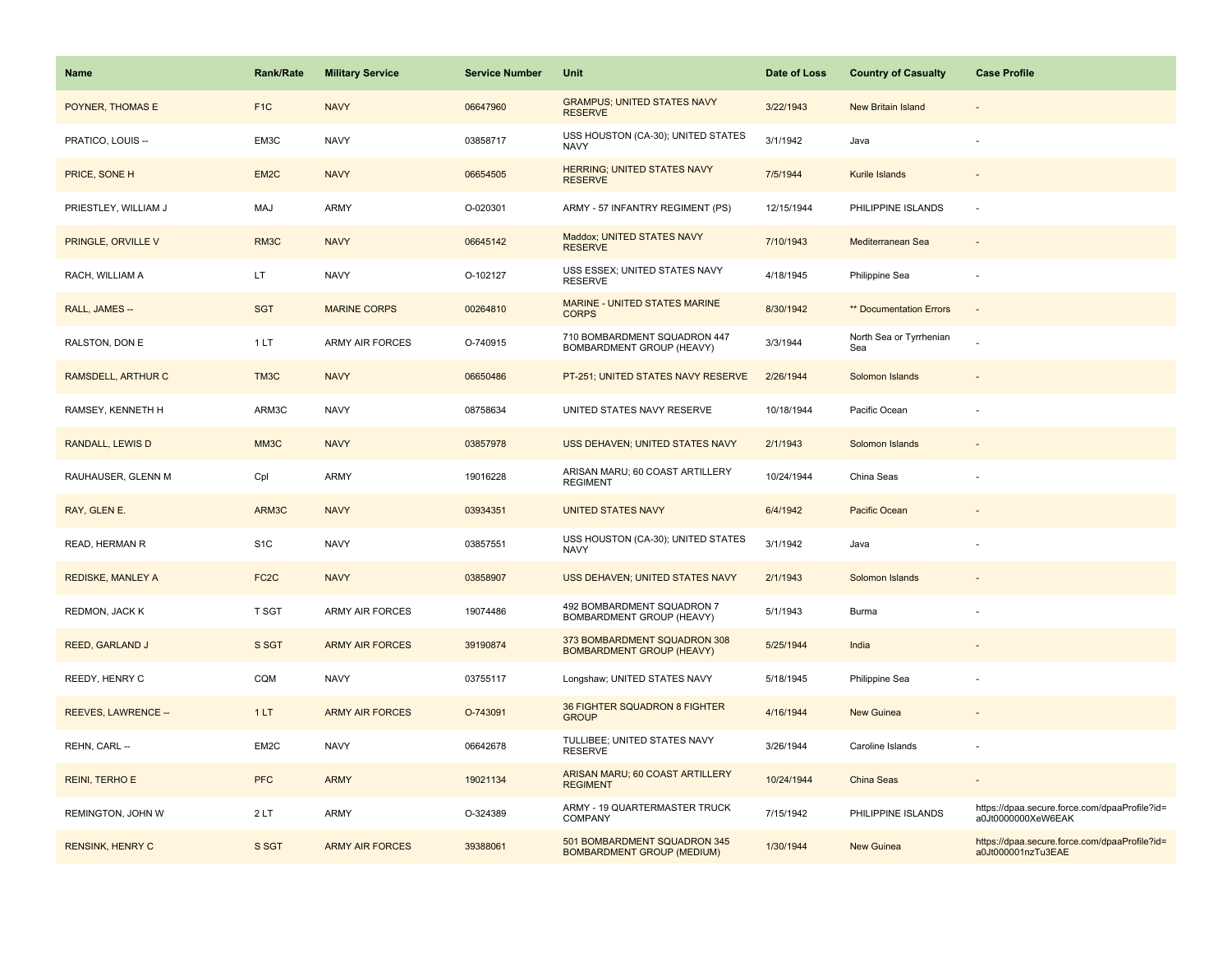| <b>Name</b>                 | <b>Rank/Rate</b>  | <b>Military Service</b> | <b>Service Number</b> | Unit                                                                  | Date of Loss | <b>Country of Casualty</b>     | <b>Case Profile</b>                                                 |
|-----------------------------|-------------------|-------------------------|-----------------------|-----------------------------------------------------------------------|--------------|--------------------------------|---------------------------------------------------------------------|
| REYNOLDS, ERNEST E          | MM3C              | <b>NAVY</b>             | 03856793              | USS STRONG; UNITED STATES NAVY                                        | 7/5/1943     | Solomon Islands                |                                                                     |
| RHODES, LYON R              | B <sub>2</sub> C  | <b>NAVY</b>             | 03931371              | Pillsbury; UNITED STATES NAVY                                         | 3/1/1942     | <b>Coral Sea</b>               |                                                                     |
| RICE, HAROLD O              | RM3C              | <b>NAVY</b>             | 03858123              | Edsall; UNITED STATES NAVY                                            | 3/1/1942     | Indian Ocean                   |                                                                     |
| <b>RICE, HARVEY F</b>       | 1LT               | <b>ARMY</b>             | O-374798              | <b>ARMY - 194 TANK BATTALION</b>                                      | 7/1/1942     | PHILIPPINE ISLANDS             | https://dpaa.secure.force.com/dpaaProfile?id=<br>a0Jt0000000LInEEAS |
| RICE, LEO W                 | 1LT               | <b>ARMY AIR FORCES</b>  | O-714823              | 744 BOMBARDMENT SQUADRON 456<br>BOMBARDMENT GROUP (HEAVY)             | 11/11/1944   | Adriatic Sea                   |                                                                     |
| RICH, OTTO VERNON           | PHM1              | <b>NAVY</b>             | B-3366352             | POPE; UNITED STATES NAVY                                              | 12/10/1941   | Philippine Islands             |                                                                     |
| RICHARDSON, JOHN W          | S <sub>2</sub> C  | <b>NAVY</b>             | 06656674              | HOEL; UNITED STATES NAVY                                              | 10/25/1944   | Philippine Sea                 |                                                                     |
| RICHTER, ALBERT WALLACE     | <b>COX</b>        | <b>NAVY</b>             | 03858655              | <b>USS Arizona; UNITED STATES NAVY</b>                                | 12/7/1941    | <b>Hawaiian Islands</b>        | https://dpaa.secure.force.com/dpaaProfile?id=<br>a0Jt0000000BSTzEAO |
| RICHTER, THOMAS C           | MOMM1C            | <b>NAVY</b>             | 03857715              | USS PRESTON; UNITED STATES NAVY                                       | 11/15/1942   | Solomon Islands                |                                                                     |
| <b>RICKARDS, CLIFFORD M</b> | F <sub>1C</sub>   | <b>NAVY</b>             | 03866785              | <b>HOEL; UNITED STATES NAVY</b>                                       | 10/15/1944   | <b>Philippine Sea</b>          |                                                                     |
| RICKLES, RAY                | <b>PFC</b>        | <b>MARINE CORPS</b>     | 337560                | MARINE - UNITED STATES MARINE<br><b>CORPS</b>                         | 9/22/1944    | Caroline Islands               |                                                                     |
| RIDDLE, WILLIAM L           | 2LT               | <b>ARMY AIR FORCES</b>  | O-730611              | 95 FIGHTER SQUADRON 82 FIGHTER<br><b>GROUP</b>                        | 4/10/1943    | Mediterranean Sea              |                                                                     |
| <b>RIGGS, FORREST S</b>     | MM <sub>2</sub> C | <b>NAVY</b>             | 03857727              | USS PRESTON; UNITED STATES NAVY                                       | 11/15/1942   | Solomon Islands                |                                                                     |
| RIGGS, JOHN M               | <b>CPHM</b>       | <b>NAVY</b>             | 03857196              | Little; UNITED STATES NAVY                                            | 5/3/1945     | Ryukyus Islands                |                                                                     |
| RIKER, DORMAN N             | PHM2C             | <b>NAVY</b>             | 03857695              | ARISAN MARU; UNITED STATES NAVY                                       | 10/24/1944   | Philippine Islands             |                                                                     |
| <b>RIKER, GEORGE E</b>      | <b>T SGT</b>      | <b>ARMY AIR FORCES</b>  | 19094153              | 16 SQUADRON 68 RECONNAISSANCE<br><b>GROUP</b>                         | 4/12/1945    | Mediterranean Sea              |                                                                     |
| RILEY, JUNIOR T             | BM <sub>2</sub> C | <b>NAVY</b>             | 03936216              | NAVY - UNITED STATES NAVY                                             | 7/30/1945    | PHILIPPINE SEA                 | https://dpaa.secure.force.com/dpaaProfile?id=<br>a0Jt0000000QrlMEAS |
| <b>RINGS, GLEN R</b>        | LT /JG/           | <b>NAVY</b>             | O-082995              | <b>UNITED STATES NAVY</b>                                             | 3/1/1942     | <b>Indian Ocean</b>            |                                                                     |
| RINGSTAD, RONALD --         | COX               | <b>NAVY</b>             | 03856695              | SS NATHANIEL HAWTHORNE; UNITED<br>STATES NAVY RESERVE                 | 11/7/1942    | Venezuela                      |                                                                     |
| RITCHIE, HAROLD E           | S SGT             | <b>ARMY AIR FORCES</b>  | 39474537              | 421 BOMBARDMENT SQUADRON 504<br><b>BOMBARDMENT GROUP (VERY HEAVY)</b> | 6/7/1945     | Marianas Islands               |                                                                     |
| RITCHIE, ROBERT G.          | 1LT               | <b>ARMY AIR FORCES</b>  | O-777241              | 548 BOMBARDMENT SQUADRON 385<br>BOMBARDMENT GROUP (HEAVY)             | 4/4/1945     | North Sea or Tyrrhenian<br>Sea |                                                                     |
| RITTEL, RAYMOND W           | S <sub>2</sub> C  | <b>NAVY</b>             | 08901639              | <b>USS LISCOME BAY; UNITED STATES</b><br><b>NAVY RESERVE</b>          | 11/24/1943   | <b>Gilbert Islands</b>         |                                                                     |
| ROBERSON, GEORGE G          | <b>PVT</b>        | <b>ARMY</b>             | 06563802              | SHINYO MARU; 31 INFANTRY REGIMENT                                     | 9/7/1944     | Philippine Islands             |                                                                     |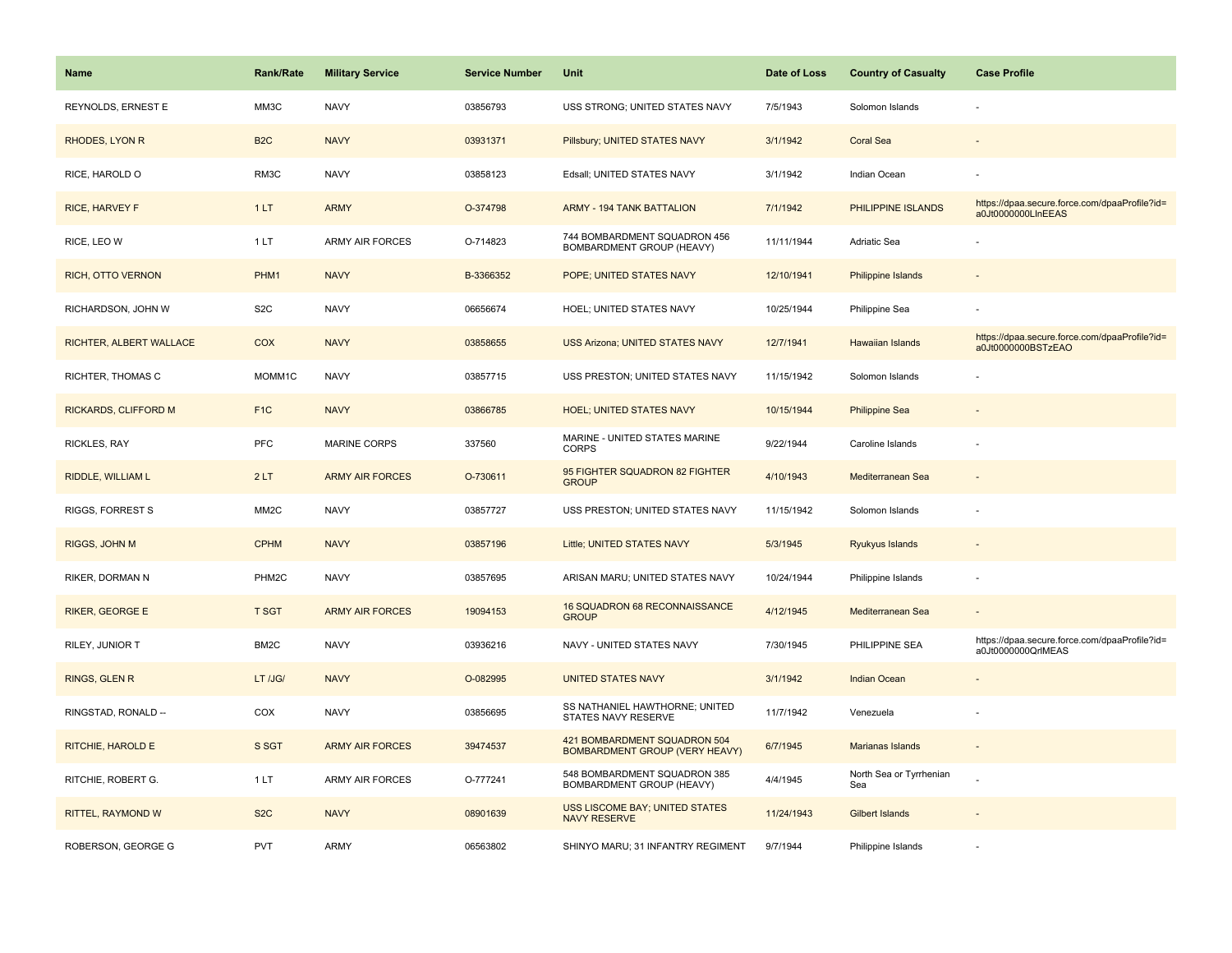| Name                       | <b>Rank/Rate</b>  | <b>Military Service</b> | <b>Service Number</b> | <b>Unit</b>                                                             | Date of Loss | <b>Country of Casualty</b>              | <b>Case Profile</b>                                                 |
|----------------------------|-------------------|-------------------------|-----------------------|-------------------------------------------------------------------------|--------------|-----------------------------------------|---------------------------------------------------------------------|
| ROBERSON, LEROY RAULS      | <b>CSK</b>        | <b>NAVY</b>             | 02951503              | USS JUNEAU; UNITED STATES NAVY                                          | 11/13/1942   | Solomon Islands                         |                                                                     |
| ROBERTS, HUGH H            | 1LT               | ARMY                    | O-289540              | ARMY - 808 MILITARY POLICE COMPANY                                      | 12/15/1944   | PHILIPPINE ISLANDS                      |                                                                     |
| ROBERTS, KENNETH FRANKLIN  | BM <sub>2</sub> C | <b>NAVY</b>             | 03857947              | <b>USS Arizona; UNITED STATES NAVY</b>                                  | 12/7/1941    | Hawaiian Islands                        | https://dpaa.secure.force.com/dpaaProfile?id=<br>a0Jt0000000BSQIEAO |
| ROBERTSON, MARK ROY        | CPL               | <b>MARINE CORPS</b>     | 290190                | C Company, First Battalion, Sixth Marines,<br>Second Marine Division    | 11/22/1943   | <b>GILBERT ISLANDS</b>                  | https://dpaa.secure.force.com/dpaaProfile?id=<br>a0Jt0000000Xdk0EAC |
| ROBINS, DONALD D           | 2LT               | <b>ARMY AIR FORCES</b>  | O-401307              | ARISAN MARU; 14 BOMBARDMENT<br>SQUADRON 19 BOMBARDMENT GROUP<br>(HEAVY) | 10/24/1944   | China Seas                              |                                                                     |
| ROBINSON, ARTHUR E         | AOM2C             | <b>NAVY</b>             | 06645504              | UNITED STATES NAVY RESERVE                                              | 3/20/1944    | <b>Atlantic Ocean</b>                   |                                                                     |
| ROBINSON, MARVIN H.        | 2LT               | <b>ARMY AIR FORCES</b>  | O-740928              | 528 BOMBARDMENT SQUADRON 380<br><b>BOMBARDMENT GROUP (HEAVY)</b>        | 1/7/1944     | <b>New Guinea</b>                       |                                                                     |
| RODIN, LLOYD J             | S <sub>2</sub> C  | <b>NAVY</b>             | 03864088              | S-44; UNITED STATES NAVY RESERVE                                        | 10/7/1943    | Kurile Islands                          |                                                                     |
| <b>ROGERS, EUGENE OWEN</b> | S <sub>2</sub> C  | <b>NAVY</b>             | 06644630              | USS PRESTON; UNITED STATES NAVY<br><b>RESERVE</b>                       | 11/15/1942   | Solomon Islands                         |                                                                     |
| ROLLAND, HAROLD L          | CGM               | <b>NAVY</b>             | 03681547              | SUBMARINE Argonaut; UNITED STATES<br><b>NAVY</b>                        | 1/10/1943    | New Britain Island                      |                                                                     |
| ROMBALSKI, DONALD ROGER    | S <sub>2</sub> C  | <b>NAVY</b>             | 03859996              | <b>USS Arizona; UNITED STATES NAVY</b>                                  | 12/7/1941    | <b>Hawaiian Islands</b>                 | https://dpaa.secure.force.com/dpaaProfile?id=<br>a0Jt00000004rleEAI |
| ROMINGER, NORMAN W         | <b>PFC</b>        | ARMY AIR FORCES         | 19030292              | HEADQUARTERS SQUADRON 19<br>BOMBARDMENT GROUP (HEAVY)                   | 7/8/1942     | Philippine Islands                      | https://dpaa.secure.force.com/dpaaProfile?id=<br>a0Jt000000MmoDoEAJ |
| ROOKS, ALBERT H            | <b>CAPT</b>       | <b>NAVY</b>             | O-008625              | USS HOUSTON (CA-30); UNITED STATES<br><b>NAVY</b>                       | 3/1/1942     | Java                                    |                                                                     |
| ROSE, EZRA E               | <b>PVT</b>        | ARMY                    | 39193926              | HMT Rohna; 853 ENGINEERS BATTALION<br>(AVIATION)                        | 11/26/1943   | Tunisia                                 |                                                                     |
| ROSS, CALVIN E             | <b>PVT</b>        | <b>ARMY</b>             | 39474369              | ARMY - 127 INFANTRY 32 DIVISION                                         | 3/20/1945    | PHILIPPINE ISLANDS                      | $\sim$                                                              |
| ROSSART, JOSEPH W          | MM <sub>2</sub> C | <b>NAVY</b>             | 08906175              | UNITED STATES NAVY RESERVE                                              | 1/12/1945    | Central/South Pacific<br>Theater        |                                                                     |
| <b>ROUP, MARION F</b>      | MOMM1C            | <b>NAVY</b>             | 03857893              | <b>SUBMARINE Argonaut; UNITED STATES</b><br><b>NAVY</b>                 | 1/10/1943    | New Britain Island                      |                                                                     |
| ROWLEY, HARRY CADE         | S <sub>1</sub> C  | <b>NAVY</b>             | 03861311              | USS HORNET; UNITED STATES NAVY                                          | 10/26/1942   | New Hebrides                            |                                                                     |
| <b>ROWLEY, JAMES R</b>     | MM3C              | <b>NAVY</b>             | 03857220              | <b>UNITED STATES NAVY</b>                                               | 3/1/1942     | <b>Indian Ocean</b>                     |                                                                     |
| ROZANSKI, EDWARD E         | 2NDLT             | <b>MARINE CORPS</b>     | O-023601              | MARINE - UNITED STATES MARINE<br><b>CORPS</b>                           | 11/20/1943   | <b>GILBERT ISLANDS</b>                  | https://dpaa.secure.force.com/dpaaProfile?id=<br>a0Jt0000000XluYEAS |
| RUBATINO, FRED A           | S <sub>1</sub> C  | <b>NAVY</b>             | 06645598              | UNITED STATES NAVY RESERVE                                              | 6/5/1945     | <b>Central/South Pacific</b><br>Theater |                                                                     |
| RUMBURG, IRA C             | LT COL            | ARMY                    | O-024620              | SS Leopoldville; 262 INFANTRY 66<br><b>DIVISION</b>                     | 12/24/1944   | English Channel                         |                                                                     |
| <b>RUST, DAVID S</b>       | <b>PFC</b>        | <b>ARMY</b>             | 39474599              | SS Leopoldville; 262 INFANTRY 66<br><b>DIVISION</b>                     | 12/24/1944   | <b>English Channel</b>                  |                                                                     |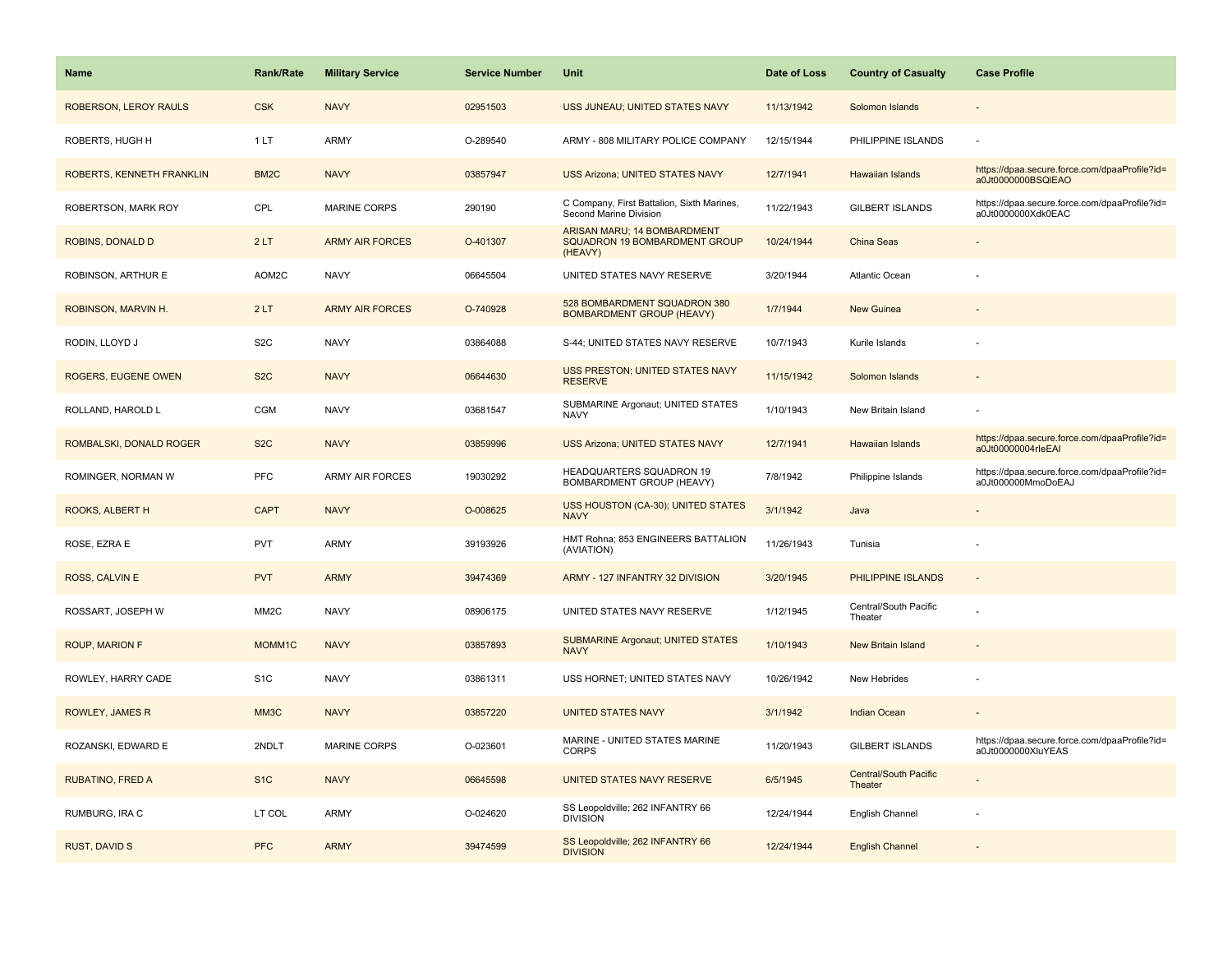| <b>Name</b>                    | Rank/Rate          | <b>Military Service</b> | <b>Service Number</b> | Unit                                                               | Date of Loss | <b>Country of Casualty</b>                   | <b>Case Profile</b> |
|--------------------------------|--------------------|-------------------------|-----------------------|--------------------------------------------------------------------|--------------|----------------------------------------------|---------------------|
| RUTHERFORD, JESSE --           | <b>PVT</b>         | <b>MARINE CORPS</b>     | 00307495              | MARINE - UNITED STATES MARINE<br><b>CORPS</b>                      | 5/8/1942     | Coral Sea                                    |                     |
| <b>RUTLEDGE, PAUL SAUNDERS</b> | Capt               | <b>MARINE CORPS</b>     | O-10184               | MARINE - UNITED STATES MARINE<br><b>CORPS</b>                      | 10/15/1942   | Solomon Islands                              |                     |
| RYAN, HARRY WALTER             | AMM3C              | <b>NAVY</b>             | 06642096              | UNITED STATES NAVY RESERVE                                         | 12/3/1942    | Pacific Ocean                                |                     |
| <b>RYAN, JAMES M</b>           | 2LT                | <b>ARMY AIR FORCES</b>  | O-689365              | 722 BOMBARDMENT SQUADRON 450<br><b>BOMBARDMENT GROUP (HEAVY)</b>   | 3/24/1944    | <b>Adriatic Sea</b>                          |                     |
| RYAN, THOMAS G                 | LT /JG/            | <b>NAVY</b>             | O-337451              | NAVY - UNITED STATES NAVY RESERVE                                  | 5/4/1945     | <b>JAPAN</b>                                 |                     |
| <b>SADD, CURTIS W</b>          | S <sub>1</sub> C   | <b>NAVY</b>             | 06541440              | NAVY - UNITED STATES NAVY RESERVE                                  | 2/21/1945    | <b>BONIN &amp; VOLCANO</b><br><b>ISLANDS</b> |                     |
| SADICK, GORDON P               | LT /JG/            | <b>NAVY</b>             | O-167878              | UNITED STATES NAVY RESERVE                                         | 7/20/1943    | Pacific Ocean: North<br>American Area        |                     |
| SAFFORD, ROGER F               | LT /JG/            | <b>NAVY</b>             | O-145278              | UNITED STATES NAVY RESERVE                                         | 11/25/1944   | Pacific Ocean                                |                     |
| SAINT, GEORGE M                | ARM2C              | <b>NAVY</b>             | 06642046              | USS GAMBIER BAY; UNITED STATES<br>NAVY RESERVE                     | 10/25/1944   | Philippine Islands                           |                     |
| <b>SAND, WALLACE NELSON</b>    | AOM3c              | <b>NAVY</b>             | 8922900               | <b>UNITED STATES NAVY</b>                                          | 6/14/1945    | French Indochina                             |                     |
| SANDBURG, CLYDE W              | ARM3C              | <b>NAVY</b>             | 08902622              | USS LANGLEY; UNITED STATES NAVY<br><b>RESERVE</b>                  | 2/17/1945    | Japan                                        |                     |
| SANDERS, CARL --               | <b>WOJG</b>        | <b>ARMY AIR FORCES</b>  | W-2101260             | 27 BOMBARDMENT GROUP (LIGHT)                                       | 10/11/1944   | <b>Philippine Islands</b>                    | $\sim$              |
| SANTORA, GABRIEL E             | SEA1               | NAVY RESERVE            | 06649117              | USS COLORADO                                                       | 7/25/1945    | USS COLORADO;<br>SAIPAN                      |                     |
| <b>SAUNDERS, FRANK J</b>       | S SGT              | <b>ARMY AIR FORCES</b>  | 39184966              | 412 BOMBARDMENT SQUADRON 95<br><b>BOMBARDMENT GROUP (HEAVY)</b>    | 4/11/1944    | <b>Baltic Sea</b>                            |                     |
| SAUVOLA, ROY H                 | F <sub>1</sub> C   | <b>NAVY</b>             | 08829801              | NAVY - UNITED STATES NAVY RESERVE                                  | 10/25/1944   | PHILIPPINE SEA                               |                     |
| SAVITZ, CHARLES W              | AM <sub>2</sub> C  | <b>NAVY</b>             | 03935663              | <b>USS LISCOME BAY; UNITED STATES</b><br><b>NAVY</b>               | 11/24/1943   | <b>Gilbert Islands</b>                       |                     |
| SCANLON, GEORGE V              | 2d Lt              | ARMY AIR FORCES         | O-708565              | AIR CORPS                                                          | 4/9/1944     | Newfoundland                                 |                     |
| <b>SCHEEL, MARION A</b>        | 2d Lt              | <b>ARMY</b>             | O-1325328             | 383 INFANTRY 96 DIVISION                                           | 10/25/1944   | <b>Philippine Islands</b>                    |                     |
| SCHENCK, CLARENCE E            | MOMM <sub>2C</sub> | <b>NAVY</b>             | 06647906              | TRIGGER; UNITED STATES NAVY<br><b>RESERVE</b>                      | 3/28/1945    | Ryukyus Islands                              | ÷,                  |
| <b>SCHILDT, ROBERT DEAN</b>    | <b>PFC</b>         | <b>MARINE CORPS</b>     | 819353                | MARINE - UNITED STATES MARINE<br><b>CORPS; 6TH MARINE DIVISION</b> | 5/21/1945    | Japan                                        |                     |
| SCHMELLA, MARVIN J             | 2d Lt              | ARMY AIR FORCES         | O-433991              | AIR CORPS                                                          | 2/8/1942     | Java                                         |                     |
| <b>SCHMIDT, HERMAN A</b>       | <b>SGT</b>         | <b>ARMY</b>             | 39177817              | <b>743 TANK BATTALION</b>                                          | 10/4/1944    | Germany                                      |                     |
| SCHMIDT, HOWARD K              | PFC                | <b>ARMY</b>             | 19019849              | HEADQUARTERS COMPANY<br>PHILIPPINES DEPARTMENT                     | 4/12/1942    | Philippine Islands                           |                     |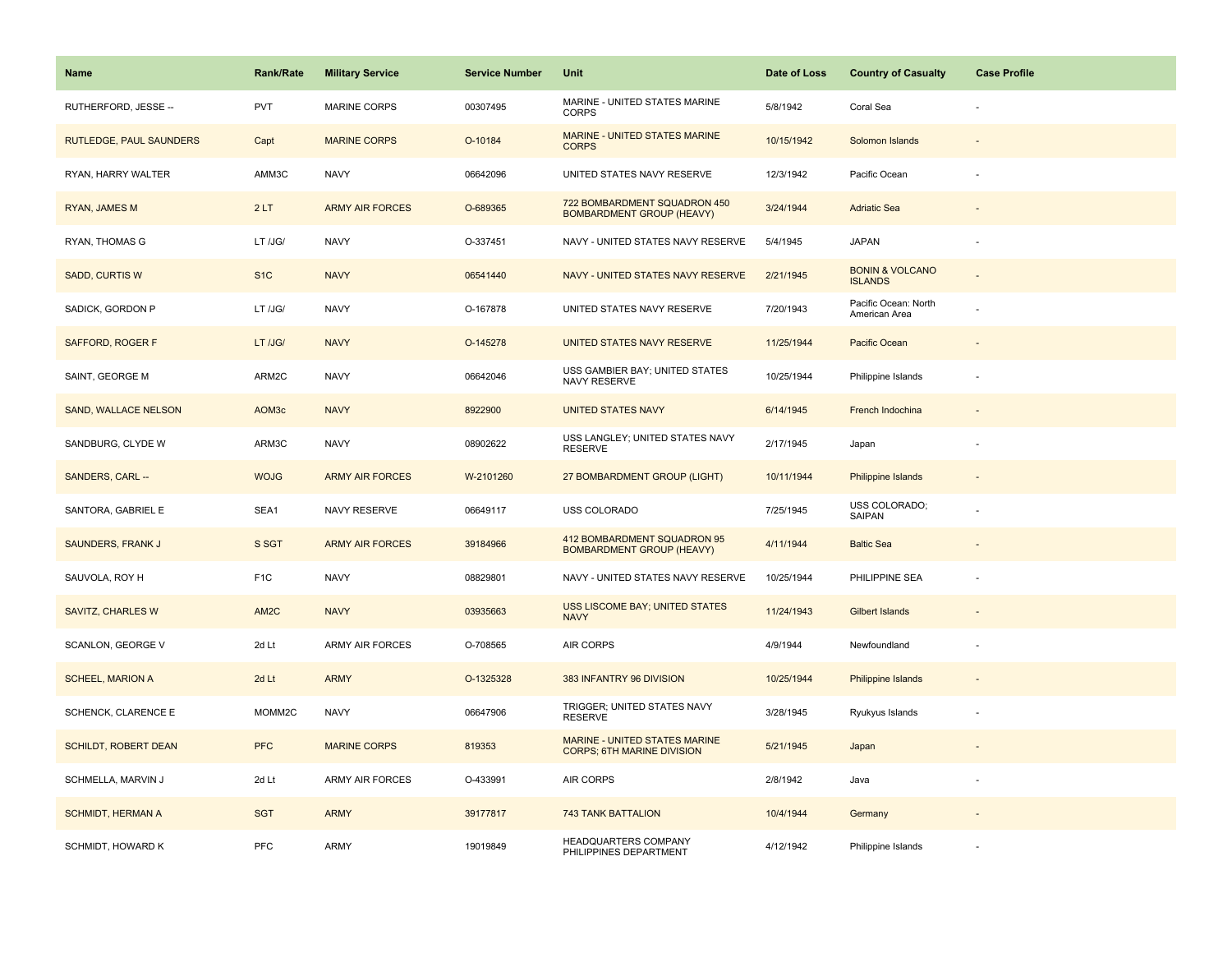| Name                         | <b>Rank/Rate</b>  | <b>Military Service</b> | <b>Service Number</b> | Unit                                                         | Date of Loss | <b>Country of Casualty</b>     | <b>Case Profile</b>                                                 |
|------------------------------|-------------------|-------------------------|-----------------------|--------------------------------------------------------------|--------------|--------------------------------|---------------------------------------------------------------------|
| <b>SCHMIDTMAN, ROBERT E</b>  | 1 SGT             | <b>MARINE CORPS</b>     | 00240257              | <b>MARINE - UNITED STATES MARINE</b><br><b>CORPS</b>         | 5/8/1942     | Philippine Islands             | https://dpaa.secure.force.com/dpaaProfile?id=<br>a0Jt000001nzQYeEAM |
| SCHNASE, RUEBEN O            | PVT               | <b>ARMY</b>             | 39474015              | <b>ARMY - INFANTRY</b>                                       | 2/11/1945    | PHILIPPINE SEA                 |                                                                     |
| SCHUFFENHAUER, LO            | S <sub>1</sub> C  | <b>NAVY</b>             | 03859333              | USS HOUSTON (CA-30); UNITED STATES<br><b>NAVY</b>            | 3/1/1942     | Java                           |                                                                     |
| SCHULER, ALFRED --           | PHM <sub>2</sub>  | <b>NAVY</b>             | 6640028               | UNITED STATES NAVY RESERVE                                   | 11/10/1942   | Solomon Islands                | https://dpaa.secure.force.com/dpaaProfile?id=<br>a0Jt000001diHcuEAE |
| <b>SCHULER, NORMAN FRANK</b> | MM <sub>2</sub> C | <b>NAVY</b>             | 03417137              | USS Peary; UNITED STATES NAVY                                | 2/19/1942    | Australia                      |                                                                     |
| SCOFIELD, ERNEST M.          | S SGT             | <b>ARMY AIR FORCES</b>  | 19074547              | 436 BOMBARDMENT SQUADRON 7<br>BOMBARDMENT GROUP (HEAVY)      | 11/29/1942   | Burma                          |                                                                     |
| <b>SCOTT, DORMAN L</b>       | S <sub>1C</sub>   | <b>NAVY</b>             | 08908218              | NAVY - UNITED STATES NAVY RESERVE                            | 11/10/1944   | <b>ADMIRALTY ISLANDS</b>       | https://dpaa.secure.force.com/dpaaProfile?id=<br>a0Jt0000000XhBAEA0 |
| SCOTT, GEORGE HARRISON       | PFC               | <b>MARINE CORPS</b>     | 00290194              | MARINE - UNITED STATES MARINE<br><b>CORPS</b>                | 12/7/1941    | Hawaiian Islands               | https://dpaa.secure.force.com/dpaaProfile?id=<br>a0Jt00000004pHgEAI |
| <b>SCOTT, HENRY A</b>        | <b>RE</b>         | <b>NAVY</b>             | 00201638              | <b>UNITED STATES NAVY</b>                                    | 8/16/1942    | Alaska                         |                                                                     |
| SCOTT, RAYMOND CARL          | <b>ACRM</b>       | <b>NAVY</b>             | 04120977              | UNITED STATES NAVY RESERVE                                   | 8/1/1943     | Atlantic Ocean                 |                                                                     |
| <b>SCRAFFORD, JOHN P</b>     | ARM1C             | <b>ARMY AIR FORCES</b>  | 06640097              | UNITED STATES NAVY RESERVE                                   | 1/15/1945    | Formosa                        |                                                                     |
| SEBENS, FRANKLIN --          | WT1C              | <b>NAVY</b>             | 03858614              | COOPER; UNITED STATES NAVY                                   | 12/3/1944    | Philippine Islands             |                                                                     |
| <b>SEEMAN, MELVIN H</b>      | SC <sub>3</sub> C | <b>NAVY</b>             | 03862022              | <b>USS LISCOME BAY; UNITED STATES</b><br><b>NAVY</b>         | 11/24/1943   | <b>Gilbert Islands</b>         |                                                                     |
| SELFRIDGE, HENRY A           | WT1C              | <b>NAVY</b>             | 03932127              | Asheville; UNITED STATES NAVY                                | 3/3/1942     | Indian Ocean                   |                                                                     |
| SELLERS, MILAN --            | <b>CBM</b>        | <b>NAVY</b>             | 02827754              | USS MONSSEN; UNITED STATES NAVY                              | 11/13/1942   | Solomon Islands                |                                                                     |
| SEMPEL, JUDD C.              | 1st Lt            | <b>ARMY AIR FORCES</b>  | O-685036              | 72 BOMBARDMENT SQUADRON 5<br>BOMBARDMENT GROUP (HEAVY)       | 8/25/1944    | Caroline Islands               | https://dpaa.secure.force.com/dpaaProfile?id=<br>a0Jt0000000BRsoEAG |
| <b>SHAFRANSKI, FELIX F</b>   | <b>CMM</b>        | <b>NAVY</b>             | 03049039              | <b>USS LISCOME BAY; UNITED STATES</b><br><b>NAVY RESERVE</b> | 11/24/1943   | <b>Gilbert Islands</b>         |                                                                     |
| SHAND, KENNETH W             | WT2C              | <b>NAVY</b>             | 03866013              | NAVY - UNITED STATES NAVY                                    | 7/30/1945    | PHILIPPINE SEA                 | https://dpaa.secure.force.com/dpaaProfile?id=<br>a0Jt0000000XmnOEAS |
| SHANE, LOUIS --              | Lt Cdr            | <b>NAVY</b>             | O-060225              | <b>SHARK; UNITED STATES NAVY</b>                             | 2/11/1942    | <b>Netherlands East Indies</b> |                                                                     |
| SHARP, JOHN R                | TM <sub>1</sub> C | <b>NAVY</b>             | 03854633              | Pillsbury; UNITED STATES NAVY                                | 3/1/1942     | Indian Ocean                   |                                                                     |
| SHAUVIN, EUGENE P.           | 2LT               | <b>ARMY AIR FORCES</b>  | O-756333              | 95 SQUADRON 440 TROOP CARRIER<br><b>GROUP</b>                | 9/18/1945    | Belgium                        | https://dpaa.secure.force.com/dpaaProfile?id=<br>a0Jt0000000XdkaEAC |
| SHAW, TED C                  | 2d Lt             | <b>ARMY AIR FORCES</b>  | O-690831              | 72 BOMBARDMENT SQUADRON 5<br>BOMBARDMENT GROUP (HEAVY)       | 5/12/1944    | New Guinea                     |                                                                     |
| <b>SHEARER, ROBERT F</b>     | SC <sub>2</sub> C | <b>COAST GUARD</b>      | 00227786              | <b>COAST GUARD - UNITED STATES</b><br><b>COAST GUARD</b>     | 9/9/1942     | <b>Atlantic Ocean</b>          |                                                                     |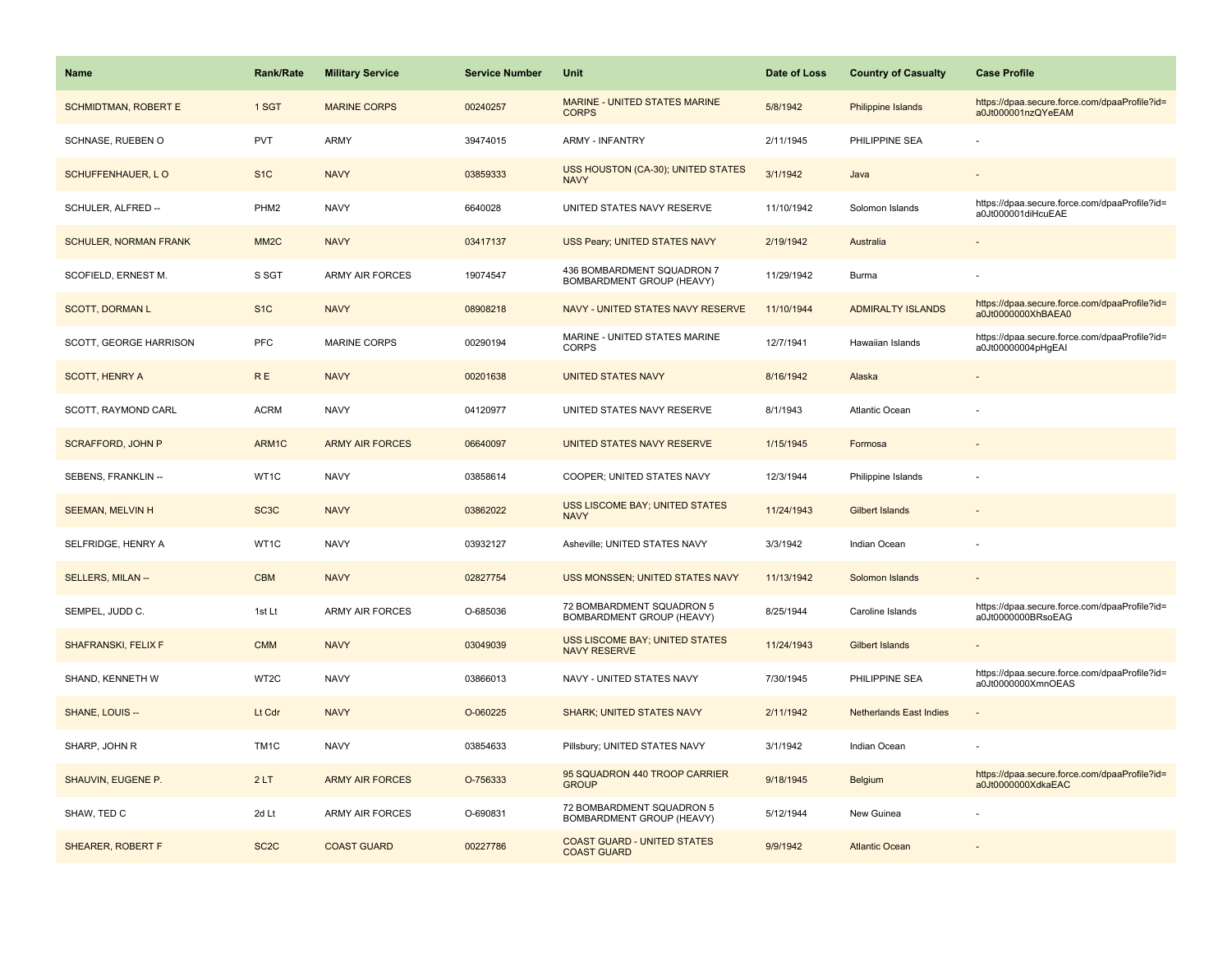| Name                                     | <b>Rank/Rate</b>  | <b>Military Service</b> | <b>Service Number</b> | Unit                                                               | Date of Loss | <b>Country of Casualty</b>              | <b>Case Profile</b>                                                 |
|------------------------------------------|-------------------|-------------------------|-----------------------|--------------------------------------------------------------------|--------------|-----------------------------------------|---------------------------------------------------------------------|
| SHEFCHEK, HENRY --                       | Ens               | <b>NAVY</b>             | O-416567              | USS SHARK; UNITED STATES NAVY<br><b>RESERVE</b>                    | 11/8/1945    | China Seas                              |                                                                     |
| SHEPPARD, JOE E                          | S <sub>1</sub> C  | <b>NAVY</b>             | 08902234              | NAVY - UNITED STATES NAVY RESERVE                                  | 10/25/1944   | <b>PHILIPPINE SEA</b>                   |                                                                     |
| SHERRY, ROBERT CHESTER<br><b>BERNARD</b> | 2dLt              | MARINE CORPS            | O-042977              | MARINE - UNITED STATES MARINE<br><b>CORPS</b>                      | 2/19/1945    | Bonin & Volcano Islands                 | ÷,                                                                  |
| SHIELDS, CECIL N                         | SM <sub>2</sub> C | <b>NAVY</b>             | 03861811              | Indianapolis; UNITED STATES NAVY                                   | 7/30/1945    | <b>Philippine Sea</b>                   | https://dpaa.secure.force.com/dpaaProfile?id=<br>a0Jt0000000Xmn4EAC |
| SHINN, GEORGE --                         | WT1C              | <b>NAVY</b>             | 02871171              | USS MONSSEN; UNITED STATES NAVY                                    | 11/13/1942   | Solomon Islands                         |                                                                     |
| SHOEMAN, DELBERT D                       | <b>T SGT</b>      | <b>ARMY AIR FORCES</b>  | 39199241              | <b>ARMY AIR FORCE</b>                                              | 1/29/1946    | China Seas                              |                                                                     |
| SHORT, ROY JACK                          | ARM3C             | <b>NAVY</b>             | 06553292              | UNITED STATES NAVY RESERVE                                         | 8/12/1943    | Pacific Ocean                           |                                                                     |
| <b>SHOTAK, ROBERT L</b>                  | M3C               | <b>NAVY</b>             | 08907604              | <b>COOPER; UNITED STATES NAVY</b><br><b>RESERVE</b>                | 12/3/1944    | <b>Philippine Islands</b>               |                                                                     |
| SHREINER, LEROY A                        | <b>LTJG</b>       | <b>NAVY</b>             | O-243178              | UNITED STATES NAVY RESERVE                                         | 1/13/1944    | Gilbert Islands                         |                                                                     |
| <b>SHULER, CARL D</b>                    | <b>PVT</b>        | <b>ARMY</b>             | 39380509              | 300 ENGINEERS COMBAT BATTALION                                     | 6/19/1944    | <b>English Channel</b>                  |                                                                     |
| SHULER, GERALD O                         | S <sub>1</sub> C  | <b>NAVY</b>             | 03860194              | USS HELENA; UNITED STATES NAVY                                     | 7/6/1943     | Solomon Islands                         |                                                                     |
| <b>SIGRIST, CALVIN D</b>                 | 2d Lt             | <b>ARMY AIR FORCES</b>  | O-2058570             | 2 RECONNAISSANCE SQUADRON 10<br><b>WEATHER GROUP</b>               | 3/10/1945    | <b>Burma</b>                            | $\sim$                                                              |
| SIMICICH, PETER P                        | <b>PVT</b>        | <b>ARMY</b>             | 19017729              | SHINYO MARU; 701 ORDNANCE<br>COMPANY (AVIATION)                    | 9/7/1944     | Philippine Islands                      |                                                                     |
| SIMON, WILLIAM C                         | S SGT             | <b>ARMY AIR FORCES</b>  | 19074237              | 5th ARMY AIR FORCES                                                | 6/23/1943    | Celebes                                 |                                                                     |
| SIREN, BERNARD W                         | CPL               | <b>ARMY</b>             | 39377441              | 1 REGIMENT 1 ARMORED DIVISION                                      | 2/15/1943    | Tunisia                                 |                                                                     |
| SIRES, HOWARD E                          | LT.               | <b>NAVY</b>             | O-084205              | UNITED STATES NAVY RESERVE                                         | 2/5/1945     | Ryukyus Islands                         |                                                                     |
| SISSON, CLIFFORD L                       | 1st Lt            | ARMY AIR FORCES         | O-764810              | 499TH BOMBARDMENT SQUADRON,<br>345TH BOMBARDMENT GROUP<br>(MEDIUM) | 3/2/1945     | Formosa                                 |                                                                     |
| SITKO, CLARENCE F                        | FC <sub>1</sub> C | <b>NAVY</b>             | 06643435              | NAVY - UNITED STATES NAVY RESERVE                                  | 4/12/1945    | <b>CHINA SEAS</b>                       |                                                                     |
| SITTER, RALPH --                         | <b>PVT</b>        | <b>ARMY</b>             | 39455310              | HMT Rohna; 853 ENGINEERS BATTALION<br>(AVIATION)                   | 11/26/1943   | Mediterranean Sea                       | ÷,                                                                  |
| <b>SKINNER, ALFRED A</b>                 | 2d Lt             | <b>ARMY AIR FORCES</b>  | O-743854              | 27 BOMBARDMENT SQUADRON 30<br><b>BOMBARDMENT GROUP (HEAVY)</b>     | 10/1/1944    | Japan/Okinawa                           |                                                                     |
| SLATER, JOHN C                           | AOM3C             | <b>NAVY</b>             | 08924242              | USS MONTEREY; UNITED STATES NAVY<br><b>RESERVE</b>                 | 5/9/1945     | Pacific Ocean                           |                                                                     |
| <b>SLAVICH, RUDOLPH A</b>                | S <sub>1</sub> C  | <b>NAVY</b>             | 08909621              | UNITED STATES NAVY RESERVE                                         | 6/5/1945     | <b>Central/South Pacific</b><br>Theater |                                                                     |
| SMALL, WARREN --                         | ARM1C             | <b>NAVY</b>             | 03857444              | UNITED STATES NAVY                                                 | 7/30/1942    | Alaska                                  |                                                                     |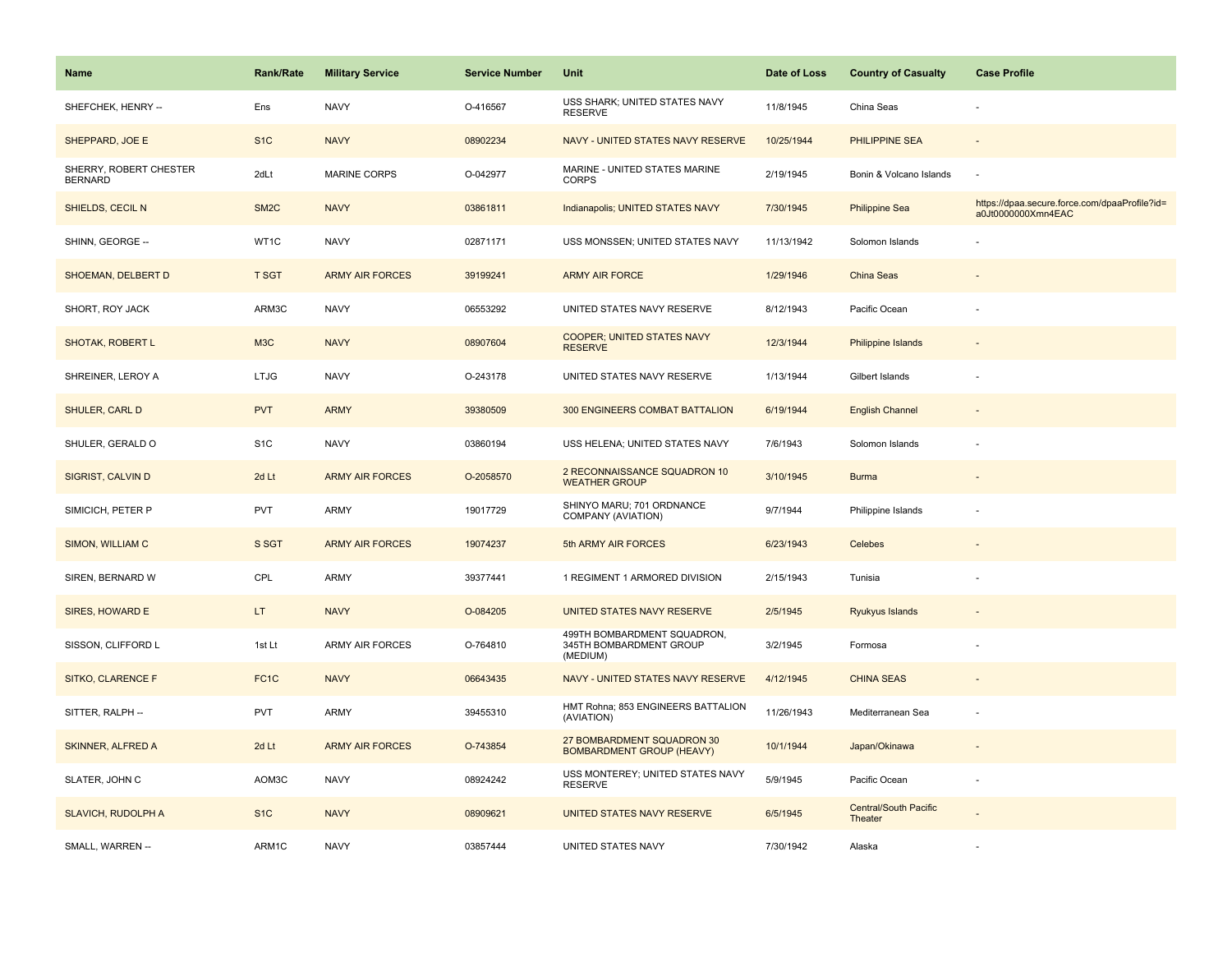| <b>Name</b>             | <b>Rank/Rate</b>  | <b>Military Service</b> | <b>Service Number</b> | Unit                                                              | Date of Loss | <b>Country of Casualty</b>            | <b>Case Profile</b>                                                 |
|-------------------------|-------------------|-------------------------|-----------------------|-------------------------------------------------------------------|--------------|---------------------------------------|---------------------------------------------------------------------|
| SMART, JOHN R           | 2LT               | <b>ARMY AIR FORCES</b>  | O-669799              | 443 BOMBARDMENT SQUADRON 320<br><b>BOMBARDMENT GROUP (MEDIUM)</b> | 10/21/1944   | North Sea or Tyrrhenian<br>Sea        |                                                                     |
| SMITH, ALBERT A         | <b>PVT</b>        | ARMY                    | 06277121              | 104 INFANTRY 26 DIVISION                                          | 10/17/1945   | France                                |                                                                     |
| <b>SMITH, CLAYTON F</b> | FC <sub>3</sub> C | <b>NAVY</b>             | 03857522              | USS MONSSEN; UNITED STATES NAVY                                   | 11/13/1942   | Solomon Islands                       |                                                                     |
| SMITH, DONALD F         | S <sub>2</sub> C  | <b>NAVY</b>             | 03866474              | USS LISCOME BAY; UNITED STATES<br>NAVY RESERVE                    | 11/24/1943   | Gilbert Islands                       |                                                                     |
| <b>SMITH, DONALD M</b>  | <b>SGT</b>        | <b>ARMY AIR FORCES</b>  | 39094553              | 68 BOMBARDMENT SQUADRON 44<br><b>BOMBARDMENT GROUP (HEAVY)</b>    | 12/6/1942    | <b>English Channel</b>                |                                                                     |
| SMITH, DONALD R         | S <sub>1</sub> C  | <b>NAVY</b>             | 03865471              | NAVY - UNITED STATES NAVY RESERVE                                 | 6/16/1945    | RYUKYUS ISLANDS                       |                                                                     |
| SMITH, FRANK C          | F <sub>1</sub> C  | <b>NAVY</b>             | 07652749              | UNITED STATES NAVY RESERVE                                        | 1/24/1946    | China                                 | $\overline{\phantom{a}}$                                            |
| SMITH, FRED R           | F <sub>2</sub> C  | <b>NAVY</b>             | 08902792              | NEWCOMB; UNITED STATES NAVY<br><b>RESERVE</b>                     | 4/6/1945     | Ryukyus Islands                       | ٠                                                                   |
| SMITH, GLEN FRANCIS     | S <sub>2</sub> C  | <b>NAVY RESERVE</b>     | 06649078              | <b>USS COLORADO</b>                                               | 7/24/1944    | <b>USS COLORADO:</b><br><b>SAIPAN</b> |                                                                     |
| SMITH, GORDON J         | 2d Lt             | ARMY AIR FORCES         | O-781086              | 823 BOMBARDMENT SQUADRON 38<br>BOMBARDMENT GROUP (MEDIUM)         | 7/26/1945    | Japan/Okinawa                         |                                                                     |
| SMITH, HOWARD F         | <b>PVT</b>        | <b>ARMY</b>             | 39474195              | <b>USAT J.W. McAndrews; INFANTRY</b>                              | 3/13/1945    | Portugal                              |                                                                     |
| SMITH, JOHN WESCOT      | SGT               | MARINE CORPS            | 00290946              | MARINE - UNITED STATES MARINE<br><b>CORPS</b>                     | 10/24/1944   | Pacific Ocean                         |                                                                     |
| SMITH, LOGAN C          | <b>LTJG</b>       | <b>NAVY</b>             | O-167868              | USS BONEFISH; UNITED STATES NAVY<br><b>RESERVE</b>                | 7/14/1945    | Sea of Japan                          |                                                                     |
| SMITH, LOWELL H         | S <sub>2</sub> C  | <b>NAVY</b>             | 03866476              | USS LISCOME BAY; UNITED STATES<br>NAVY RESERVE                    | 11/24/1943   | Gilbert Islands                       | ÷,                                                                  |
| SMITH, MAX E            | 1st Lt            | <b>ARMY AIR FORCES</b>  | O-728428              | 98 BOMBARDMENT SQUADRON 11<br><b>BOMBARDMENT GROUP (HEAVY)</b>    | 12/29/1943   | <b>Marshall Islands</b>               |                                                                     |
| SMITH, ONIE R           | Sgt               | ARMY                    | R-3646241             | ARISAN MARU; 60 COAST ARTILLERY<br><b>REGIMENT</b>                | 10/24/1944   | China Seas                            |                                                                     |
| SMITH, ROBERT E         | 2d Lt             | <b>ARMY AIR FORCES</b>  | O-754222              | <b>6 NIGHT FIGHTER SQUADRON</b>                                   | 1/8/1944     | <b>Hawaiian Islands</b>               |                                                                     |
| SMITH, ROBERT W         | Ens               | <b>NAVY</b>             | O-315462              | UNITED STATES NAVY RESERVE                                        | 5/1/1944     | Aleutian Islands                      |                                                                     |
| SMITH, WALTER D         | <b>LTJG</b>       | <b>NAVY</b>             | O-161556              | <b>GROWLER; UNITED STATES NAVY</b><br><b>RESERVE</b>              | 11/7/1944    | <b>China Seas</b>                     |                                                                     |
| SNIDER, DONALD E        | <b>PVT</b>        | ARMY                    | 39466073              | ARMY - 462 AMPHIBIOUS TRUCK<br>COMPANY                            | 4/28/1944    | <b>ENGLISH CHANNEL</b>                |                                                                     |
| SNOEY, CORNELIUS --     | <b>SGT</b>        | <b>ARMY AIR FORCES</b>  | 19144133              | 863 BOMBARDMENT SQUADRON 493<br><b>BOMBARDMENT GROUP (HEAVY)</b>  | 6/6/1944     | <b>English Channel</b>                |                                                                     |
| SNOW, HERBERT M         | CM3C              | <b>NAVY</b>             | 03927578              | HULL; UNITED STATES NAVY RESERVE                                  | 12/18/1944   | Philippine Sea                        | https://dpaa.secure.force.com/dpaaProfile?id=<br>a0Jt0000000XetnEAC |
| SNYDER, GENE B          | 1st Lt            | <b>ARMY AIR FORCES</b>  | O-665731              | 372 BOMBARDMENT SQUADRON 307<br><b>BOMBARDMENT GROUP (HEAVY)</b>  | 3/20/1944    | <b>New Zealand</b>                    |                                                                     |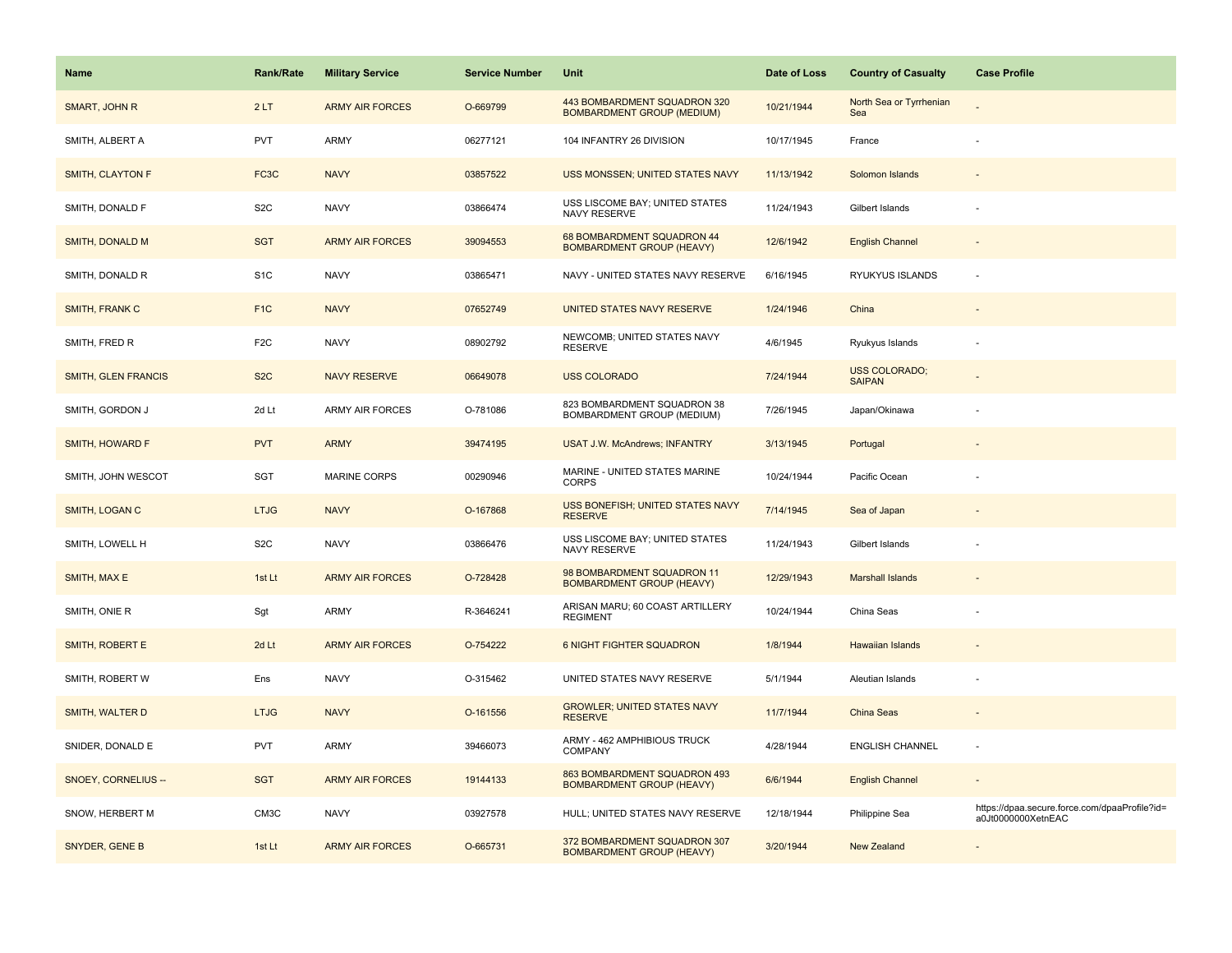| <b>Name</b>                 | <b>Rank/Rate</b> | <b>Military Service</b> | <b>Service Number</b> | Unit                                                           | Date of Loss | <b>Country of Casualty</b>        | <b>Case Profile</b>                                                 |
|-----------------------------|------------------|-------------------------|-----------------------|----------------------------------------------------------------|--------------|-----------------------------------|---------------------------------------------------------------------|
| SNYDER, RUSSELL --          | 1st Lt           | <b>ARMY AIR FORCES</b>  | O-738595              | 24 BOMBARDMENT SQUADRON 6<br>BOMBARDMENT GROUP (VERY HEAVY)    | 5/24/1945    | Marianas Islands                  |                                                                     |
| <b>SOLLE, RICHARD ALVIN</b> | <b>PFC</b>       | <b>MARINE CORPS</b>     | 00819772              | MARINE - UNITED STATES MARINE<br><b>CORPS</b>                  | 5/15/1944    | ** DOCUMENTATION<br><b>ERRORS</b> |                                                                     |
| SOMERS, CLARENCE P          | S SGT            | <b>ARMY AIR FORCES</b>  | 39387824              | 342 BOMBARDMENT SQUADRON 97<br>BOMBARDMENT GROUP (HEAVY)       | 4/17/1943    | Sicily                            |                                                                     |
| SORENSEN, VERNON F          | LT.              | <b>NAVY</b>             | O-87692               | USS TRITON; UNITED STATES NAVY<br><b>RESERVE</b>               | 3/15/1943    | <b>Admiralty Islands</b>          |                                                                     |
| SOULE, ARTHUR W             | Lt Cdr           | <b>NAVY</b>             | O-069869              | UNITED STATES NAVY RESERVE                                     | 12/15/1945   | Indian Ocean                      |                                                                     |
| SOUSLEY, JOSEPH BYRON       | SEA <sub>2</sub> | <b>NAVY</b>             | 3859007               | USS Utah; UNITED STATES NAVY                                   | 12/7/1941    | Hawaiian Islands                  | https://dpaa.secure.force.com/dpaaProfile?id=<br>a0Jt000000sPLyvEAG |
| SPARKS, NEAL RICHARD        | ARM3C            | <b>NAVY</b>             | 03859674              | UNITED STATES NAVY                                             | 6/4/1942     | Alaska                            |                                                                     |
| SPAULDING, JESSE E          | FLT O            | <b>ARMY AIR FORCES</b>  | T-001380              | 71 FIGHTER SQUADRON 1 FIGHTER<br><b>GROUP</b>                  | 10/22/1944   | Italy                             |                                                                     |
| SPENCER, CHARLES L          | S <sub>1</sub> C | <b>NAVY</b>             | 03857821              | NAVY - UNITED STATES NAVY                                      | 3/1/1942     | <b>JAVA</b>                       |                                                                     |
| SPENGER, JOHN G             | AMM1C            | <b>NAVY</b>             | 03862597              | <b>UNITED STATES NAVY</b>                                      | 11/30/1945   | Alaska                            |                                                                     |
| SPICER, DUANE S             | S <sub>1</sub> C | <b>NAVY</b>             | 03862506              | USS LISCOME BAY; UNITED STATES<br>NAVY RESERVE                 | 11/24/1943   | Gilbert Islands                   |                                                                     |
| SPRAGUE, JOHN F             | Ens              | <b>NAVY</b>             | O-158127              | USS CARD (AW-11); UNITED STATES<br><b>NAVY RESERVE</b>         | 8/8/1943     | <b>Atlantic Ocean</b>             |                                                                     |
| SPRIESTERSBACH, JACK W      | S SGT            | ARMY AIR FORCES         | 39200520              | 319 BOMBARDMENT SQUADRON 90<br>BOMBARDMENT GROUP (HEAVY)       | 6/11/1944    | Caroline Islands                  |                                                                     |
| <b>SRSEN, RUDOLPH J</b>     | Y <sub>2</sub> C | <b>NAVY</b>             | 03858746              | <b>USS LISCOME BAY; UNITED STATES</b><br><b>NAVY</b>           | 11/24/1943   | <b>Gilbert Islands</b>            |                                                                     |
| STAIFF, ROY K               | S SGT            | <b>ARMY AIR FORCES</b>  | 39181010              | 368 BOMBARDMENT SQUADRON 306<br>BOMBARDMENT GROUP (HEAVY)      | 4/17/1943    | North Sea or Tyrrhenian<br>Sea    |                                                                     |
| STANDIFORD, QUINTON D       | 1st Lt           | <b>ARMY AIR FORCES</b>  | O-662504              | 77 BOMBARDMENT SQUADRON 28<br><b>BOMBARDMENT GROUP (HEAVY)</b> | 9/11/1943    | Kurile Islands                    |                                                                     |
| STANTON, MERVIN L.          | S SGT            | <b>ARMY AIR FORCES</b>  | 19145957              | 61 BOMBARDMENT SQUADRON 39<br>BOMBARDMENT GROUP (VERY HEAVY)   | 5/15/1945    | Marianas Islands                  |                                                                     |
| STARKOVICH, CHARLES --      | EM3C             | <b>NAVY</b>             | 03859244              | <b>USS Arizona; UNITED STATES NAVY</b>                         | 12/7/1941    | <b>Hawaiian Islands</b>           | https://dpaa.secure.force.com/dpaaProfile?id=<br>a0Jt0000000BSbAEAW |
| STARKOVICH, JOSEPH --       | F <sub>2</sub> C | <b>NAVY</b>             | 03859245              | USS Arizona; UNITED STATES NAVY                                | 12/7/1941    | Hawaiian Islands                  | https://dpaa.secure.force.com/dpaaProfile?id=<br>a0Jt00000004opCEAQ |
| STEIGER, EDWARD H           | S SGT            | <b>ARMY AIR FORCES</b>  | 06569695              | <b>AIR CORPS</b>                                               | 2/27/1942    | <b>Indian Ocean</b>               | https://dpaa.secure.force.com/dpaaProfile?id=<br>a0Jt0000000XliNEAS |
| STEVENSON, WILBUR W         | S <sub>1</sub> C | <b>NAVY</b>             | 02123896              | Atik; UNITED STATES NAVY                                       | 3/27/1942    | Bermuda                           |                                                                     |
| STEWART, DONALD ROY         | <b>PVT</b>       | <b>MARINE CORPS</b>     | 00282166              | MARINE - UNITED STATES MARINE<br><b>CORPS</b>                  | 11/20/1943   | <b>GILBERT ISLANDS</b>            | https://dpaa.secure.force.com/dpaaProfile?id=<br>a0Jt0000000Xk5tEAC |
| STEWART, HARRY A            | S SGT            | <b>ARMY AIR FORCES</b>  | 06547632              | 85 BOMBARDMENT SQUADRON 47<br>BOMBARDMENT GROUP (LIGHT)        | 12/22/1943   | France                            |                                                                     |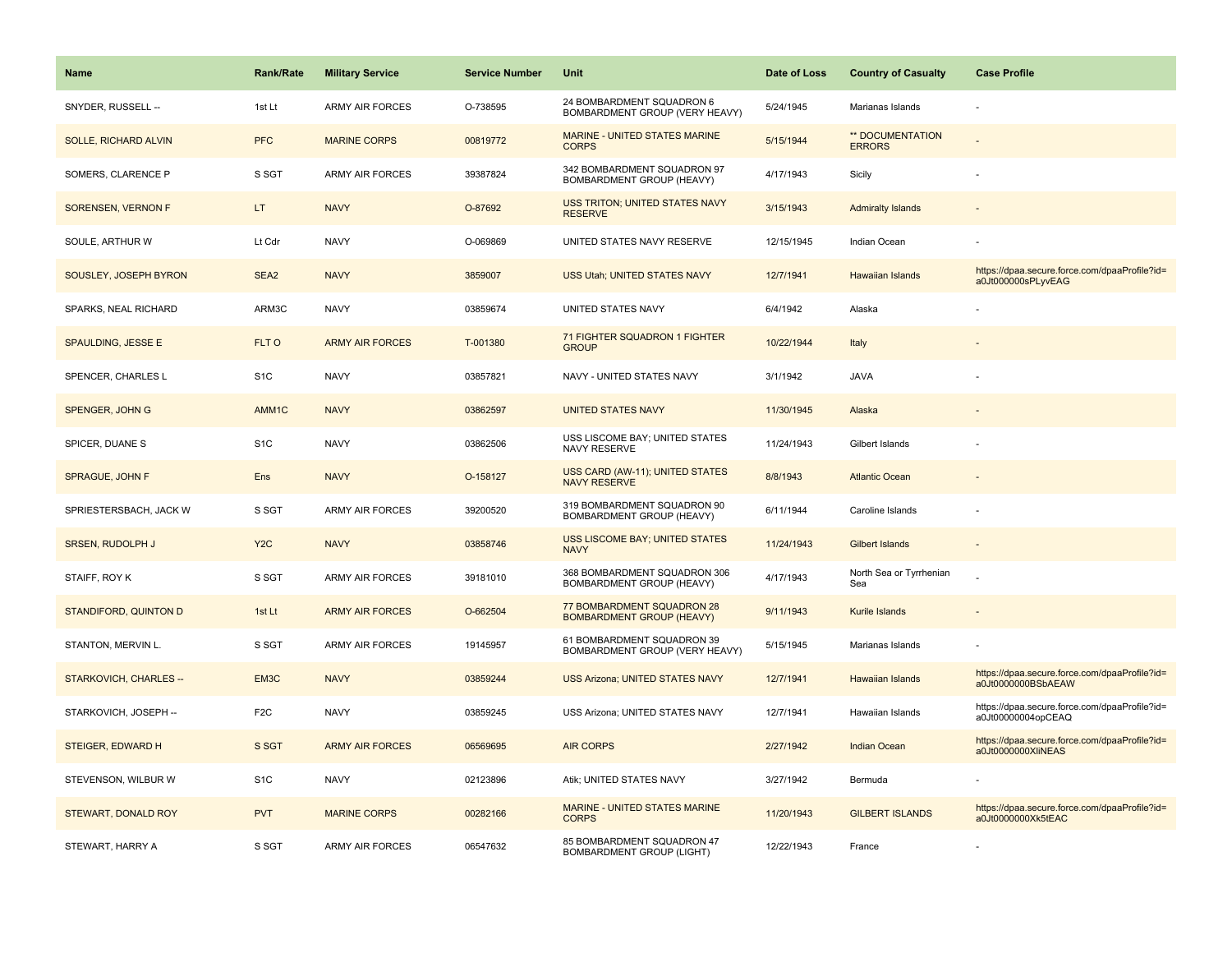| Name                      | <b>Rank/Rate</b>  | <b>Military Service</b> | <b>Service Number</b> | Unit                                                             | Date of Loss | <b>Country of Casualty</b>       | <b>Case Profile</b>                                                 |
|---------------------------|-------------------|-------------------------|-----------------------|------------------------------------------------------------------|--------------|----------------------------------|---------------------------------------------------------------------|
| STEWART, KARL M           | 1STLT             | <b>ARMY</b>             | O-890517              | ARMY - CORPS OF ENGINEERS                                        | 12/15/1944   | PHILIPPINE ISLANDS               |                                                                     |
| STILLINGS, GERALD FAY     | F <sub>2</sub> C  | <b>NAVY</b>             | 03859262              | USS Arizona; UNITED STATES NAVY                                  | 12/7/1941    | Hawaiian Islands                 | https://dpaa.secure.force.com/dpaaProfile?id=<br>a0Jt00000004os1EAA |
| STOCKSTILL, EUGENE W      | <b>LTJG</b>       | <b>NAVY</b>             | O-137113              | <b>UNITED STATES NAVY</b>                                        | 6/4/1942     | Alaska                           |                                                                     |
| STOCKTON, ELDRIDGE C      | MOMM1C            | <b>NAVY</b>             | 03848280              | PICKEREL; UNITED STATES NAVY                                     | 5/6/1943     | Sea of Japan                     |                                                                     |
| STODDARD, WILLIAM H       | BKR <sub>2C</sub> | <b>NAVY</b>             | 06642513              | USS LISCOME BAY; UNITED STATES<br><b>NAVY RESERVE</b>            | 11/24/1943   | <b>Gilbert Islands</b>           |                                                                     |
| STORER, GEORGE W          | <b>PVT</b>        | <b>ARMY</b>             | 19006152              | ARMY - 31 INFANTRY REGIMENT                                      | 6/30/1942    | PHILIPPINE ISLANDS               |                                                                     |
| <b>STORM, LAUN LEE</b>    | Y <sub>1</sub> C  | <b>NAVY</b>             | 03857474              | <b>USS Arizona; UNITED STATES NAVY</b>                           | 12/7/1941    | Hawaiian Islands                 | https://dpaa.secure.force.com/dpaaProfile?id=<br>a0Jt0000000BS5EEAW |
| STRANDT, KENNETH L        | Ens               | <b>NAVY</b>             | O-326193              | USS COWPENS (CVL-25)                                             | 11/22/1944   | Central/South Pacific<br>Theater |                                                                     |
| <b>STREET, CLYDE M</b>    | 2LT               | <b>ARMY AIR FORCES</b>  | O-756737              | 385 FIGHTER SQUADRON 364 FIGHTER<br><b>GROUP</b>                 | 4/15/1944    | North Sea or Tyrrhenian<br>Sea   |                                                                     |
| STREISSGUTH, WILLIAM E    | SGT               | <b>ARMY AIR FORCES</b>  | 19113182              | 398 BOMBARDMENT SQUADRON 504<br>BOMBARDMENT GROUP (VERY HEAVY)   | 2/10/1945    | Marianas Islands                 |                                                                     |
| STRONG, JAMES W.          | 2LT               | <b>ARMY AIR FORCES</b>  | O-744514              | 561 BOMBARDMENT SQUADRON 388<br><b>BOMBARDMENT GROUP (HEAVY)</b> | 3/23/1944    | Germany                          |                                                                     |
| STUBBLEFIELD, H E         | ARM3C             | <b>NAVY</b>             | 06653447              | USS MONTEREY (CVL-26); UNITED<br>STATES NAVY RESERVE             | 11/13/1944   | Philippine Islands               |                                                                     |
| SULLIVAN, NORBERT N       | 1st Lt            | <b>ARMY AIR FORCES</b>  | O-744668              | <b>12 FIGHTER SQUADRON 18 FIGHTER</b><br><b>GROUP</b>            | 11/10/1944   | <b>Philippine Islands</b>        |                                                                     |
| SUNDAY, FRED L            | EM3C              | <b>NAVY</b>             | 06648587              | TANG; UNITED STATES NAVY RESERVE                                 | 10/25/1944   | Formosa                          |                                                                     |
| SUPINGER, LEWIS R         | GM <sub>2</sub> C | <b>NAVY</b>             | 01949159              | USS CHEVALIER; UNITED STATES NAVY<br><b>RESERVE</b>              | 10/6/1943    | Solomon Islands                  |                                                                     |
| SUPPLEE, MERLE S          | PFC               | <b>ARMY</b>             | 39457092              | ARMY - 127 INFANTRY 32 DIVISION                                  | 7/29/1944    | <b>NEW GUINEA</b>                |                                                                     |
| SURBER, MERLE DUANE       | AS                | <b>NAVY</b>             | 03936170              | NAVY - UNITED STATES NAVY                                        | 1/23/1942    | <b>HAWAIIAN ISLANDS</b>          | $\sim$                                                              |
| SURDYK, MANUEL WAYNE      | F <sub>1</sub> C  | <b>NAVY</b>             | 03858343              | UNITED STATES NAVY                                               | 11/13/1943   | French Morocco                   |                                                                     |
| SUTHERLAND, TN            | <b>CPL</b>        | <b>ARMY AIR FORCES</b>  | 20946052              | 356 BOMBARDMENT SQUADRON 331<br>BOMBARDMENT GROUP (VERY HEAVY)   | 9/30/1945    | <b>Marianas Islands</b>          |                                                                     |
| SUTHERLAND, WALTER VERNON | Sgt               | <b>MARINE CORPS</b>     | 325201                | MARINE - UNITED STATES MARINE<br><b>CORPS</b>                    | 11/20/1943   | Gilbert Islands                  | https://dpaa.secure.force.com/dpaaProfile?id=<br>a0Jt0000000XkJ7EAK |
| SWALLING, CATO H          | MM <sub>2</sub> C | <b>NAVY</b>             | 04144966              | USS DEHAVEN; UNITED STATES NAVY<br><b>RESERVE</b>                | 2/1/1943     | Solomon Islands                  |                                                                     |
| SWANSON, HARLAN V         | QM2C              | <b>NAVY</b>             | 06644672              | NAVY - UNITED STATES NAVY RESERVE                                | 2/20/1943    | PACIFIC OCEAN                    |                                                                     |
| SWARTZ, DAVID H           | S <sub>1</sub> C  | <b>NAVY</b>             | 08901405              | Warrington; UNITED STATES NAVY<br><b>RESERVE</b>                 | 9/13/1944    | <b>Atlantic Ocean</b>            |                                                                     |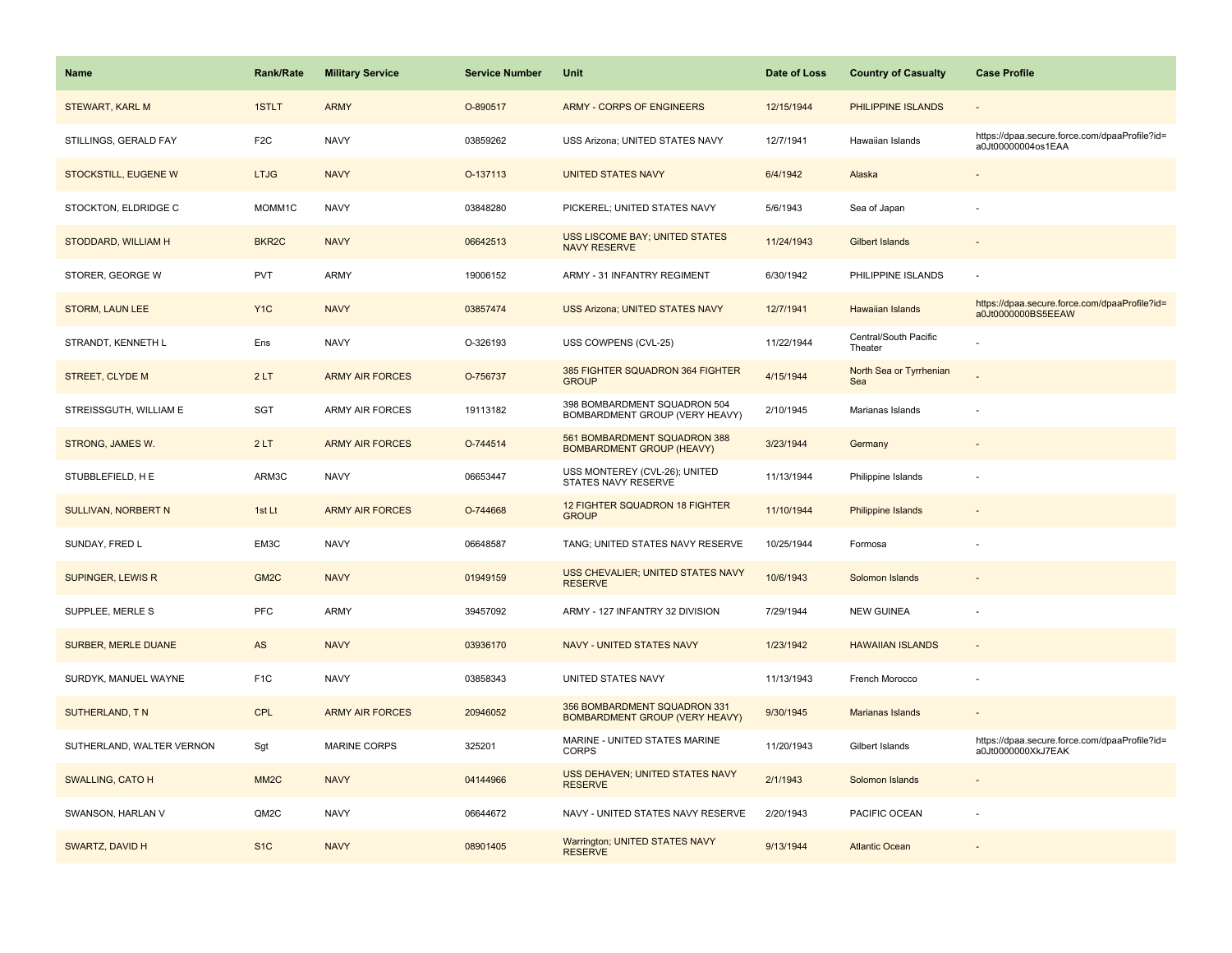| <b>Name</b>                  | <b>Rank/Rate</b>  | <b>Military Service</b> | <b>Service Number</b> | Unit                                                            | Date of Loss | <b>Country of Casualty</b> | <b>Case Profile</b>                                                 |
|------------------------------|-------------------|-------------------------|-----------------------|-----------------------------------------------------------------|--------------|----------------------------|---------------------------------------------------------------------|
| SWARTZ, ROBERT W             | 2d Lt             | <b>ARMY AIR FORCES</b>  | O-777043              | 62 BOMBARDMENT SQUADRON 39<br>BOMBARDMENT GROUP (VERY HEAVY)    | 4/27/1945    | Japan/Okinawa              |                                                                     |
| SWEARINGEN, LONNIE D         | S <sub>2</sub> C  | <b>NAVY</b>             | 03858977              | USS HOUSTON (CA-30); UNITED STATES<br><b>NAVY</b>               | 3/1/1942     | Java                       |                                                                     |
| SWEET, WALTER W              | EM3C              | <b>NAVY</b>             | 06647188              | CISCO; UNITED STATES NAVY RESERVE                               | 9/28/1943    | China Seas                 |                                                                     |
| SYKES, WALTER J.             | 1st Lt            | <b>ARMY AIR FORCES</b>  | O-773868              | 35 FIGHTER SQUADRON 8 FIGHTER<br><b>GROUP</b>                   | 8/12/1945    | Ryukyus Islands            |                                                                     |
| TABUJARA, MIGUEL --          | ST <sub>1</sub> C | <b>NAVY</b>             | 04205532              | USS WASP; UNITED STATES NAVY                                    | 9/15/1942    | Solomon Islands            |                                                                     |
| <b>TANNER, RUSSELL ALLEN</b> | GM3C              | <b>NAVY</b>             | 03858238              | USS Arizona; UNITED STATES NAVY                                 | 12/7/1941    | Hawaiian Islands           | https://dpaa.secure.force.com/dpaaProfile?id=<br>a0Jt0000000BT6tEAG |
| TAYLOR, ARTHUR LIONEL        | BM <sub>2</sub> C | <b>NAVY</b>             | 05101100              | UNITED STATES NAVY RESERVE                                      | 12/13/1941   | Alaska                     |                                                                     |
| <b>TAYLOR, GORDON B</b>      | 2LT               | <b>ARMY AIR FORCES</b>  | O-685240              | 341 BOMBARDMENT SQUADRON 97<br><b>BOMBARDMENT GROUP (HEAVY)</b> | 3/22/1944    | <b>Adriatic Sea</b>        |                                                                     |
| TAYLOR, JOHN P               | 1st Lt            | <b>ARMY</b>             | O-335272              | 23 FIELD ARTILLERY REGIMENT<br>(PHILIPPINE SCOUT)               | 12/14/1942   | Japan/Okinawa              |                                                                     |
| <b>TEMPLETON, GORDON R</b>   | AOM2C             | <b>NAVY</b>             | 03866632              | <b>UNITED STATES NAVY</b>                                       | 2/21/1945    |                            |                                                                     |
| TESSENDORF, SHELDON E        | F <sub>2</sub> C  | <b>NAVY</b>             | 03867093              | NAVY - UNITED STATES NAVY                                       | 10/25/1944   | PHILIPPINE SEA             |                                                                     |
| THOMAS, GEORGE FIRMAN        | S <sub>1C</sub>   | <b>NAVY</b>             | 06545610              | USS PRESTON; UNITED STATES NAVY<br><b>RESERVE</b>               | 11/15/1942   | Solomon Islands            |                                                                     |
| THOMAS, LARRY B              | 2LT               | <b>ARMY AIR FORCES</b>  | O-1683553             | 301 BOMBARDMENT GROUP (HEAVY), 32<br>BOMBARDMENT SQUADRON       | 7/26/1944    | Austria                    |                                                                     |
| THOMAS, WILLIAM A            | RT <sub>1C</sub>  | <b>NAVY</b>             | 03862289              | NAVY - UNITED STATES NAVY RESERVE                               | 4/16/1945    | PHILIPPINE SEA             | $\overline{a}$                                                      |
| THOMPSON, DONALD L           | CM3C              | <b>NAVY</b>             | 06643493              | Mc Kean; UNITED STATES NAVY<br><b>RESERVE</b>                   | 11/17/1943   | Solomon Islands            |                                                                     |
| THOMPSON, GEORGE E.          | 1st Lt            | <b>ARMY AIR FORCES</b>  | O-693576              | 868 BOMBARDMENT SQUADRON<br>(HEAVY)                             | 11/24/1944   |                            |                                                                     |
| THOMPSON, JOSEPH V           | Y3C               | <b>NAVY</b>             | 06654252              | REID; UNITED STATES NAVY RESERVE                                | 12/11/1944   | Philippine Islands         |                                                                     |
| THORGERSON, JOHN E           | <b>LTJG</b>       | <b>NAVY</b>             | O-315579              | UNITED STATES NAVY RESERVE                                      | 5/8/1945     | Pacific Ocean              |                                                                     |
| THORP, CLAUDE A              | Lt Col            | <b>ARMY</b>             | O-015101              | 26 CAVALRY REGIMENT (PHILIPPINE<br>SCOUT)                       | 11/1/1943    | Philippine Islands         |                                                                     |
| THORSON, HAROLD O            | MM <sub>1C</sub>  | <b>NAVY</b>             | 03855250              | <b>UNITED STATES NAVY</b>                                       | 3/1/1942     | <b>Indian Ocean</b>        |                                                                     |
| TISDALE, WILLIAM V           | BKR1C             | <b>NAVY</b>             | 03930571              | USS HOUSTON (CA-30); UNITED STATES<br><b>NAVY</b>               | 3/1/1942     | Java                       |                                                                     |
| <b>TOLLETT, CARROLL R</b>    | <b>COX</b>        | <b>NAVY</b>             | 06543705              | HOVEY; UNITED STATES NAVY<br><b>RESERVE</b>                     | 1/7/1945     | <b>Philippine Islands</b>  |                                                                     |
| TONDREAU, JOSEPH A           | F <sub>1</sub> C  | <b>NAVY</b>             | 08908230              | MONAGHAN; UNITED STATES NAVY<br><b>RESERVE</b>                  | 12/18/1944   | Philippine Sea             |                                                                     |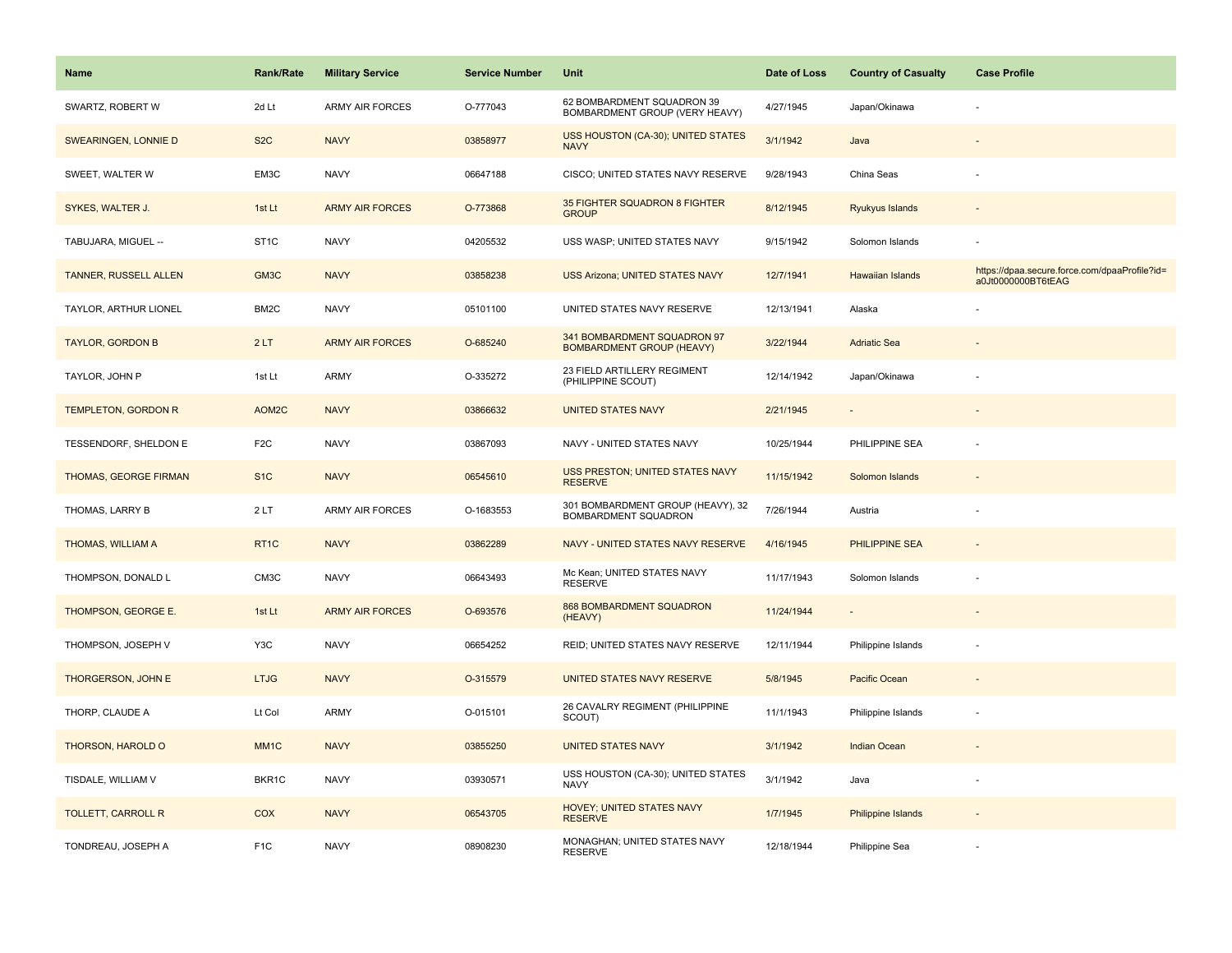| <b>Name</b>                | <b>Rank/Rate</b>  | <b>Military Service</b> | <b>Service Number</b> | Unit                                                                  | Date of Loss | <b>Country of Casualty</b> | <b>Case Profile</b>                                                 |
|----------------------------|-------------------|-------------------------|-----------------------|-----------------------------------------------------------------------|--------------|----------------------------|---------------------------------------------------------------------|
| <b>TONER, PHILIP JAMES</b> | S <sub>2</sub> C  | <b>NAVY</b>             | 03860678              | Neosho; UNITED STATES NAVY                                            | 5/7/1942     | <b>Coral Sea</b>           |                                                                     |
| TOWNER, LOYST M            | 2LT               | <b>ARMY AIR FORCES</b>  | O-752254              | 64 FIGHTER SQUADRON 57 FIGHTER<br><b>GROUP</b>                        | 3/24/1944    | Italy                      |                                                                     |
| <b>TRACY, RICHARD I</b>    | <b>SGT</b>        | <b>MARINE CORPS</b>     | 00533910              | MARINE - UNITED STATES MARINE<br><b>CORPS</b>                         | 7/30/1945    | PHILIPPINE SEA             | https://dpaa.secure.force.com/dpaaProfile?id=<br>a0Jt0000000XmEJEA0 |
| TRADEWELL, THOMAS H        | SF <sub>1C</sub>  | <b>NAVY</b>             | 03931033              | USS ASTORIA; UNITED STATES NAVY                                       | 8/9/1942     | Solomon Islands            |                                                                     |
| TRAGER, CARL B             | S <sub>2</sub> C  | <b>NAVY</b>             | 03870740              | NAVY - UNITED STATES NAVY RESERVE                                     | 3/19/1945    | <b>JAPAN</b>               |                                                                     |
| TRAMPE, ERVIN E            | ARM2C             | <b>NAVY</b>             | 04144681              | UNITED STATES NAVY RESERVE                                            | 5/9/1942     | Aleutian Islands           |                                                                     |
| <b>TREMBLAY, CHARLES H</b> | <b>PVT</b>        | <b>ARMY</b>             | 06815488              | 59 COAST ARTILLERY REGIMENT                                           | 2/1/1946     | <b>Philippine Islands</b>  |                                                                     |
| TRENKENSCHUH, PETER M      | PFC               | <b>ARMY</b>             | 39381472              | 865 ANTI AIRCRAFT ARTILLERY<br>AUTOMATIC WEAPONS BATTALION            | 11/22/1944   | Marianas Islands           |                                                                     |
| TRINNEER, LEROY E          | S <sub>2</sub> C  | <b>NAVY</b>             | 03862021              | USS LISCOME BAY; UNITED STATES<br><b>NAVY</b>                         | 11/24/1943   | <b>Gilbert Islands</b>     |                                                                     |
| TRIPLETT, JAMES M.         | T SGT             | <b>ARMY AIR FORCES</b>  | 39202130              | 700 BOMBARDMENT SQUADRON 445<br>BOMBARDMENT GROUP (HEAVY)             | 9/28/1945    | Germany                    |                                                                     |
| TRYON, PERRY R             | S <sub>2</sub> C  | <b>NAVY</b>             | 07652591              | <b>SPENCE; UNITED STATES NAVY</b><br><b>RESERVE</b>                   | 12/18/1944   | <b>Philippine Sea</b>      |                                                                     |
| TUPPER, ORREN O            | S <sub>1</sub> C  | COAST GUARD             | 00666596              | COAST GUARD - UNITED STATES<br><b>COAST GUARD</b>                     | 5/18/1944    | <b>ALASKA</b>              |                                                                     |
| TURK, LLOYD R              | Capt              | <b>ARMY AIR FORCES</b>  | O-413922              | 875 BOMBARDMENT SQUADRON 498<br><b>BOMBARDMENT GROUP (VERY HEAVY)</b> | 5/24/1945    | Japan/Okinawa              |                                                                     |
| TURNER, HARVEY J           | EM2C              | <b>NAVY</b>             | 03859666              | TRIGGER; UNITED STATES NAVY                                           | 3/28/1945    | Ryukyus Islands            |                                                                     |
| TURNER, WILLIAM C          | MM <sub>2</sub> C | <b>NAVY</b>             | 06652669              | Indianapolis; UNITED STATES NAVY<br><b>RESERVE</b>                    | 7/30/1945    | <b>Philippine Sea</b>      |                                                                     |
| TUTTLE, MYRON P            | EM2C              | <b>NAVY</b>             | 02999142              | <b>GRAMPUS; UNITED STATES NAVY</b>                                    | 3/22/1943    | New Britain Island         | ÷,                                                                  |
| TWEDT, IRVING J            | 2d Lt             | <b>ARMY AIR FORCES</b>  | O-695709              | 874 BOMBARDMENT SQUADRON 498<br><b>BOMBARDMENT GROUP (VERY HEAVY)</b> | 12/3/1944    | Pacific Ocean              |                                                                     |
| UNDERWOOD, WILLIAM D       | S <sub>1</sub> C  | <b>NAVY</b>             | 06641633              | UNITED STATES NAVY RESERVE                                            | 3/10/1944    | Solomon Islands            |                                                                     |
| UPHOUSE, JOHN R            | FLT O             | <b>ARMY AIR FORCES</b>  | T-223002              | 45 SQUADRON 316 TROOP CARRIER<br><b>GROUP</b>                         | 7/11/1943    | Sicily                     |                                                                     |
| USICH, TONY J              | ARM3C             | <b>NAVY</b>             | 03859622              | UNITED STATES NAVY                                                    | 7/13/1942    | Hawaiian Islands           |                                                                     |
| <b>USKOSKI, WILLIAM A</b>  | <b>CPL</b>        | <b>ARMY</b>             | 39177664              | <b>737 TANK BATTALION</b>                                             | 8/10/1944    | France                     | $\overline{\phantom{a}}$                                            |
| UTTER, DE LEAUGH W         | Maj               | <b>ARMY</b>             | O-257542              | 45 INFANTRY REGIMENT (PHILIPPINE<br>SCOUT)                            | 12/23/1941   | Philippine Islands         |                                                                     |
| VALIQUETTE, C J            | <b>PFC</b>        | <b>ARMY</b>             | 39462253              | 345 INFANTRY 87 DIVISION                                              | 12/18/1944   | France                     |                                                                     |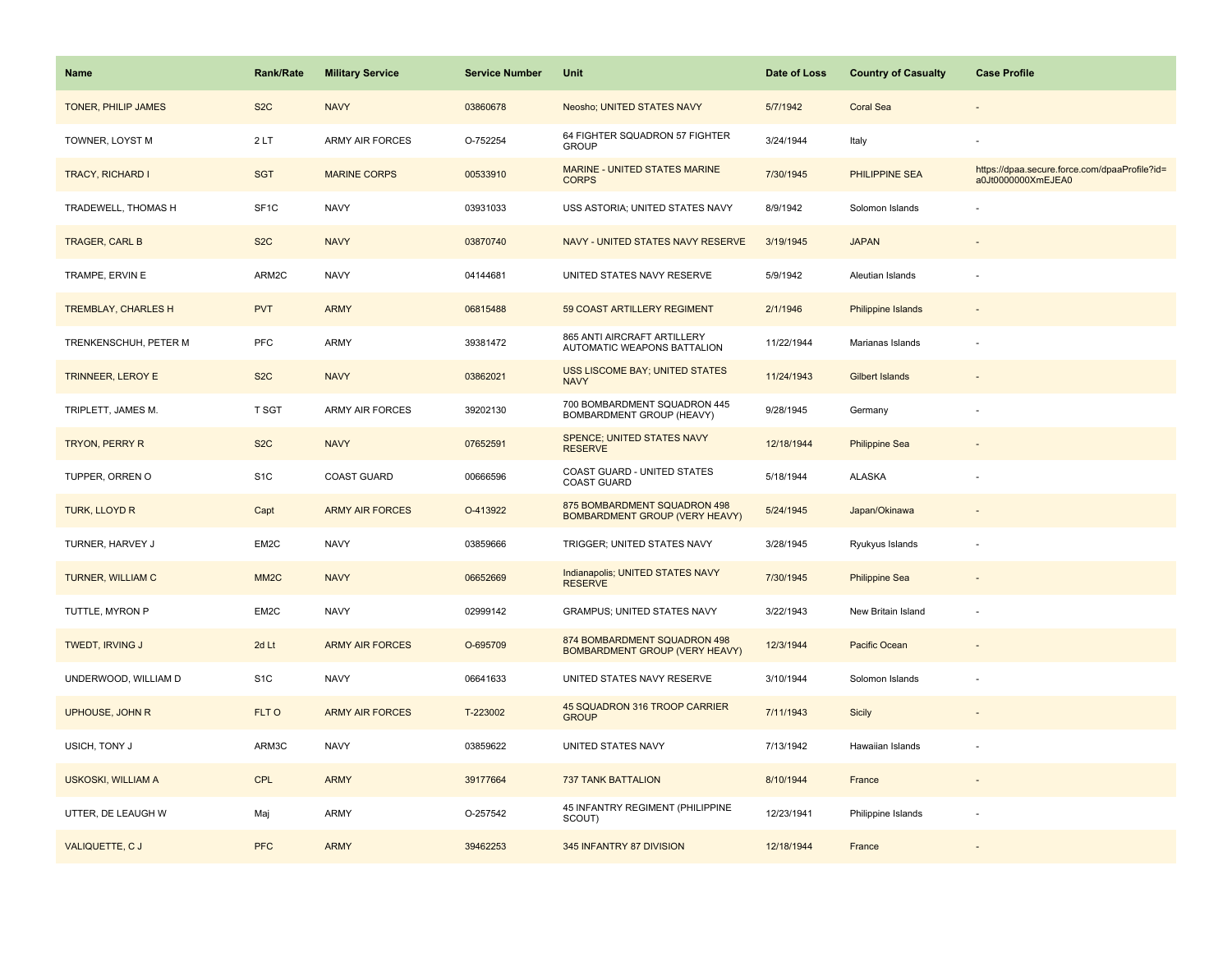| Name                        | Rank/Rate        | <b>Military Service</b> | <b>Service Number</b> | Unit                                                             | Date of Loss | <b>Country of Casualty</b> | <b>Case Profile</b>                                                 |
|-----------------------------|------------------|-------------------------|-----------------------|------------------------------------------------------------------|--------------|----------------------------|---------------------------------------------------------------------|
| VAMMEN, CLARENCE E          | Ens              | <b>NAVY</b>             | O-014233              | UNITED STATES NAVY RESERVE                                       | 6/6/1943     | Midway Island              |                                                                     |
| VAN DIVER, JOHN J           | 2LT              | <b>ARMY AIR FORCES</b>  | O-822182              | 95 FIGHTER SQUADRON 82 FIGHTER<br><b>GROUP</b>                   | 7/9/1944     | <b>Adriatic Sea</b>        |                                                                     |
| VAN IDERSTINE, DONALD H     | LT               | <b>NAVY</b>             | O-144197              | MONAGHAN; UNITED STATES NAVY<br><b>RESERVE</b>                   | 12/18/1944   | Philippine Sea             |                                                                     |
| VAN RIPER, GARRETTE M.      | RM <sub>3</sub>  | <b>NAVY</b>             | 03865584              | USS LISCOME BAY CVE 56; UNITED<br><b>STATES NAVY RESERVE</b>     | 11/24/1943   | <b>Gilbert Islands</b>     |                                                                     |
| VAN WERALD, ERIC B          | S Sgt            | <b>ARMY AIR FORCES</b>  | 39380462              | 567 BOMBARDMENT SQUADRON 389<br>BOMBARDMENT GROUP (HEAVY)        | 7/9/1943     | Mediterranean Sea          |                                                                     |
| VAN ZANDT, HARRY M          | 2d Lt            | <b>ARMY AIR FORCES</b>  | O-774365              | 47 FIGHTER SQUADRON 15 FIGHTER<br><b>GROUP</b>                   | 6/1/1945     | <b>Philippine Sea</b>      |                                                                     |
| VANARSDALE, JOHN D          | CPL              | <b>ARMY</b>             | 06562289              | ARMY - 31 INFANTRY REGIMENT                                      | 6/26/1942    | PHILIPPINE ISLANDS         | https://dpaa.secure.force.com/dpaaProfile?id=<br>a0Jt0000000XlKaEAK |
| <b>VANCIL, EDWIN HAROLD</b> | Pvt              | <b>MARINE CORPS</b>     | 482673                | MARINE - UNITED STATES MARINE<br><b>CORPS</b>                    | 11/21/1943   | Gilbert Islands            | https://dpaa.secure.force.com/dpaaProfile?id=<br>a0Jt0000000Lly2EAC |
| VANDER VEER, DICK R         | S <sub>2</sub> C | <b>NAVY</b>             | 06640512              | USS WALKE; UNITED STATES NAVY<br><b>RESERVE</b>                  | 11/15/1942   |                            |                                                                     |
| VANDERPOOL, MARION F        | S <sub>2</sub> C | <b>NAVY</b>             | 03860130              | NAVY - UNITED STATES NAVY                                        | 1/23/1942    | <b>HAWAIIAN ISLANDS</b>    |                                                                     |
| VANDERPOOL, VANE I          | S <sub>1</sub> C | <b>NAVY</b>             | 06645529              | SS JAMES B. STEPHENS; UNITED<br>STATES NAVY RESERVE              | 3/8/1943     | Brazil                     |                                                                     |
| <b>VERNON, WILLIAM H</b>    | Y <sub>2</sub> C | <b>NAVY</b>             | 06650427              | HULL; UNITED STATES NAVY RESERVE                                 | 12/18/1944   | <b>Philippine Sea</b>      | https://dpaa.secure.force.com/dpaaProfile?id=<br>a0Jt0000000XezLEAS |
| <b>VETTER, LAWRENCE E</b>   | F <sub>1</sub> C | <b>NAVY</b>             | 07652185              | LST-808; UNITED STATES NAVY<br><b>RESERVE</b>                    | 5/18/1945    | Ryukyus Islands            |                                                                     |
| <b>VICK, RALPH H</b>        | <b>LTJG</b>      | <b>NAVY</b>             | O-096378              | USS LITTLE; UNITED STATES NAVY<br><b>RESERVE</b>                 | 9/5/1942     | Solomon Islands            |                                                                     |
| VOGEL, DONALD R             | <b>PVT</b>       | ARMY AIR FORCES         | 39179762              | ARMY AIR FORCE                                                   | 4/19/1943    | China                      |                                                                     |
| <b>WAGENDORF, LLOYD E</b>   | AMM3C            | <b>NAVY</b>             | 06649553              | USS LISCOME BAY CVE 56; UNITED<br><b>STATES NAVY RESERVE</b>     | 11/24/1943   | <b>Gilbert Islands</b>     |                                                                     |
| WAGNER, LLOYD ERNEST        | Maj              | <b>MARINE CORPS</b>     | O-004450              | MARINE - UNITED STATES MARINE<br><b>CORPS</b>                    | 1/9/1945     | Formosa                    | https://dpaa.secure.force.com/dpaaProfile?id=<br>a0Jt000000PqMG9EAN |
| WAIT, WAYLAND LEMOYNE       | S <sub>1</sub> C | <b>NAVY</b>             | 03857957              | <b>USS Arizona; UNITED STATES NAVY</b>                           | 12/7/1941    | <b>Hawaiian Islands</b>    | https://dpaa.secure.force.com/dpaaProfile?id=<br>a0Jt00000004qCqEAI |
| WALDO, JAMES T              | 2d Lt            | <b>ARMY AIR FORCES</b>  | O-765160              | 501 BOMBARDMENT SQUADRON 345<br>BOMBARDMENT GROUP (MEDIUM)       | 11/3/1944    | Philippine Islands         |                                                                     |
| <b>WALES, DENNIS G</b>      | 1LT              | <b>ARMY AIR FORCES</b>  | O-762842              | 776 BOMBARDMENT SQUADRON 464<br><b>BOMBARDMENT GROUP (HEAVY)</b> | 11/15/1944   | <b>Adriatic Sea</b>        |                                                                     |
| WALFORD, EARLT R            | AM3C             | <b>NAVY</b>             | 03934327              | USS WASP; UNITED STATES NAVY                                     | 9/15/1942    | Solomon Islands            |                                                                     |
| <b>WALKER, JAMES H H</b>    | AMM3C            | <b>NAVY</b>             | 03860206              | <b>UNITED STATES NAVY</b>                                        | 8/25/1942    | Alaska                     |                                                                     |
| WALKER, JAMES W.            | <b>LTJG</b>      | <b>NAVY</b>             | O-130528              | USS ESSEX; UNITED STATES NAVY<br><b>RESERVE</b>                  | 11/11/1943   | New Britain Island         | https://dpaa.secure.force.com/dpaaProfile?id=<br>a0Jt000001nzWaFEAU |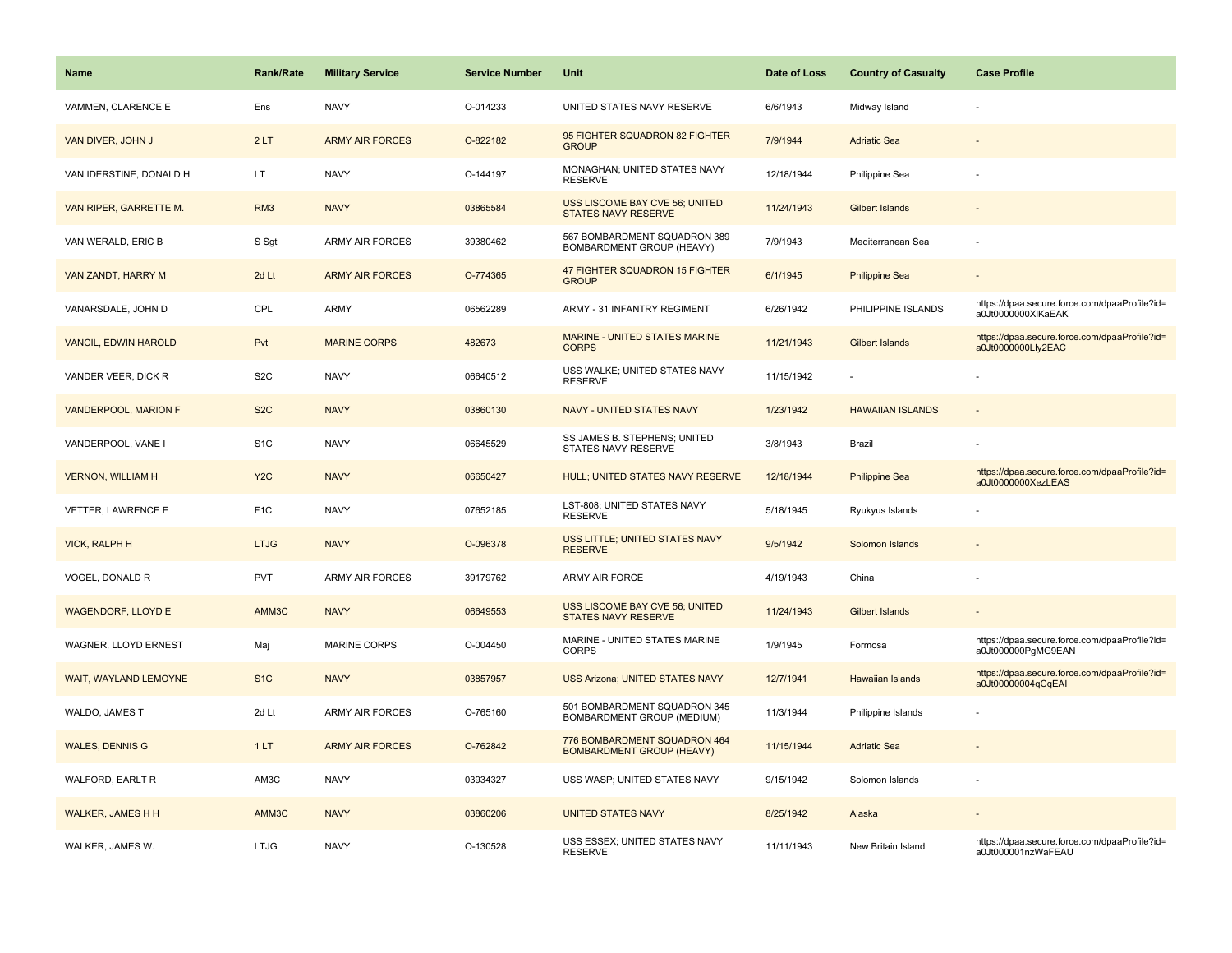| Name                         | <b>Rank/Rate</b> | <b>Military Service</b> | <b>Service Number</b> | Unit                                                                  | Date of Loss | <b>Country of Casualty</b>       | <b>Case Profile</b>                                                 |
|------------------------------|------------------|-------------------------|-----------------------|-----------------------------------------------------------------------|--------------|----------------------------------|---------------------------------------------------------------------|
| <b>WALL, ERNEST E</b>        | S SGT            | <b>ARMY AIR FORCES</b>  | 39172899              | <b>AIR CORPS</b>                                                      | 10/11/1945   | <b>Philippine Islands</b>        |                                                                     |
| WALLACE, ANDREW --           | F <sub>1</sub> C | <b>NAVY</b>             | 06647211              | Borie; UNITED STATES NAVY RESERVE                                     | 11/1/1943    | Portugal                         |                                                                     |
| <b>WALLACE, THEODORE A</b>   | <b>PFC</b>       | <b>ARMY</b>             | 39340564              | 381 INFANTRY 96 DIVISION                                              | 8/12/1945    | <b>Philippine Islands</b>        |                                                                     |
| WALLENSTEIN, RICHARD HENRY   | S <sub>1</sub> C | <b>NAVY</b>             | 03859437              | USS Arizona; UNITED STATES NAVY                                       | 12/7/1941    | Hawaiian Islands                 | https://dpaa.secure.force.com/dpaaProfile?id=<br>a0Jt00000004qTNEAY |
| <b>WALLIN, PAUL W</b>        | <b>PVT</b>       | <b>ARMY</b>             | 39203147              | <b>295 ENGINEERS COMBAT BATTALION</b>                                 | 12/30/1944   | Germany                          | https://dpaa.secure.force.com/dpaaProfile?id=<br>a0Jt000000tTB9dEAG |
| WALSH, LEO WILLIAM           | S <sub>2</sub> C | <b>NAVY</b>             | 06645887              | USS WALKE; UNITED STATES NAVY<br><b>RESERVE</b>                       | 11/15/1942   | Solomon Islands                  |                                                                     |
| <b>WALTON, ORSON LAMOYNE</b> | <b>PFC</b>       | <b>MARINE CORPS</b>     | 336150                | <b>MARINE - UNITED STATES MARINE</b><br><b>CORPS</b>                  | 11/20/1943   | Gilbert Islands                  | https://dpaa.secure.force.com/dpaaProfile?id=<br>a0Jt0000000XmE9EAK |
| WANGBERG, RONALD T           | PFC              | <b>ARMY</b>             | 06860889              | 31 INFANTRY REGIMENT                                                  | 1/21/1942    | Philippine Islands               |                                                                     |
| <b>WARDRIP, IVAN FOREST</b>  | S <sub>2</sub> C | <b>NAVY</b>             | 06624532              | NAVY - UNITED STATES NAVY RESERVE                                     | 11/13/1942   | <b>SOLOMON ISLANDS</b>           |                                                                     |
| WARREN, JAMES V              | S <sub>1</sub> C | <b>NAVY</b>             | 03933873              | Langley; UNITED STATES NAVY                                           | 3/1/1942     | Indian Ocean                     |                                                                     |
| <b>WARRING, HUGH N</b>       | <b>PFC</b>       | <b>ARMY</b>             | 39212066              | SS Leopoldville; 262 INFANTRY 66<br><b>DIVISION</b>                   | 12/24/1944   | <b>English Channel</b>           |                                                                     |
| WASSER, JOHN V               | PFC              | <b>ARMY</b>             | 19006372              | ARISAN MARU; 680 ORDNANCE<br>COMPANY (AVIATION)                       | 10/24/1944   | China Seas                       |                                                                     |
| <b>WATERS, WILLIAM DALE</b>  | GM3C             | <b>NAVY</b>             | 03859272              | USS MONSSEN; UNITED STATES NAVY                                       | 11/13/1942   | Solomon Islands                  |                                                                     |
| <b>WATSON, ROBERT E</b>      | S <sub>1</sub> C | <b>NAVY</b>             | 03872207              | UNITED STATES NAVY RESERVE                                            | 1/5/1946     | Marshall Islands                 |                                                                     |
| <b>WATTENBARGER, CW</b>      | <b>ENS</b>       | <b>NAVY</b>             | O-304144              | <b>USNR</b>                                                           | 7/1/1944     | <b>French Morocco</b>            |                                                                     |
| WEAK, RAYMOND WILLIAM        | GM2C             | <b>NAVY</b>             | 03857909              | USS QUINCY; UNITED STATES NAVY                                        | 8/9/1942     | Solomon Islands                  |                                                                     |
| WEBB, JAMES N.               | 2d Lt            | <b>ARMY AIR FORCES</b>  | O-784660              | 823 BOMBARDMENT SQUADRON 38<br><b>BOMBARDMENT GROUP (MEDIUM)</b>      | 3/15/1945    | China                            |                                                                     |
| WEBBER, EDWARD C             | <b>CEM</b>       | <b>NAVY</b>             | 03854814              | NAVY - UNITED STATES NAVY                                             | 10/24/1944   | CENTRAL/SOUTH<br>PACIFIC THEATER |                                                                     |
| WEBER, WILLIAM G.            | 1st Lt           | <b>ARMY AIR FORCES</b>  | O-813621              | 398 BOMBARDMENT SQUADRON 504<br><b>BOMBARDMENT GROUP (VERY HEAVY)</b> | 3/24/1945    | Marianas Islands                 |                                                                     |
| WEIMERS, GERALD L            | <b>CMM</b>       | <b>NAVY</b>             | 03853894              | HULL; UNITED STATES NAVY                                              | 12/18/1944   | Philippine Sea                   | https://dpaa.secure.force.com/dpaaProfile?id=<br>a0Jt0000000XepEEAS |
| <b>WELCH, DONALD A</b>       | S SGT            | <b>ARMY</b>             | 39472255              | 345 INFANTRY 87 DIVISION                                              | 2/24/1946    | Germany                          |                                                                     |
| WELLS, GERALD L              | EM3C             | <b>NAVY</b>             | 03864150              | NAVY - UNITED STATES NAVY RESERVE                                     | 7/30/1945    | PHILIPPINE SEA                   | https://dpaa.secure.force.com/dpaaProfile?id=<br>a0Jt0000000XmMDEA0 |
| <b>WELLS, JACK H</b>         | <b>LTJG</b>      | <b>NAVY</b>             | O-250884              | UNITED STATES NAVY RESERVE                                            | 6/20/1944    | Pacific Ocean                    |                                                                     |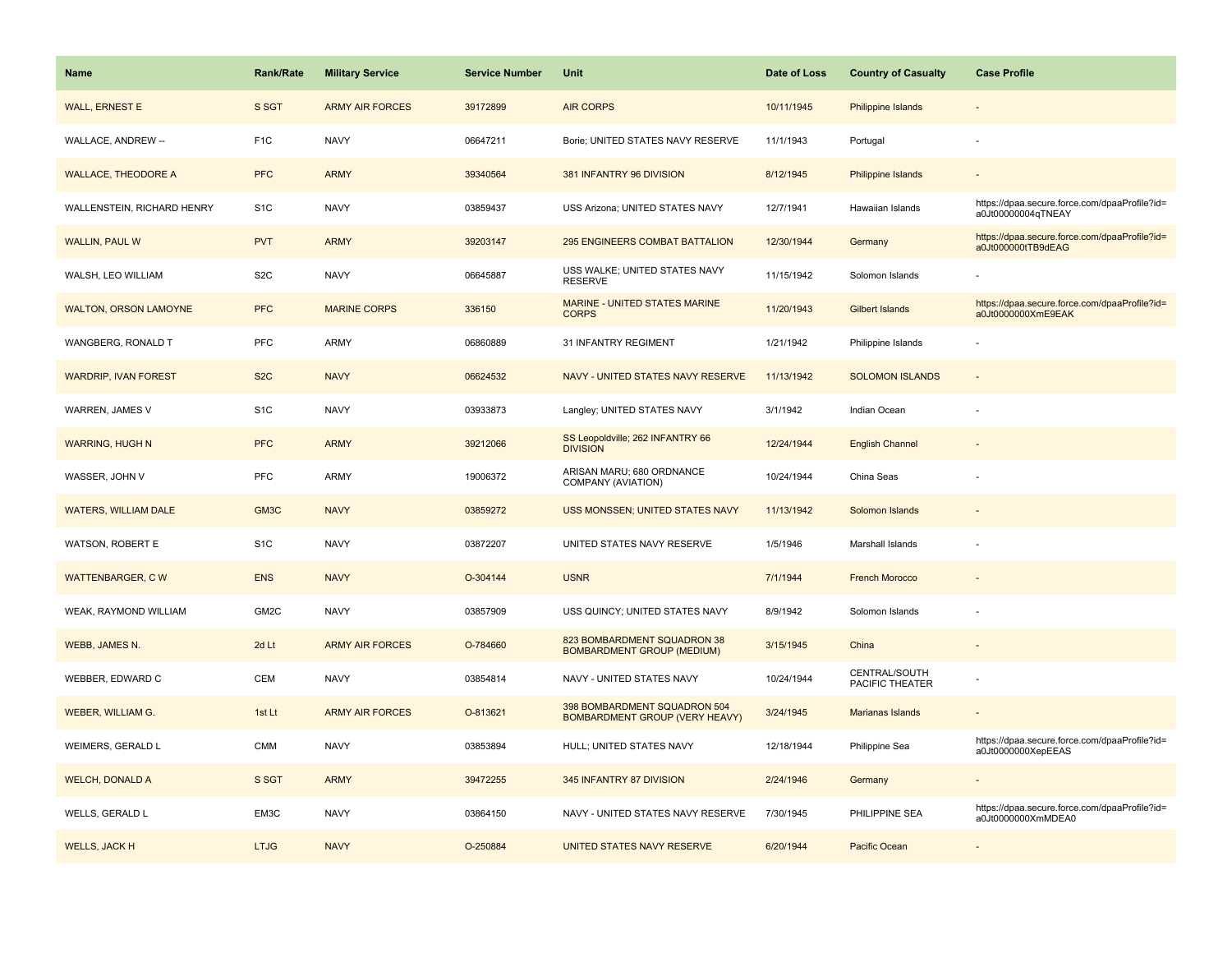| <b>Name</b>                 | Rank/Rate         | <b>Military Service</b> | <b>Service Number</b> | Unit                                                             | Date of Loss | <b>Country of Casualty</b>     | <b>Case Profile</b>                                                 |
|-----------------------------|-------------------|-------------------------|-----------------------|------------------------------------------------------------------|--------------|--------------------------------|---------------------------------------------------------------------|
| <b>WELLS, NICHOLAS P</b>    | S <sub>1</sub> C  | <b>NAVY</b>             | 06647514              | ESCOLAR; UNITED STATES NAVY<br><b>RESERVE</b>                    | 11/13/1944   | China Seas                     |                                                                     |
| <b>WELSH, CLYDE LIONEL</b>  | Lt Cdr            | <b>NAVY</b>             | O-63866               | <b>ENOURA MARU; UNITED STATES NAVY</b>                           | 12/15/1944   | <b>Philippine Islands</b>      | https://dpaa.secure.force.com/dpaaProfile?id=<br>a0Jt000000PXkl2EAD |
| WENDELIN, LEWIS J           | S <sub>1</sub> C  | <b>NAVY</b>             | 06641482              | USS HELENA; UNITED STATES NAVY<br><b>RESERVE</b>                 | 7/6/1943     | Solomon Islands                |                                                                     |
| <b>WENDROFF, ROBERT --</b>  | HA <sub>1</sub> C | <b>NAVY</b>             | 03859177              | ARISAN MARU; UNITED STATES NAVY                                  | 10/24/1944   | <b>Philippine Islands</b>      |                                                                     |
| WESTBERG, ROY W             | S SGT             | <b>ARMY AIR FORCES</b>  | 39189307              | 868 BOMBARDMENT SQUADRON<br>(HEAVY)                              | 2/16/1946    | Caroline Islands               |                                                                     |
| <b>WESTLUND, FRED EDWIN</b> | BM <sub>2</sub> C | <b>NAVY</b>             | 03856199              | <b>USS Arizona; UNITED STATES NAVY</b>                           | 12/7/1941    | Hawaiian Islands               | https://dpaa.secure.force.com/dpaaProfile?id=<br>a0Jt0000000BSQvEAO |
| WESTMORELAND, H H           | BM <sub>2</sub> C | <b>NAVY</b>             | 02742411              | UNITED STATES NAVY                                               | 3/31/1945    | Pacific Ocean                  |                                                                     |
| <b>WETHERBEE, LEO D</b>     | SC <sub>2</sub> C | <b>NAVY</b>             | 05541762              | Bush; UNITED STATES NAVY RESERVE                                 | 4/6/1945     | <b>China Seas</b>              |                                                                     |
| WETZEL, RAYMOND H           | 1stLt             | MARINE CORPS            | O-20909               |                                                                  | 7/29/1945    |                                |                                                                     |
| <b>WHALEN, STUART D</b>     | GM <sub>2</sub> C | <b>NAVY</b>             | 03859348              | NAVY - UNITED STATES NAVY                                        | 7/30/1945    | PHILIPPINE SEA                 | https://dpaa.secure.force.com/dpaaProfile?id=<br>a0Jt0000000XmLyEAK |
| <b>WHARTON, SIDNEY F</b>    | Maj               | <b>ARMY AIR FORCES</b>  | O-396501              | HEADQUARTERS XI 2 FIGHTER<br>COMMAND                             | 1/15/1946    | Solomon Islands                |                                                                     |
| <b>WHEELER, ROBERT L</b>    | QM <sub>2</sub> C | <b>NAVY</b>             | 03932836              | Langley; UNITED STATES NAVY                                      | 3/1/1942     | <b>Indian Ocean</b>            |                                                                     |
| WHITAKER, FRANK M           | Lt Cdr            | <b>NAVY</b>             | O-073547              | USS BUNKER HILL; UNITED STATES<br><b>NAVY</b>                    | 2/2/1944     | Pacific Ocean                  |                                                                     |
| <b>WHITE, FERGUSON B</b>    | QM <sub>2</sub> C | <b>NAVY</b>             | 03859040              | TRITON; UNITED STATES NAVY                                       | 3/15/1943    | <b>Admiralty Islands</b>       |                                                                     |
| WHITE, FRED W               | 1st Lt            | <b>ARMY AIR FORCES</b>  | O-766811              | 78 FIGHTER SQUADRON 15 FIGHTER<br><b>GROUP</b>                   | 4/12/1945    | Japan/Okinawa                  | ÷,                                                                  |
| <b>WHITE, JAMES KENNETH</b> | GM <sub>1C</sub>  | <b>NAVY</b>             | 03930505              | <b>SHARK; UNITED STATES NAVY</b>                                 | 2/11/1942    | <b>Netherlands East Indies</b> |                                                                     |
| WHITE, ROBERT E             | 2d Lt             | <b>ARMY AIR FORCES</b>  | O-743553              | 38 BOMBARDMENT SQUADRON 30<br>BOMBARDMENT GROUP (HEAVY)          | 11/24/1943   | Marshall Islands               |                                                                     |
| <b>WHITMORE, RUSSELL E.</b> | <b>CPL</b>        | <b>ARMY AIR FORCES</b>  | 39466224              | 514 BOMBARDMENT SQUADRON 376<br><b>BOMBARDMENT GROUP (HEAVY)</b> | 10/17/1944   | <b>Adriatic Sea</b>            |                                                                     |
| WHITNEY, CLYDE O            | S <sub>2</sub> C  | <b>NAVY</b>             | 06653909              | USS Abner Read; UNITED STATES NAVY<br><b>RESERVE</b>             | 8/18/1943    | Alaska                         |                                                                     |
| <b>WHITNEY, ROBERT A</b>    | SOM3C             | <b>NAVY</b>             | 03868355              | HULL; UNITED STATES NAVY                                         | 12/18/1944   | <b>Philippine Sea</b>          | https://dpaa.secure.force.com/dpaaProfile?id=<br>a0Jt0000000XepPEAS |
| WHITSON, LLOYD H            | CPL               | <b>ARMY AIR FORCES</b>  | 19147457              | AIR CORPS                                                        | 3/25/1945    | Bermuda                        |                                                                     |
| <b>WICKS, EUGENE --</b>     | BM <sub>2</sub> C | <b>COAST GUARD</b>      | 00217497              | <b>COAST GUARD - UNITED STATES</b><br><b>COAST GUARD</b>         | 2/3/1943     | Greenland                      |                                                                     |
| <b>WICKSTROM, KEITH W</b>   | LT                | <b>NAVY</b>             | O-083988              | <b>USNR</b>                                                      | 9/2/1943     | Atlantic Ocean                 |                                                                     |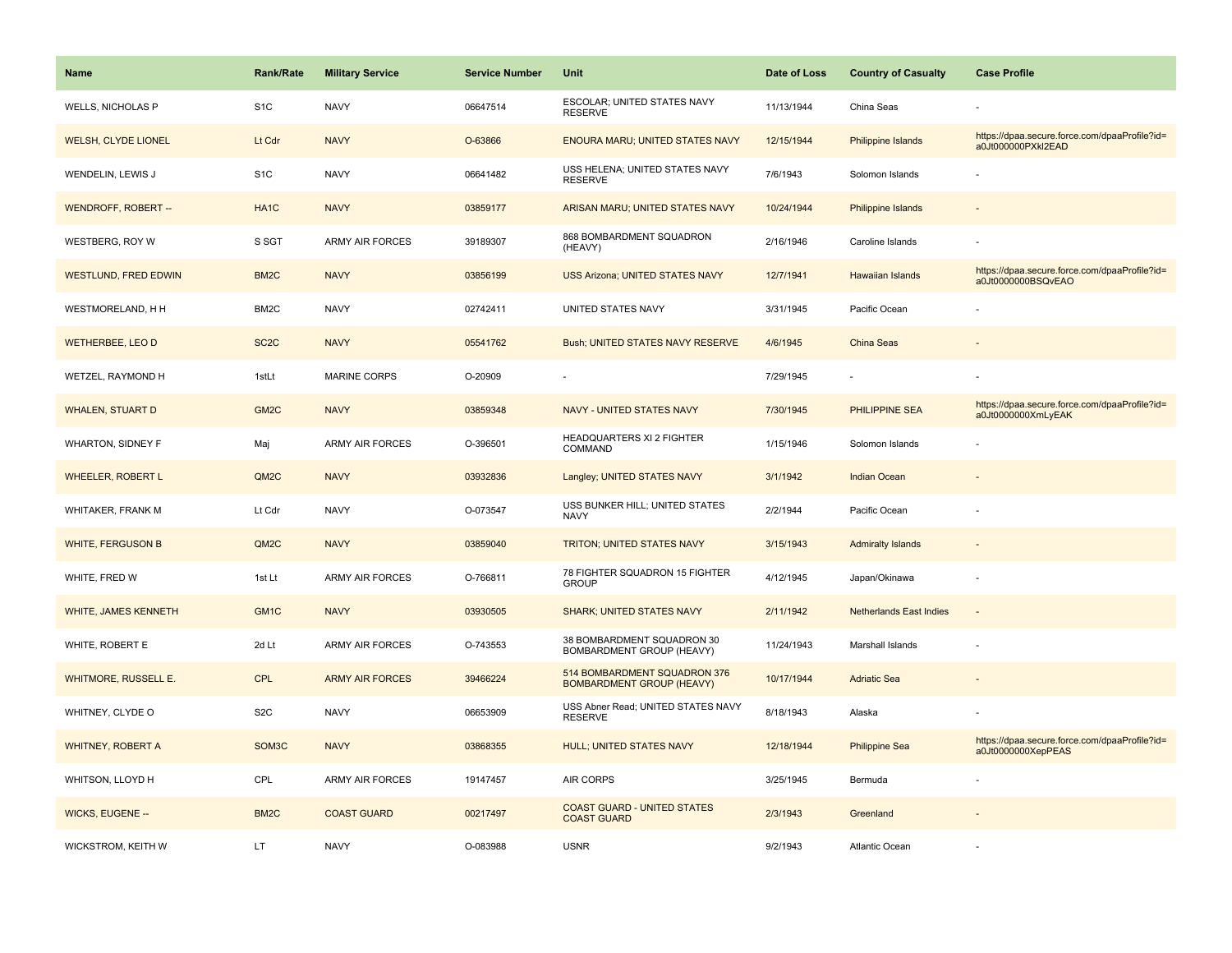| Name                       | <b>Rank/Rate</b>  | <b>Military Service</b> | <b>Service Number</b> | Unit                                                            | Date of Loss | <b>Country of Casualty</b>       | <b>Case Profile</b>                                                 |
|----------------------------|-------------------|-------------------------|-----------------------|-----------------------------------------------------------------|--------------|----------------------------------|---------------------------------------------------------------------|
| <b>WICKSTROM, NORMAN--</b> | <b>PFC</b>        | <b>ARMY</b>             | 39209273              | 169 INFANTRY 43 DIVISION                                        | 1/21/1945    | <b>Philippine Islands</b>        |                                                                     |
| WIERSMA, ELMER J           | MOMM3C            | <b>NAVY</b>             | 08900589              | BULLHEAD; UNITED STATES NAVY                                    | 8/6/1945     | Netherlands East Indies          | J.                                                                  |
| <b>WILKS, FERRIS W</b>     | TM <sub>1C</sub>  | <b>NAVY</b>             | 03859187              | <b>BARBEL; UNITED STATES NAVY</b>                               | 2/18/1945    | China Seas                       |                                                                     |
| WILLCUTT, ELMER E          | TEC <sub>5</sub>  | <b>ARMY</b>             | 39179394              | ARMY - 1881 ENGINEERS BATTALION<br>(AVIATION)                   | 9/4/1945     | <b>NEW GUINEA</b>                |                                                                     |
| <b>WILLIAMS, CT</b>        | ARM3C             | <b>NAVY</b>             | 03866003              | <b>UNITED STATES NAVY RESERVE</b>                               | 4/7/1945     | China Seas                       |                                                                     |
| WILLIAMS, EMIL --          | SGT               | <b>ARMY</b>             | 39469186              | 582 ORDNANCE AMMUNITION COMPANY                                 | 7/2/1945     | Germany                          |                                                                     |
| <b>WILLIAMS, JOHN D</b>    | F <sub>1C</sub>   | <b>NAVY</b>             | 03859103              | Edsall; UNITED STATES NAVY                                      | 3/1/1942     | Java                             | https://dpaa.secure.force.com/dpaaProfile?id=<br>a0Jt0000000XepZEAS |
| WILLIAMS, JOHN R           | FC3C              | <b>NAVY</b>             | 06655319              | BONEFISH; UNITED STATES NAVY<br><b>RESERVE</b>                  | 7/14/1945    | Sea of Japan                     |                                                                     |
| <b>WILLIAMS, WB</b>        | S <sub>2</sub> C  | <b>NAVY</b>             | 03861362              | USS MEREDITH; UNITED STATES NAVY                                | 10/15/1942   | Solomon Islands                  |                                                                     |
| WILLIAMSON, MELVIN D       | S <sub>1</sub> C  | <b>NAVY</b>             | 03933992              | Yorktown; UNITED STATES NAVY                                    | 6/4/1942     | Midway Island                    |                                                                     |
| <b>WILSON, EINAR --</b>    | <b>T SGT</b>      | <b>ARMY</b>             | 06558002              | ARISAN MARU; 17 SIGNAL PLATOON                                  | 10/24/1944   | China Seas                       |                                                                     |
| WILSON, JOHN D             | <b>MACH</b>       | <b>NAVY</b>             | 00080626              | SHINYO MARU; UNITED STATES NAVY                                 | 9/7/1944     | Central/South Pacific<br>Theater |                                                                     |
| <b>WILSON, JOHN G</b>      | SK <sub>2</sub> C | <b>NAVY</b>             | 03931067              | <b>UNITED STATES NAVY</b>                                       | 4/5/1944     | <b>Atlantic Ocean</b>            |                                                                     |
| WILSON, PAUL W             | S SGT             | ARMY AIR FORCES         | 39388748              | 32 PHOTO SQUADRON 5<br>RECONNAISSANCE GROUP                     | 4/20/1944    | Mediterranean Sea                |                                                                     |
| <b>WINCHELL, LYLE S</b>    | S SGT             | <b>ARMY AIR FORCES</b>  | 19059405              | 415 BOMBARDMENT SQUADRON 98<br><b>BOMBARDMENT GROUP (HEAVY)</b> | 3/2/1944     | Italy                            |                                                                     |
| WINN, ILEY D               | ART1C             | <b>NAVY</b>             | 06641706              | UNITED STATES NAVY RESERVE                                      | 10/19/1944   | Pacific Ocean                    |                                                                     |
| <b>WINN, WILL R</b>        | <b>CPL</b>        | <b>ARMY AIR FORCES</b>  | 19014688              | ARISAN MARU; 20 PURSUIT SQUADRON<br><b>24 PURSUIT GROUP</b>     | 10/24/1944   | <b>China Seas</b>                |                                                                     |
| WINN, WILLIAM R            | T SGT             | ARMY AIR FORCES         | 19033315              | 65 BOMBARDMENT SQUADRON 43<br>BOMBARDMENT GROUP (HEAVY)         | 12/22/1944   | Philippine Islands               |                                                                     |
| <b>WINTER, EDWARD</b>      | <b>MACH</b>       | <b>NAVY</b>             | 00100905              | <b>USS Arizona; UNITED STATES NAVY</b><br><b>RESERVE</b>        | 12/7/1941    | Hawaiian Islands                 | https://dpaa.secure.force.com/dpaaProfile?id=<br>a0Jt0000000BS2KEAW |
| WISEMAN, RAY W             | TEC <sub>4</sub>  | <b>ARMY</b>             | 39450482              | 205 FIELD ARTILLERY BATTALION 41<br><b>DIVISION</b>             | 6/10/1945    | Philippine Islands               |                                                                     |
| WISSING, EDWIN W.          | <b>PVT</b>        | <b>ARMY AIR FORCES</b>  | 19016241              | 20 PURSUIT SQUADRON 24 PURSUIT<br><b>GROUP</b>                  | 12/8/1941    | Philippine Islands               | https://dpaa.secure.force.com/dpaaProfile?id=<br>a0Jt000001nzVXoEAM |
| WITT, DAVID J.             | S SGT             | <b>ARMY AIR FORCES</b>  | 19074399              | 530 BOMBARDMENT SQUADRON 380<br>BOMBARDMENT GROUP (HEAVY)       | 9/11/1943    | Australia                        |                                                                     |
| <b>WOLD, LYNNE</b>         | <b>PFC</b>        | <b>ARMY</b>             | 19016666              | ARISAN MARU; 60 COAST ARTILLERY<br><b>REGIMENT</b>              | 10/24/1944   | China Seas                       |                                                                     |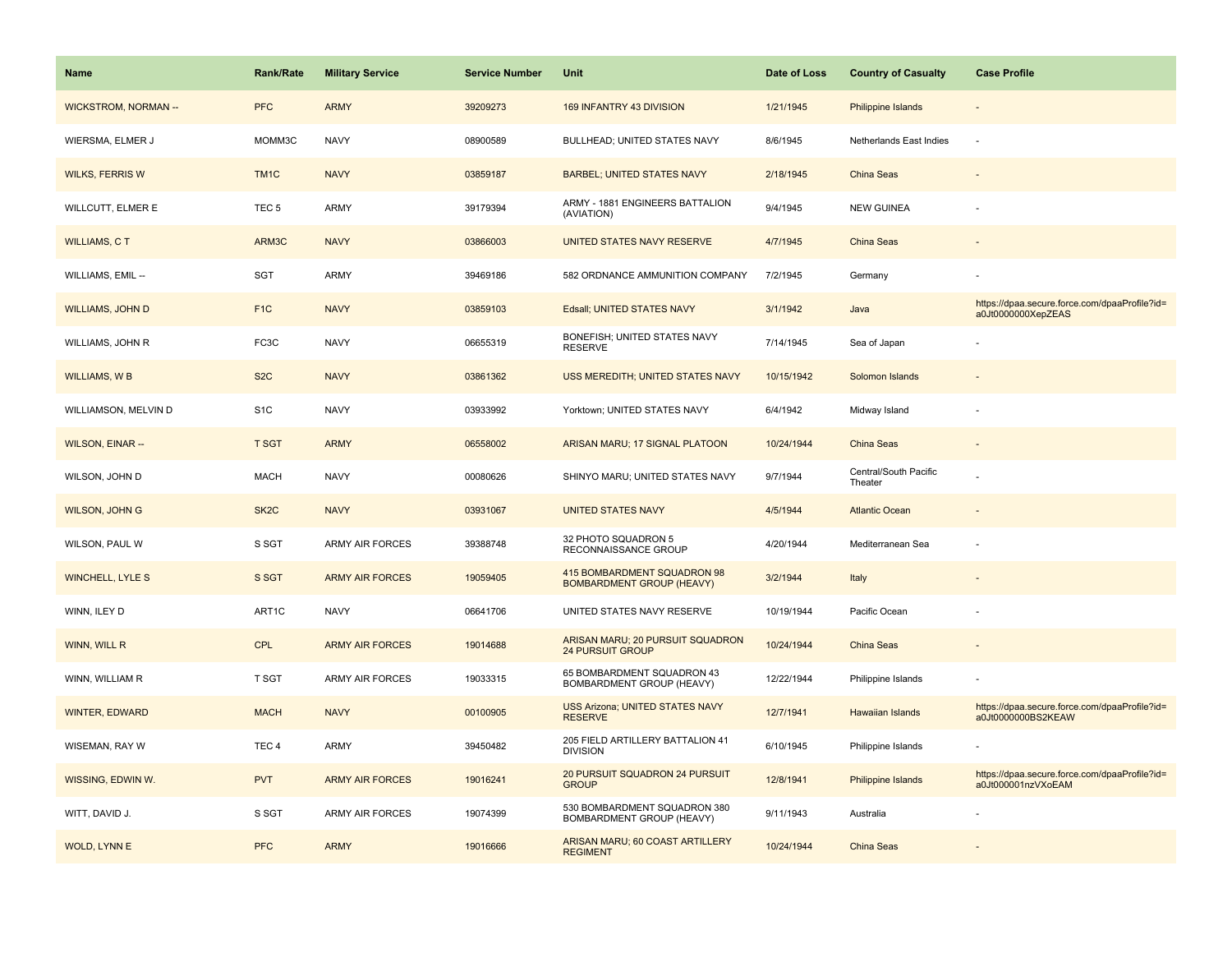| <b>Name</b>                    | <b>Rank/Rate</b> | <b>Military Service</b> | <b>Service Number</b> | Unit                                                         | Date of Loss | <b>Country of Casualty</b>            | <b>Case Profile</b>                                                 |
|--------------------------------|------------------|-------------------------|-----------------------|--------------------------------------------------------------|--------------|---------------------------------------|---------------------------------------------------------------------|
| WOLFE, LOUIS H                 | CPL              | <b>ARMY AIR FORCES</b>  | 19095675              | 85 BOMBARDMENT SQUADRON 47<br>BOMBARDMENT GROUP (LIGHT)      | 10/16/1944   | Italy                                 |                                                                     |
| <b>WOLFGRAM, HENRY F</b>       | TEC <sub>5</sub> | <b>ARMY</b>             | 39203020              | <b>ARMY - 462 AMPHIBIOUS TRUCK</b><br><b>COMPANY</b>         | 4/28/1944    | <b>ENGLISH CHANNEL</b>                |                                                                     |
| <b>WOLLENBERG, FREDERICK R</b> | <b>LTJG</b>      | <b>NAVY</b>             | O-083096              | UNITED STATES NAVY RESERVE                                   | 12/4/1945    | Pacific Ocean: North<br>American Area |                                                                     |
| <b>WOOD, FRANCIS E</b>         | S <sub>1</sub> C | <b>NAVY</b>             | 03866477              | <b>UNITED STATES NAVY</b>                                    | 1/4/1945     | Central/South Pacific<br>Theater      |                                                                     |
| WOODWORTH, HARRY E             | Lt Cdr           | <b>NAVY</b>             | O-081249              | TROUT; UNITED STATES NAVY                                    | 2/29/1944    | Philippine Sea                        |                                                                     |
| WOODY, WAYNE R                 | 1LT              | <b>ARMY AIR FORCES</b>  | O-760217              | 49 FIGHTER SQUADRON 14 FIGHTER<br><b>GROUP</b>               | 8/16/1944    | North Sea or Tyrrhenian<br>Sea        |                                                                     |
| WOOLEVER, ROBERT E             | MM1C             | <b>NAVY</b>             | 06645146              | Bismarck Sea; UNITED STATES NAVY<br><b>RESERVE</b>           | 2/21/1945    | Bonin & Volcano Islands               | $\sim$                                                              |
| <b>WORLEY, DARBY MAX</b>       | FLD CK           | <b>MARINE CORPS</b>     | 00338158              | <b>MARINE - UNITED STATES MARINE</b><br><b>CORPS</b>         | 9/23/1944    | <b>Caroline Islands</b>               |                                                                     |
| WRAY, ROBERT D                 | 2d Lt            | <b>ARMY AIR FORCES</b>  | O-774399              | 45 FIGHTER SQUADRON 15 FIGHTER<br><b>GROUP</b>               | 4/26/1945    | Japan/Okinawa                         |                                                                     |
| <b>WRIGHT, CURTIS L.</b>       | ARM2C            | <b>NAVY</b>             | 06649971              | <b>USS Yorktown; UNITED STATES NAVY</b><br><b>RESERVE</b>    | 7/27/1944    | Caroline Islands                      |                                                                     |
| WRIGHT, WILLIAM V              | TEC <sub>5</sub> | <b>ARMY AIR FORCES</b>  | 19030442              | 30 BOMBARDMENT SQUADRON 19<br>BOMBARDMENT GROUP (HEAVY)      | 7/1/1942     | Philippine Islands                    | https://dpaa.secure.force.com/dpaaProfile?id=<br>a0Jt0000000LI86EAC |
| <b>WURZEL, VICTOR --</b>       | <b>PVT</b>       | <b>ARMY</b>             | 19020732              | ARISAN MARU; 60 COAST ARTILLERY<br><b>REGIMENT</b>           | 10/24/1944   | <b>China Seas</b>                     |                                                                     |
| WYNNE, JAMES C                 | <b>ACMM</b>      | <b>NAVY</b>             | 03855424              | Langley; UNITED STATES NAVY                                  | 3/1/1942     | Indian Ocean                          |                                                                     |
| <b>WYNNE, PATRICK EDWIN</b>    | FC3C             | <b>NAVY</b>             | 06641741              | USS BARTON; UNITED STATES NAVY<br><b>RESERVE</b>             | 11/13/1942   | Solomon Islands                       |                                                                     |
| YACONETTI, GUY T               | S <sub>2</sub> C | <b>NAVY</b>             | 08901689              | USS LISCOME BAY; UNITED STATES<br>NAVY RESERVE               | 11/24/1943   | Gilbert Islands                       |                                                                     |
| YEATS, ALLEN MW                | <b>SGT</b>       | <b>ARMY AIR FORCES</b>  | 19016505              | 21 PURSUIT SQUADRON 24 PURSUIT<br><b>GROUP</b>               | 6/15/1942    | PHILIPPINE ISLANDS                    | https://dpaa.secure.force.com/dpaaProfile?id=<br>a0Jt0000000Xmf0EAC |
| YORK, MAX L                    | QM3C             | <b>NAVY</b>             | 03867256              | ST. LO; UNITED STATES NAVY RESERVE                           | 10/25/1944   | Philippine Sea                        |                                                                     |
| YOST, MELVIN S                 | 2d Lt            | <b>ARMY AIR FORCES</b>  | O-774403              | <b>HEADQUARTERS V 2 FIGHTER</b><br><b>COMMAND</b>            | 9/12/1944    | Hawaiian Islands                      |                                                                     |
| YOUNG, DAVID R                 | CBM              | <b>COAST GUARD</b>      | 00217997              | COAST GUARD - UNITED STATES<br><b>COAST GUARD</b>            | 2/16/1943    | Alaska                                |                                                                     |
| YOUNG, LAWRENCE H              | <b>LTJG</b>      | <b>NAVY</b>             | O-085622              | UNITED STATES NAVY RESERVE                                   | 8/25/1942    | Alaska                                |                                                                     |
| YOUNG, ORMAN W                 | 2LT              | <b>ARMY AIR FORCES</b>  | O-761523              | 412 BOMBARDMENT SQUADRON 95<br>BOMBARDMENT GROUP (HEAVY)     | 6/14/1944    | North Sea or Tyrrhenian<br>Sea        | https://dpaa.secure.force.com/dpaaProfile?id=<br>a0Jt000001ZYGgbEAH |
| ZACK, KAY P                    | TEC <sub>5</sub> | <b>ARMY</b>             | 39211090              | Don Marquis; 249 PORT COMPANY                                | 9/26/1944    | <b>Admiralty Islands</b>              |                                                                     |
| ZANCKER, ROBERT J              | CPL              | <b>ARMY AIR FORCES</b>  | 39218494              | 28 BOMBARDMENT SQUADRON 19<br>BOMBARDMENT GROUP (VERY HEAVY) | 7/27/1945    | Japan/Okinawa                         |                                                                     |